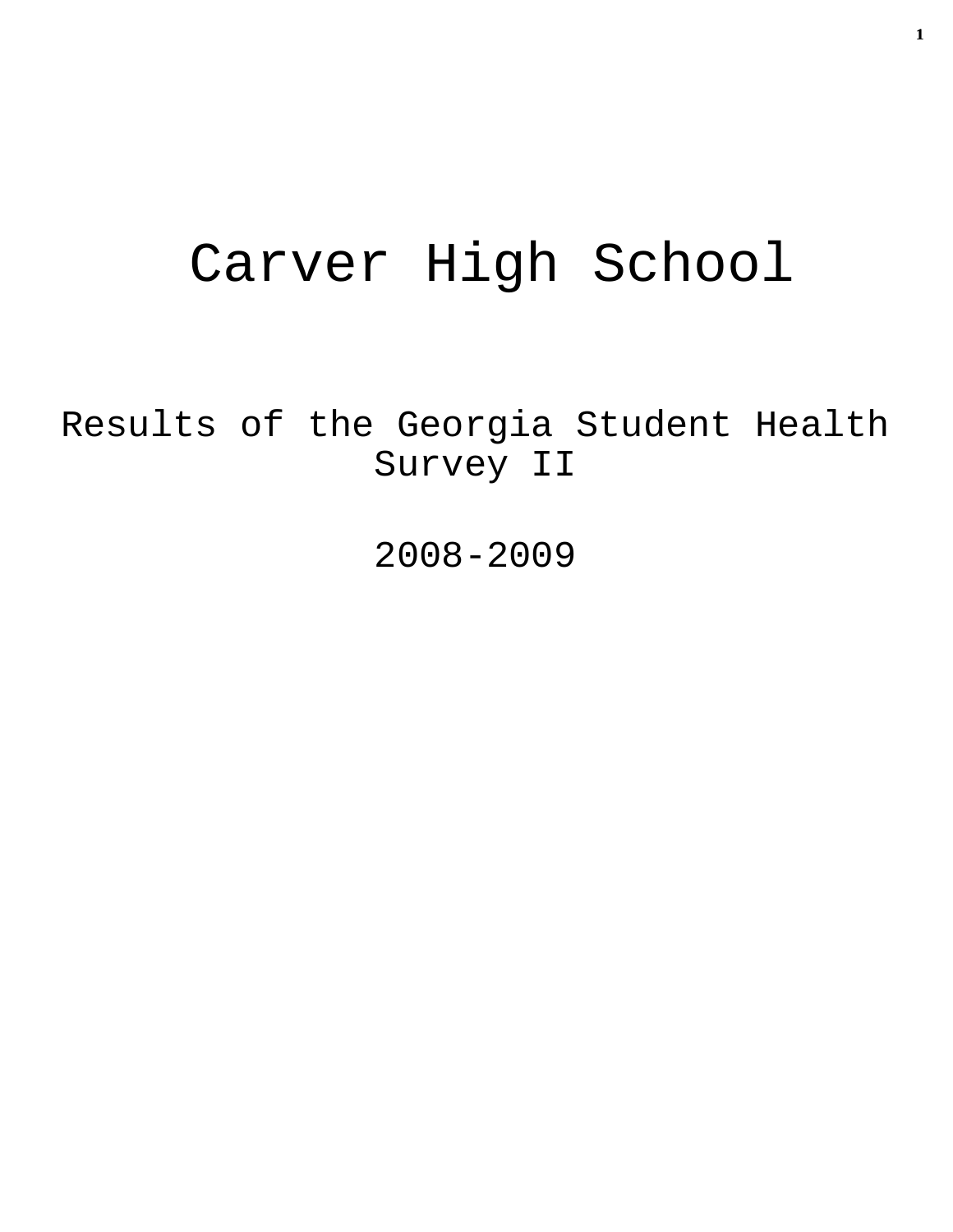# *Demographics* **2**

| Grade                  |     |  |  |
|------------------------|-----|--|--|
| <b>Grade Frequency</b> |     |  |  |
| 10                     | 75  |  |  |
| 12                     | 136 |  |  |

| <b>Frequency</b> | <b>Table of Gender by Grade</b> |              |             |              |  |
|------------------|---------------------------------|--------------|-------------|--------------|--|
| <b>Col Pct</b>   |                                 | Grade(Grade) |             |              |  |
|                  | Gender(Gender)                  | <b>10</b>    | 12          | <b>Total</b> |  |
|                  | <b>Female</b>                   | 44<br>58.67  | 79<br>58.09 | 123          |  |
|                  | <b>Male</b>                     | 31<br>41.33  | 57<br>41.91 | 88           |  |
|                  | <b>Total</b>                    | 75           | 136         | 211          |  |

| <b>Frequency</b> |  |
|------------------|--|
| <b>Col Pct</b>   |  |

| <b>Table of Ethnicity by Grade</b> |              |              |              |  |  |
|------------------------------------|--------------|--------------|--------------|--|--|
|                                    | Grade(Grade) |              |              |  |  |
| <b>Ethnicity</b> (Ethnicity)       | 10           | 12           | <b>Total</b> |  |  |
| <b>Black</b>                       | 71<br>94.67  | 125<br>91.91 | 196          |  |  |
| <b>Hispanic</b>                    | 1<br>1.33    | 0.74         | 2            |  |  |
| White                              | 2<br>2.67    | 0.74         | 3            |  |  |
| <b>Asian</b>                       | 0<br>0.00    | 2<br>1.47    | 2            |  |  |
| <b>Other</b>                       | 1<br>1.33    | 7<br>5.15    | 8            |  |  |
| <b>Total</b>                       | 75           | 136          | 211          |  |  |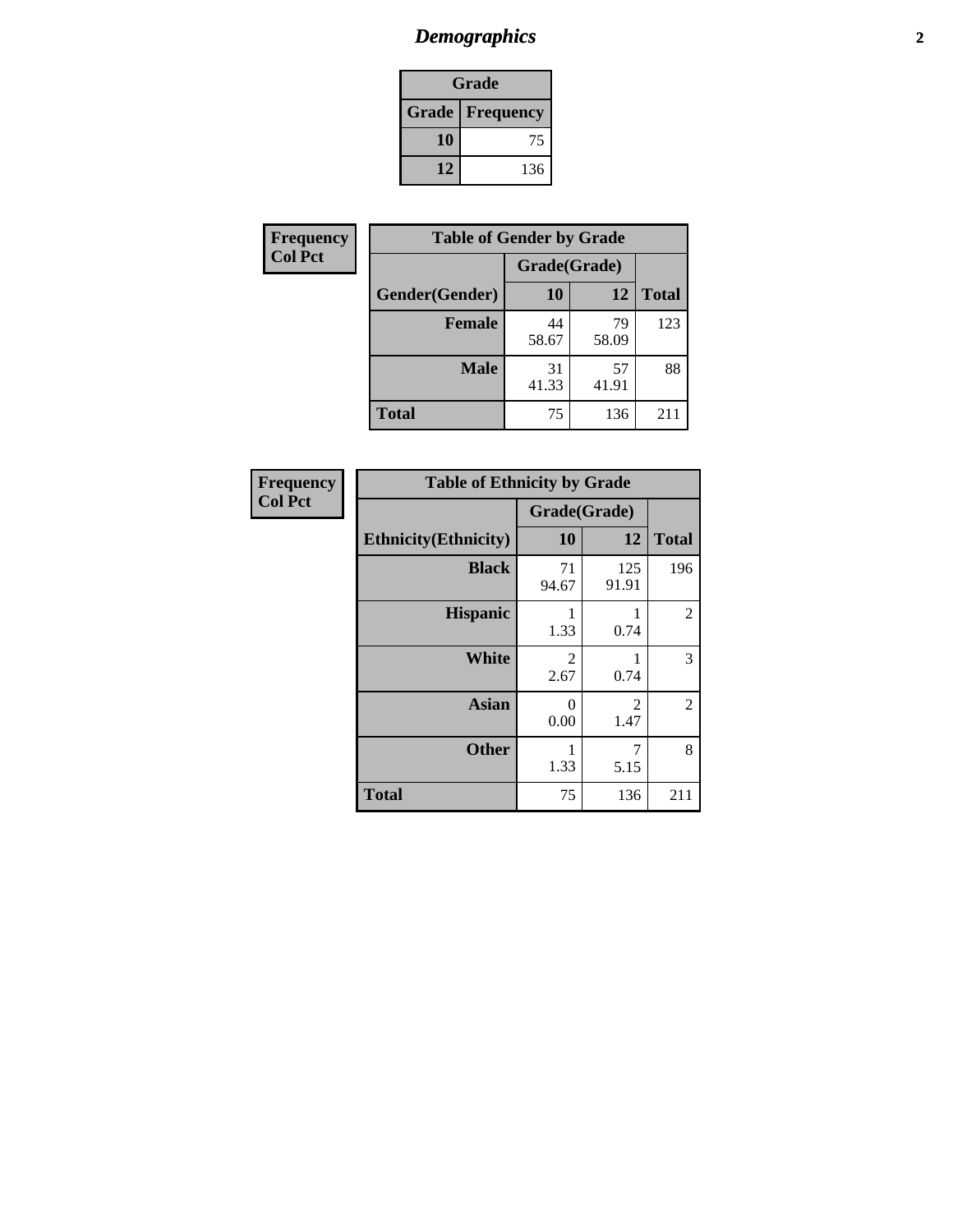#### *Title IV, Part A, Schedule A* **3** *Goal 1: Ensure that all schools are drug-free Baseline Data: Year 2008-2009 Prevalence of Drug Use*

| Frequency<br><b>Col Pct</b> | <b>Table of AlcoholAlt by Grade</b> |              |              |              |  |  |
|-----------------------------|-------------------------------------|--------------|--------------|--------------|--|--|
|                             | AlcoholAlt(Alcohol                  | Grade(Grade) |              |              |  |  |
|                             | use, past 30 days)                  | 10           | 12           | <b>Total</b> |  |  |
|                             | Yes                                 | 10<br>13.33  | 30<br>22.06  | 40           |  |  |
|                             | N <sub>0</sub>                      | 65<br>86.67  | 106<br>77.94 | 171          |  |  |
|                             | <b>Total</b>                        | 75           | 136          | 211          |  |  |

| Frequency      | <b>Table of TobaccoAny by Grade</b> |              |              |              |  |  |
|----------------|-------------------------------------|--------------|--------------|--------------|--|--|
| <b>Col Pct</b> | <b>TobaccoAny(Tobacco</b>           | Grade(Grade) |              |              |  |  |
|                | use, past 30 days)                  | 10           | 12           | <b>Total</b> |  |  |
|                | Yes                                 | 7<br>9.33    | 14<br>10.29  | 21           |  |  |
|                | N <sub>0</sub>                      | 68<br>90.67  | 122<br>89.71 | 190          |  |  |
|                | Total                               | 75           | 136          | 211          |  |  |

| Frequency<br><b>Col Pct</b> | <b>Table of MarijuanaAlt by Grade</b> |              |              |              |  |
|-----------------------------|---------------------------------------|--------------|--------------|--------------|--|
|                             | MarijuanaAlt(Marijuana                | Grade(Grade) |              |              |  |
|                             | use, past 30 days)                    | 10           | 12           | <b>Total</b> |  |
|                             | Yes                                   | 5<br>6.67    | 17<br>12.50  | 22           |  |
|                             | N <sub>0</sub>                        | 70<br>93.33  | 119<br>87.50 | 189          |  |
|                             | <b>Total</b>                          | 75           | 136          | 211          |  |

| Frequency<br><b>Col Pct</b> | <b>Table of OtherDrugAny by Grade</b>  |              |              |              |  |
|-----------------------------|----------------------------------------|--------------|--------------|--------------|--|
|                             | <b>OtherDrugAny(Other</b><br>drug use, | Grade(Grade) |              |              |  |
|                             | past 30 days)                          | 10           | 12           | <b>Total</b> |  |
|                             | Yes                                    | 4.00         | 2<br>1.47    | 5            |  |
|                             | N <sub>0</sub>                         | 72<br>96.00  | 134<br>98.53 | 206          |  |
|                             | <b>Total</b>                           | 75           | 136          | 211          |  |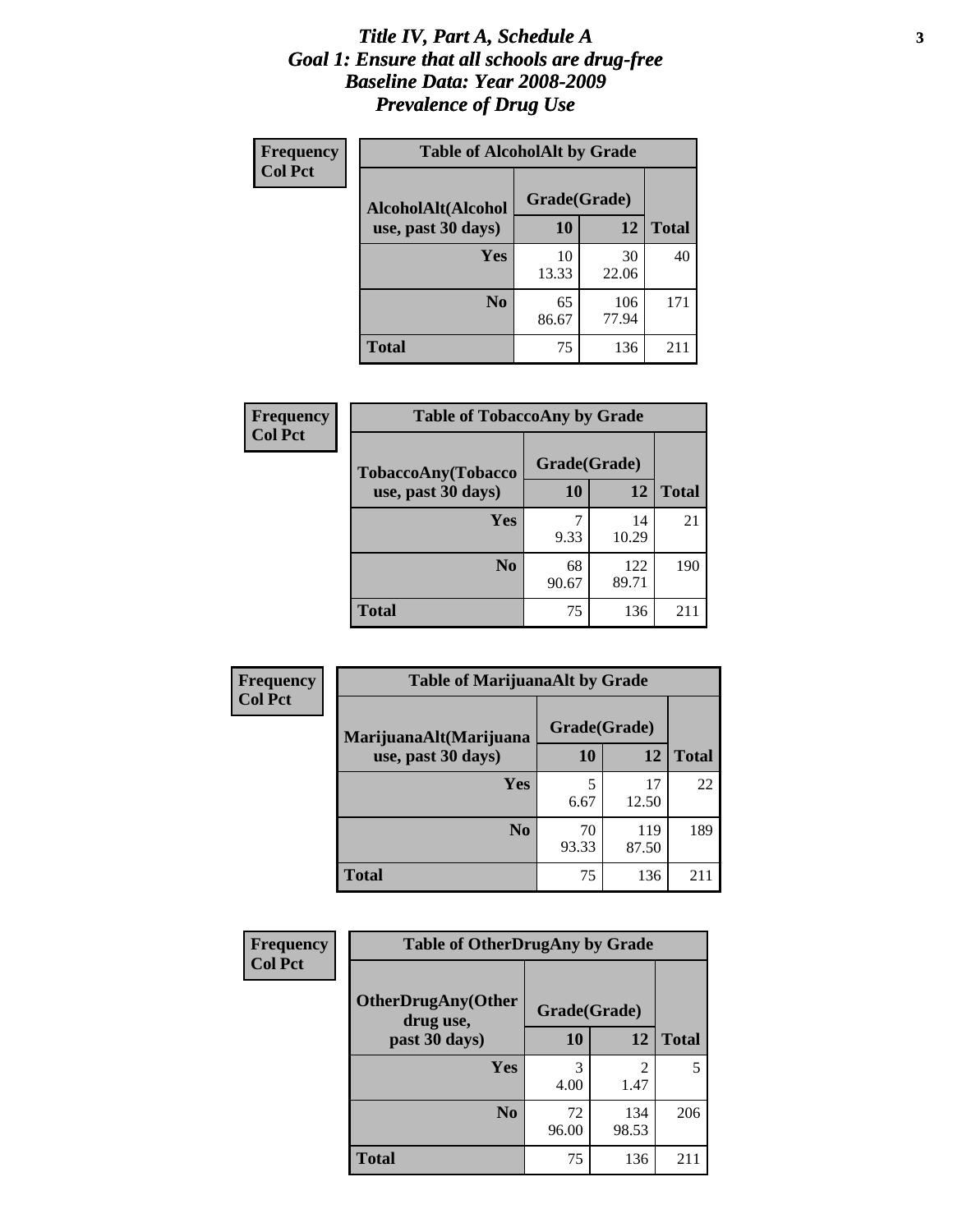#### *Average Age of Onset of Use* **4** *Results for "Average Age of Onset of Use" questions exclude students who said they did not use that substance*

| <b>Variable</b>    | Label                                                              | <b>Mean</b> |
|--------------------|--------------------------------------------------------------------|-------------|
| Alcoholinit2       | I started using alcohol when I was                                 | 14.83       |
| Cigarettesinit2    | I started smoking tobacco when I was                               | 14.69       |
| Smokelessinit2     | I started chewing tobacco when I was                               | 13.20       |
| Marijuanainit2     | I started using marijuana when I was                               | 14.52       |
| Cocaineinit2       | I started using cocaine when I was                                 |             |
| Inhalantsinit2     | I started using inhalants when I was                               | 8.00        |
| Steroidsinit2      | I started using steroids when I was                                |             |
| Ecstasyinit2       | I started using ecstasy when I was                                 | 14.50       |
| Methinit2          | I started using methamphetamines when I was                        |             |
| Hallucinogensinit2 | I started using hallucinogens when I was                           |             |
| Prescriptioninit2  | I started using prescription drugs not prescribed to me when I was | 12.20       |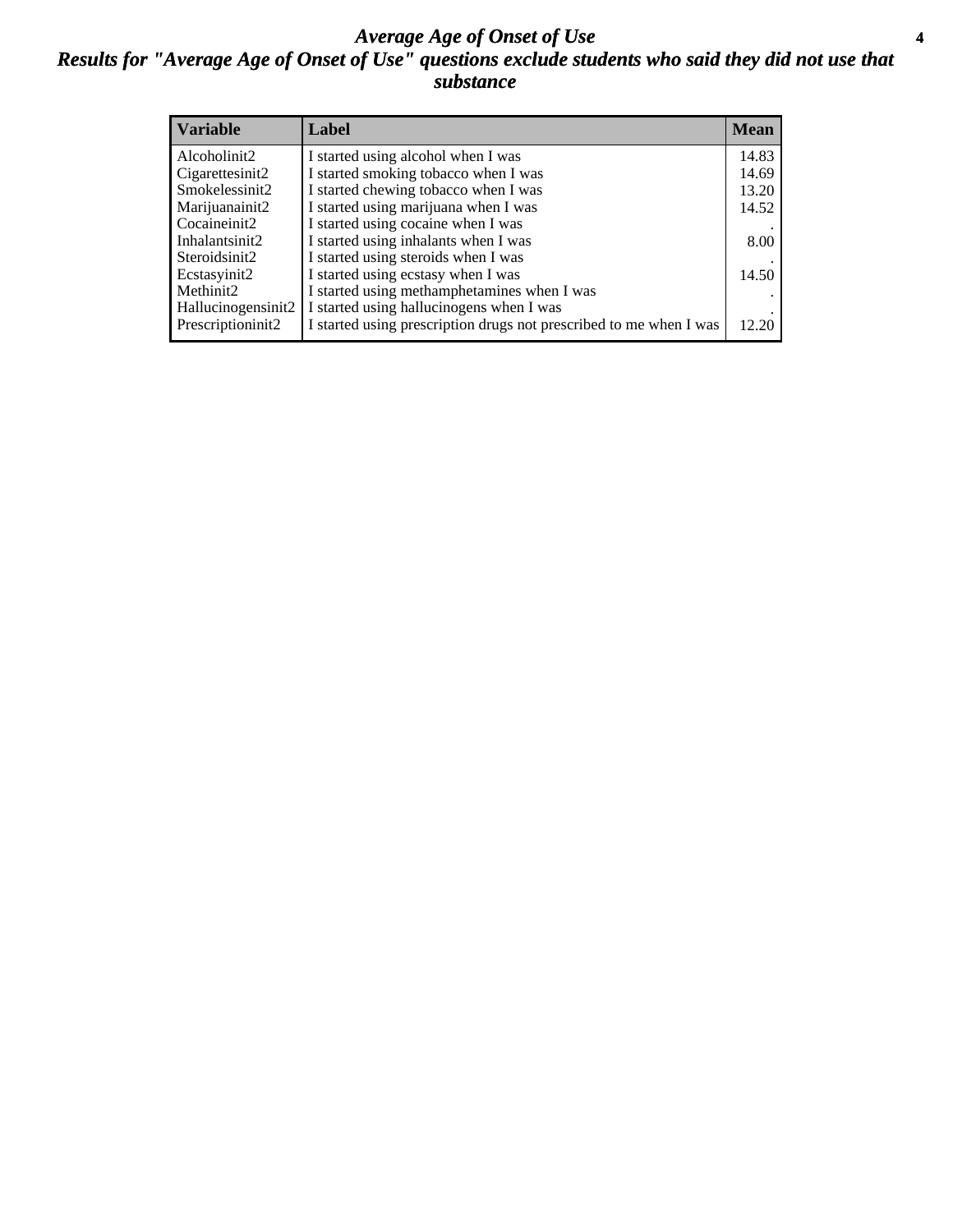# *Perception of Health Risk* **5**

| Frequency      | <b>Table of Alcoholharmdich by Grade</b> |              |              |              |  |
|----------------|------------------------------------------|--------------|--------------|--------------|--|
| <b>Col Pct</b> | Alcoholharmdich(I<br>think alcohol is    | Grade(Grade) |              |              |  |
|                | harmful)                                 | 10           | 12           | <b>Total</b> |  |
|                | <b>Yes</b>                               | 63<br>84.00  | 110<br>80.88 | 173          |  |
|                | N <sub>0</sub>                           | 12<br>16.00  | 26<br>19.12  | 38           |  |
|                | <b>Total</b>                             | 75           | 136          | 211          |  |

| Frequency      | <b>Table of Tobaccoharmdich by Grade</b> |              |              |              |  |
|----------------|------------------------------------------|--------------|--------------|--------------|--|
| <b>Col Pct</b> | Tobaccoharmdich(I<br>think tobacco is    | Grade(Grade) |              |              |  |
|                | harmful)                                 | 10           | 12           | <b>Total</b> |  |
|                | <b>Yes</b>                               | 67<br>89.33  | 124<br>91.18 | 191          |  |
|                | N <sub>0</sub>                           | 8<br>10.67   | 12<br>8.82   | 20           |  |
|                | <b>Total</b>                             | 75           | 136          | 211          |  |

| Frequency      | <b>Table of Marijuanaharmdich by Grade</b> |              |             |              |  |
|----------------|--------------------------------------------|--------------|-------------|--------------|--|
| <b>Col Pct</b> | Marijuanaharmdich(I<br>think marijuana is  | Grade(Grade) |             |              |  |
|                | harmful)                                   | 10           | 12          | <b>Total</b> |  |
|                | Yes                                        | 59<br>78.67  | 97<br>71.32 | 156          |  |
|                | N <sub>0</sub>                             | 16<br>21.33  | 39<br>28.68 | 55           |  |
|                | <b>Total</b>                               | 75           | 136         | 211          |  |

| <b>Frequency</b> | <b>Table of Otherdrugharmdich by Grade</b>   |              |              |              |  |  |  |
|------------------|----------------------------------------------|--------------|--------------|--------------|--|--|--|
| <b>Col Pct</b>   | Otherdrugharmdich(I<br>think other drugs are | Grade(Grade) |              |              |  |  |  |
|                  | harmful)                                     | 10           | 12           | <b>Total</b> |  |  |  |
|                  | <b>Yes</b>                                   | 67<br>89.33  | 124<br>91.18 | 191          |  |  |  |
|                  | N <sub>0</sub>                               | 10.67        | 12<br>8.82   | 20           |  |  |  |
|                  | <b>Total</b>                                 | 75           | 136          | 211          |  |  |  |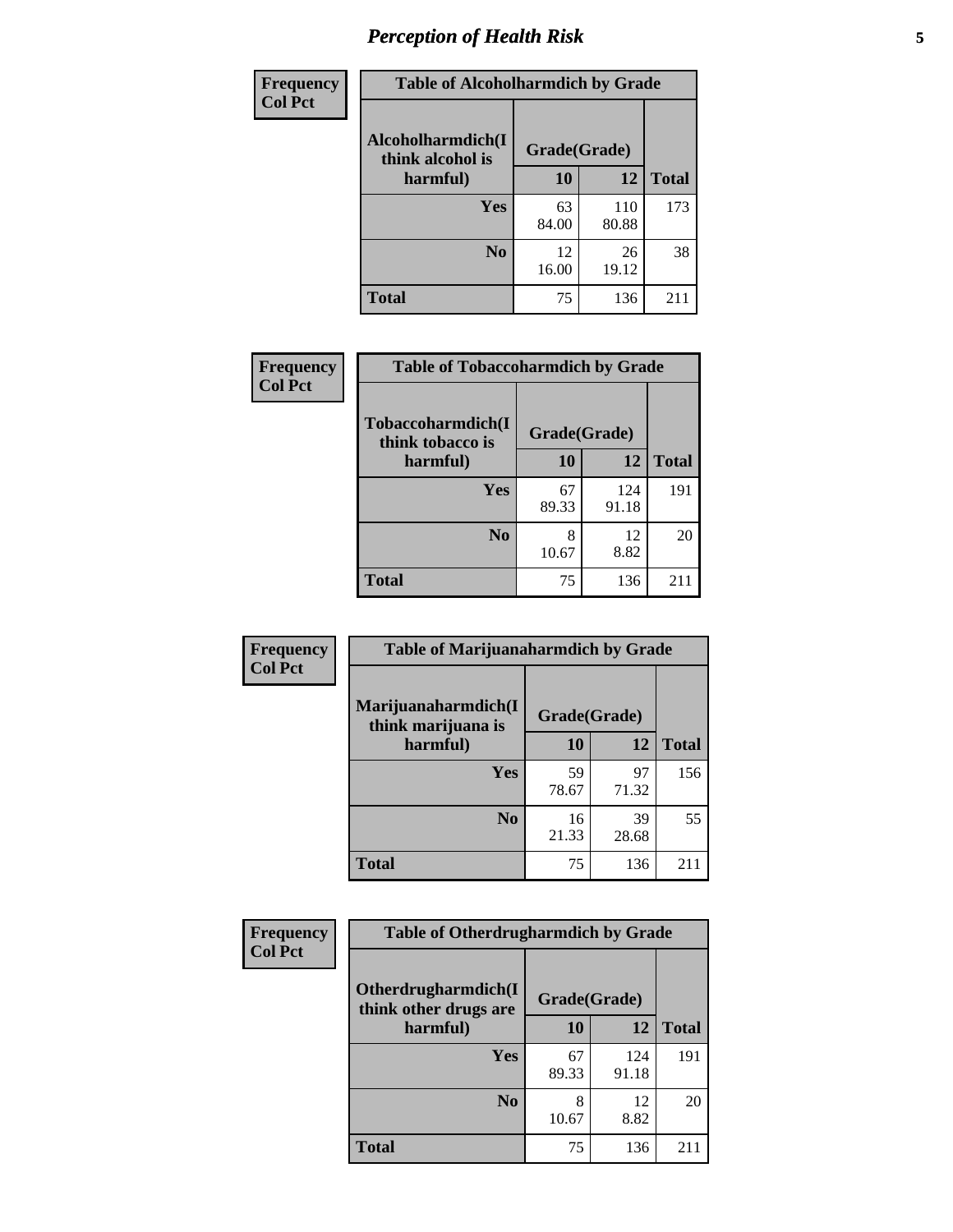# *Social Disapproval* **6**

| Frequency      | <b>Table of Alcoholpeerdich by Grade</b>                    |              |             |              |
|----------------|-------------------------------------------------------------|--------------|-------------|--------------|
| <b>Col Pct</b> | Alcoholpeerdich(My<br>friends would<br>disapprove if I used | Grade(Grade) |             |              |
|                | alcohol)                                                    | 10           | 12          | <b>Total</b> |
|                | <b>Yes</b>                                                  | 43<br>57.33  | 71<br>52.21 | 114          |
|                | N <sub>0</sub>                                              | 32<br>42.67  | 65<br>47.79 | 97           |
|                | <b>Total</b>                                                | 75           | 136         | 211          |

| <b>Frequency</b> |
|------------------|
| <b>Col Pct</b>   |

| <b>Table of Tobaccopeerdich by Grade</b>                            |              |             |              |  |  |  |  |
|---------------------------------------------------------------------|--------------|-------------|--------------|--|--|--|--|
| <b>Tobaccopeerdich</b> (My<br>friends would<br>disapprove if I used | Grade(Grade) |             |              |  |  |  |  |
| tobacco)                                                            | 10           | 12          | <b>Total</b> |  |  |  |  |
| Yes                                                                 | 46<br>61.33  | 92<br>67.65 | 138          |  |  |  |  |
| N <sub>0</sub>                                                      | 29<br>38.67  | 44<br>32.35 | 73           |  |  |  |  |
| <b>Total</b>                                                        | 75           | 136         | 211          |  |  |  |  |

| <b>Frequency</b> | <b>Table of Marijuanapeerdich by Grade</b>                    |              |             |              |  |  |
|------------------|---------------------------------------------------------------|--------------|-------------|--------------|--|--|
| <b>Col Pct</b>   | Marijuanapeerdich(My<br>friends would<br>disapprove if I used | Grade(Grade) |             |              |  |  |
|                  | marijuana)                                                    | 10           | 12          | <b>Total</b> |  |  |
|                  | <b>Yes</b>                                                    | 39<br>52.00  | 77<br>56.62 | 116          |  |  |
|                  | N <sub>0</sub>                                                | 36<br>48.00  | 59<br>43.38 | 95           |  |  |
|                  | <b>Total</b>                                                  | 75           | 136         | 211          |  |  |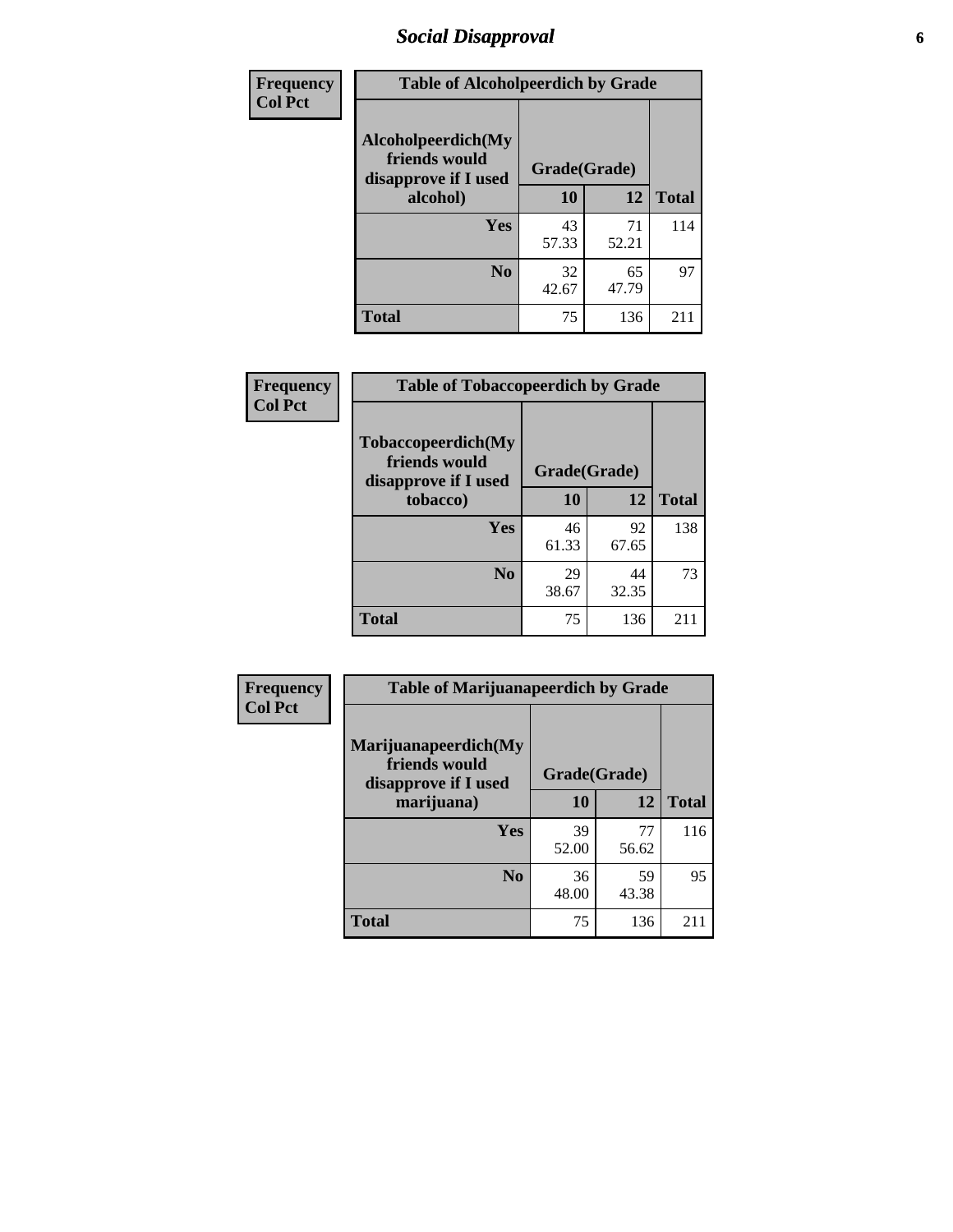# *Social Disapproval* **7**

| Frequency      | <b>Table of Otherdrugpeerdich by Grade</b>                    |             |              |              |  |  |
|----------------|---------------------------------------------------------------|-------------|--------------|--------------|--|--|
| <b>Col Pct</b> | Otherdrugpeerdich(My<br>friends would<br>disapprove if I used |             | Grade(Grade) |              |  |  |
|                | other drugs)                                                  | 10          | 12           | <b>Total</b> |  |  |
|                | Yes                                                           | 51<br>68.00 | 110<br>80.88 | 161          |  |  |
|                | N <sub>0</sub>                                                | 24<br>32.00 | 26<br>19.12  | 50           |  |  |
|                | <b>Total</b>                                                  | 75          | 136          | 211          |  |  |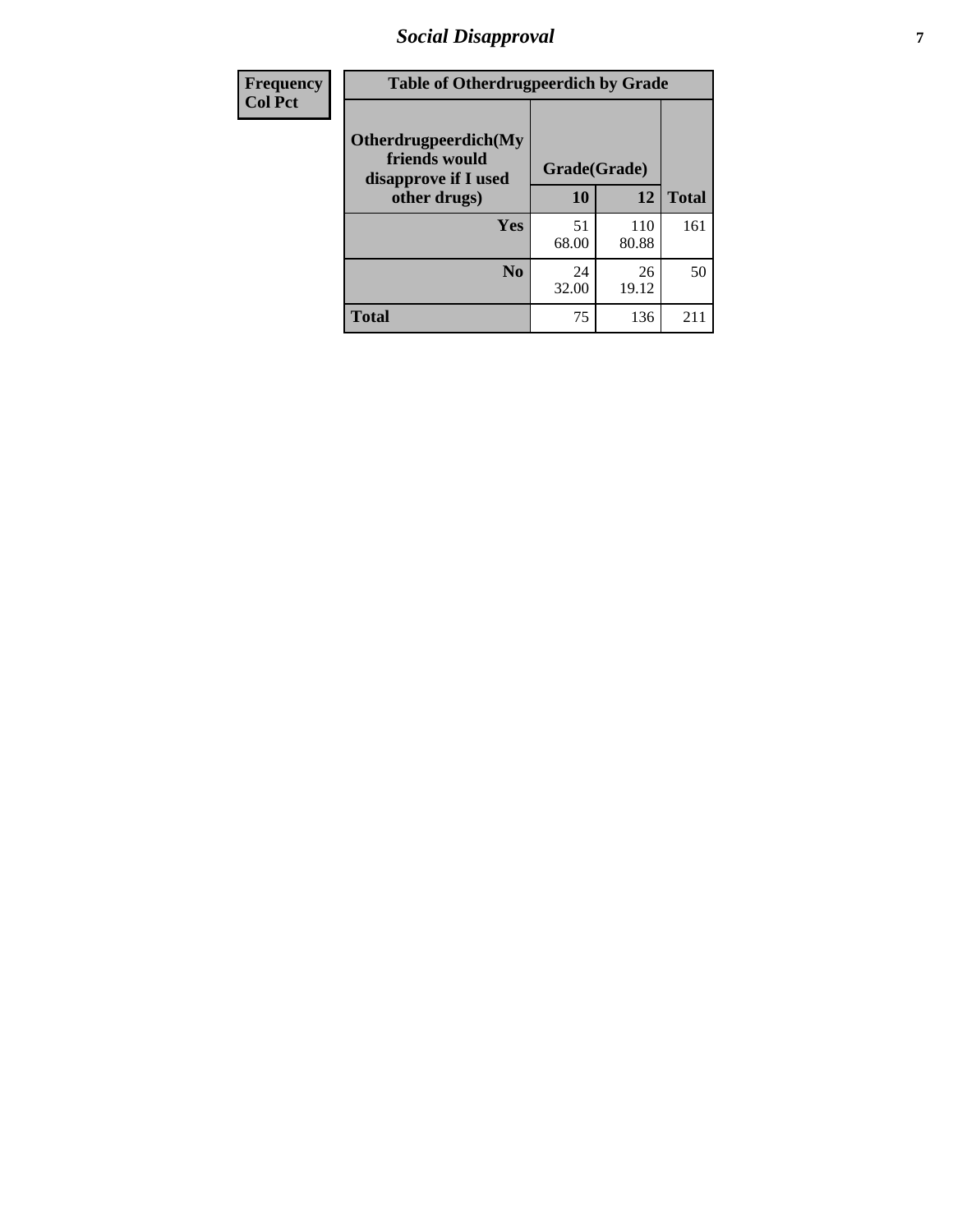#### Title IV, Part A, Schedule A **8** *Goal 2: To help ensure that all schools are safe and disciplined Baseline Data: Year 2008-2009 Student Involvement in Gang Activity*

| Frequency      |                                                                                                   | <b>Table of Gangself by Grade</b> |              |              |
|----------------|---------------------------------------------------------------------------------------------------|-----------------------------------|--------------|--------------|
| <b>Col Pct</b> | Gangself(I<br>have<br>participated<br>in illegal<br>gang<br>activities in<br>the past 30<br>days) | Grade(Grade)<br>10                | 12           | <b>Total</b> |
|                | Yes                                                                                               | 1<br>1.33                         | 7<br>5.15    | 8            |
|                | N <sub>0</sub>                                                                                    | 74<br>98.67                       | 129<br>94.85 | 203          |
|                | <b>Total</b>                                                                                      | 75                                | 136          | 211          |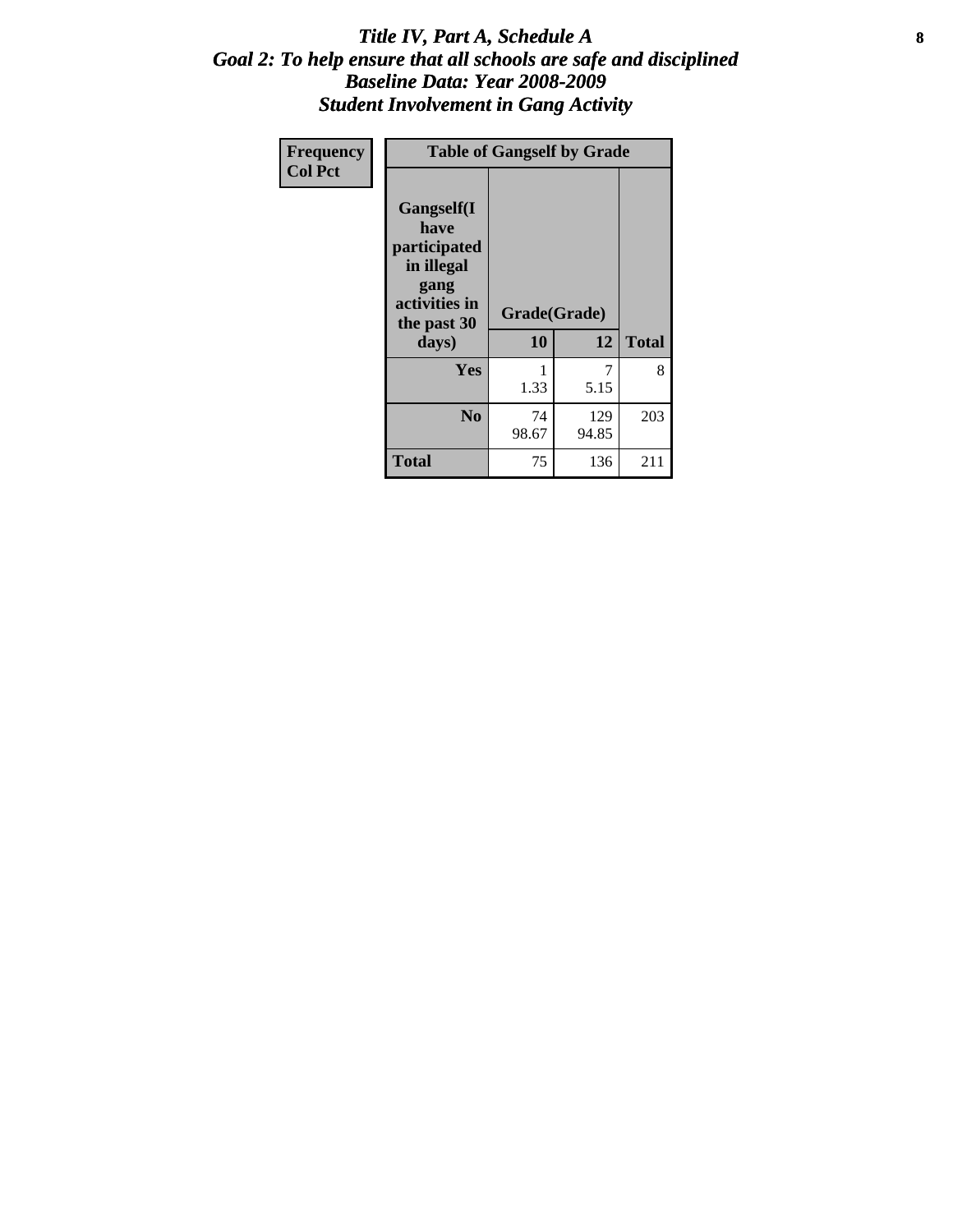# *Student Perception of School Safety* **9**

| <b>Frequency</b><br>Row Pct |
|-----------------------------|
|                             |

| <b>Table of Grade by Safeschool</b> |                          |                                                        |                             |                                    |              |  |
|-------------------------------------|--------------------------|--------------------------------------------------------|-----------------------------|------------------------------------|--------------|--|
|                                     |                          | Safeschool (School is a place at which I feel<br>safe) |                             |                                    |              |  |
| Grade(Grade)                        | <b>Strongly</b><br>Agree | Somewhat<br>Agree                                      | <b>Somewhat</b><br>Disagree | <b>Strongly</b><br><b>Disagree</b> | <b>Total</b> |  |
| 10                                  | 16<br>21.33              | 40<br>53.33                                            | 12<br>16.00                 | 9.33                               | 75           |  |
| 12                                  | 28<br>20.59              | 62<br>45.59                                            | 26<br>19.12                 | 20<br>14.71                        | 136          |  |
| <b>Total</b>                        | 44                       | 102                                                    | 38                          | 27                                 | 211          |  |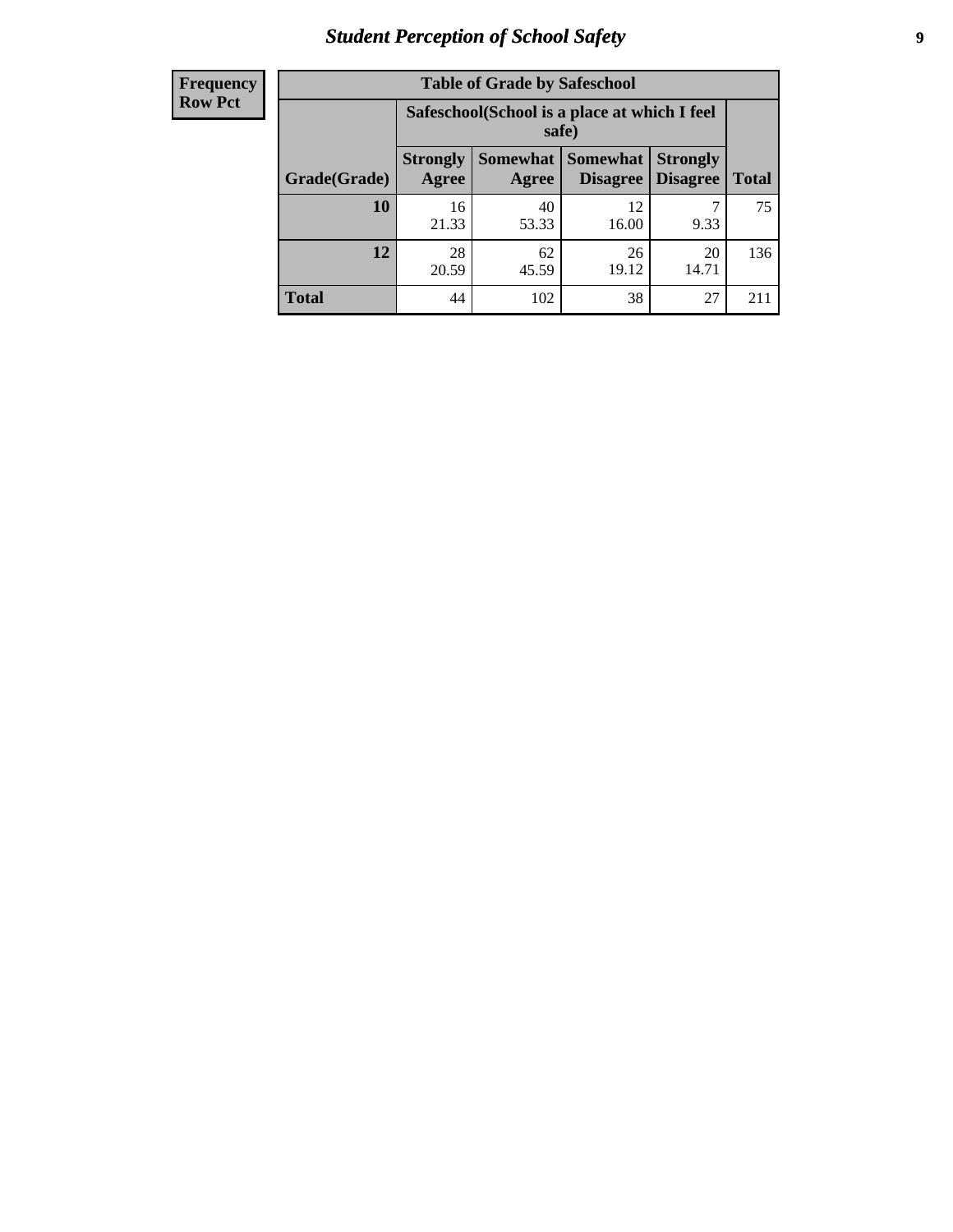#### *Students Who Have Been Bullied* **10**

| Frequency      |  |
|----------------|--|
| <b>Row Pct</b> |  |

# **Table of Grade by Bullied**

| Table of Graue by Bullicu |                         |                                                                                  |                              |                   |                   |              |
|---------------------------|-------------------------|----------------------------------------------------------------------------------|------------------------------|-------------------|-------------------|--------------|
|                           |                         | <b>Bullied</b> (I have been bullied by<br>other students in the past 30<br>days) |                              |                   |                   |              |
| Grade(Grade)              | $\bf{0}$<br><b>Days</b> | 1 or<br>2<br>days                                                                | 3 <sub>to</sub><br>5<br>days | 6 to<br>9<br>days | All<br>30<br>days | <b>Total</b> |
| 10                        | 71<br>94.67             | 2<br>2.67                                                                        | 2<br>2.67                    | 0.00              | $_{0}$<br>0.00    | 75           |
| 12                        | 129<br>94.85            | 3<br>2.21                                                                        | 0.74                         | 0.74              | 2<br>1.47         | 136          |
| <b>Total</b>              | 200                     | 5                                                                                | 3                            |                   | $\overline{c}$    | 211          |

┑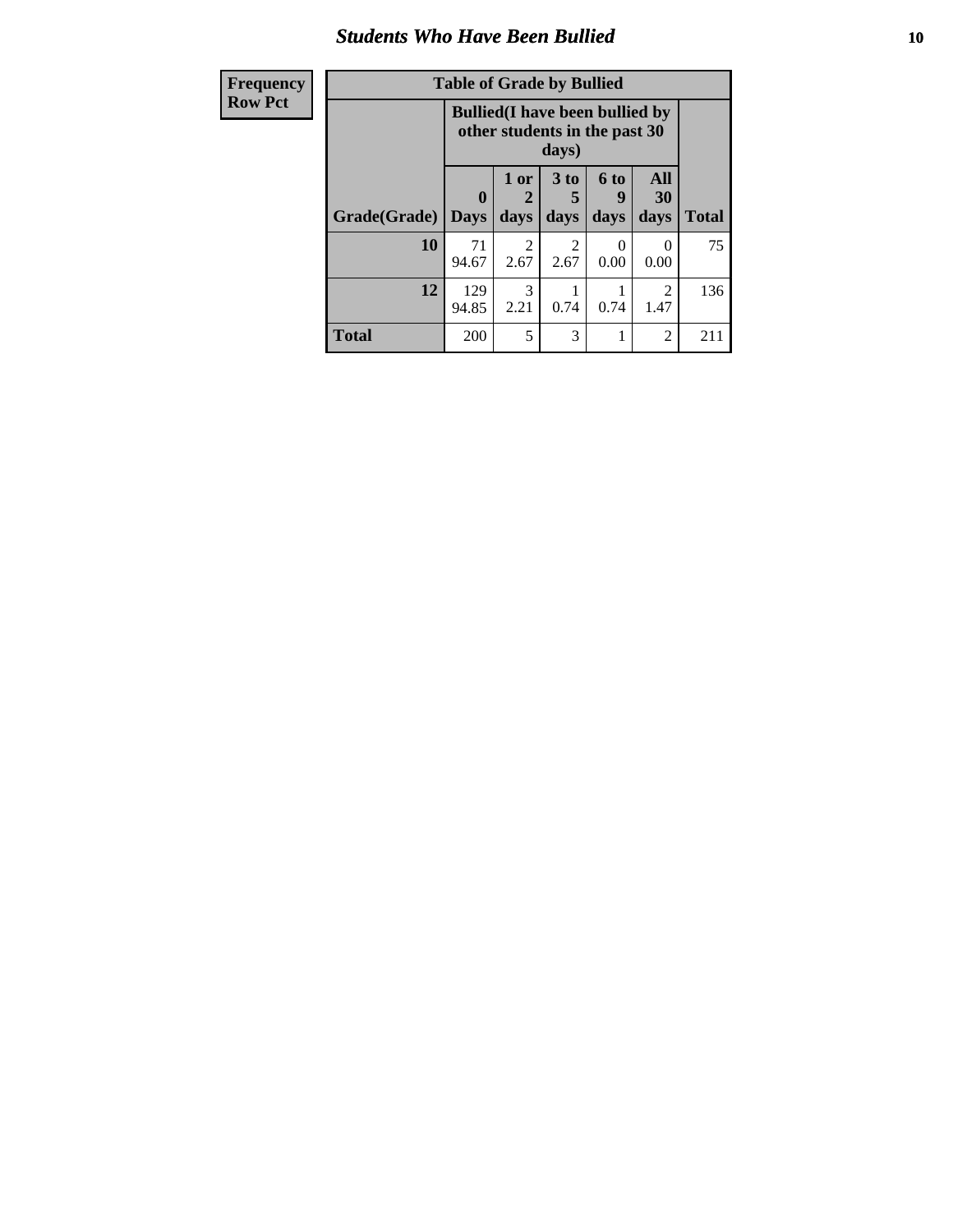### *School Climate* **11**

| Frequency      | <b>Table of SchoolClimate1 by Grade</b> |                    |             |              |  |  |  |
|----------------|-----------------------------------------|--------------------|-------------|--------------|--|--|--|
| <b>Col Pct</b> | SchoolClimate1(I<br>like school)        | Grade(Grade)<br>10 | 12          | <b>Total</b> |  |  |  |
|                | <b>Strongly Agree</b>                   | 24<br>32.00        | 42<br>30.88 | 66           |  |  |  |
|                | <b>Somewhat Agree</b>                   | 44<br>58.67        | 78<br>57.35 | 122          |  |  |  |
|                | <b>Somewhat Disagree</b>                | 5<br>6.67          | 8<br>5.88   | 13           |  |  |  |
|                | <b>Strongly Disagree</b>                | 2<br>2.67          | 8<br>5.88   | 10           |  |  |  |
|                | <b>Total</b>                            | 75                 | 136         | 211          |  |  |  |

| Frequency<br>Col Pct |
|----------------------|

| <b>Table of SchoolClimate2 by Grade</b>           |                    |             |              |  |  |
|---------------------------------------------------|--------------------|-------------|--------------|--|--|
| SchoolClimate2(I<br>feel successful at<br>school) | Grade(Grade)<br>10 | 12          | <b>Total</b> |  |  |
| <b>Strongly Agree</b>                             | 46<br>61.33        | 70<br>51.47 | 116          |  |  |
| <b>Somewhat Agree</b>                             | 24<br>32.00        | 57<br>41.91 | 81           |  |  |
| <b>Somewhat Disagree</b>                          | 5<br>6.67          | 8<br>5.88   | 13           |  |  |
| <b>Strongly Disagree</b>                          | 0.00               | 0.74        | 1            |  |  |
| <b>Total</b>                                      | 75                 | 136         | 211          |  |  |

| Frequency      | <b>Table of SchoolClimate3 by Grade</b>                                      |                          |             |              |  |
|----------------|------------------------------------------------------------------------------|--------------------------|-------------|--------------|--|
| <b>Col Pct</b> | <b>SchoolClimate3(My</b><br>school has high<br>standards for<br>achievement) | Grade(Grade)<br>12<br>10 |             | <b>Total</b> |  |
|                |                                                                              |                          |             |              |  |
|                | <b>Strongly Agree</b>                                                        | 22<br>29.33              | 59<br>43.38 | 81           |  |
|                | <b>Somewhat Agree</b>                                                        | 46<br>61.33              | 59<br>43.38 | 105          |  |
|                | <b>Somewhat Disagree</b>                                                     | 6<br>8.00                | 11<br>8.09  | 17           |  |
|                | <b>Strongly Disagree</b>                                                     | 1.33                     | 7<br>5.15   | 8            |  |
|                | Total                                                                        | 75                       | 136         | 211          |  |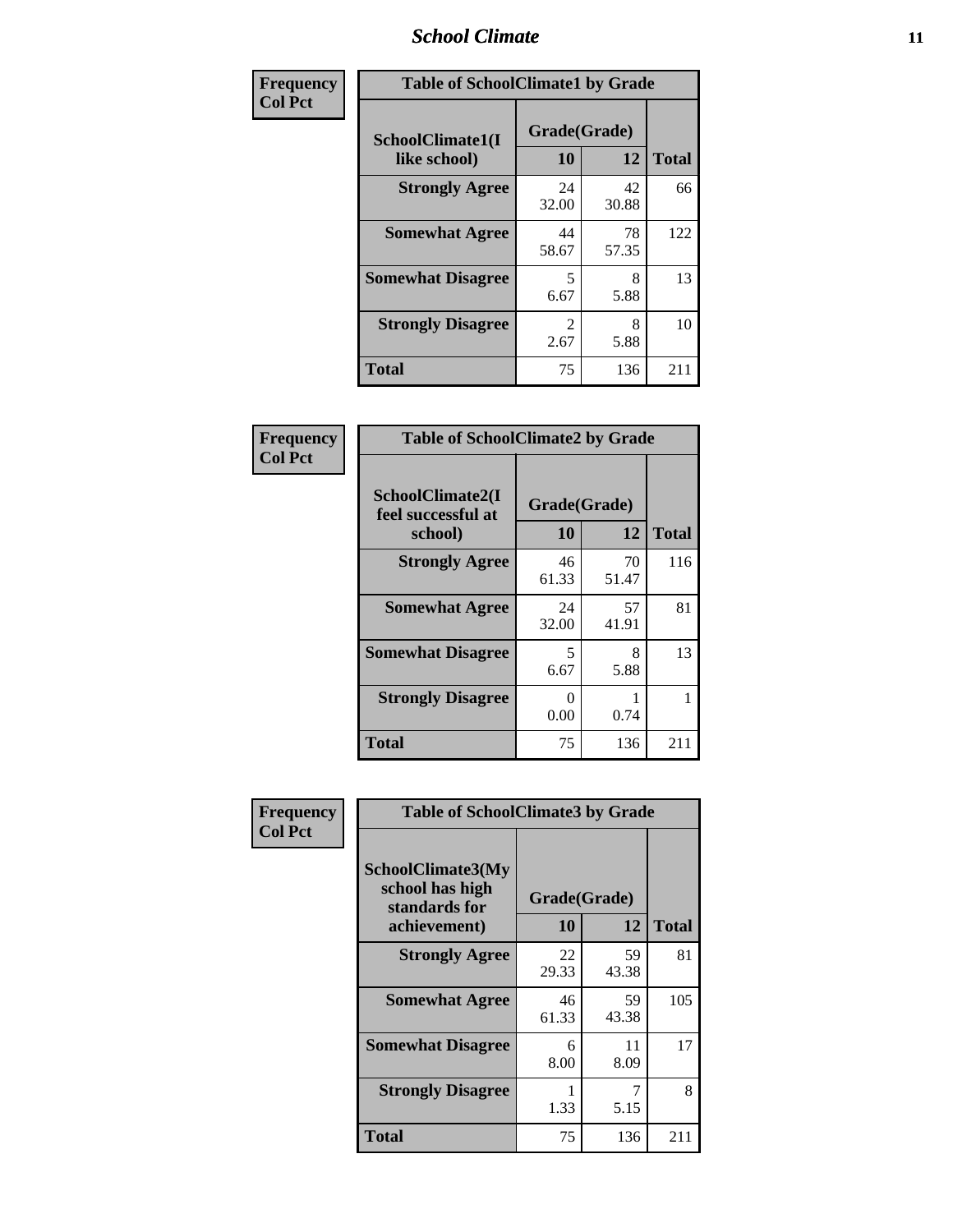### *School Climate* **12**

| Frequency      | <b>Table of SchoolClimate4 by Grade</b>                              |                        |             |              |  |
|----------------|----------------------------------------------------------------------|------------------------|-------------|--------------|--|
| <b>Col Pct</b> | <b>SchoolClimate4(My</b><br>school sets clear<br>rules for behavior) | Grade(Grade)<br>10     | 12          | <b>Total</b> |  |
|                | <b>Strongly Agree</b>                                                | 50<br>66.67            | 96<br>70.59 | 146          |  |
|                | <b>Somewhat Agree</b>                                                | 20<br>26.67            | 28<br>20.59 | 48           |  |
|                | <b>Somewhat Disagree</b>                                             | 3<br>4.00              | 10<br>7.35  | 13           |  |
|                | <b>Strongly Disagree</b>                                             | $\mathfrak{D}$<br>2.67 | 2<br>1.47   | 4            |  |
|                | <b>Total</b>                                                         | 75                     | 136         | 211          |  |

| <b>Table of SchoolClimate5 by Grade</b>                              |                    |             |              |  |  |
|----------------------------------------------------------------------|--------------------|-------------|--------------|--|--|
| SchoolClimate5(I<br>know what to do in<br>an emergency at<br>school) | Grade(Grade)<br>10 | 12          | <b>Total</b> |  |  |
| <b>Strongly Agree</b>                                                | 51<br>68.00        | 92<br>67.65 | 143          |  |  |
| <b>Somewhat Agree</b>                                                | 17<br>22.67        | 32<br>23.53 | 49           |  |  |
| <b>Somewhat Disagree</b>                                             | 6<br>8.00          | 9<br>6.62   | 15           |  |  |
| <b>Strongly Disagree</b>                                             | 1.33               | 3<br>2.21   | 4            |  |  |
| Total                                                                | 75                 | 136         | 211          |  |  |

| Frequency      | <b>Table of SchoolClimate6 by Grade</b>                  |                    |             |              |  |
|----------------|----------------------------------------------------------|--------------------|-------------|--------------|--|
| <b>Col Pct</b> | <b>SchoolClimate6(Teachers</b><br>treat me with respect) | Grade(Grade)<br>10 | 12          | <b>Total</b> |  |
|                | <b>Strongly Agree</b>                                    | 36<br>48.00        | 46<br>33.82 | 82           |  |
|                | <b>Somewhat Agree</b>                                    | 28<br>37.33        | 59<br>43.38 | 87           |  |
|                | <b>Somewhat Disagree</b>                                 | 9.33               | 21<br>15.44 | 28           |  |
|                | <b>Strongly Disagree</b>                                 | 4<br>5.33          | 10<br>7.35  | 14           |  |
|                | <b>Total</b>                                             | 75                 | 136         | 211          |  |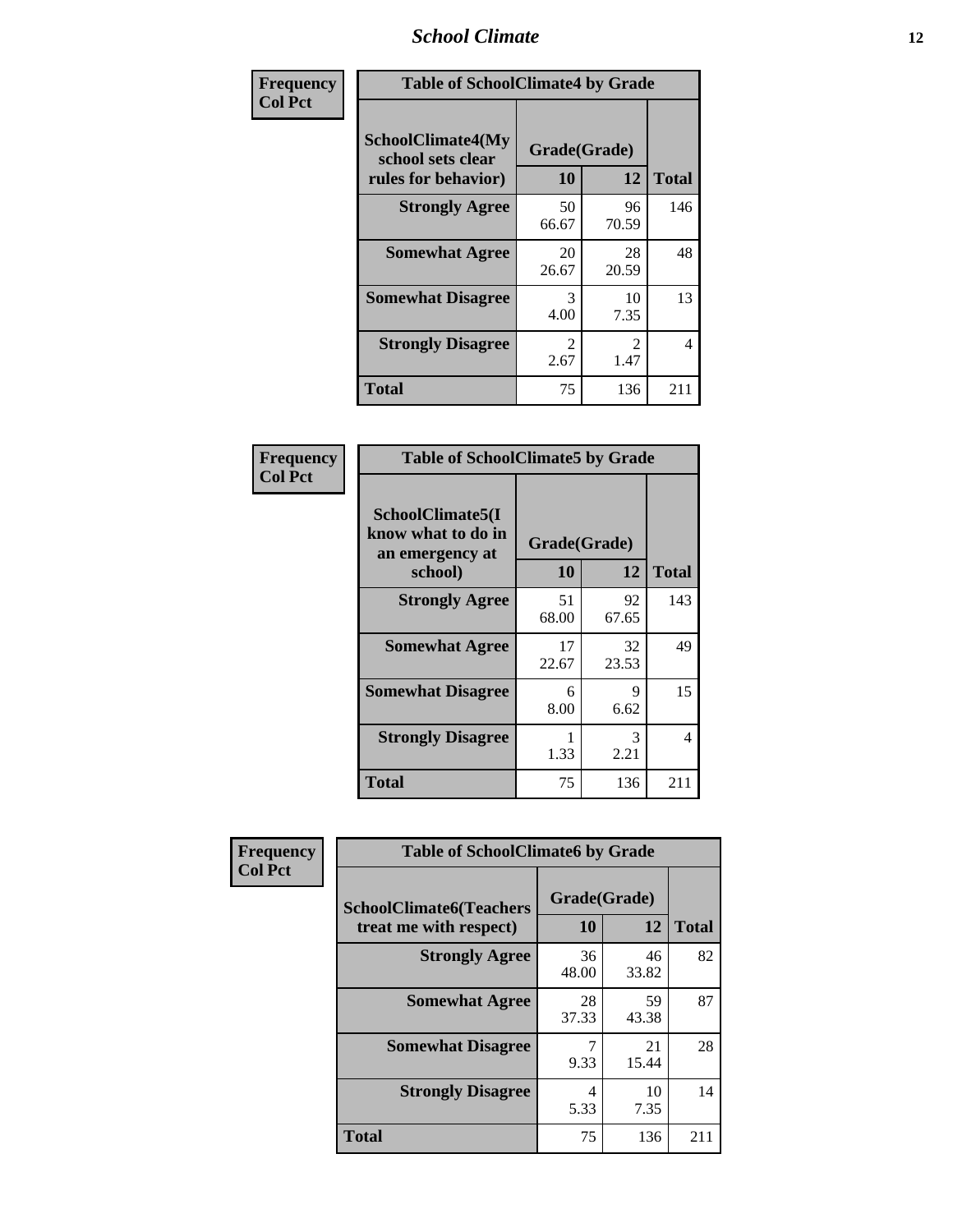### *School Climate* **13**

| Frequency      | <b>Table of SchoolClimate7 by Grade</b>                                       |                           |             |              |  |
|----------------|-------------------------------------------------------------------------------|---------------------------|-------------|--------------|--|
| <b>Col Pct</b> | <b>SchoolClimate7(Behaviors</b><br>in my class allow the<br>teacher to teach) | Grade(Grade)<br><b>10</b> | 12          | <b>Total</b> |  |
|                | <b>Strongly Agree</b>                                                         | 14<br>18.67               | 48<br>35.29 | 62           |  |
|                | <b>Somewhat Agree</b>                                                         | 40<br>53.33               | 69<br>50.74 | 109          |  |
|                | <b>Somewhat Disagree</b>                                                      | 18<br>24.00               | 13<br>9.56  | 31           |  |
|                | <b>Strongly Disagree</b>                                                      | 3<br>4.00                 | 6<br>4.41   | $\mathbf Q$  |  |
|                | <b>Total</b>                                                                  | 75                        | 136         | 211          |  |

| Frequency      | <b>Table of SchoolClimate8 by Grade</b>                                              |                        |             |              |  |  |
|----------------|--------------------------------------------------------------------------------------|------------------------|-------------|--------------|--|--|
| <b>Col Pct</b> | <b>SchoolClimate8(Students</b><br>are frequently<br>recognized for good<br>behavior) | Grade(Grade)<br>10     | 12          | <b>Total</b> |  |  |
|                | <b>Strongly Agree</b>                                                                | 14<br>18.67            | 28<br>20.59 | 42           |  |  |
|                | <b>Somewhat Agree</b>                                                                | 46<br>61.33            | 56<br>41.18 | 102          |  |  |
|                | <b>Somewhat Disagree</b>                                                             | 13<br>17.33            | 34<br>25.00 | 47           |  |  |
|                | <b>Strongly Disagree</b>                                                             | $\mathfrak{D}$<br>2.67 | 18<br>13.24 | 20           |  |  |
|                | <b>Total</b>                                                                         | 75                     | 136         | 211          |  |  |

| Frequency      | <b>Table of SchoolClimate9 by Grade</b>                                           |                        |             |              |  |
|----------------|-----------------------------------------------------------------------------------|------------------------|-------------|--------------|--|
| <b>Col Pct</b> | SchoolClimate9(School<br>counselor would be<br>helpful if I needed<br>assistance) | Grade(Grade)<br>10     | 12          | <b>Total</b> |  |
|                | <b>Strongly Agree</b>                                                             | 42<br>56.00            | 71<br>52.21 | 113          |  |
|                | <b>Somewhat Agree</b>                                                             | 29<br>38.67            | 45<br>33.09 | 74           |  |
|                | <b>Somewhat Disagree</b>                                                          | $\mathfrak{D}$<br>2.67 | 10<br>7.35  | 12           |  |
|                | <b>Strongly Disagree</b>                                                          | $\mathfrak{D}$<br>2.67 | 10<br>7.35  | 12           |  |
|                | Total                                                                             | 75                     | 136         | 211          |  |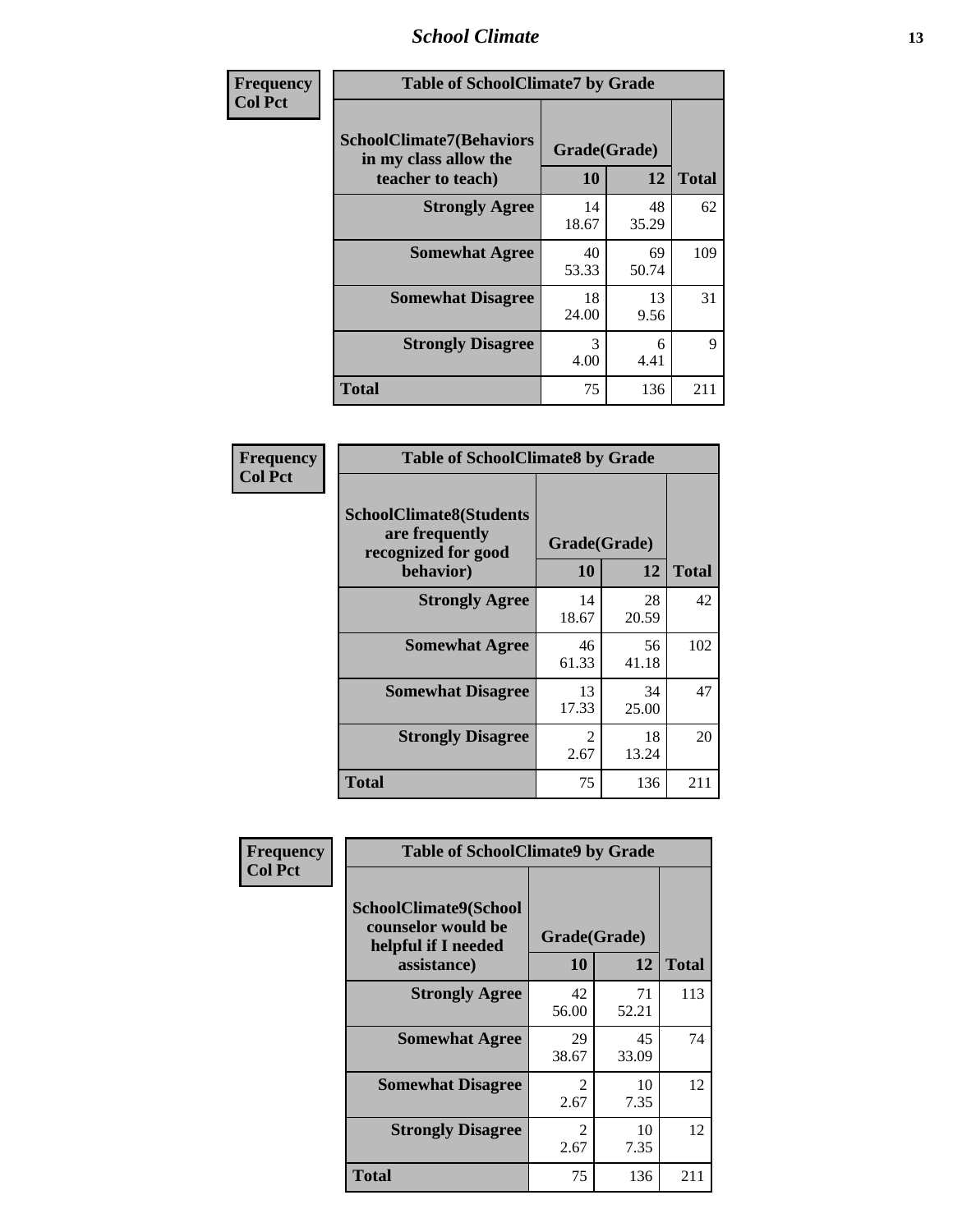### *Reasons for Dropping Out* **14**

| Frequency      | <b>Table of Dropoutreason by Grade</b>                                   |                    |             |              |  |
|----------------|--------------------------------------------------------------------------|--------------------|-------------|--------------|--|
| <b>Col Pct</b> | Dropoutreason(If<br>I dropped out the<br>reason would<br>most likely be) | Grade(Grade)<br>10 | 12          | <b>Total</b> |  |
|                | Won't Drop out                                                           | 52<br>69.33        | 79<br>58.09 | 131          |  |
|                | <b>Bored</b>                                                             | 6<br>8.00          | 20<br>14.71 | 26           |  |
|                | <b>Family Reasons</b>                                                    | 6<br>8.00          | 13<br>9.56  | 19           |  |
|                | <b>Being Bullied</b>                                                     | 0<br>0.00          | 2<br>1.47   | 2            |  |
|                | <b>Other</b>                                                             | 11<br>14.67        | 22<br>16.18 | 33           |  |
|                | <b>Total</b>                                                             | 75                 | 136         | 211          |  |

| Frequency      |                                                                        | <b>Table of Dropout by Grade</b> |             |              |
|----------------|------------------------------------------------------------------------|----------------------------------|-------------|--------------|
| <b>Col Pct</b> | Dropout(I<br>have<br>thought<br>about<br>dropping<br>out of<br>school) | Grade(Grade)<br>10               | 12          | <b>Total</b> |
|                | Yes                                                                    | 21<br>28.00                      | 44<br>32.35 | 65           |
|                | N <sub>0</sub>                                                         | 54<br>72.00                      | 92<br>67.65 | 146          |
|                | <b>Total</b>                                                           | 75                               | 136         | 211          |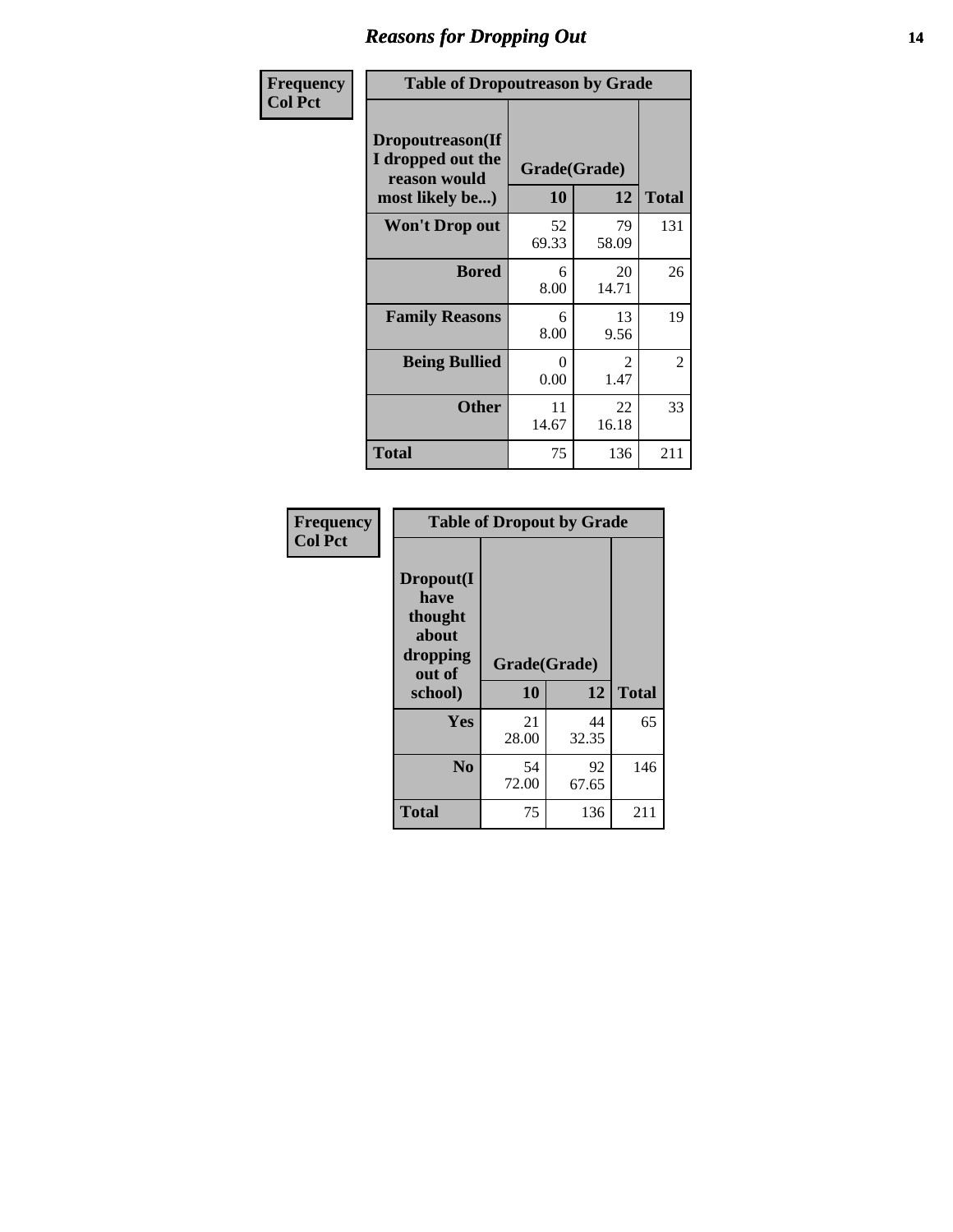*School Safety* **15**

| Frequency      | <b>Table of Gangself by Grade</b>                                                                 |                    |              |              |
|----------------|---------------------------------------------------------------------------------------------------|--------------------|--------------|--------------|
| <b>Col Pct</b> | Gangself(I<br>have<br>participated<br>in illegal<br>gang<br>activities in<br>the past 30<br>days) | Grade(Grade)<br>10 | 12           | <b>Total</b> |
|                | Yes                                                                                               | 1.33               | 7<br>5.15    | 8            |
|                | N <sub>0</sub>                                                                                    | 74<br>98.67        | 129<br>94.85 | 203          |
|                | <b>Total</b>                                                                                      | 75                 | 136          | 211          |

| Frequency<br><b>Col Pct</b> | <b>Table of Gangpeers by Grade</b>                                                                                             |                    |              |              |  |  |  |
|-----------------------------|--------------------------------------------------------------------------------------------------------------------------------|--------------------|--------------|--------------|--|--|--|
|                             | <b>Gangpeers</b> (I<br>have friends<br>who have<br>participated<br>in illegal<br>gang<br>activities in<br>the past 30<br>days) | Grade(Grade)<br>10 | 12           | <b>Total</b> |  |  |  |
|                             | <b>Yes</b>                                                                                                                     | 19<br>25.33        | 31<br>22.79  | 50           |  |  |  |
|                             | N <sub>0</sub>                                                                                                                 | 56<br>74.67        | 105<br>77.21 | 161          |  |  |  |
|                             | <b>Total</b>                                                                                                                   | 75                 | 136          | 211          |  |  |  |

| Frequency      | <b>Table of Pickedon by Grade</b>                                  |              |            |              |
|----------------|--------------------------------------------------------------------|--------------|------------|--------------|
| <b>Col Pct</b> | <b>Pickedon(I have</b><br>been picked on or<br>teased at school in | Grade(Grade) |            |              |
|                | the past 30 days)                                                  | 10           | 12         | <b>Total</b> |
|                | <b>Strongly Agree</b>                                              | 1.33         | 5.15       | 8            |
|                | <b>Somewhat Agree</b>                                              | 6<br>8.00    | 13<br>9.56 | 19           |
|                | <b>Somewhat Disagree</b>                                           | 5<br>6.67    | 10<br>7.35 | 15           |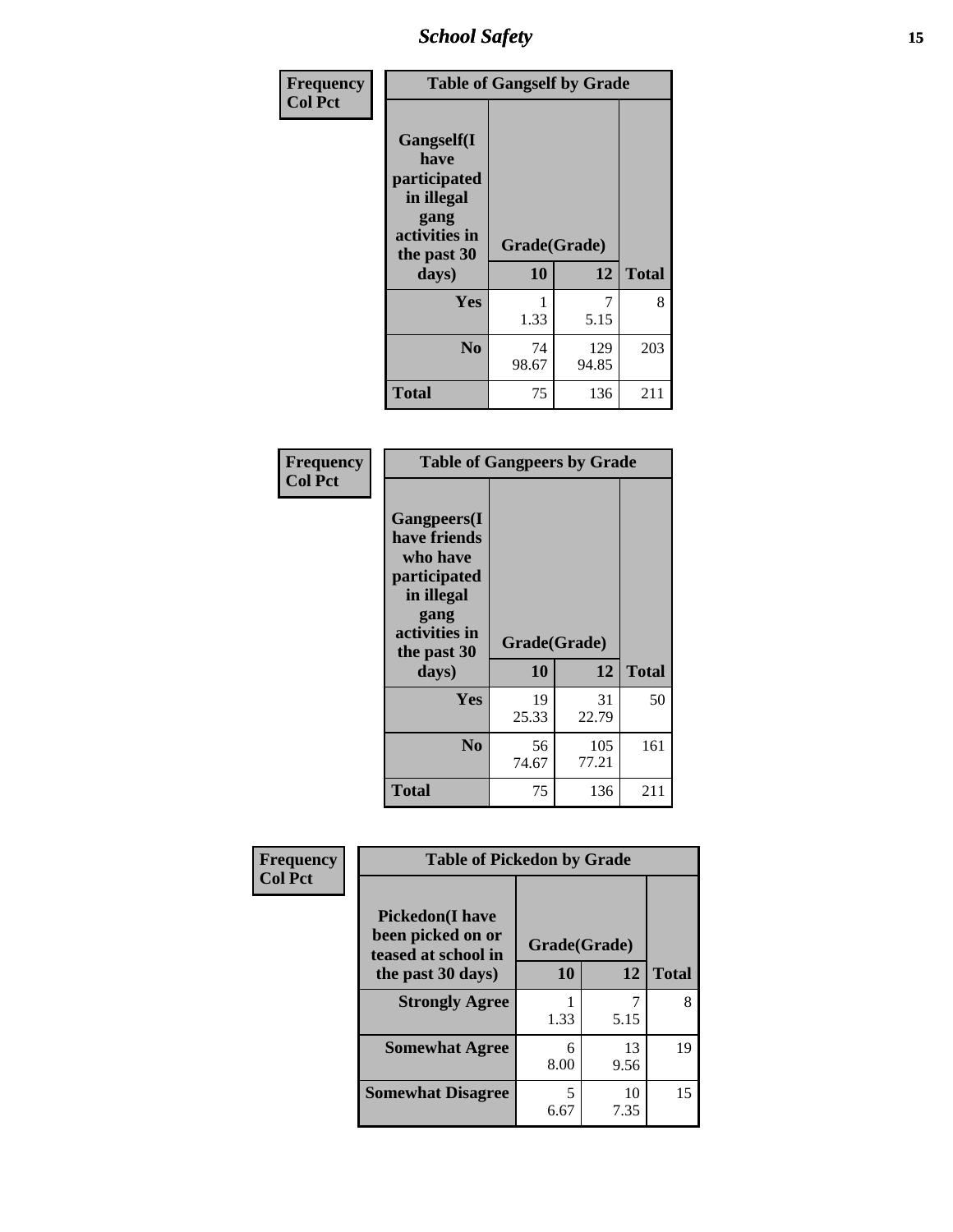*School Safety* **16**

| <b>Frequency</b> | <b>Table of Pickedon by Grade</b>                                                        |                    |              |              |
|------------------|------------------------------------------------------------------------------------------|--------------------|--------------|--------------|
| <b>Col Pct</b>   | <b>Pickedon</b> (I have<br>been picked on or<br>teased at school in<br>the past 30 days) | Grade(Grade)<br>10 | 12           | <b>Total</b> |
|                  | <b>Strongly Disagree</b>                                                                 | 63<br>84.00        | 106<br>77.94 | 169          |
|                  | Total                                                                                    | 75                 | 136          | 21           |

| Frequency      | <b>Table of Safeschool by Grade</b>                      |                           |             |              |
|----------------|----------------------------------------------------------|---------------------------|-------------|--------------|
| <b>Col Pct</b> | Safeschool(School<br>is a place at which I<br>feel safe) | Grade(Grade)<br><b>10</b> | 12          | <b>Total</b> |
|                | <b>Strongly Agree</b>                                    | 16<br>21.33               | 28<br>20.59 | 44           |
|                | <b>Somewhat Agree</b>                                    | 40<br>53.33               | 62<br>45.59 | 102          |
|                | <b>Somewhat Disagree</b>                                 | 12<br>16.00               | 26<br>19.12 | 38           |
|                | <b>Strongly Disagree</b>                                 | 7<br>9.33                 | 20<br>14.71 | 27           |
|                | <b>Total</b>                                             | 75                        | 136         | 211          |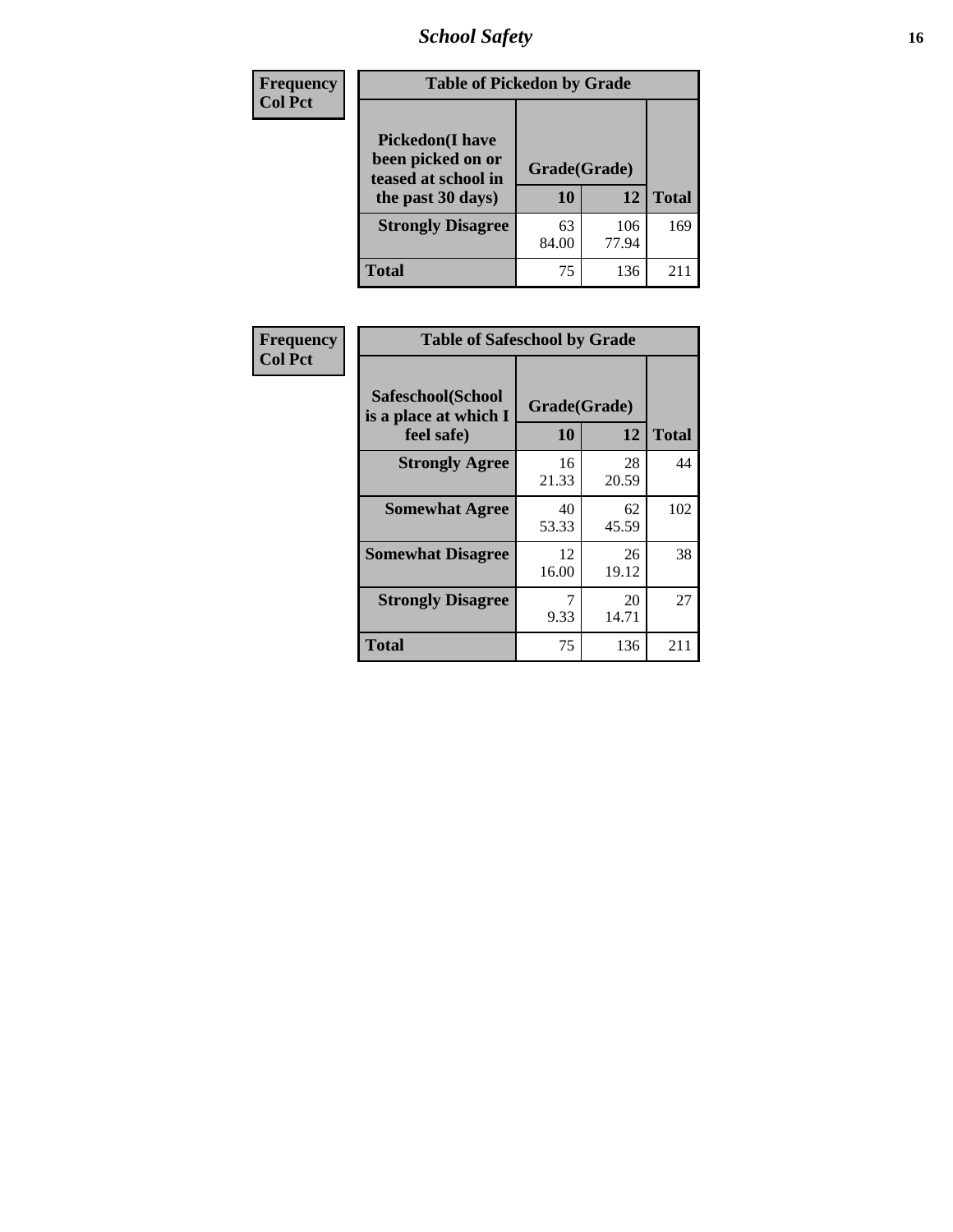*School Safety* **17**

| <b>Frequency</b> | <b>Table of Grade by Bullied</b>                                                 |              |                        |                      |           |                        |              |  |
|------------------|----------------------------------------------------------------------------------|--------------|------------------------|----------------------|-----------|------------------------|--------------|--|
| <b>Row Pct</b>   | <b>Bullied</b> (I have been bullied by<br>other students in the past 30<br>days) |              |                        |                      |           |                        |              |  |
|                  |                                                                                  | $\mathbf 0$  | 1 or<br>$\mathbf{2}$   | 3 <sub>to</sub><br>5 | 6 to<br>9 | <b>All</b><br>30       | <b>Total</b> |  |
|                  | Grade(Grade)   Days                                                              |              | days                   | days                 | days      | days                   |              |  |
|                  | 10                                                                               | 71<br>94.67  | $\mathfrak{D}$<br>2.67 | 2<br>2.67            | 0<br>0.00 | ∩<br>0.00              | 75           |  |
|                  | 12                                                                               | 129<br>94.85 | $\mathcal{R}$<br>2.21  | 0.74                 | 0.74      | $\mathfrak{D}$<br>1.47 | 136          |  |
|                  | <b>Total</b>                                                                     | 200          | 5                      | 3                    |           | $\overline{c}$         | 211          |  |

| Frequency      | <b>Table of Grade by Bulliedothers</b> |                         |                                                                |                                         |                        |                               |              |  |  |
|----------------|----------------------------------------|-------------------------|----------------------------------------------------------------|-----------------------------------------|------------------------|-------------------------------|--------------|--|--|
| <b>Row Pct</b> |                                        |                         | <b>Bulliedothers</b> (I bullied others<br>in the past 30 days) |                                         |                        |                               |              |  |  |
|                | Grade(Grade)                           | $\bf{0}$<br><b>Days</b> | 1 or<br>days                                                   | 3 <sub>to</sub><br>$\mathbf{5}$<br>days | <b>6 to</b><br>days    | <b>10</b><br>to<br>19<br>days | <b>Total</b> |  |  |
|                | 10                                     | 73<br>97.33             | 1.33                                                           | $\Omega$<br>0.00                        | $\Omega$<br>0.00       | 1.33                          | 75           |  |  |
|                | 12                                     | 126<br>92.65            | 7<br>5.15                                                      | 0.74                                    | $\mathfrak{D}$<br>1.47 | 0<br>0.00                     | 136          |  |  |
|                | <b>Total</b>                           | 199                     | 8                                                              |                                         | $\overline{2}$         | 1                             | 211          |  |  |

| Frequency      | <b>Table of Grade by Weaponschool</b> |                  |                                                                                 |                |              |  |  |  |  |
|----------------|---------------------------------------|------------------|---------------------------------------------------------------------------------|----------------|--------------|--|--|--|--|
| <b>Row Pct</b> |                                       |                  | <b>Weaponschool</b> (I<br>brought a weapon<br>to school in the past<br>30 days) |                |              |  |  |  |  |
|                | Grade(Grade)                          | 0<br><b>Days</b> | 1 or<br>2<br>days                                                               | 6 to 9<br>days | <b>Total</b> |  |  |  |  |
|                | 10                                    | 75<br>100.00     | 0<br>0.00                                                                       | 0<br>0.00      | 75           |  |  |  |  |
|                | 12                                    | 134<br>98.53     | 0.74                                                                            | 0.74           | 136          |  |  |  |  |
|                | <b>Total</b>                          | 209              | 1                                                                               |                | 211          |  |  |  |  |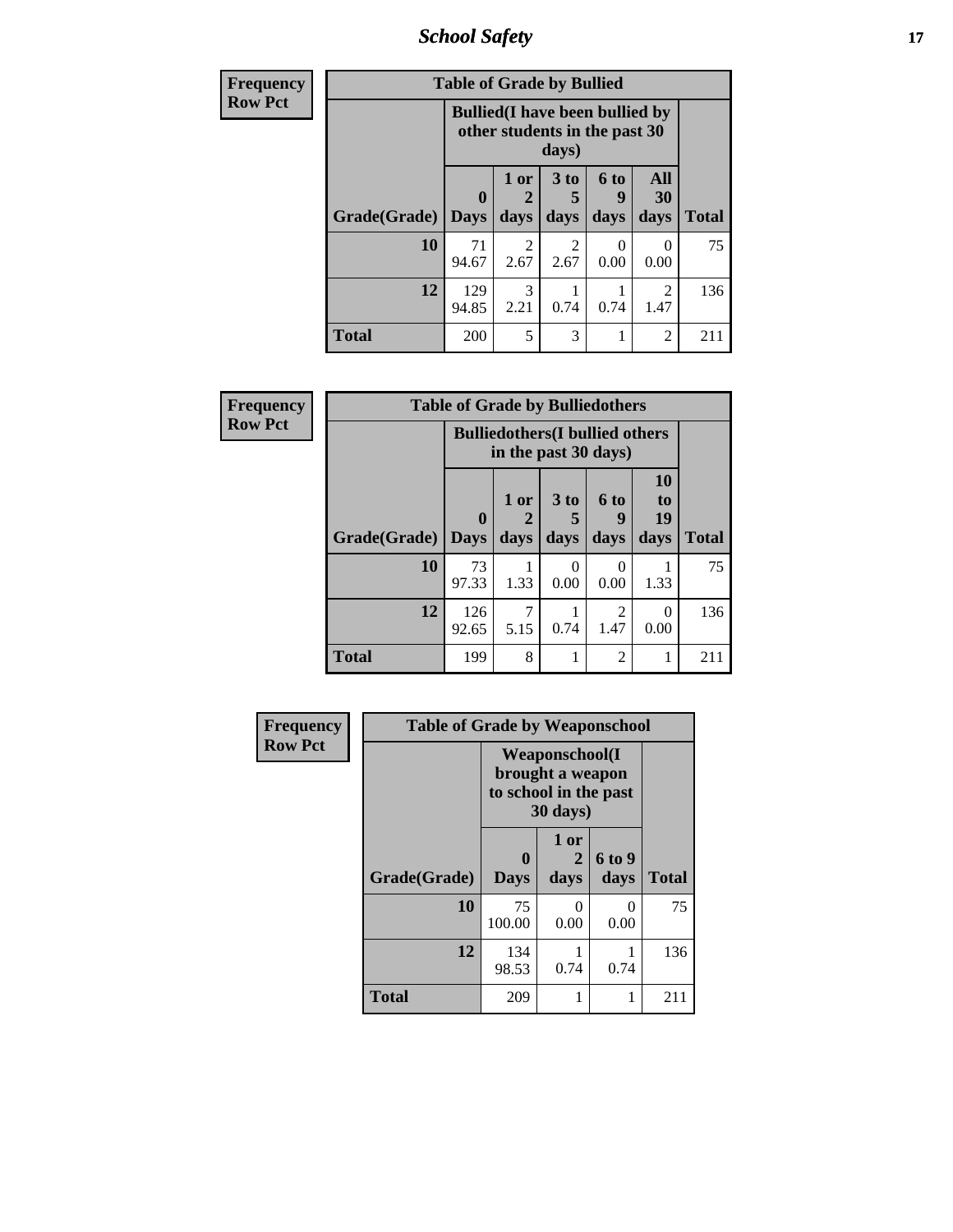*School Safety* **18**

| <b>Frequency</b> | <b>Table of Grade by Absentunsafe</b> |                                                                                           |                |              |
|------------------|---------------------------------------|-------------------------------------------------------------------------------------------|----------------|--------------|
| <b>Row Pct</b>   |                                       | Absentunsafe(I)<br>have missed<br>school because I<br>felt unsafe in the<br>past 30 days) |                |              |
|                  | Grade(Grade)                          | 0 Days                                                                                    | 1 or 2<br>days | <b>Total</b> |
|                  | 10                                    | 75<br>100.00                                                                              | 0<br>0.00      | 75           |
|                  | 12                                    | 133<br>97.79                                                                              | 3<br>2.21      | 136          |
|                  | <b>Total</b>                          | 208                                                                                       | 3              | 211          |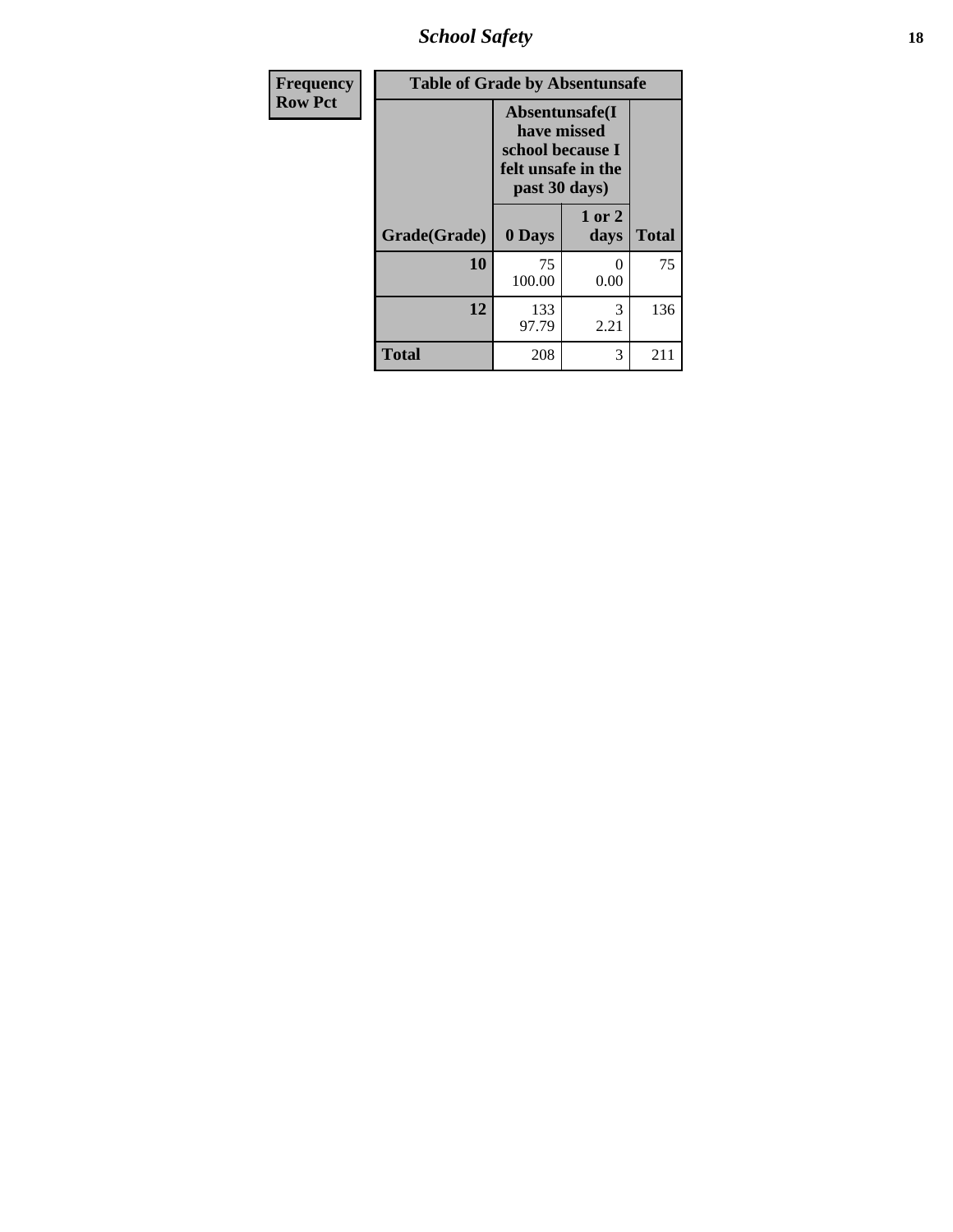#### **Frequency Row Pct**

| <b>Table of Grade by Alcohol</b> |                                 |                                                  |                        |               |                 |                     |              |  |  |
|----------------------------------|---------------------------------|--------------------------------------------------|------------------------|---------------|-----------------|---------------------|--------------|--|--|
|                                  |                                 | Alcohol (Alcohol use, past 30 days)              |                        |               |                 |                     |              |  |  |
| Grade(Grade)                     | <b>Did</b><br>not<br><b>use</b> | $1 - 2$<br>days                                  | $3 - 5$<br>days        | $6-9$<br>days | $10-19$<br>days | <b>Every</b><br>day | <b>Total</b> |  |  |
| 10                               | 65<br>86.67                     | 5<br>6.67                                        | $\overline{2}$<br>2.67 | 1.33          | 1.33            | 1.33                | 75           |  |  |
| 12                               | 106<br>77.94                    | 17<br>12.50                                      | 6<br>4.41              | 5<br>3.68     | 0.74            | 0.74                | 136          |  |  |
| <b>Total</b>                     | 171                             | 8<br>$\overline{c}$<br>22<br>$\overline{c}$<br>6 |                        |               |                 |                     |              |  |  |

| Frequency      | <b>Table of Grade by Cigarettes</b> |                                 |               |                 |                  |                                  |                     |              |
|----------------|-------------------------------------|---------------------------------|---------------|-----------------|------------------|----------------------------------|---------------------|--------------|
| <b>Row Pct</b> |                                     |                                 |               |                 | past 30 days)    | Cigarettes (Smoking tobacco use, |                     |              |
|                | Grade(Grade)                        | <b>Did</b><br>not<br><b>use</b> | $1-2$<br>days | $3 - 5$<br>days | $6-9$<br>days    | $20 - 29$<br>days                | <b>Every</b><br>day | <b>Total</b> |
|                | 10                                  | 68<br>90.67                     | 6<br>8.00     | 1.33            | $\Omega$<br>0.00 | $\Omega$<br>0.00                 | 0<br>0.00           | 75           |
|                | 12                                  | 122<br>89.71                    | 5.15          | 3<br>2.21       | 0.74             | 2<br>1.47                        | 0.74                | 136          |
|                | <b>Total</b>                        | 190                             | 13            | 4               |                  | $\overline{c}$                   | 1                   | 211          |

| Frequency      |              | <b>Table of Grade by Smokeless</b> |                                                           |                 |                           |  |  |  |  |  |
|----------------|--------------|------------------------------------|-----------------------------------------------------------|-----------------|---------------------------|--|--|--|--|--|
| <b>Row Pct</b> |              |                                    | <b>Smokeless(Chewing</b><br>tobacco use,<br>past 30 days) |                 | <b>Total</b><br>75<br>136 |  |  |  |  |  |
|                | Grade(Grade) | <b>Did</b><br>not<br><b>use</b>    | $1-2$<br>days                                             | $3 - 5$<br>days |                           |  |  |  |  |  |
|                | 10           | 74<br>98.67                        | 1.33                                                      | 0<br>0.00       |                           |  |  |  |  |  |
|                | 12           | 135<br>99.26                       | 0<br>0.00                                                 | 0.74            |                           |  |  |  |  |  |
|                | <b>Total</b> | 209                                |                                                           |                 | 211                       |  |  |  |  |  |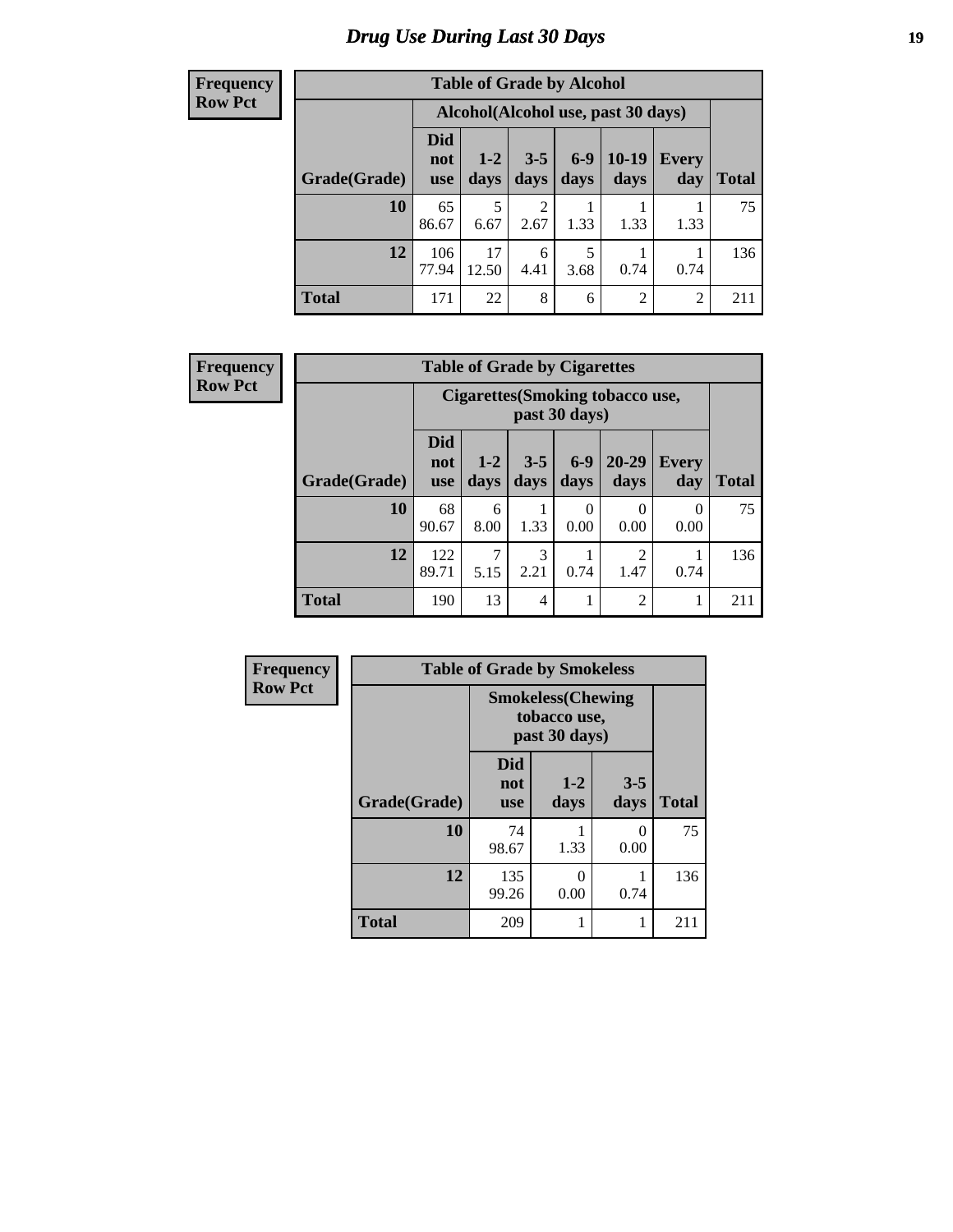#### **Frequency Row Pct**

| <b>Table of Grade by Marijuana</b> |                                 |                                         |                 |                        |                  |               |                |       |
|------------------------------------|---------------------------------|-----------------------------------------|-----------------|------------------------|------------------|---------------|----------------|-------|
|                                    |                                 | Marijuana (Marijuana use, past 30 days) |                 |                        |                  |               |                |       |
| Grade(Grade)                       | <b>Did</b><br>not<br><b>use</b> | $1 - 2$<br>days                         | $3 - 5$<br>days | $6-9$<br>days          | $10-19$<br>days  | 20-29<br>days | Every<br>day   | Total |
| 10                                 | 70<br>93.33                     | 3<br>4.00                               | 1.33            | 0<br>0.00              | $\Omega$<br>0.00 | 0.00          | 1.33           | 75    |
| 12                                 | 119<br>87.50                    | 8<br>5.88                               | 4<br>2.94       | $\overline{2}$<br>1.47 | 0.74             | 0.74          | 0.74           | 136   |
| <b>Total</b>                       | 189                             | 11                                      | 5               | $\overline{2}$         |                  |               | $\overline{2}$ | 211   |

| Frequency      | <b>Table of Grade by Cocaine</b> |                                               |            |              |  |
|----------------|----------------------------------|-----------------------------------------------|------------|--------------|--|
| <b>Row Pct</b> |                                  | <b>Cocaine</b> (Cocaine<br>use, past 30 days) |            |              |  |
|                | Grade(Grade)                     | Did not<br><b>use</b>                         | $1-2$ days | <b>Total</b> |  |
|                | 10                               | 74<br>98.67                                   | 1.33       | 75           |  |
|                | 12                               | 136<br>100.00                                 | 0<br>0.00  | 136          |  |
|                | <b>Total</b>                     | 210                                           |            | 211          |  |

| Frequency      |              | <b>Table of Grade by Inhalants</b>               |                        |              |
|----------------|--------------|--------------------------------------------------|------------------------|--------------|
| <b>Row Pct</b> |              | <b>Inhalants</b> (Inhalant<br>use, past 30 days) |                        |              |
|                | Grade(Grade) | Did not<br><b>use</b>                            | $1-2$ days             | <b>Total</b> |
|                | 10           | 73<br>97.33                                      | $\mathfrak{D}$<br>2.67 | 75           |
|                | 12           | 136<br>100.00                                    | 0<br>0.00              | 136          |
|                | <b>Total</b> | 209                                              | $\overline{c}$         | 211          |

| Frequency      | <b>Table of Grade by Steroids</b> |                                                |                 |              |
|----------------|-----------------------------------|------------------------------------------------|-----------------|--------------|
| <b>Row Pct</b> |                                   | <b>Steroids</b> (Steroid<br>use, past 30 days) |                 |              |
|                | Grade(Grade)                      | Did not<br><b>use</b>                          | $1 - 2$<br>days | <b>Total</b> |
|                | 10                                | 74<br>98.67                                    | 1.33            | 75           |
|                | 12                                | 136<br>100.00                                  | 0<br>0.00       | 136          |
|                | <b>Total</b>                      | 210                                            |                 | 211          |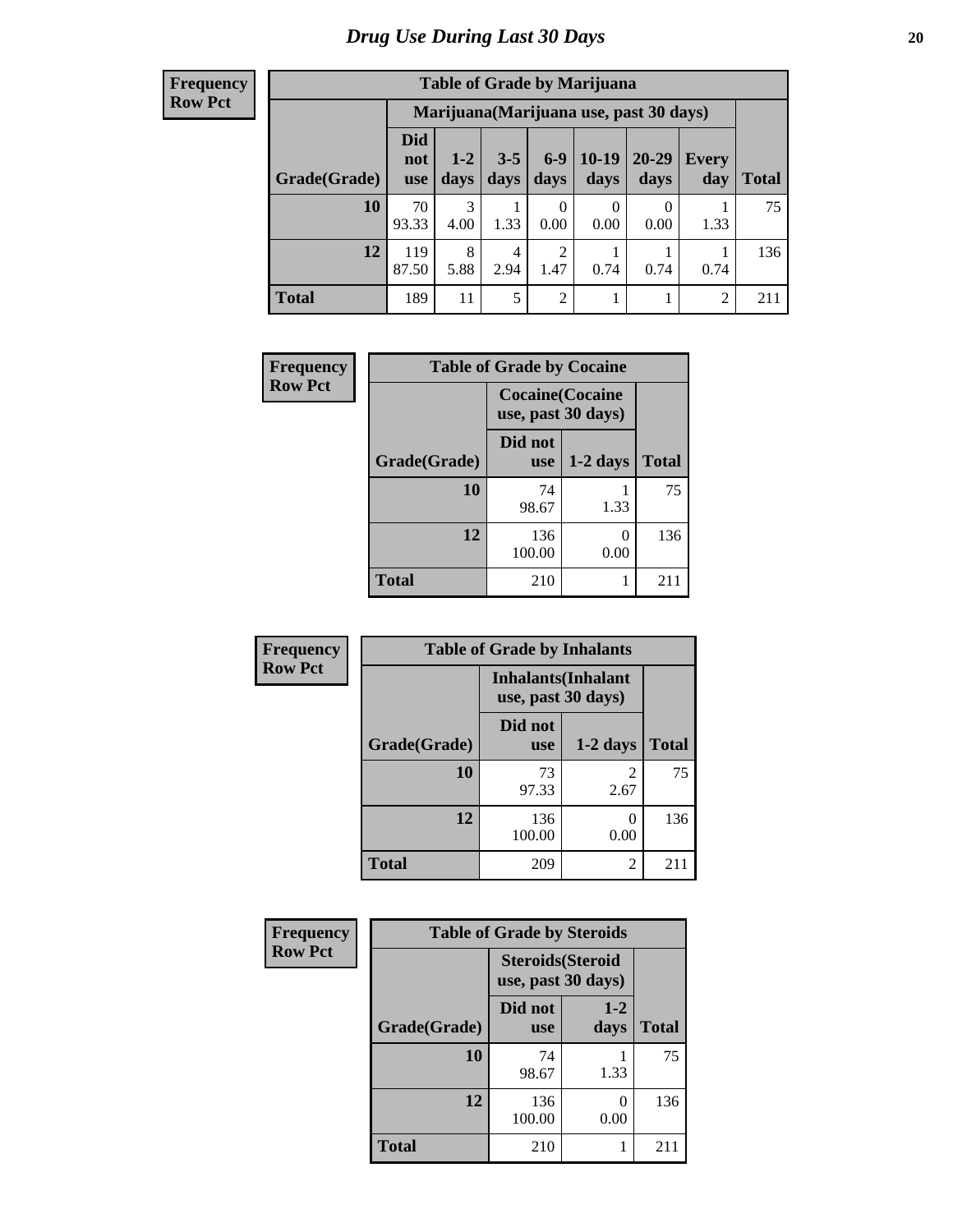# *Drug Use During Last 30 Days* **21**

| <b>Frequency</b> | <b>Table of Grade by Ecstasy</b>              |                       |                 |              |
|------------------|-----------------------------------------------|-----------------------|-----------------|--------------|
| <b>Row Pct</b>   | <b>Ecstasy</b> (Ecstasy<br>use, past 30 days) |                       |                 |              |
|                  | Grade(Grade)                                  | Did not<br><b>use</b> | $1 - 2$<br>days | <b>Total</b> |
|                  | 10                                            | 74<br>98.67           | 1.33            | 75           |
|                  | 12                                            | 136<br>100.00         | 0<br>0.00       | 136          |
|                  | <b>Total</b>                                  | 210                   |                 | 211          |

| <b>Frequency</b> | <b>Table of Grade by Meth</b> |                                                    |                       |              |
|------------------|-------------------------------|----------------------------------------------------|-----------------------|--------------|
| <b>Row Pct</b>   |                               | <b>Meth</b> (Methamphetamine<br>use, past 30 days) |                       |              |
|                  | Grade(Grade)                  | Did not use                                        | $1-2$ days            | <b>Total</b> |
|                  | 10                            | 74<br>98.67                                        | 1.33                  | 75           |
|                  | 12                            | 136<br>100.00                                      | $\mathcal{L}$<br>0.00 | 136          |
|                  | <b>Total</b>                  | 210                                                |                       | 211          |

| <b>Frequency</b> | <b>Table of Grade by Hallucinogens</b> |               |                                                   |              |  |
|------------------|----------------------------------------|---------------|---------------------------------------------------|--------------|--|
| <b>Row Pct</b>   |                                        |               | Hallucinogens (Hallucinogen<br>use, past 30 days) |              |  |
|                  | Grade(Grade)                           | Did not use   | $1-2$ days                                        | <b>Total</b> |  |
|                  | 10                                     | 74<br>98.67   | 1.33                                              | 75           |  |
|                  | 12                                     | 136<br>100.00 | 0.00                                              | 136          |  |
|                  | Total                                  | 210           |                                                   |              |  |

| <b>Frequency</b> | <b>Table of Grade by Prescription</b> |                                                                                   |                                     |                        |               |              |
|------------------|---------------------------------------|-----------------------------------------------------------------------------------|-------------------------------------|------------------------|---------------|--------------|
| <b>Row Pct</b>   |                                       | <b>Prescription</b> (Prescription<br>drugs not prescribed to me,<br>past 30 days) |                                     |                        |               |              |
|                  | Grade(Grade)                          | <b>Did</b><br>not<br><b>use</b>                                                   | $1 - 2$<br>days                     | $3 - 5$<br>days        | $6-9$<br>days | <b>Total</b> |
|                  | 10                                    | 72<br>96.00                                                                       | $\mathcal{D}_{\mathcal{L}}$<br>2.67 | 0.00                   | 1.33          | 75           |
|                  | 12                                    | 134<br>98.53                                                                      | 0<br>0.00                           | $\overline{c}$<br>1.47 | 0<br>0.00     | 136          |
|                  | <b>Total</b>                          | 206                                                                               | $\overline{2}$                      | $\overline{2}$         |               | 211          |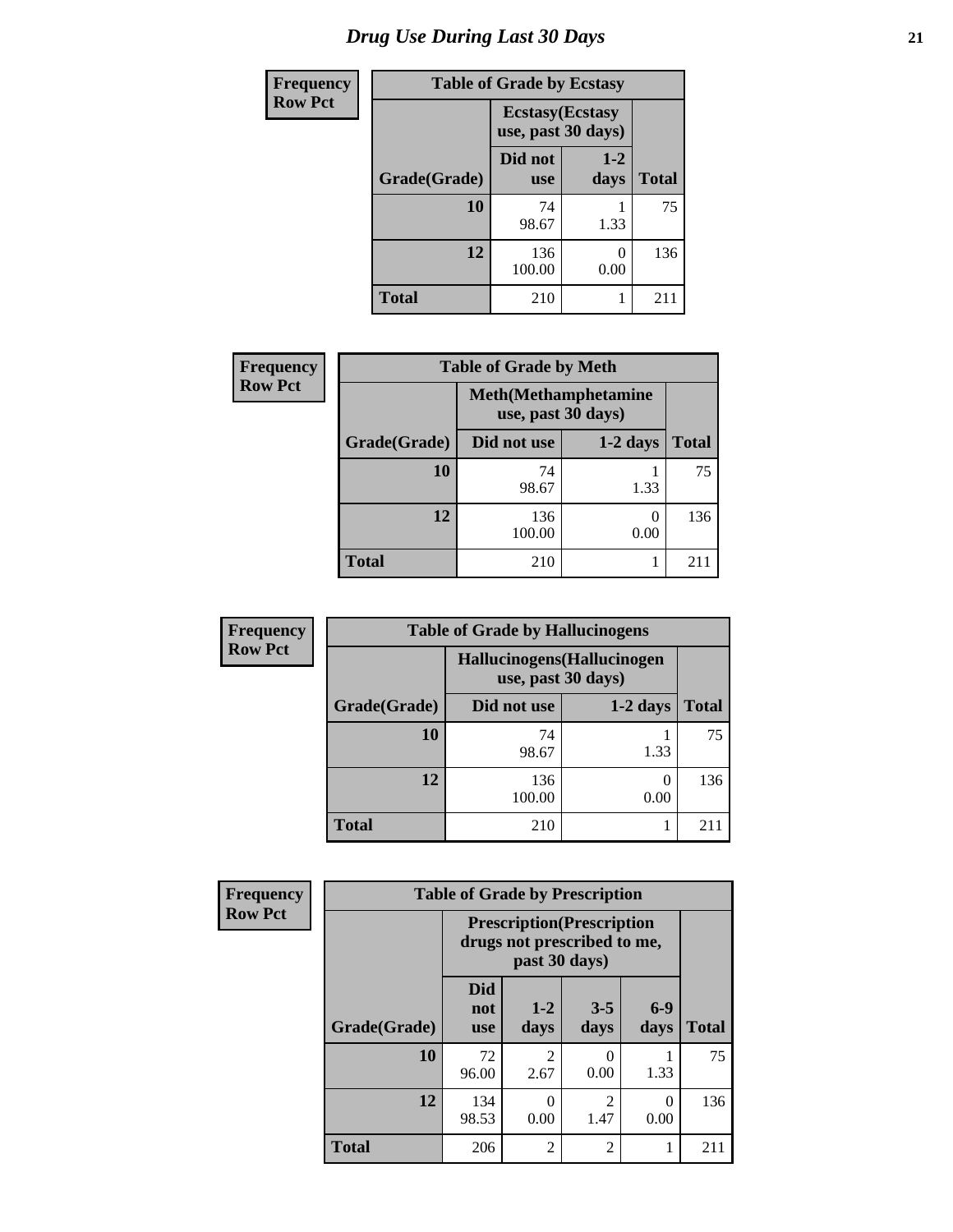| Frequency      | <b>Table of Alcoholease by Grade</b>              |                    |             |              |
|----------------|---------------------------------------------------|--------------------|-------------|--------------|
| <b>Col Pct</b> | <b>Alcoholease</b> (It is<br>easy to get alcohol) | Grade(Grade)<br>10 | 12          | <b>Total</b> |
|                | <b>Strongly Agree</b>                             | 17<br>22.67        | 50<br>36.76 | 67           |
|                | <b>Somewhat Agree</b>                             | 20<br>26.67        | 35<br>25.74 | 55           |
|                | <b>Somewhat Disagree</b>                          | 11<br>14.67        | 21<br>15.44 | 32           |
|                | <b>Strongly Disagree</b>                          | 27<br>36.00        | 30<br>22.06 | 57           |
|                | <b>Total</b>                                      | 75                 | 136         | 211          |

| Frequency      | <b>Table of Cigarettesease by Grade</b>                 |                    |             |              |
|----------------|---------------------------------------------------------|--------------------|-------------|--------------|
| <b>Col Pct</b> | Cigarettesease(It is<br>easy to get smoking<br>tobacco) | Grade(Grade)<br>10 | 12          | <b>Total</b> |
|                | <b>Strongly Agree</b>                                   | 27<br>36.00        | 58<br>42.65 | 85           |
|                | <b>Somewhat Agree</b>                                   | 11<br>14.67        | 26<br>19.12 | 37           |
|                | <b>Somewhat Disagree</b>                                | 8<br>10.67         | 19<br>13.97 | 27           |
|                | <b>Strongly Disagree</b>                                | 29<br>38.67        | 33<br>24.26 | 62           |
|                | <b>Total</b>                                            | 75                 | 136         | 211          |

| Frequency      | <b>Table of Smokelessease by Grade</b>             |              |             |              |  |
|----------------|----------------------------------------------------|--------------|-------------|--------------|--|
| <b>Col Pct</b> | <b>Smokelessease</b> (It is<br>easy to get chewing | Grade(Grade) |             |              |  |
|                | tobacco)                                           | 10           | 12          | <b>Total</b> |  |
|                | <b>Strongly Agree</b>                              | 10<br>13.33  | 32<br>23.53 | 42           |  |
|                | <b>Somewhat Agree</b>                              | 11<br>14.67  | 25<br>18.38 | 36           |  |
|                | <b>Somewhat Disagree</b>                           | 12<br>16.00  | 27<br>19.85 | 39           |  |
|                | <b>Strongly Disagree</b>                           | 42<br>56.00  | 52<br>38.24 | 94           |  |
|                | <b>Total</b>                                       | 75           | 136         | 211          |  |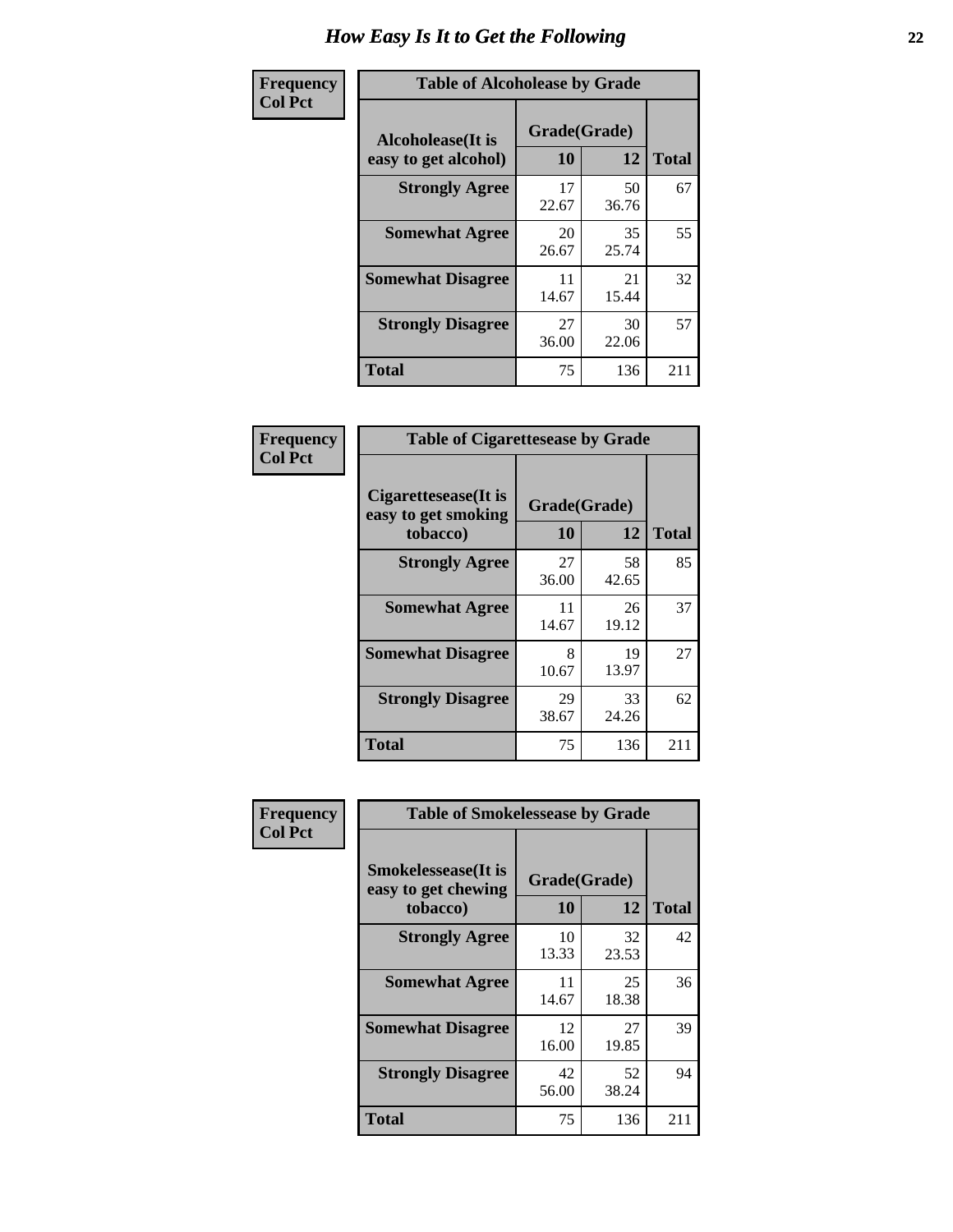| Frequency      | <b>Table of Marijuanaease by Grade</b>           |                        |             |              |
|----------------|--------------------------------------------------|------------------------|-------------|--------------|
| <b>Col Pct</b> | Marijuanaease(It is<br>easy to get<br>marijuana) | Grade(Grade)<br>10     | 12          | <b>Total</b> |
|                | <b>Strongly Agree</b>                            | 37<br>49.33            | 70<br>51.47 | 107          |
|                | <b>Somewhat Agree</b>                            | 11<br>14.67            | 13<br>9.56  | 24           |
|                | <b>Somewhat Disagree</b>                         | $\mathfrak{D}$<br>2.67 | 16<br>11.76 | 18           |
|                | <b>Strongly Disagree</b>                         | 25<br>33.33            | 37<br>27.21 | 62           |
|                | <b>Total</b>                                     | 75                     | 136         | 211          |

| <b>Table of Cocaineease by Grade</b> |              |             |              |  |  |
|--------------------------------------|--------------|-------------|--------------|--|--|
| <b>Cocaineease</b> (It is            | Grade(Grade) |             |              |  |  |
| easy to get cocaine)                 | 10           | 12          | <b>Total</b> |  |  |
| <b>Strongly Agree</b>                | 15<br>20.00  | 42<br>30.88 | 57           |  |  |
| <b>Somewhat Agree</b>                | 10<br>13.33  | 13<br>9.56  | 23           |  |  |
| <b>Somewhat Disagree</b>             | 11<br>14.67  | 18<br>13.24 | 29           |  |  |
| <b>Strongly Disagree</b>             | 39<br>52.00  | 63<br>46.32 | 102          |  |  |
| <b>Total</b>                         | 75           | 136         | 211          |  |  |

| Frequency      | <b>Table of Inhalantsease by Grade</b>     |              |             |              |
|----------------|--------------------------------------------|--------------|-------------|--------------|
| <b>Col Pct</b> | <b>Inhalantsease</b> (It is<br>easy to get | Grade(Grade) |             |              |
|                | inhalants)                                 | 10           | 12          | <b>Total</b> |
|                | <b>Strongly Agree</b>                      | 20<br>26.67  | 42<br>30.88 | 62           |
|                | <b>Somewhat Agree</b>                      | 12<br>16.00  | 19<br>13.97 | 31           |
|                | <b>Somewhat Disagree</b>                   | 6<br>8.00    | 20<br>14.71 | 26           |
|                | <b>Strongly Disagree</b>                   | 37<br>49.33  | 55<br>40.44 | 92           |
|                | <b>Total</b>                               | 75           | 136         | 211          |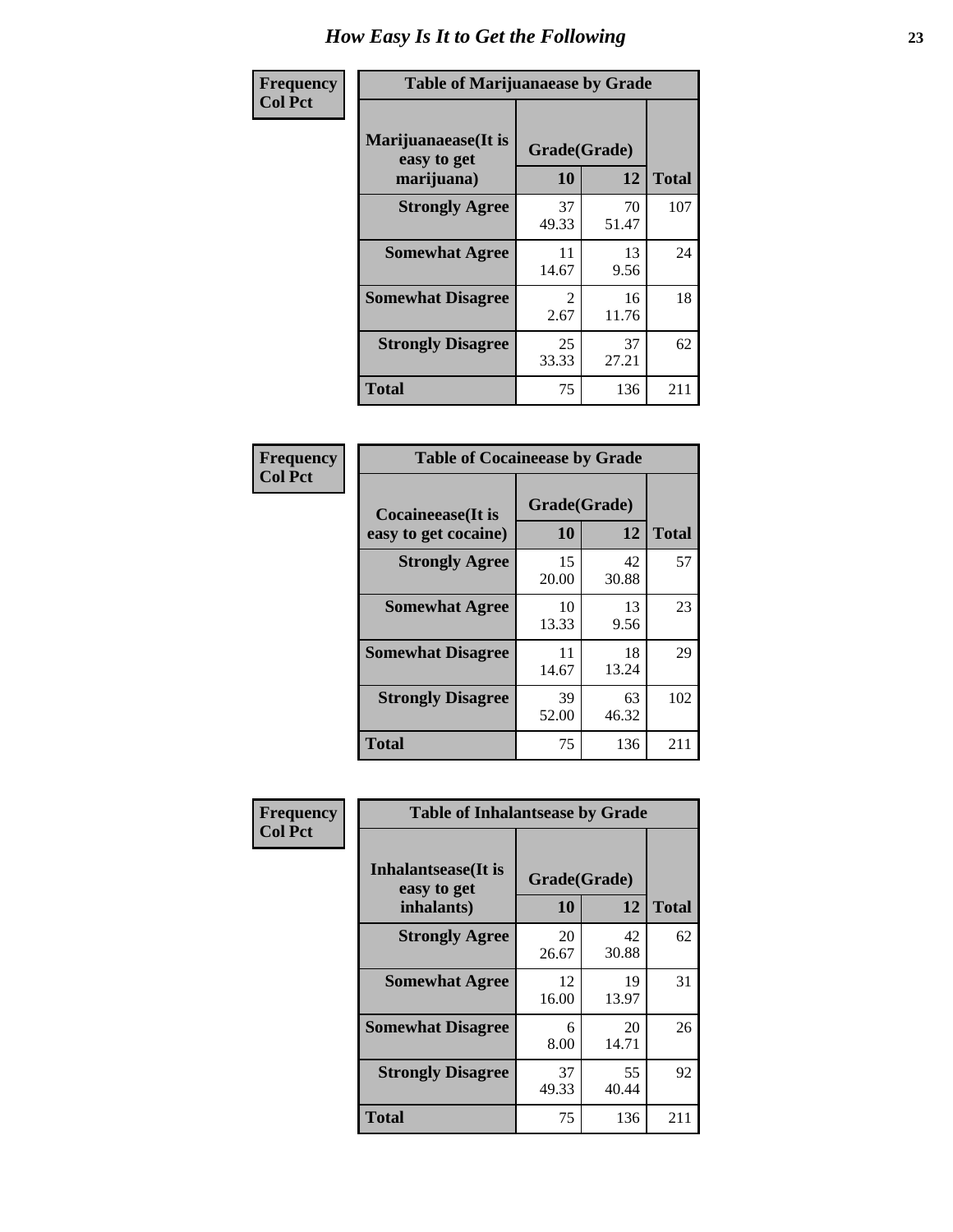| Frequency      | <b>Table of Steroidsease by Grade</b>               |                    |             |              |  |  |  |  |  |  |
|----------------|-----------------------------------------------------|--------------------|-------------|--------------|--|--|--|--|--|--|
| <b>Col Pct</b> | <b>Steroidsease</b> (It is<br>easy to get steroids) | Grade(Grade)<br>10 | 12          | <b>Total</b> |  |  |  |  |  |  |
|                | <b>Strongly Agree</b>                               | 13<br>17.33        | 19<br>13.97 | 32           |  |  |  |  |  |  |
|                | <b>Somewhat Agree</b>                               | 9<br>12.00         | 24<br>17.65 | 33           |  |  |  |  |  |  |
|                | <b>Somewhat Disagree</b>                            | 13<br>17.33        | 20<br>14.71 | 33           |  |  |  |  |  |  |
|                | <b>Strongly Disagree</b>                            | 40<br>53.33        | 73<br>53.68 | 113          |  |  |  |  |  |  |
|                | <b>Total</b>                                        | 75                 | 136         | 211          |  |  |  |  |  |  |

| Frequency      | <b>Table of Ecstasyease by Grade</b>              |                    |             |              |  |  |  |  |  |  |
|----------------|---------------------------------------------------|--------------------|-------------|--------------|--|--|--|--|--|--|
| <b>Col Pct</b> | <b>Ecstasyease</b> (It is<br>easy to get ecstasy) | Grade(Grade)<br>10 | 12          | <b>Total</b> |  |  |  |  |  |  |
|                | <b>Strongly Agree</b>                             | 18<br>24.00        | 30<br>22.06 | 48           |  |  |  |  |  |  |
|                | <b>Somewhat Agree</b>                             | 8<br>10.67         | 21<br>15.44 | 29           |  |  |  |  |  |  |
|                | <b>Somewhat Disagree</b>                          | 11<br>14.67        | 19<br>13.97 | 30           |  |  |  |  |  |  |
|                | <b>Strongly Disagree</b>                          | 38<br>50.67        | 66<br>48.53 | 104          |  |  |  |  |  |  |
|                | <b>Total</b>                                      | 75                 | 136         | 211          |  |  |  |  |  |  |

| Frequency      | <b>Table of Methease by Grade</b>                          |                    |             |              |  |  |  |  |  |  |  |
|----------------|------------------------------------------------------------|--------------------|-------------|--------------|--|--|--|--|--|--|--|
| <b>Col Pct</b> | <b>Methease</b> (It is easy<br>to get<br>methamphetamines) | Grade(Grade)<br>10 | 12          | <b>Total</b> |  |  |  |  |  |  |  |
|                | <b>Strongly Agree</b>                                      | 13<br>17.33        | 24<br>17.65 | 37           |  |  |  |  |  |  |  |
|                | <b>Somewhat Agree</b>                                      | 10<br>13.33        | 21<br>15.44 | 31           |  |  |  |  |  |  |  |
|                | <b>Somewhat Disagree</b>                                   | 9<br>12.00         | 18<br>13.24 | 27           |  |  |  |  |  |  |  |
|                | <b>Strongly Disagree</b>                                   | 43<br>57.33        | 73<br>53.68 | 116          |  |  |  |  |  |  |  |
|                | <b>Total</b>                                               | 75                 | 136         | 211          |  |  |  |  |  |  |  |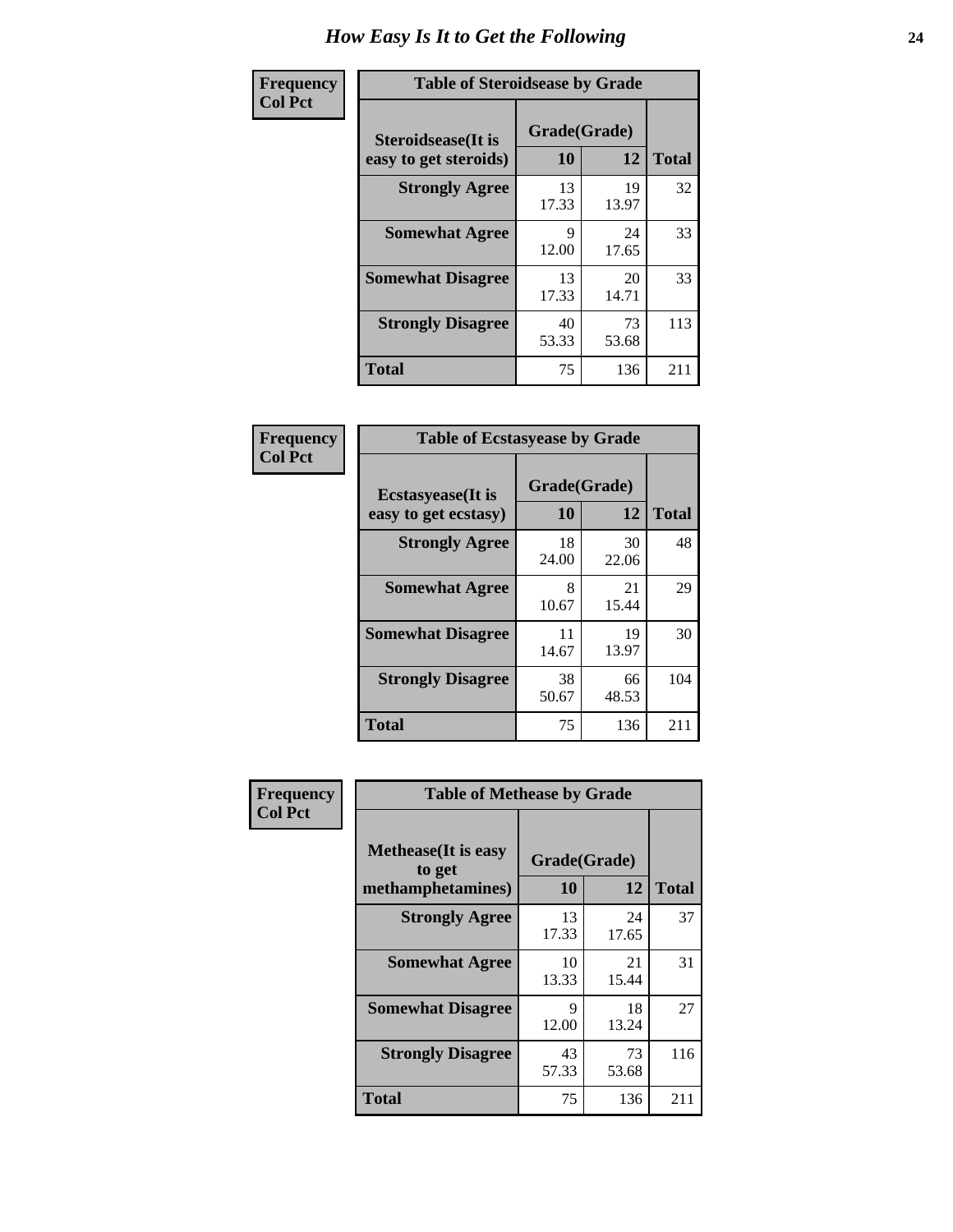| <b>Frequency</b> | <b>Table of Hallucinogensease by Grade</b>                |                    |             |              |  |  |  |  |  |
|------------------|-----------------------------------------------------------|--------------------|-------------|--------------|--|--|--|--|--|
| <b>Col Pct</b>   | Hallucinogensease(It)<br>is easy to get<br>hallucinogens) | Grade(Grade)<br>10 | 12          | <b>Total</b> |  |  |  |  |  |
|                  | <b>Strongly Agree</b>                                     | 10<br>13.33        | 20<br>14.71 | 30           |  |  |  |  |  |
|                  | <b>Somewhat Agree</b>                                     | 9.33               | 19<br>13.97 | 26           |  |  |  |  |  |
|                  | <b>Somewhat Disagree</b>                                  | 14<br>18.67        | 20<br>14.71 | 34           |  |  |  |  |  |
|                  | <b>Strongly Disagree</b>                                  | 44<br>58.67        | 77<br>56.62 | 121          |  |  |  |  |  |
|                  | <b>Total</b>                                              | 75                 | 136         | 211          |  |  |  |  |  |

| Frequency<br>  Col Pct |
|------------------------|

| <b>Table of Prescriptionease by Grade</b>                                                |              |             |              |  |  |  |  |  |
|------------------------------------------------------------------------------------------|--------------|-------------|--------------|--|--|--|--|--|
| <b>Prescriptionease</b> (It<br>is easy to get<br>prescription drugs<br>not prescribed to | Grade(Grade) |             |              |  |  |  |  |  |
| me)                                                                                      | 10           | 12          | <b>Total</b> |  |  |  |  |  |
| <b>Strongly Agree</b>                                                                    | 20<br>26.67  | 48<br>35.29 | 68           |  |  |  |  |  |
| <b>Somewhat Agree</b>                                                                    | 13<br>17.33  | 20<br>14.71 | 33           |  |  |  |  |  |
| <b>Somewhat Disagree</b>                                                                 | 6<br>8.00    | 9<br>6.62   | 15           |  |  |  |  |  |
| <b>Strongly Disagree</b>                                                                 | 36<br>48.00  | 59<br>43.38 | 95           |  |  |  |  |  |
| Total                                                                                    | 75           | 136         | 211          |  |  |  |  |  |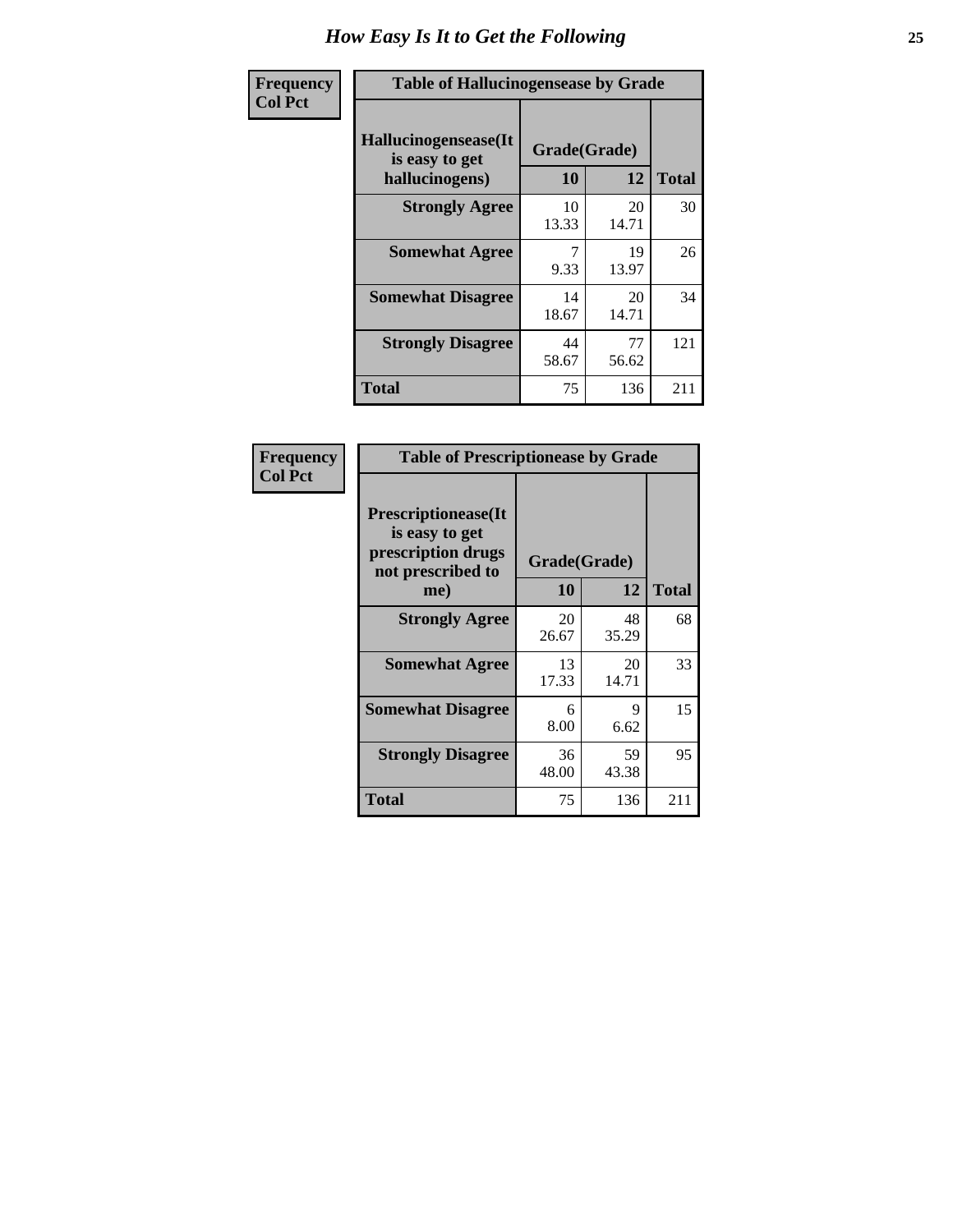#### *Age at Onset of Use* **26** *Results for "Age at Onset of Use" questions exclude students who said they did not use that substance*

| <b>Frequency</b> | <b>Table of Grade by Alcoholinit</b> |                                                  |                               |           |            |                           |       |             |             |                       |              |
|------------------|--------------------------------------|--------------------------------------------------|-------------------------------|-----------|------------|---------------------------|-------|-------------|-------------|-----------------------|--------------|
| <b>Row Pct</b>   |                                      | Alcoholinit (I started using alcohol when I was) |                               |           |            |                           |       |             |             |                       |              |
|                  | Grade(Grade)                         | <b>8 or</b><br>younger                           | <b>10</b>                     | 12        | 13         | 14                        | 15    | 16          | 17          | <b>18 or</b><br>older | <b>Total</b> |
|                  | 10                                   | 4.55                                             | $\theta$<br>0.00 <sub>l</sub> | 2<br>9.09 | 6<br>27.27 | $\overline{2}$<br>9.09    | 31.82 | 4<br>18.18  | 0.00        | $\theta$<br>0.00      | 22           |
|                  | 12                                   | 2.27                                             | 2.27                          | 3<br>6.82 | C<br>4.55  | 5<br>$11.36 \mid 15.91$   | 7     | 11<br>25.00 | 11<br>25.00 | 3<br>6.82             | 44           |
|                  | <b>Total</b>                         | $\mathfrak{D}$                                   |                               | 5         | 8          | $\tau$                    | 14    | 15          | 11          | 3                     | 66           |
|                  |                                      |                                                  |                               |           |            | Frequency Missing $= 145$ |       |             |             |                       |              |

| <b>Frequency</b> | <b>Table of Grade by Cigarettesinit</b> |      |                                                       |                  |          |                |            |            |       |                       |              |
|------------------|-----------------------------------------|------|-------------------------------------------------------|------------------|----------|----------------|------------|------------|-------|-----------------------|--------------|
| <b>Row Pct</b>   |                                         |      | Cigarettesinit (I started smoking tobacco when I was) |                  |          |                |            |            |       |                       |              |
|                  | Grade(Grade)   younger                  | 8 or | 11                                                    | 12               | 13       | 14             | 15         | <b>16</b>  | 17    | <b>18 or</b><br>older | <b>Total</b> |
|                  | 10                                      | 8.33 | 8.33                                                  | 8.33             | 8.33     | 16.67          | 4<br>33.33 | 8.33       | 8.33  | 0.00                  | 12           |
|                  | 12                                      | 5.88 | 5.88                                                  | $\Omega$<br>0.00 | $\Omega$ | $0.00$   11.76 | 4<br>23.53 | 3<br>17.65 | 11.76 | 4<br>23.53            | 17           |
|                  | <b>Total</b>                            | 2    | $\overline{2}$                                        |                  |          | 4              | 8          | 4          | 3     | 4                     | 29           |
|                  | Frequency Missing $= 182$               |      |                                                       |                  |          |                |            |            |       |                       |              |

| <b>Frequency</b> | <b>Table of Grade by Smokelessinit</b> |                                        |                  |                     |                  |                       |              |  |  |  |
|------------------|----------------------------------------|----------------------------------------|------------------|---------------------|------------------|-----------------------|--------------|--|--|--|
| <b>Row Pct</b>   |                                        | <b>Smokelessinit(I started chewing</b> |                  | tobacco when I was) |                  |                       |              |  |  |  |
|                  | Grade(Grade)                           | 8 or<br>vounger                        | 9                | 15                  | 16               | <b>18 or</b><br>older | <b>Total</b> |  |  |  |
|                  | 10                                     | 100.00                                 | $\theta$<br>0.00 | $\theta$<br>0.00    | $\Omega$<br>0.00 | 0.00                  |              |  |  |  |
|                  | 12                                     | $\left( \right)$<br>0.00               | 25.00            | 25.00               | 25.00            | 25.00                 | 4            |  |  |  |
|                  | <b>Total</b>                           |                                        |                  |                     |                  |                       | 5            |  |  |  |
|                  |                                        | Frequency Missing $= 206$              |                  |                     |                  |                       |              |  |  |  |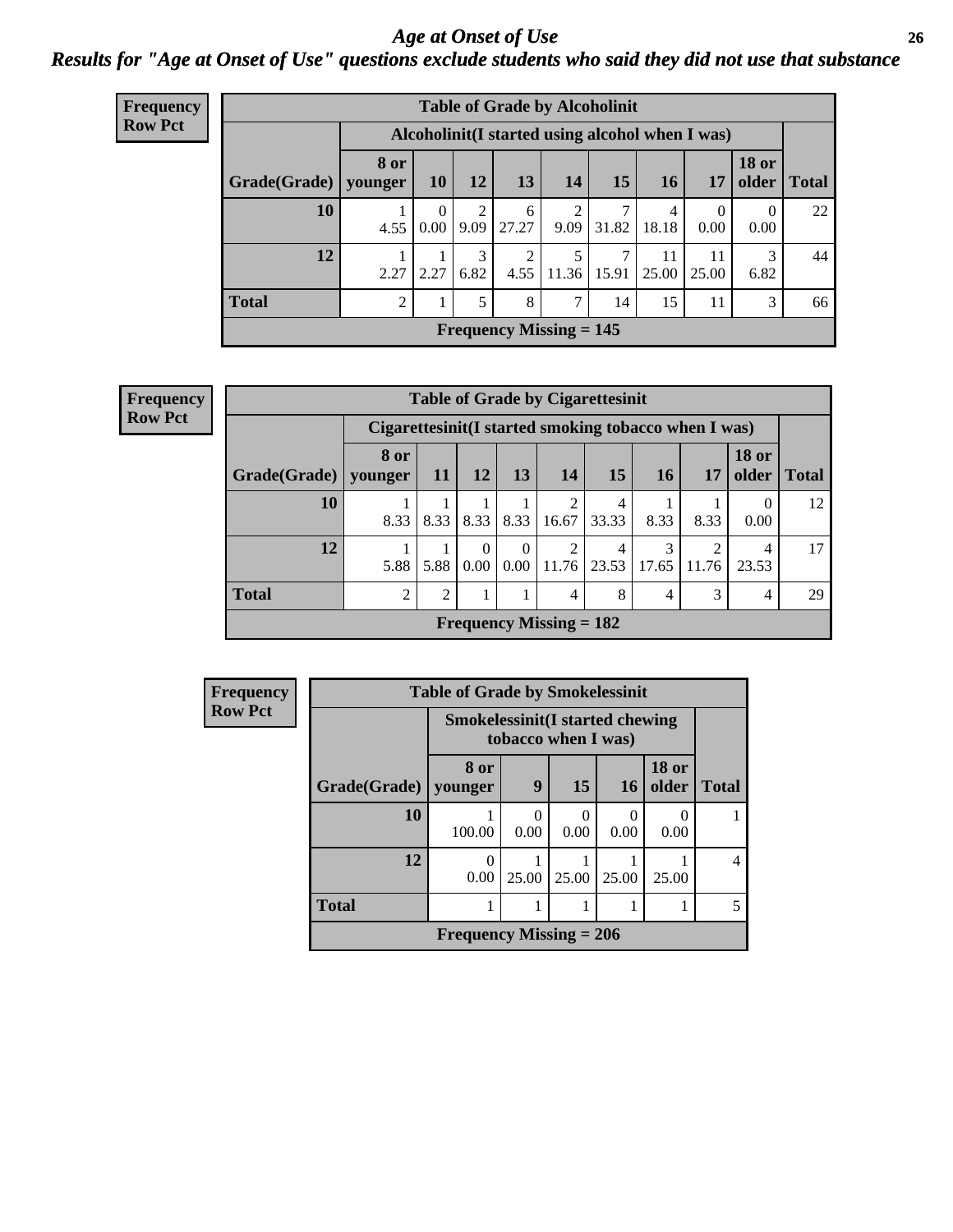#### *Age at Onset of Use* **27**

*Results for "Age at Onset of Use" questions exclude students who said they did not use that substance*

| <b>Frequency</b> |                                                      |                   |                  |    |                          |                          |                                | <b>Table of Grade by Marijuanainit</b> |            |            |      |                               |    |
|------------------|------------------------------------------------------|-------------------|------------------|----|--------------------------|--------------------------|--------------------------------|----------------------------------------|------------|------------|------|-------------------------------|----|
| <b>Row Pct</b>   | Marijuanainit (I started using marijuana when I was) |                   |                  |    |                          |                          |                                |                                        |            |            |      |                               |    |
|                  | $Grade(Grade)$   younger                             | <b>8 or</b>       | 9                | 10 | <b>11</b>                | $12 \,$                  | 13                             | 14                                     | 15         | <b>16</b>  | 17   | <b>18 or</b><br>older   Total |    |
|                  | 10                                                   | 0.00 <sub>l</sub> | $\theta$<br>0.00 |    |                          | 2<br>$0.00$ 5.88   11.76 | 5.88                           | 3<br>17.65                             | 3<br>17.65 | 6<br>35.29 | 5.88 | $\overline{0}$<br>0.00        | 17 |
|                  | 12                                                   | 3.70              | 3.70             |    | 0<br>$3.70 \,   \, 0.00$ | 3.70                     | 3<br>11.11                     | 18.52                                  | 4<br>14.81 | 7<br>25.93 | 3.70 | 3<br>11.11                    | 27 |
|                  | <b>Total</b>                                         |                   |                  |    |                          | 3                        | 4                              | 8                                      |            | 13         | 2    | 3                             | 44 |
|                  |                                                      |                   |                  |    |                          |                          | <b>Frequency Missing = 167</b> |                                        |            |            |      |                               |    |

#### *For Grade \* Cocaineinit all data are missing since all the levels of variable Cocaineinit are missing.*

| Frequency      |              | <b>Table of Grade by Inhalantsinit</b>                       |              |  |  |  |  |
|----------------|--------------|--------------------------------------------------------------|--------------|--|--|--|--|
| <b>Row Pct</b> |              | Inhalantsinit(I<br>started using<br>inhalants<br>when I was) |              |  |  |  |  |
|                | Grade(Grade) | 8 or younger                                                 | <b>Total</b> |  |  |  |  |
|                | 10           | 100.00                                                       |              |  |  |  |  |
|                | 12           |                                                              | 0            |  |  |  |  |
|                | <b>Total</b> |                                                              |              |  |  |  |  |
|                |              | Frequency Missing $= 210$                                    |              |  |  |  |  |

#### *For Grade \* Steroidsinit all data are missing since all the levels of variable Steroidsinit are missing.*

| <b>Frequency</b> | <b>Table of Grade by Ecstasyinit</b> |                                                          |       |              |
|------------------|--------------------------------------|----------------------------------------------------------|-------|--------------|
| <b>Row Pct</b>   |                                      | Ecstasyinit(I<br>started using<br>ecstasy when<br>I was) |       |              |
|                  | Grade(Grade)                         | 14                                                       | 15    | <b>Total</b> |
|                  | 10                                   | 50.00                                                    | 50.00 | 2            |
|                  | 12                                   | 0                                                        | 0     | 0            |
|                  | <b>Total</b>                         | 1                                                        |       | 2            |
|                  | Frequency Missing $= 209$            |                                                          |       |              |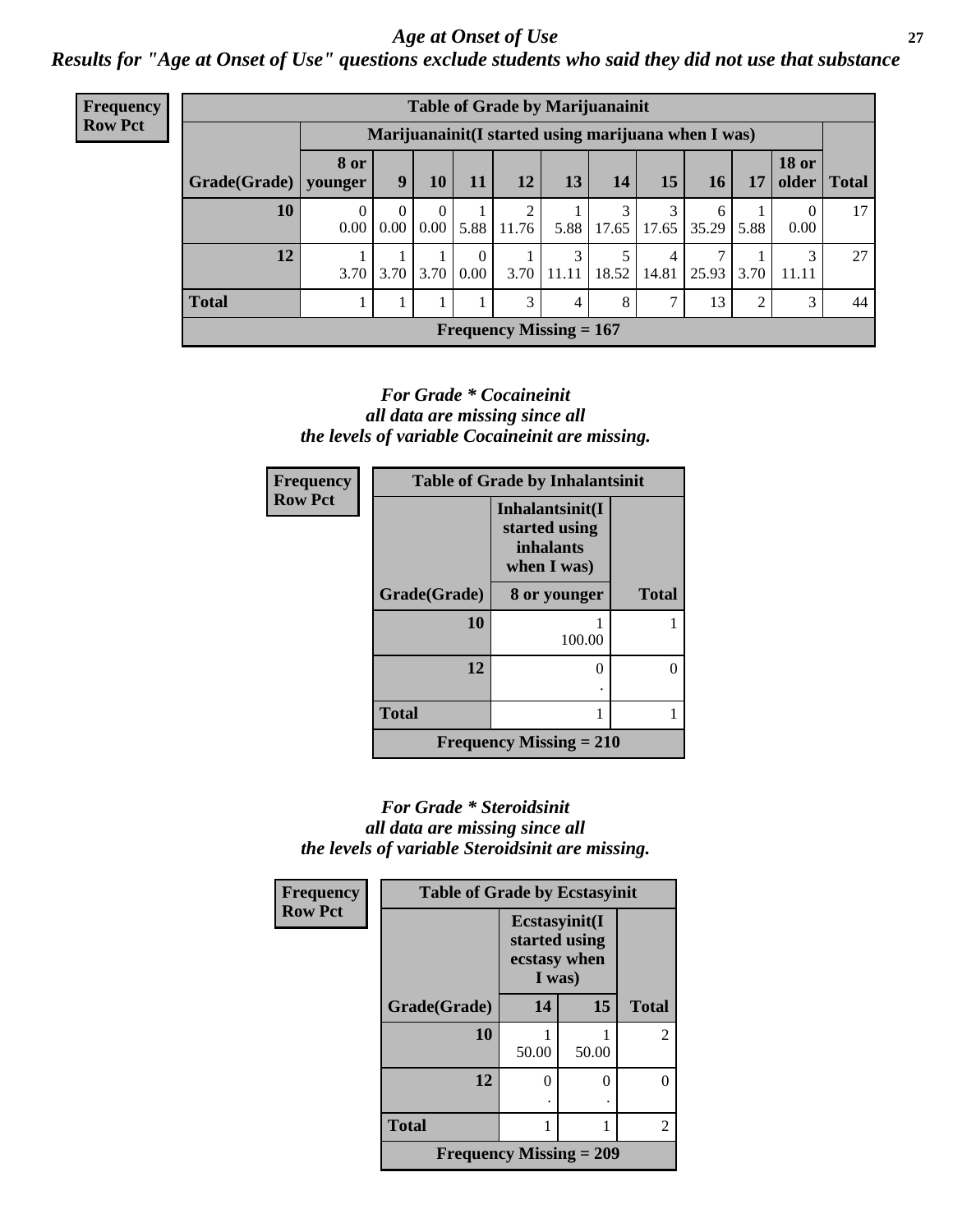### *Age at Onset of Use* **28** *Results for "Age at Onset of Use" questions exclude students who said they did not use that substance*

*For Grade \* Methinit all data are missing since all the levels of variable Methinit are missing. For Grade \* Hallucinogensinit all data are missing since all the levels of variable Hallucinogensinit are missing.*

| Frequency      | <b>Table of Grade by Prescriptioninit</b> |                                                                                                  |             |              |
|----------------|-------------------------------------------|--------------------------------------------------------------------------------------------------|-------------|--------------|
| <b>Row Pct</b> |                                           | Prescriptioninit(I<br>started using<br>prescription drugs<br>not prescribed to<br>me when I was) |             |              |
|                | Grade(Grade)                              | 8 or<br>younger                                                                                  | 15          | <b>Total</b> |
|                | 10                                        | $\mathcal{D}_{\mathcal{L}}$<br>100.00                                                            | 0<br>0.00   | 2            |
|                | 12                                        | $\cup$<br>0.00                                                                                   | 3<br>100.00 | 3            |
|                | <b>Total</b>                              | $\mathfrak{D}$                                                                                   | 3           | 5            |
|                |                                           | Frequency Missing $= 206$                                                                        |             |              |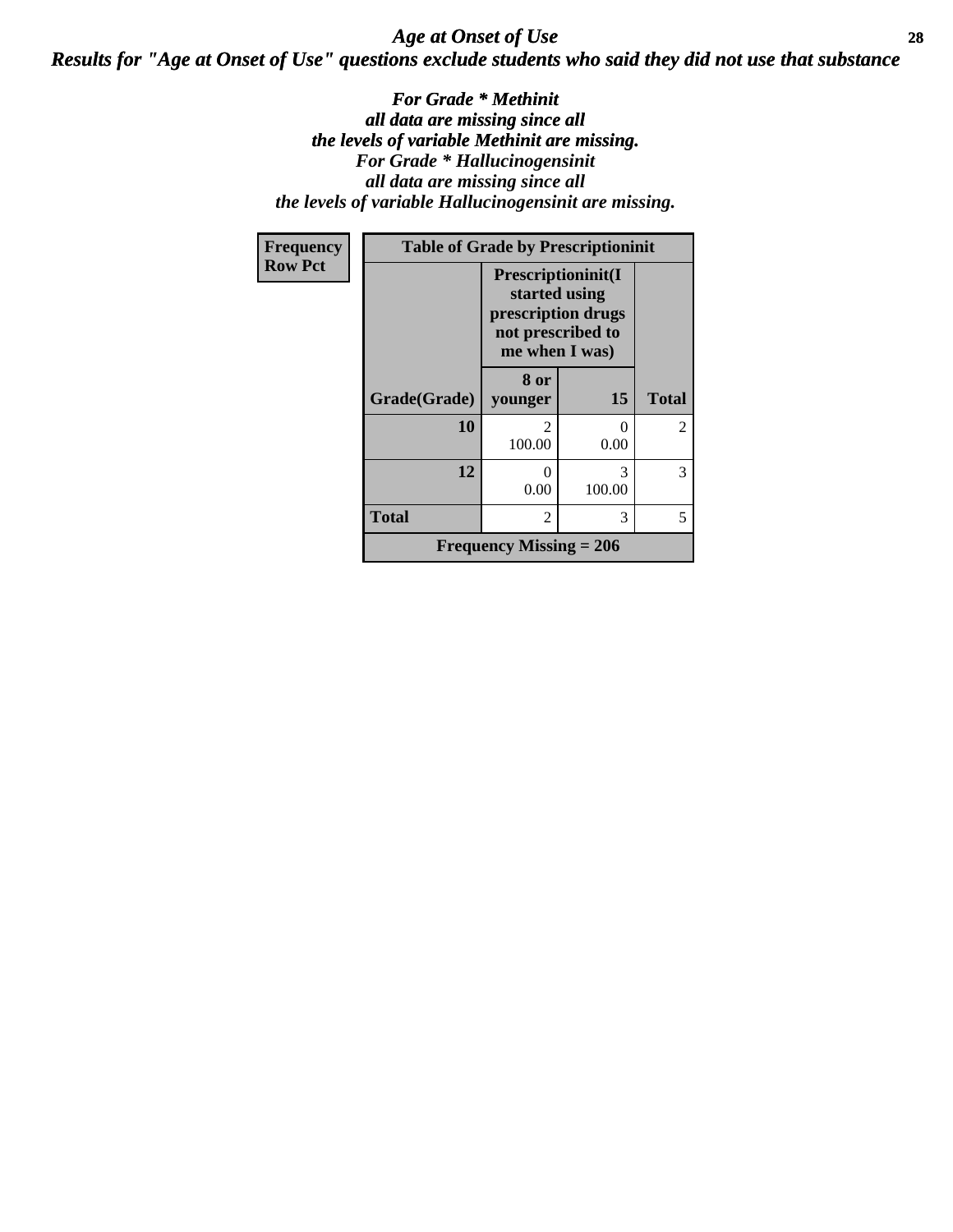| Frequency      | <b>Table of Alcoholharm by Grade</b>          |                    |             |              |
|----------------|-----------------------------------------------|--------------------|-------------|--------------|
| <b>Col Pct</b> | Alcoholharm(I<br>think alcohol is<br>harmful) | Grade(Grade)<br>10 | 12          | <b>Total</b> |
|                | <b>Strongly Agree</b>                         | 47<br>62.67        | 83<br>61.03 | 130          |
|                | <b>Somewhat Agree</b>                         | 16<br>21.33        | 27<br>19.85 | 43           |
|                | <b>Somewhat Disagree</b>                      | 6<br>8.00          | 15<br>11.03 | 21           |
|                | <b>Strongly Disagree</b>                      | 6<br>8.00          | 11<br>8.09  | 17           |
|                | <b>Total</b>                                  | 75                 | 136         | 211          |

| <b>Table of Cigarettesharm by Grade</b>                  |                    |              |              |  |
|----------------------------------------------------------|--------------------|--------------|--------------|--|
| Cigarettesharm(I<br>think smoking<br>tobacco is harmful) | Grade(Grade)<br>10 | 12           | <b>Total</b> |  |
| <b>Strongly Agree</b>                                    | 61<br>81.33        | 110<br>80.88 | 171          |  |
| <b>Somewhat Agree</b>                                    | 4<br>5.33          | 12<br>8.82   | 16           |  |
| <b>Somewhat Disagree</b>                                 | 3<br>4.00          | 3<br>2.21    | 6            |  |
| <b>Strongly Disagree</b>                                 | 7<br>9.33          | 11<br>8.09   | 18           |  |
| <b>Total</b>                                             | 75                 | 136          | 211          |  |

| Frequency      | <b>Table of Smokelessharm by Grade</b> |                           |              |              |
|----------------|----------------------------------------|---------------------------|--------------|--------------|
| <b>Col Pct</b> | Smokelessharm(I<br>think chewing       | Grade(Grade)              |              |              |
|                | tobacco is harmful)                    | 10                        | 12           | <b>Total</b> |
|                | <b>Strongly Agree</b>                  | 63<br>84.00               | 114<br>83.82 | 177          |
|                | <b>Somewhat Agree</b>                  | 3<br>4.00                 | 8<br>5.88    | 11           |
|                | <b>Somewhat Disagree</b>               | $\mathbf{\Omega}$<br>0.00 | 3<br>2.21    | 3            |
|                | <b>Strongly Disagree</b>               | 9<br>12.00                | 11<br>8.09   | 20           |
|                | <b>Total</b>                           | 75                        | 136          | 211          |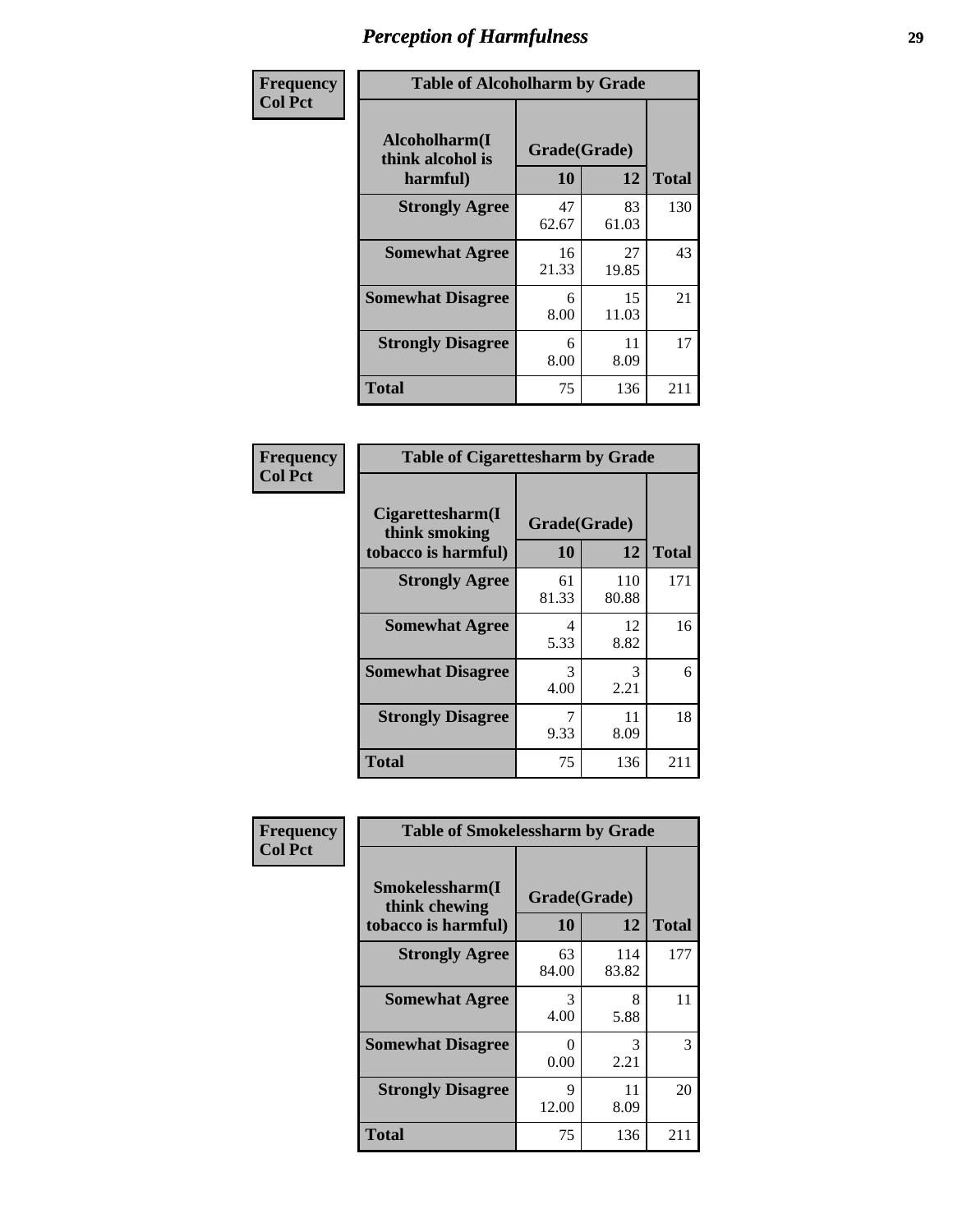| Frequency      | <b>Table of Marijuanaharm by Grade</b>            |                    |             |              |
|----------------|---------------------------------------------------|--------------------|-------------|--------------|
| <b>Col Pct</b> | Marijuanaharm(I<br>think marijuana is<br>harmful) | Grade(Grade)<br>10 | 12          | <b>Total</b> |
|                | <b>Strongly Agree</b>                             | 51<br>68.00        | 82<br>60.29 | 133          |
|                | <b>Somewhat Agree</b>                             | 8<br>10.67         | 15<br>11.03 | 23           |
|                | <b>Somewhat Disagree</b>                          | 5<br>6.67          | 16<br>11.76 | 21           |
|                | <b>Strongly Disagree</b>                          | 11<br>14.67        | 23<br>16.91 | 34           |
|                | <b>Total</b>                                      | 75                 | 136         | 211          |

| <b>Table of Cocaineharm by Grade</b>          |                    |              |              |  |  |
|-----------------------------------------------|--------------------|--------------|--------------|--|--|
| Cocaineharm(I<br>think cocaine is<br>harmful) | Grade(Grade)<br>10 | 12           | <b>Total</b> |  |  |
| <b>Strongly Agree</b>                         | 66<br>88.00        | 120<br>88.24 | 186          |  |  |
| <b>Somewhat Agree</b>                         | 0<br>0.00          | 3<br>2.21    | 3            |  |  |
| <b>Somewhat Disagree</b>                      | 0<br>0.00          | 3<br>2.21    | 3            |  |  |
| <b>Strongly Disagree</b>                      | 9<br>12.00         | 10<br>7.35   | 19           |  |  |
| <b>Total</b>                                  | 75                 | 136          | 211          |  |  |

| Frequency      | <b>Table of Inhalantsharm by Grade</b>  |              |              |                |
|----------------|-----------------------------------------|--------------|--------------|----------------|
| <b>Col Pct</b> | Inhalantsharm(I)<br>think inhalants are | Grade(Grade) |              |                |
|                | harmful)                                | 10           | 12           | <b>Total</b>   |
|                | <b>Strongly Agree</b>                   | 63<br>84.00  | 116<br>85.29 | 179            |
|                | <b>Somewhat Agree</b>                   | 3<br>4.00    | 5.15         | 10             |
|                | <b>Somewhat Disagree</b>                | 1.33         | 0.74         | $\overline{2}$ |
|                | <b>Strongly Disagree</b>                | 8<br>10.67   | 12<br>8.82   | 20             |
|                | <b>Total</b>                            | 75           | 136          | 211            |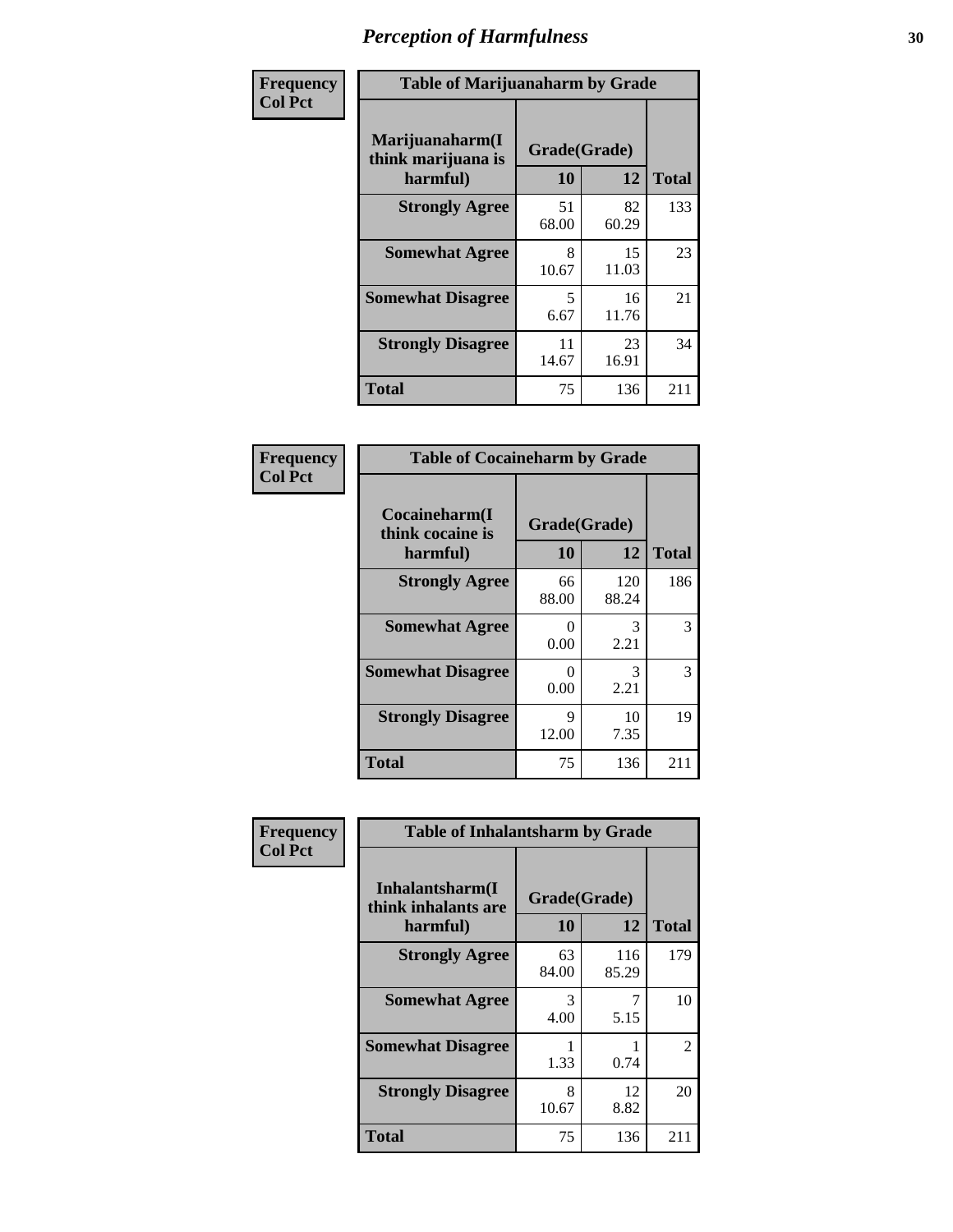| Frequency      | <b>Table of Steroidsharm by Grade</b>            |                       |                        |              |
|----------------|--------------------------------------------------|-----------------------|------------------------|--------------|
| <b>Col Pct</b> | Steroidsharm(I<br>think steroids are<br>harmful) | Grade(Grade)<br>10    | 12                     | <b>Total</b> |
|                | <b>Strongly Agree</b>                            | 61<br>81.33           | 114<br>83.82           | 175          |
|                | <b>Somewhat Agree</b>                            | 4<br>5.33             | 9<br>6.62              | 13           |
|                | <b>Somewhat Disagree</b>                         | $\mathcal{L}$<br>2.67 | $\mathfrak{D}$<br>1.47 | 4            |
|                | <b>Strongly Disagree</b>                         | 8<br>10.67            | 11<br>8.09             | 19           |
|                | <b>Total</b>                                     | 75                    | 136                    | 211          |

| <b>Table of Ecstasyharm by Grade</b>          |                    |              |     |  |  |
|-----------------------------------------------|--------------------|--------------|-----|--|--|
| Ecstasyharm(I<br>think ecstasy is<br>harmful) | Grade(Grade)<br>10 | <b>Total</b> |     |  |  |
| <b>Strongly Agree</b>                         | 65<br>86.67        | 116<br>85.29 | 181 |  |  |
| <b>Somewhat Agree</b>                         | 1<br>1.33          | 8<br>5.88    | 9   |  |  |
| <b>Somewhat Disagree</b>                      | 1.33               | 1<br>0.74    | 2   |  |  |
| <b>Strongly Disagree</b>                      | 8<br>10.67         | 11<br>8.09   | 19  |  |  |
| Total                                         | 75                 | 136          | 211 |  |  |

| Frequency      | <b>Table of Methharm by Grade</b>                            |                    |              |              |
|----------------|--------------------------------------------------------------|--------------------|--------------|--------------|
| <b>Col Pct</b> | <b>Methharm</b> (I think<br>methamphetamines<br>are harmful) | Grade(Grade)<br>10 | 12           | <b>Total</b> |
|                | <b>Strongly Agree</b>                                        | 64<br>85.33        | 119<br>87.50 | 183          |
|                | <b>Somewhat Agree</b>                                        | 3<br>4.00          | 4<br>2.94    | 7            |
|                | <b>Somewhat Disagree</b>                                     | 0<br>0.00          | 2<br>1.47    | 2            |
|                | <b>Strongly Disagree</b>                                     | 8<br>10.67         | 11<br>8.09   | 19           |
|                | <b>Total</b>                                                 | 75                 | 136          | 211          |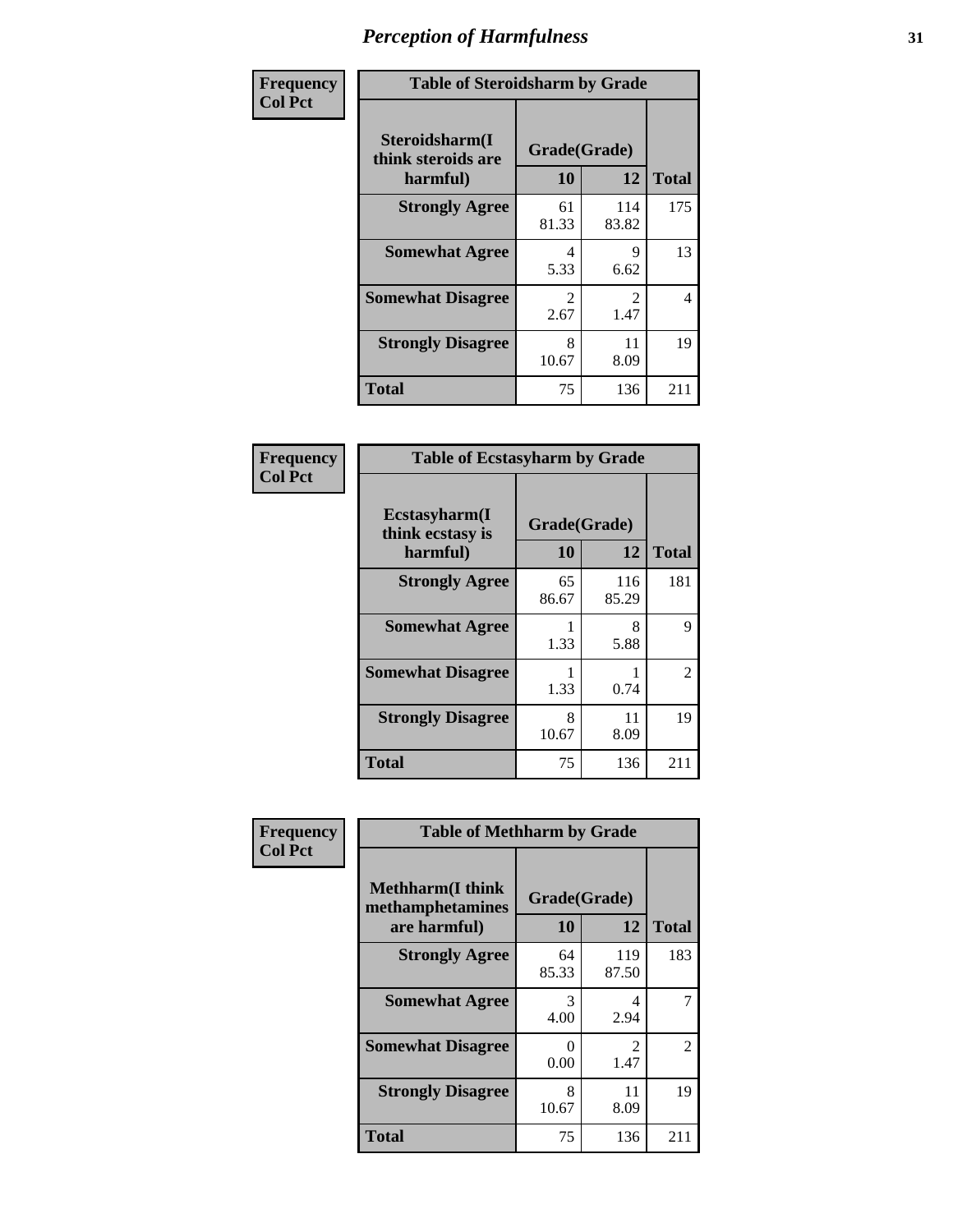| Frequency      | <b>Table of Hallucinogensharm by Grade</b>                 |                    |              |                |
|----------------|------------------------------------------------------------|--------------------|--------------|----------------|
| <b>Col Pct</b> | Hallucinogensharm(I<br>think hallucinogens<br>are harmful) | Grade(Grade)<br>10 | 12           | <b>Total</b>   |
|                | <b>Strongly Agree</b>                                      | 64<br>85.33        | 120<br>88.24 | 184            |
|                | <b>Somewhat Agree</b>                                      | 3<br>4.00          | 4<br>2.94    | $\overline{7}$ |
|                | <b>Somewhat Disagree</b>                                   | 0<br>0.00          | 0.74         | 1              |
|                | <b>Strongly Disagree</b>                                   | 8<br>10.67         | 11<br>8.09   | 19             |
|                | <b>Total</b>                                               | 75                 | 136          | 211            |

| <b>Table of Prescriptionharm by Grade</b>                                                         |                    |              |              |  |  |
|---------------------------------------------------------------------------------------------------|--------------------|--------------|--------------|--|--|
| <b>Prescriptionharm(I)</b><br>think prescription<br>drugs not<br>prescribed to me<br>are harmful) | Grade(Grade)<br>10 | 12           | <b>Total</b> |  |  |
| <b>Strongly Agree</b>                                                                             | 60<br>80.00        | 102<br>75.00 | 162          |  |  |
| <b>Somewhat Agree</b>                                                                             | 3<br>4.00          | 9<br>6.62    | 12           |  |  |
| <b>Somewhat Disagree</b>                                                                          | 3<br>4.00          | 11<br>8.09   | 14           |  |  |
| <b>Strongly Disagree</b>                                                                          | 9<br>12.00         | 14<br>10.29  | 23           |  |  |
| <b>Total</b>                                                                                      | 75                 | 136          | 211          |  |  |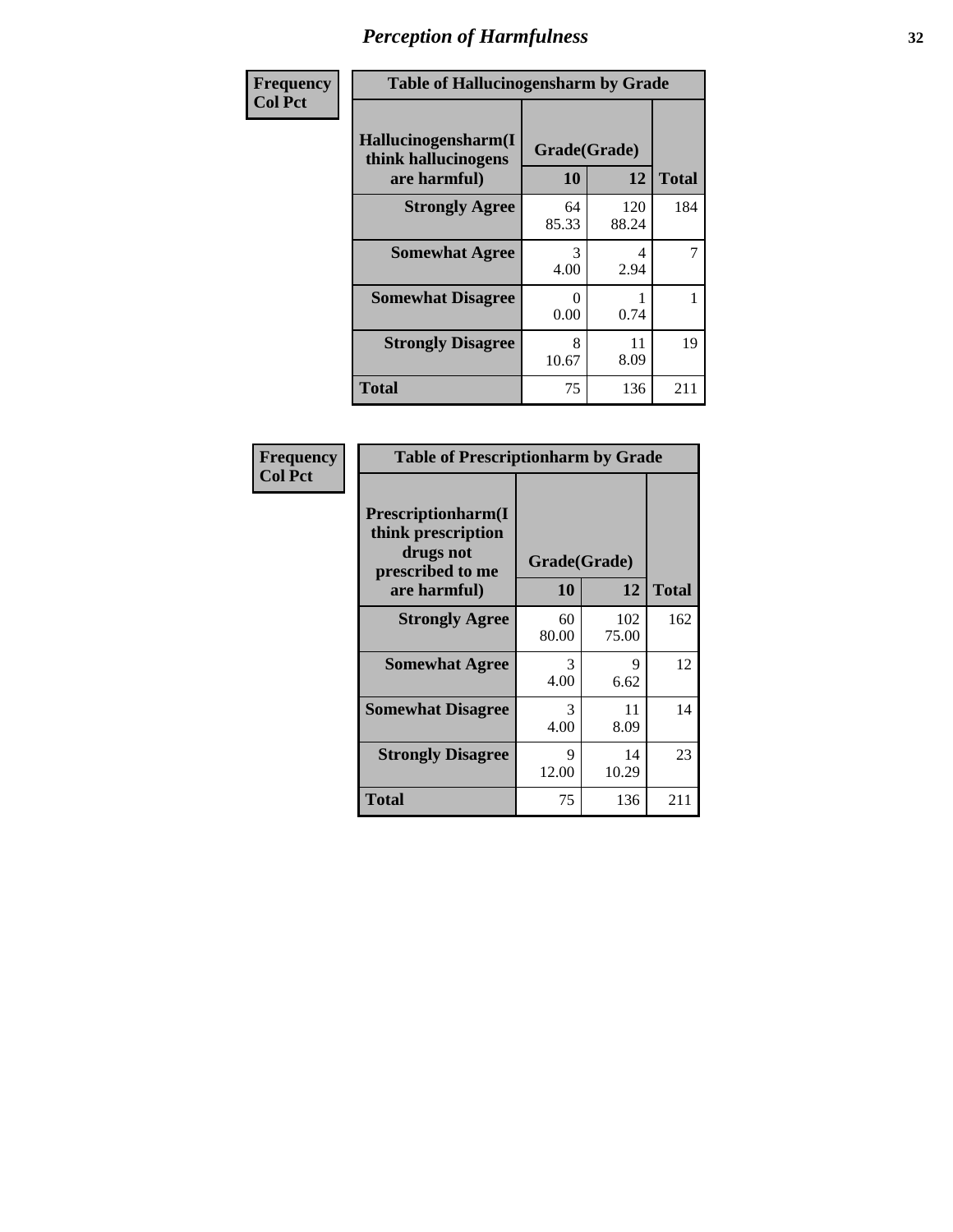# *Disapproval by Adults* **33**

| Frequency      | <b>Table of Alcoholadult by Grade</b>                                 |                    |             |              |
|----------------|-----------------------------------------------------------------------|--------------------|-------------|--------------|
| <b>Col Pct</b> | <b>Alcoholadult</b> (Adults<br>would disapprove if<br>I used alcohol) | Grade(Grade)<br>10 | 12          | <b>Total</b> |
|                | <b>Strongly Agree</b>                                                 | 53<br>70.67        | 80<br>58.82 | 133          |
|                | <b>Somewhat Agree</b>                                                 | 6<br>8.00          | 25<br>18.38 | 31           |
|                | <b>Somewhat Disagree</b>                                              | 8<br>10.67         | 20<br>14.71 | 28           |
|                | <b>Strongly Disagree</b>                                              | 8<br>10.67         | 11<br>8.09  | 19           |
|                | <b>Total</b>                                                          | 75                 | 136         | 211          |

| <b>Table of Tobaccoadult by Grade</b>                                 |                    |              |              |  |  |
|-----------------------------------------------------------------------|--------------------|--------------|--------------|--|--|
| <b>Tobaccoadult</b> (Adults<br>would disapprove if<br>I used tobacco) | Grade(Grade)<br>10 | 12           | <b>Total</b> |  |  |
| <b>Strongly Agree</b>                                                 | 61<br>81.33        | 106<br>77.94 | 167          |  |  |
| <b>Somewhat Agree</b>                                                 | 1.33               | 14<br>10.29  | 15           |  |  |
| <b>Somewhat Disagree</b>                                              | 3<br>4.00          | 11<br>8.09   | 14           |  |  |
| <b>Strongly Disagree</b>                                              | 10<br>13.33        | 5<br>3.68    | 15           |  |  |
| <b>Total</b>                                                          | 75                 | 136          | 211          |  |  |

| Frequency<br><b>Col Pct</b> | <b>Table of Marijuanaadult by Grade</b>                           |                    |              |              |  |
|-----------------------------|-------------------------------------------------------------------|--------------------|--------------|--------------|--|
|                             | Marijuanaadult(Adults<br>would disapprove if I<br>used marijuana) | Grade(Grade)<br>10 | 12           | <b>Total</b> |  |
|                             | <b>Strongly Agree</b>                                             | 59<br>78.67        | 100<br>73.53 | 159          |  |
|                             | <b>Somewhat Agree</b>                                             | 4<br>5.33          | 13<br>9.56   | 17           |  |
|                             | <b>Somewhat Disagree</b>                                          | 4<br>5.33          | 16<br>11.76  | 20           |  |
|                             | <b>Strongly Disagree</b>                                          | 8<br>10.67         | 7<br>5.15    | 15           |  |
|                             | <b>Total</b>                                                      | 75                 | 136          | 211          |  |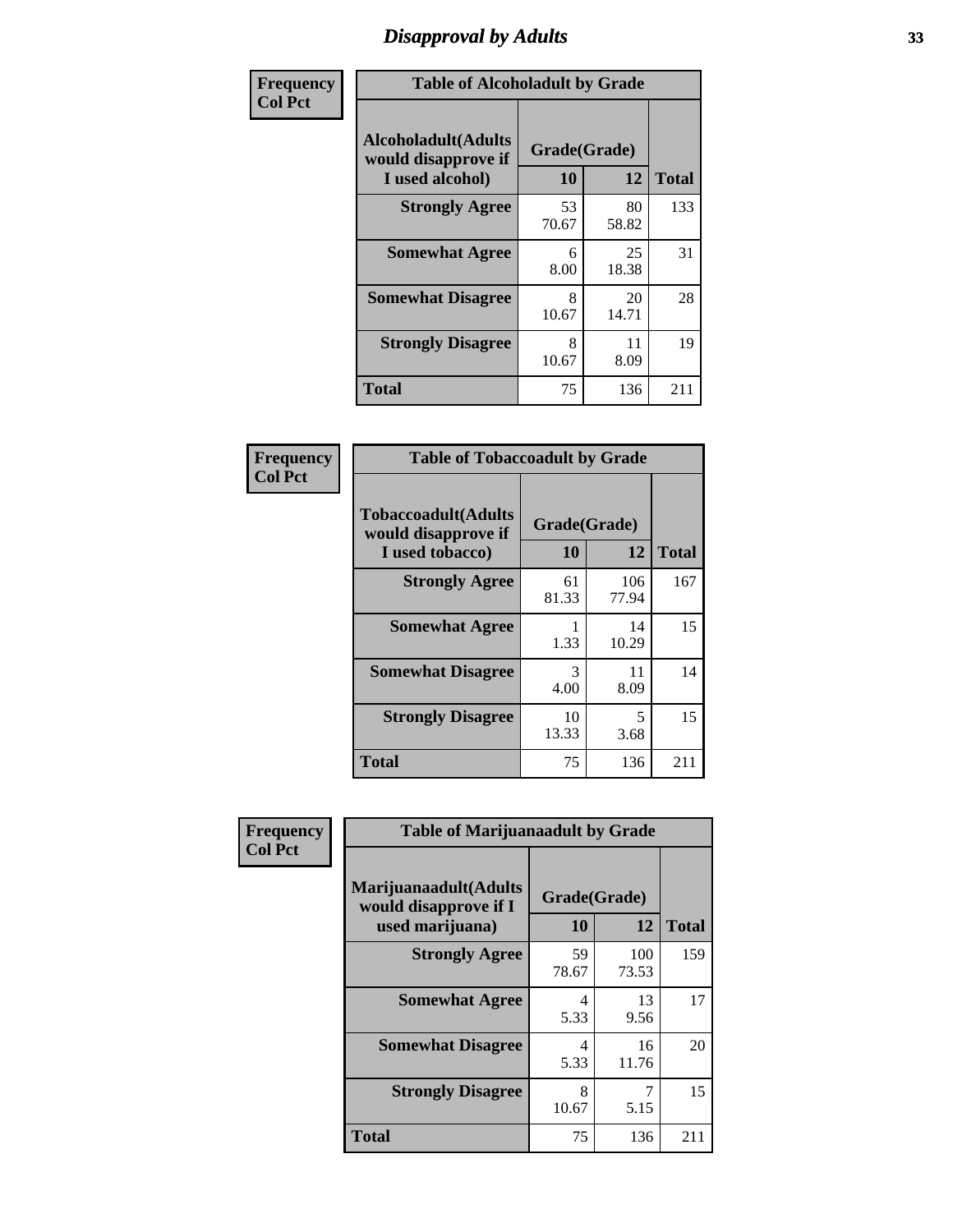### *Disapproval by Adults* **34**

| <b>Frequency</b> | <b>Table of Otherdrugadult by Grade</b>                |              |              |              |
|------------------|--------------------------------------------------------|--------------|--------------|--------------|
| <b>Col Pct</b>   | <b>Otherdrugadult</b> (Adults<br>would disapprove if I | Grade(Grade) |              |              |
|                  | used other drugs)                                      | 10           | 12           | <b>Total</b> |
|                  | <b>Strongly Agree</b>                                  | 65<br>86.67  | 118<br>86.76 | 183          |
|                  | <b>Somewhat Agree</b>                                  | 2.67         | 4<br>2.94    | 6            |
|                  | <b>Somewhat Disagree</b>                               | 1.33         | 6<br>4.41    | 7            |
|                  | <b>Strongly Disagree</b>                               | 9.33         | 8<br>5.88    | 15           |
|                  | <b>Total</b>                                           | 75           | 136          | 211          |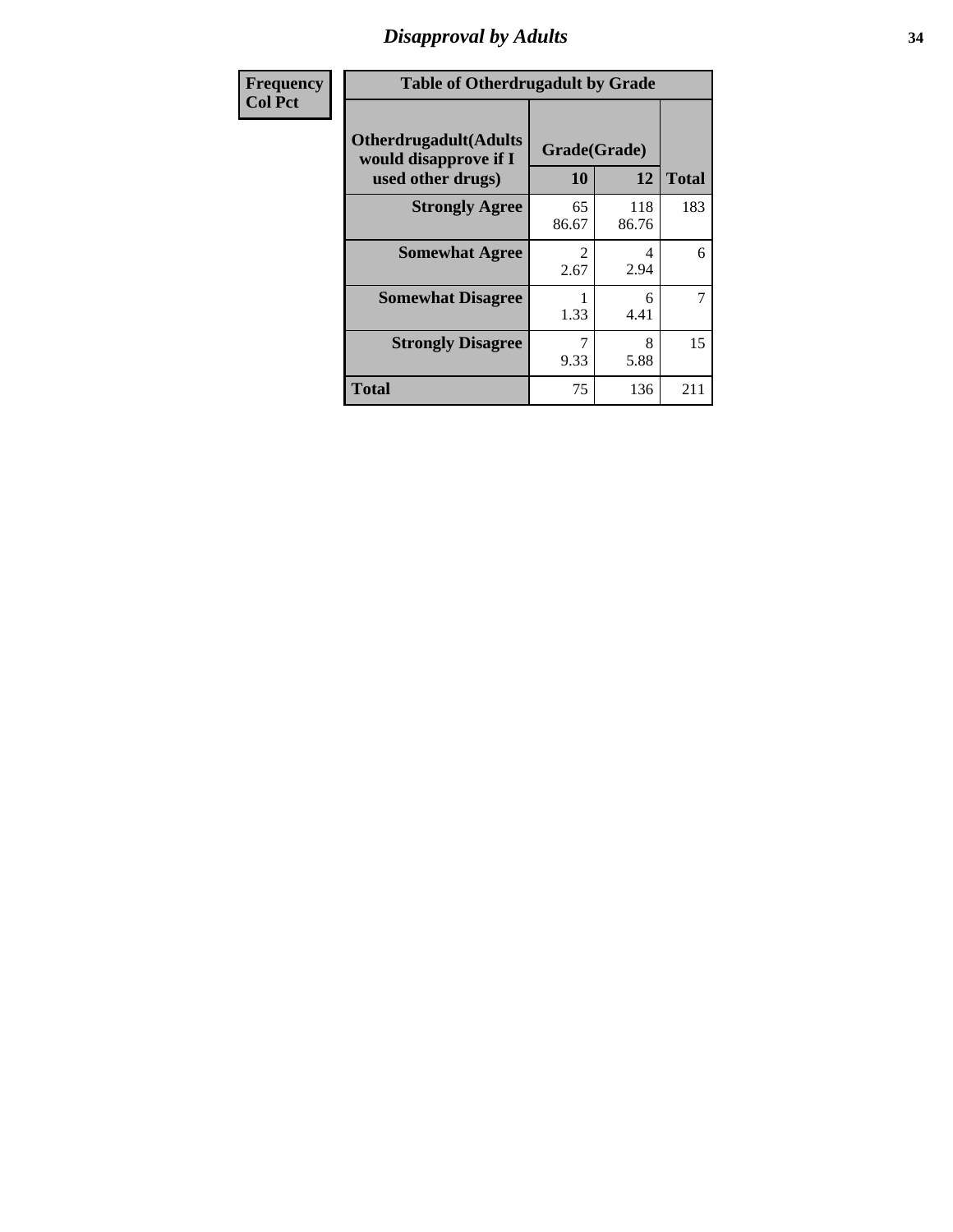# *Disapproval by Peers* **35**

| Frequency      | <b>Table of Alcoholpeer by Grade</b>                    |              |             |              |
|----------------|---------------------------------------------------------|--------------|-------------|--------------|
| <b>Col Pct</b> | Alcoholpeer(My<br>friends would<br>disapprove if I used | Grade(Grade) |             |              |
|                | alcohol)                                                | 10           | 12          | <b>Total</b> |
|                | <b>Strongly Agree</b>                                   | 21<br>28.00  | 44<br>32.35 | 65           |
|                | <b>Somewhat Agree</b>                                   | 22<br>29.33  | 27<br>19.85 | 49           |
|                | <b>Somewhat Disagree</b>                                | 12<br>16.00  | 33<br>24.26 | 45           |
|                | <b>Strongly Disagree</b>                                | 20<br>26.67  | 32<br>23.53 | 52           |
|                | Total                                                   | 75           | 136         | 211          |

| Frequency      | <b>Table of Tobaccopeer by Grade</b>                    |              |             |              |
|----------------|---------------------------------------------------------|--------------|-------------|--------------|
| <b>Col Pct</b> | Tobaccopeer(My<br>friends would<br>disapprove if I used | Grade(Grade) |             |              |
|                | tobacco)                                                | 10           | 12          | <b>Total</b> |
|                | <b>Strongly Agree</b>                                   | 34<br>45.33  | 70<br>51.47 | 104          |
|                | <b>Somewhat Agree</b>                                   | 12<br>16.00  | 22<br>16.18 | 34           |
|                | <b>Somewhat Disagree</b>                                | 13<br>17.33  | 19<br>13.97 | 32           |
|                | <b>Strongly Disagree</b>                                | 16<br>21.33  | 25<br>18.38 | 41           |
|                | Total                                                   | 75           | 136         | 211          |

| <b>icv</b> | <b>Table of Marijuanapeer by Grade</b>                                  |                    |             |              |  |
|------------|-------------------------------------------------------------------------|--------------------|-------------|--------------|--|
|            | Marijuanapeer(My<br>friends would<br>disapprove if I used<br>marijuana) | Grade(Grade)<br>10 | 12          | <b>Total</b> |  |
|            | <b>Strongly Agree</b>                                                   | 24<br>32.00        | 54<br>39.71 | 78           |  |
|            | <b>Somewhat Agree</b>                                                   | 15<br>20.00        | 23<br>16.91 | 38           |  |
|            | <b>Somewhat Disagree</b>                                                | 15<br>20.00        | 23<br>16.91 | 38           |  |

| Frequenc<br>Col Pct |
|---------------------|
|---------------------|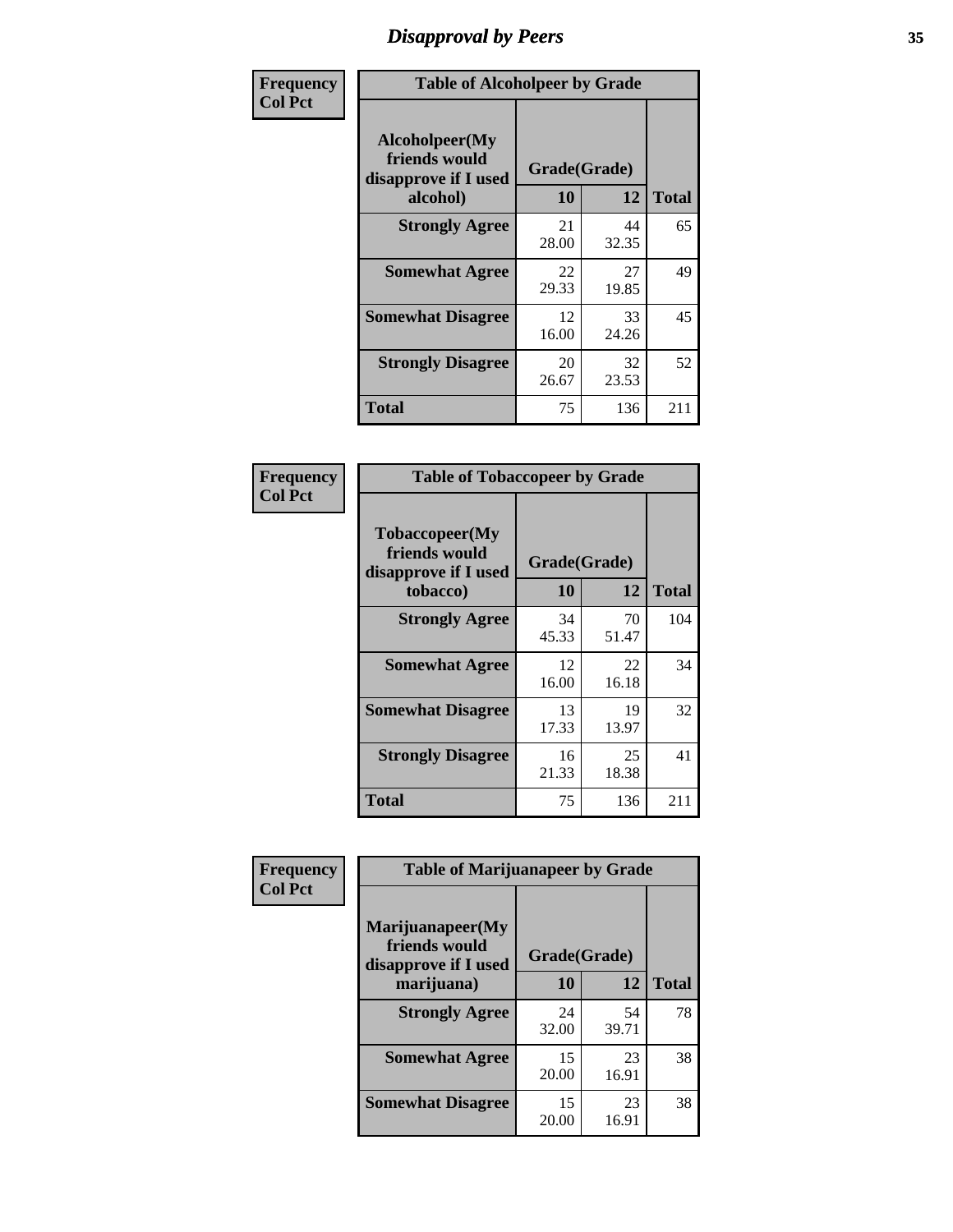# *Disapproval by Peers* **36**

| <b>Frequency</b> | <b>Table of Marijuanapeer by Grade</b>                                  |                          |             |              |  |  |
|------------------|-------------------------------------------------------------------------|--------------------------|-------------|--------------|--|--|
| <b>Col Pct</b>   | Marijuanapeer(My<br>friends would<br>disapprove if I used<br>marijuana) | Grade(Grade)<br>10<br>12 |             | <b>Total</b> |  |  |
|                  | <b>Strongly Disagree</b>                                                | 21<br>28.00              | 36<br>26.47 | 57           |  |  |
|                  | <b>Total</b>                                                            | 75                       | 136         | 211          |  |  |

| <b>Frequency</b>      | <b>Table of Otherdrugpeer by Grade</b>                                    |                                 |             |              |
|-----------------------|---------------------------------------------------------------------------|---------------------------------|-------------|--------------|
| <b>Col Pct</b>        | Otherdrugpeer(My<br>friends would<br>disapprove if I used<br>other drugs) | Grade(Grade)<br><b>10</b><br>12 |             | <b>Total</b> |
| <b>Strongly Agree</b> |                                                                           | 39                              | 90          | 129          |
|                       |                                                                           | 52.00                           | 66.18       |              |
|                       | <b>Somewhat Agree</b>                                                     | 12<br>16.00                     | 20<br>14.71 | 32           |
|                       | <b>Somewhat Disagree</b>                                                  | 11<br>14.67                     | 10<br>7.35  | 21           |
|                       | <b>Strongly Disagree</b>                                                  | 13<br>17.33                     | 16<br>11.76 | 29           |
|                       | <b>Total</b>                                                              | 75                              | 136         | 211          |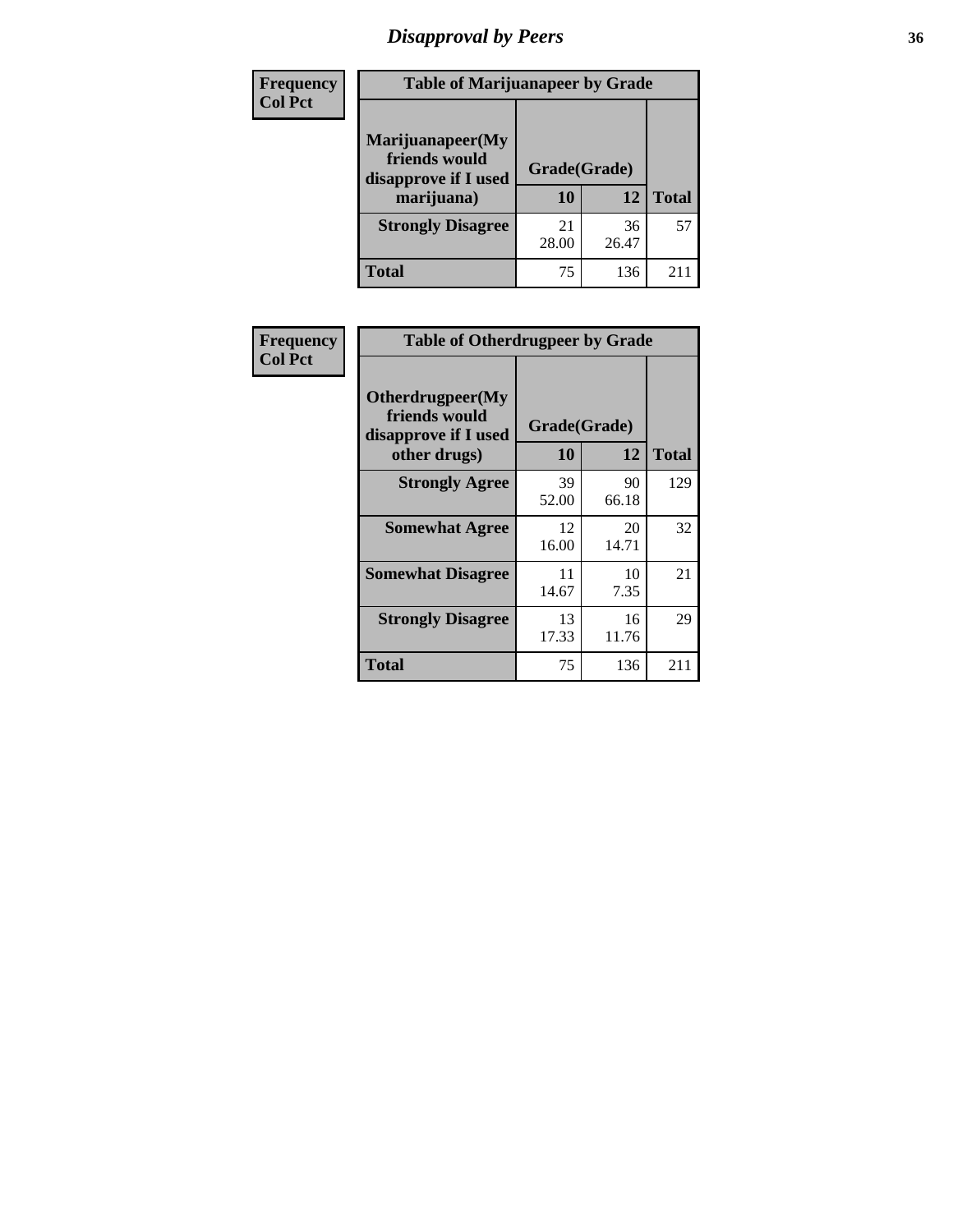| Frequency      | <b>Table of Alcohollocation1 by Grade</b> |              |             |              |  |
|----------------|-------------------------------------------|--------------|-------------|--------------|--|
| <b>Col Pct</b> | <b>Alcohollocation1(Places</b>            | Grade(Grade) |             |              |  |
|                | <b>Friends Use Alcohol)</b>               | 10           | 12          | <b>Total</b> |  |
|                |                                           | 39<br>52.00  | 88<br>64.71 | 127          |  |
|                | Do Not Use                                | 36<br>48.00  | 48<br>35.29 | 84           |  |
|                | <b>Total</b>                              | 75           | 136         | 211          |  |

| Frequency      | <b>Table of Alcohollocation2 by Grade</b>                     |                    |             |              |
|----------------|---------------------------------------------------------------|--------------------|-------------|--------------|
| <b>Col Pct</b> | <b>Alcohollocation2(Places</b><br><b>Friends Use Alcohol)</b> | Grade(Grade)<br>10 | <b>12</b>   | <b>Total</b> |
|                |                                                               | 53<br>70.67        | 69<br>50.74 | 122          |
|                | Home                                                          | 22<br>29.33        | 67<br>49.26 | 89           |
|                | Total                                                         | 75                 | 136         |              |

| Frequency<br><b>Col Pct</b> | <b>Table of Alcohollocation 3 by Grade</b>                    |                    |              |              |
|-----------------------------|---------------------------------------------------------------|--------------------|--------------|--------------|
|                             | <b>Alcohollocation3(Places</b><br><b>Friends Use Alcohol)</b> | Grade(Grade)<br>10 | 12           | <b>Total</b> |
|                             |                                                               |                    |              |              |
|                             |                                                               | 72<br>96.00        | 129<br>94.85 | 201          |
|                             | <b>School</b>                                                 | 3<br>4.00          | 5.15         | 10           |
|                             | <b>Total</b>                                                  | 75                 | 136          | 211          |

| <b>Frequency</b> | <b>Table of Alcohollocation4 by Grade</b> |              |              |              |  |
|------------------|-------------------------------------------|--------------|--------------|--------------|--|
| <b>Col Pct</b>   | <b>Alcohollocation4(Places</b>            | Grade(Grade) |              |              |  |
|                  | <b>Friends Use Alcohol)</b>               | 10           | 12           | <b>Total</b> |  |
|                  |                                           | 66<br>88.00  | 104<br>76.47 | 170          |  |
|                  | Car                                       | 9<br>12.00   | 32<br>23.53  | 41           |  |
|                  | <b>Total</b>                              | 75           | 136          | 211          |  |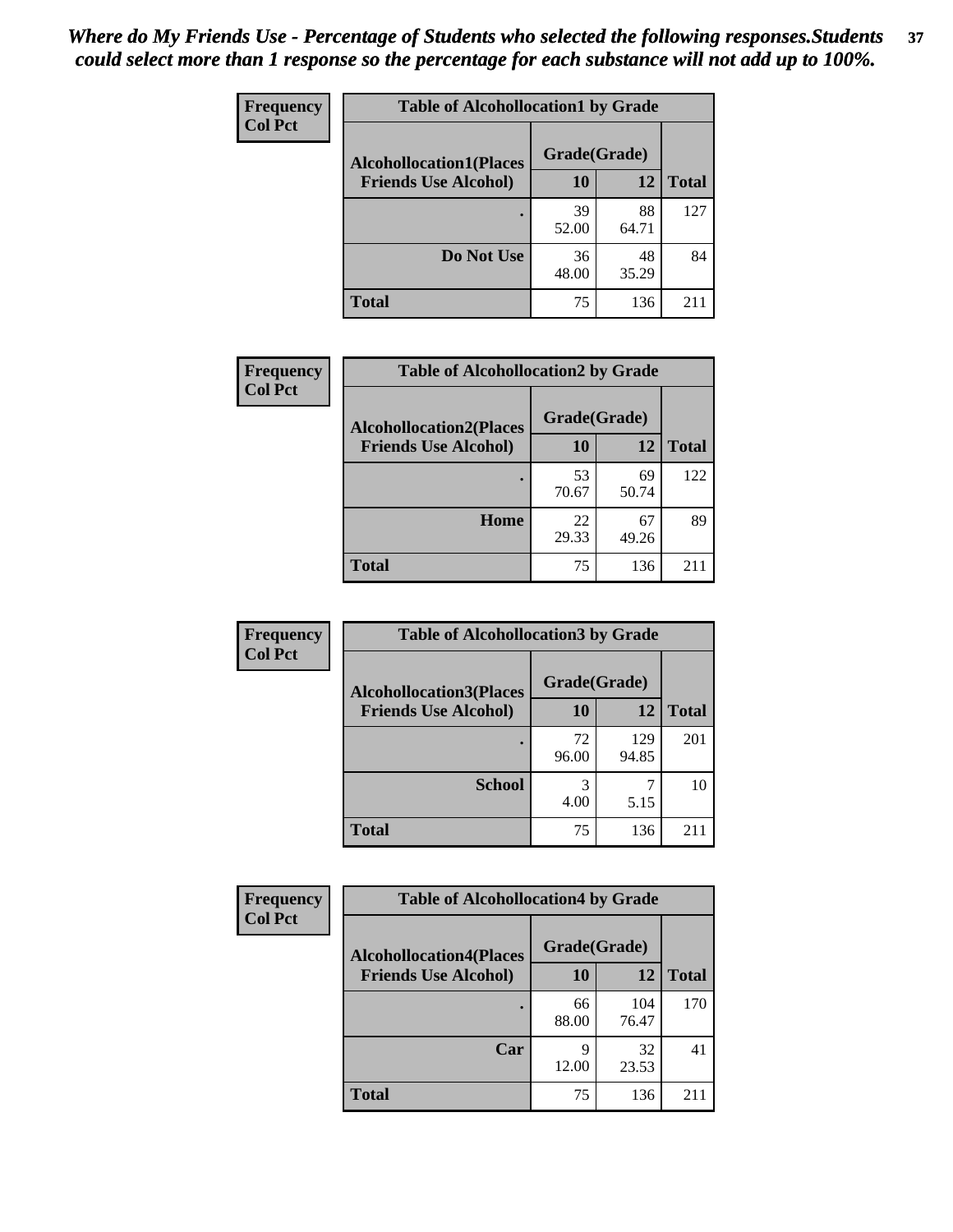| Frequency<br><b>Col Pct</b> | <b>Table of Alcohollocation5 by Grade</b> |             |              |     |  |
|-----------------------------|-------------------------------------------|-------------|--------------|-----|--|
|                             | <b>Alcohollocation5(Places</b>            |             |              |     |  |
| <b>Friends Use Alcohol)</b> | 10                                        | 12          | <b>Total</b> |     |  |
|                             |                                           | 51<br>68.00 | 81<br>59.56  | 132 |  |
|                             | <b>Friend's House</b>                     | 24<br>32.00 | 55<br>40.44  | 79  |  |
|                             | <b>Total</b>                              | 75          | 136          | 211 |  |

| <b>Frequency</b> | <b>Table of Alcohollocation6 by Grade</b>                     |                    |             |              |
|------------------|---------------------------------------------------------------|--------------------|-------------|--------------|
| <b>Col Pct</b>   | <b>Alcohollocation6(Places</b><br><b>Friends Use Alcohol)</b> | Grade(Grade)<br>10 | 12          | <b>Total</b> |
|                  |                                                               | 57<br>76.00        | 94<br>69.12 | 151          |
|                  | <b>Other</b>                                                  | 18<br>24.00        | 42<br>30.88 | 60           |
|                  | <b>Total</b>                                                  | 75                 | 136         | 211          |

| <b>Frequency</b> | <b>Table of Tobaccolocation1 by Grade</b> |              |             |              |
|------------------|-------------------------------------------|--------------|-------------|--------------|
| <b>Col Pct</b>   | <b>Tobaccolocation1(Places</b>            | Grade(Grade) |             |              |
|                  | <b>Friends Use Tobacco)</b>               | 10           | 12          | <b>Total</b> |
|                  |                                           | 21<br>28.00  | 52<br>38.24 | 73           |
|                  | Do Not Use                                | 54<br>72.00  | 84<br>61.76 | 138          |
|                  | <b>Total</b>                              | 75           | 136         | 211          |

| <b>Frequency</b> | <b>Table of Tobaccolocation2 by Grade</b> |              |             |              |
|------------------|-------------------------------------------|--------------|-------------|--------------|
| <b>Col Pct</b>   | <b>Tobaccolocation2(Places</b>            | Grade(Grade) |             |              |
|                  | <b>Friends Use Tobacco)</b>               | 10           | 12          | <b>Total</b> |
|                  |                                           | 62<br>82.67  | 99<br>72.79 | 161          |
|                  | Home                                      | 13<br>17.33  | 37<br>27.21 | 50           |
|                  | <b>Total</b>                              | 75           | 136         | 211          |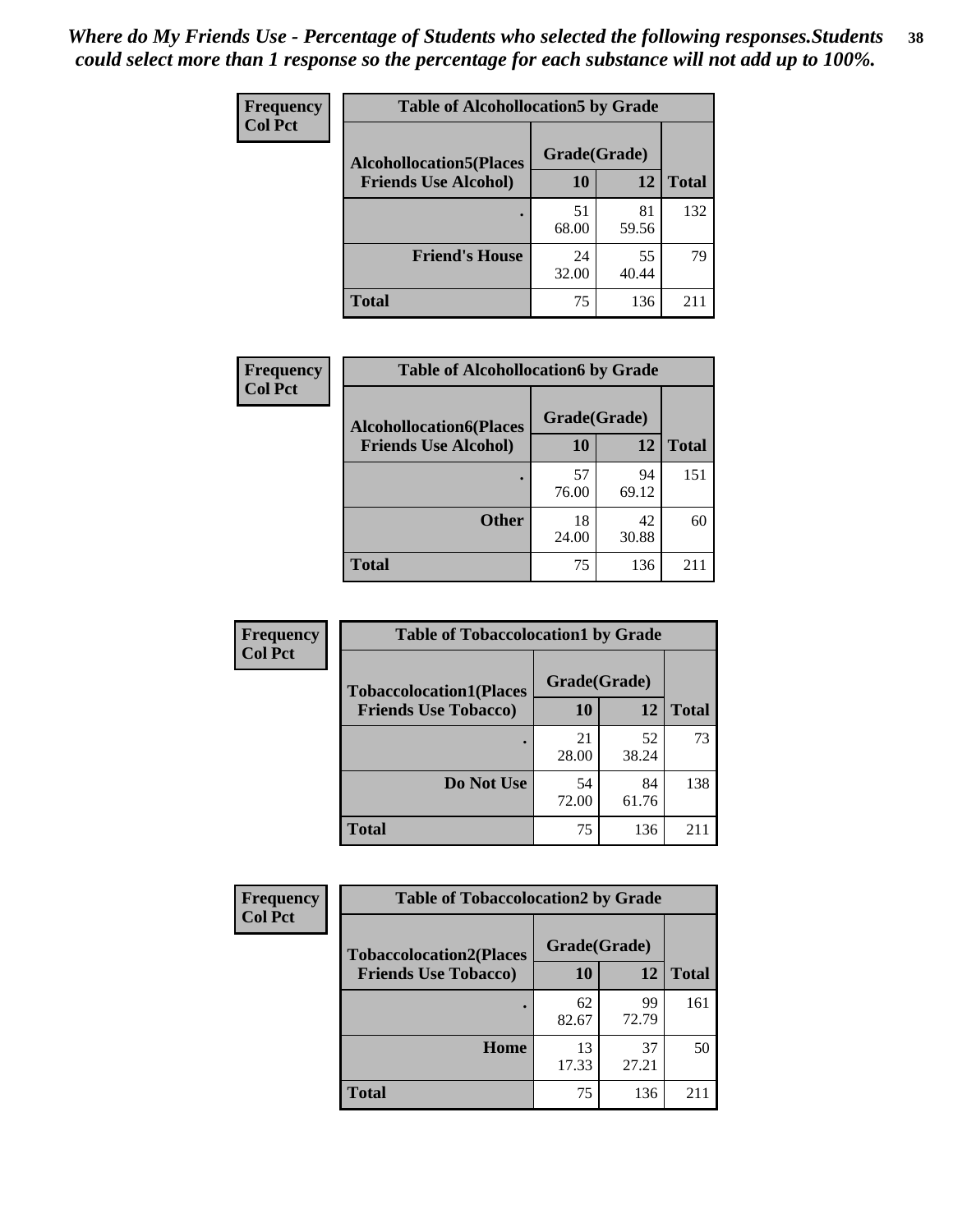| Frequency      | <b>Table of Tobaccolocation 3 by Grade</b> |              |              |              |
|----------------|--------------------------------------------|--------------|--------------|--------------|
| <b>Col Pct</b> | <b>Tobaccolocation3(Places</b>             | Grade(Grade) |              |              |
|                | <b>Friends Use Tobacco)</b>                | 10           | 12           | <b>Total</b> |
|                |                                            | 72<br>96.00  | 128<br>94.12 | 200          |
|                | <b>School</b>                              | 3<br>4.00    | 8<br>5.88    | 11           |
|                | <b>Total</b>                               | 75           | 136          | 211          |

| Frequency      | <b>Table of Tobaccolocation4 by Grade</b> |              |              |              |
|----------------|-------------------------------------------|--------------|--------------|--------------|
| <b>Col Pct</b> | <b>Tobaccolocation4(Places</b>            | Grade(Grade) |              |              |
|                | <b>Friends Use Tobacco)</b>               | 10           | 12           | <b>Total</b> |
|                |                                           | 68<br>90.67  | 104<br>76.47 | 172          |
|                | Car                                       | 9.33         | 32<br>23.53  | 39           |
|                | <b>Total</b>                              | 75           | 136          | 211          |

| <b>Frequency</b> | <b>Table of Tobaccolocation5 by Grade</b> |              |              |              |
|------------------|-------------------------------------------|--------------|--------------|--------------|
| <b>Col Pct</b>   | <b>Tobaccolocation5(Places</b>            | Grade(Grade) |              |              |
|                  | <b>Friends Use Tobacco)</b>               | 10           | <b>12</b>    | <b>Total</b> |
|                  |                                           | 63<br>84.00  | 106<br>77.94 | 169          |
|                  | <b>Friend's House</b>                     | 12<br>16.00  | 30<br>22.06  | 42           |
|                  | <b>Total</b>                              | 75           | 136          | 211          |

| <b>Frequency</b> | <b>Table of Tobaccolocation6 by Grade</b> |              |              |              |  |
|------------------|-------------------------------------------|--------------|--------------|--------------|--|
| <b>Col Pct</b>   | <b>Tobaccolocation6(Places</b>            | Grade(Grade) |              |              |  |
|                  | <b>Friends Use Tobacco)</b>               | 10           | 12           | <b>Total</b> |  |
|                  |                                           | 63<br>84.00  | 108<br>79.41 | 171          |  |
|                  | <b>Other</b>                              | 12<br>16.00  | 28<br>20.59  | 40           |  |
|                  | <b>Total</b>                              | 75           | 136          | 211          |  |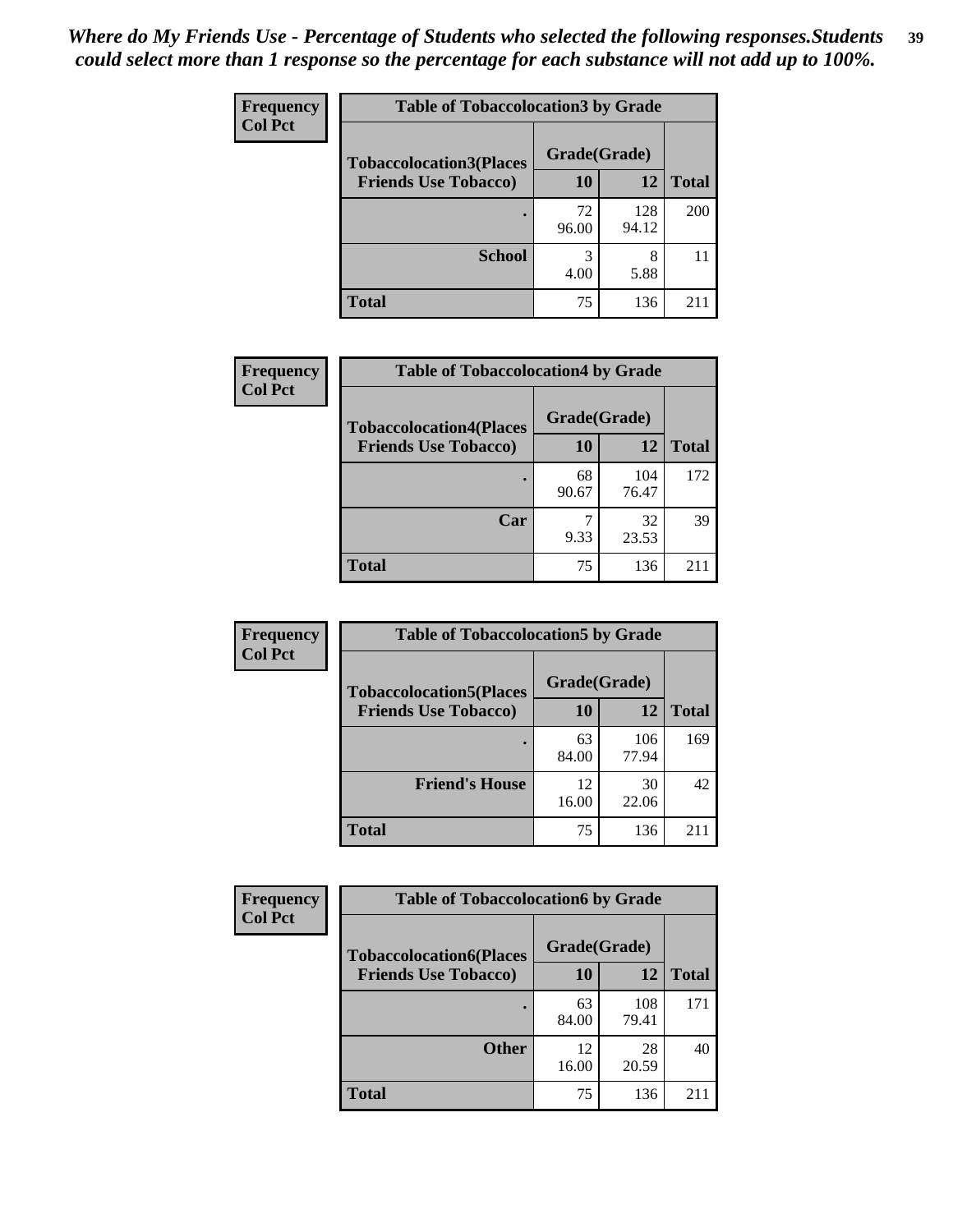| <b>Frequency</b> | <b>Table of Marijuanalocation1 by Grade</b> |              |             |              |
|------------------|---------------------------------------------|--------------|-------------|--------------|
| <b>Col Pct</b>   | <b>Marijuanalocation1(Places</b>            | Grade(Grade) |             |              |
|                  | <b>Friends Use Marijuana</b> )              | 10           | 12          | <b>Total</b> |
|                  |                                             | 40<br>53.33  | 77<br>56.62 | 117          |
|                  | Do Not Use                                  | 35<br>46.67  | 59<br>43.38 | 94           |
|                  | Total                                       | 75           | 136         | 21.          |

| <b>Frequency</b> | <b>Table of Marijuanalocation2 by Grade</b>                        |                    |             |              |
|------------------|--------------------------------------------------------------------|--------------------|-------------|--------------|
| <b>Col Pct</b>   | <b>Marijuanalocation2(Places</b><br><b>Friends Use Marijuana</b> ) | Grade(Grade)<br>10 | 12          | <b>Total</b> |
|                  |                                                                    | 54<br>72.00        | 77<br>56.62 | 131          |
|                  | Home                                                               | 21<br>28.00        | 59<br>43.38 | 80           |
|                  | <b>Total</b>                                                       | 75                 | 136         | 211          |

| Frequency<br><b>Col Pct</b> | <b>Table of Marijuanalocation3 by Grade</b> |              |              |              |
|-----------------------------|---------------------------------------------|--------------|--------------|--------------|
|                             | <b>Marijuanalocation3(Places</b>            | Grade(Grade) |              |              |
|                             | <b>Friends Use Marijuana</b> )              | 10           | 12           | <b>Total</b> |
|                             |                                             | 70<br>93.33  | 121<br>88.97 | 191          |
|                             | <b>School</b>                               | 6.67         | 15<br>11.03  | 20           |
|                             | <b>Total</b>                                | 75           | 136          |              |

| <b>Frequency</b> | <b>Table of Marijuanalocation4 by Grade</b> |              |             |              |  |
|------------------|---------------------------------------------|--------------|-------------|--------------|--|
| <b>Col Pct</b>   | <b>Marijuanalocation4(Places</b>            | Grade(Grade) |             |              |  |
|                  | <b>Friends Use Marijuana</b> )              | <b>10</b>    | 12          | <b>Total</b> |  |
|                  |                                             | 62<br>82.67  | 92<br>67.65 | 154          |  |
|                  | Car                                         | 13<br>17.33  | 44<br>32.35 | 57           |  |
|                  | <b>Total</b>                                | 75           | 136         | $21^{\circ}$ |  |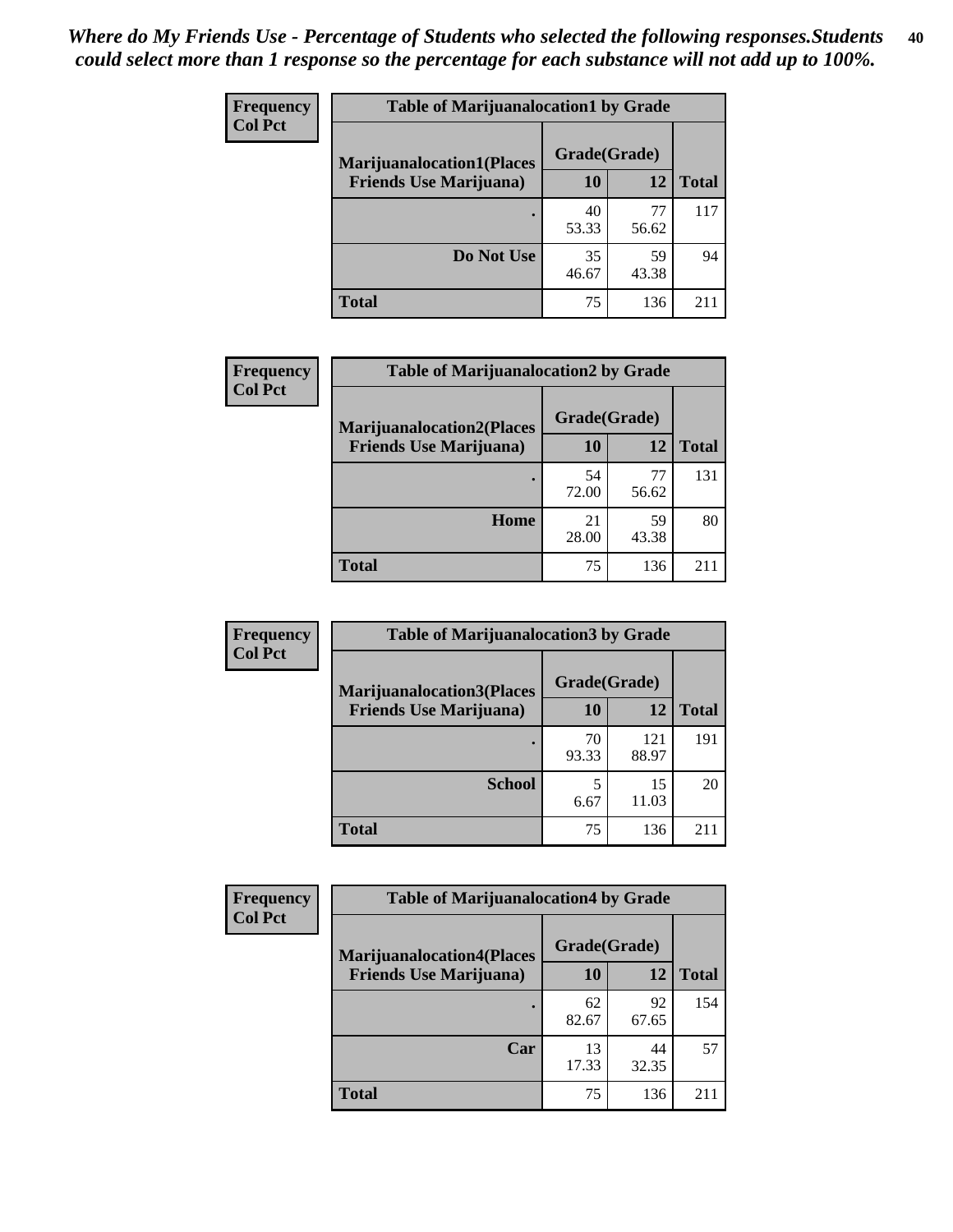| <b>Frequency</b> | <b>Table of Marijuanalocation5 by Grade</b> |              |             |              |
|------------------|---------------------------------------------|--------------|-------------|--------------|
| <b>Col Pct</b>   | <b>Marijuanalocation5(Places)</b>           | Grade(Grade) |             |              |
|                  | <b>Friends Use Marijuana</b> )              | 10           | 12          | <b>Total</b> |
|                  |                                             | 47<br>62.67  | 83<br>61.03 | 130          |
|                  | <b>Friend's House</b>                       | 28<br>37.33  | 53<br>38.97 | 81           |
|                  | <b>Total</b>                                | 75           | 136         | 2.11         |

| <b>Frequency</b> | <b>Table of Marijuanalocation6 by Grade</b>                        |                    |             |              |
|------------------|--------------------------------------------------------------------|--------------------|-------------|--------------|
| <b>Col Pct</b>   | <b>Marijuanalocation6(Places</b><br><b>Friends Use Marijuana</b> ) | Grade(Grade)<br>10 | 12          | <b>Total</b> |
|                  |                                                                    | 57<br>76.00        | 93<br>68.38 | 150          |
|                  | <b>Other</b>                                                       | 18<br>24.00        | 43<br>31.62 | 61           |
|                  | <b>Total</b>                                                       | 75                 | 136         | 211          |

| <b>Frequency</b> | <b>Table of Otherdruglocation1 by Grade</b>                          |              |              |              |
|------------------|----------------------------------------------------------------------|--------------|--------------|--------------|
| <b>Col Pct</b>   | <b>Otherdruglocation1(Places</b><br><b>Friends Use Other Illegal</b> | Grade(Grade) |              |              |
|                  | Drugs)                                                               | 10           | 12           | <b>Total</b> |
|                  |                                                                      | 10<br>13.33  | 28<br>20.59  | 38           |
|                  | Do Not Use                                                           | 65<br>86.67  | 108<br>79.41 | 173          |
|                  | <b>Total</b>                                                         | 75           | 136          | 211          |

| Frequency      | <b>Table of Otherdruglocation2 by Grade</b>                          |              |              |              |
|----------------|----------------------------------------------------------------------|--------------|--------------|--------------|
| <b>Col Pct</b> | <b>Otherdruglocation2(Places</b><br><b>Friends Use Other Illegal</b> | Grade(Grade) |              |              |
|                | Drugs)                                                               | 10           | 12           | <b>Total</b> |
|                |                                                                      | 70<br>93.33  | 114<br>83.82 | 184          |
|                | Home                                                                 | 5<br>6.67    | 22<br>16.18  | 27           |
|                | <b>Total</b>                                                         | 75           | 136          | 211          |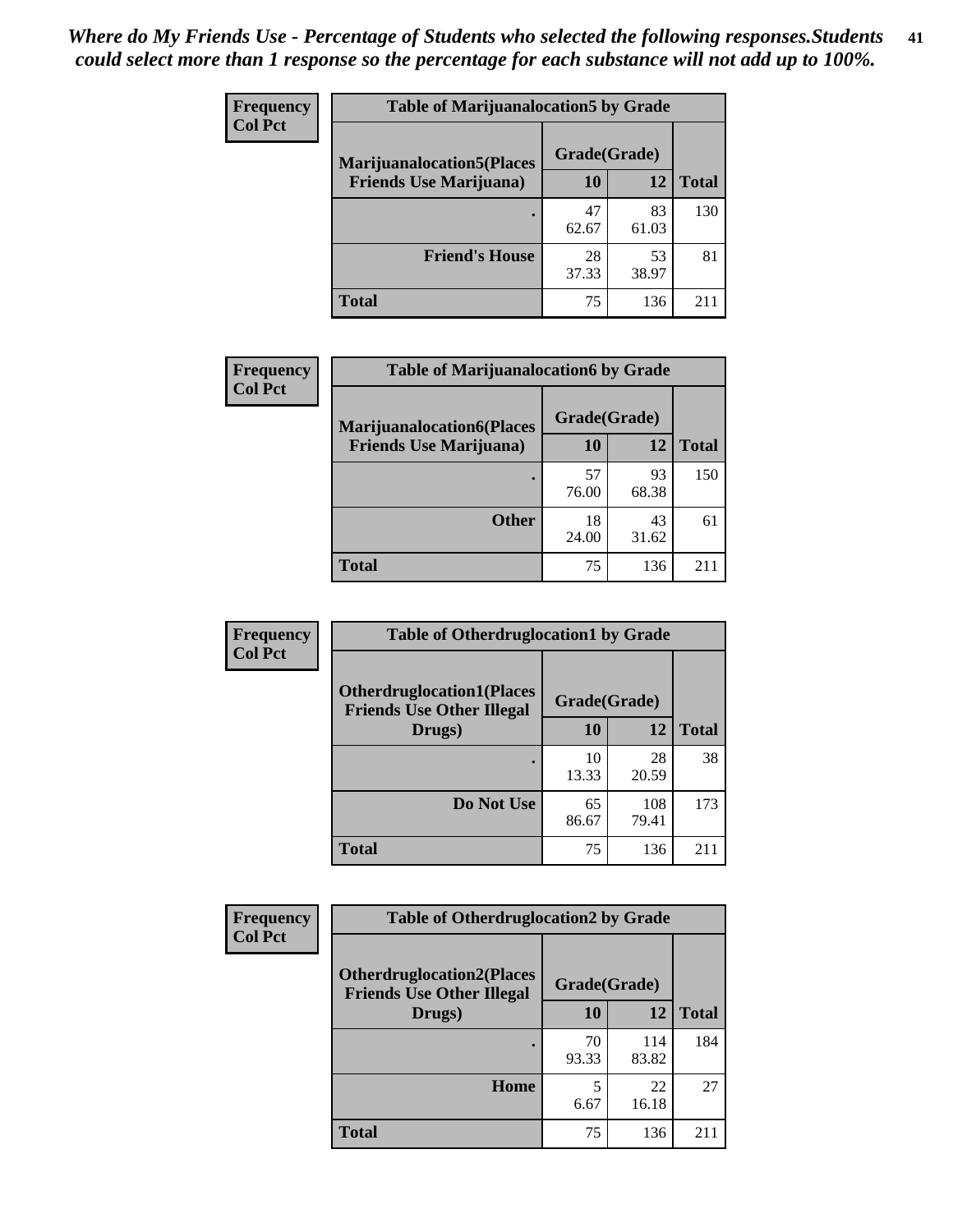| <b>Frequency</b> | <b>Table of Otherdruglocation 3 by Grade</b>                          |              |              |              |
|------------------|-----------------------------------------------------------------------|--------------|--------------|--------------|
| <b>Col Pct</b>   | <b>Otherdruglocation3(Places)</b><br><b>Friends Use Other Illegal</b> | Grade(Grade) |              |              |
|                  | Drugs)                                                                | 10           | 12           | <b>Total</b> |
|                  |                                                                       | 73<br>97.33  | 129<br>94.85 | 202          |
|                  | <b>School</b>                                                         | 2.67         | 5.15         | 9            |
|                  | Total                                                                 | 75           | 136          | 211          |

| <b>Frequency</b> | <b>Table of Otherdruglocation4 by Grade</b>                          |              |              |              |
|------------------|----------------------------------------------------------------------|--------------|--------------|--------------|
| <b>Col Pct</b>   | <b>Otherdruglocation4(Places</b><br><b>Friends Use Other Illegal</b> | Grade(Grade) |              |              |
|                  | Drugs)                                                               | 10           | 12           | <b>Total</b> |
|                  |                                                                      | 72<br>96.00  | 120<br>88.24 | 192          |
|                  | Car                                                                  | 4.00         | 16<br>11.76  | 19           |
|                  | <b>Total</b>                                                         | 75           | 136          | 211          |

| Frequency      | <b>Table of Otherdruglocation5 by Grade</b>                          |              |              |              |
|----------------|----------------------------------------------------------------------|--------------|--------------|--------------|
| <b>Col Pct</b> | <b>Otherdruglocation5(Places</b><br><b>Friends Use Other Illegal</b> | Grade(Grade) |              |              |
|                | Drugs)                                                               | 10           | 12           | <b>Total</b> |
|                |                                                                      | 68<br>90.67  | 120<br>88.24 | 188          |
|                | <b>Friend's House</b>                                                | 9.33         | 16<br>11.76  | 23           |
|                | <b>Total</b>                                                         | 75           | 136          | 211          |

| <b>Frequency</b> | <b>Table of Otherdruglocation6 by Grade</b>                          |              |              |              |
|------------------|----------------------------------------------------------------------|--------------|--------------|--------------|
| <b>Col Pct</b>   | <b>Otherdruglocation6(Places</b><br><b>Friends Use Other Illegal</b> | Grade(Grade) |              |              |
|                  | Drugs)                                                               | <b>10</b>    | 12           | <b>Total</b> |
|                  |                                                                      | 69<br>92.00  | 118<br>86.76 | 187          |
|                  | <b>Other</b>                                                         | 6<br>8.00    | 18<br>13.24  | 24           |
|                  | <b>Total</b>                                                         | 75           | 136          | 211          |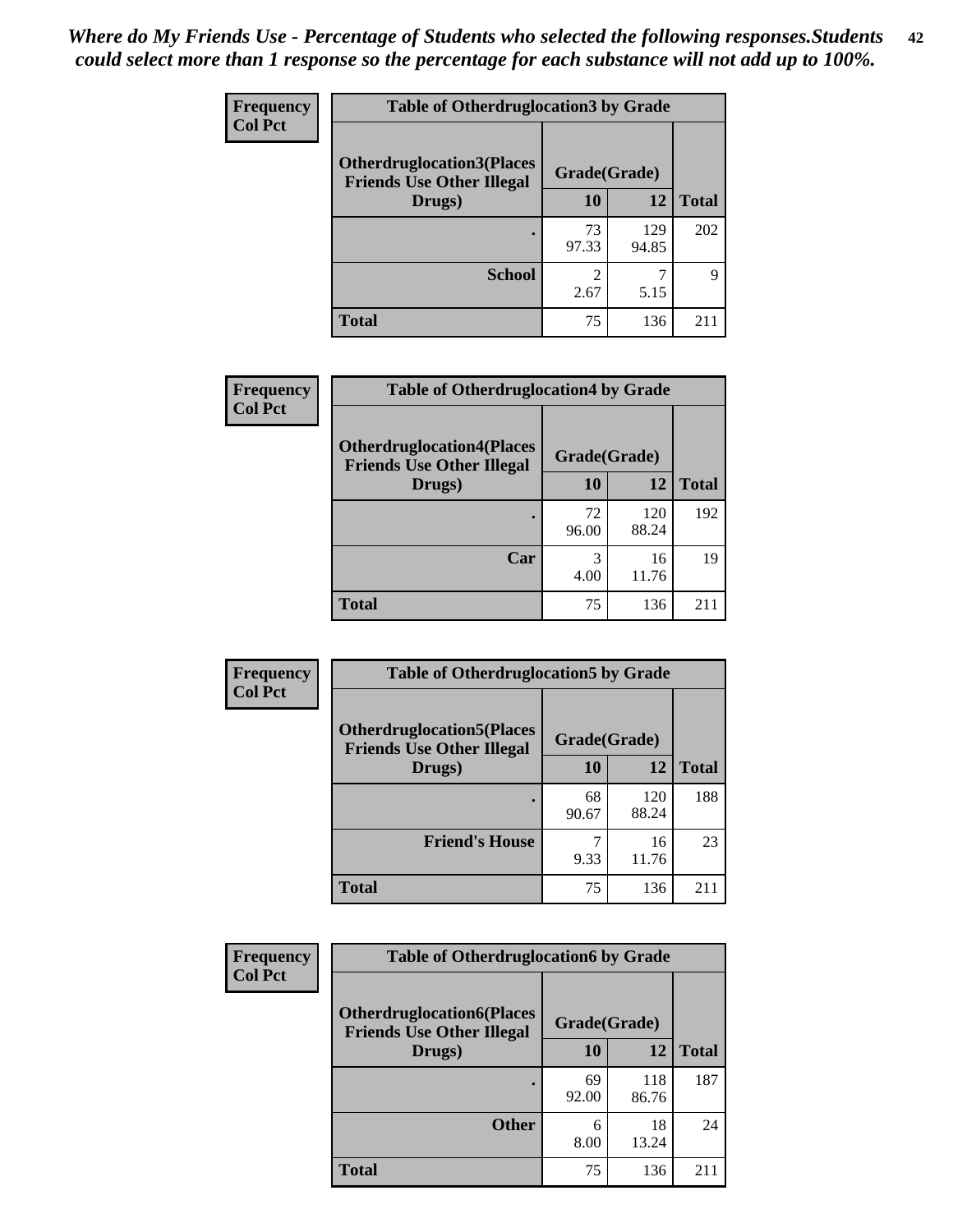| Frequency      | <b>Table of Alcoholtime1 by Grade</b>                           |             |             |              |
|----------------|-----------------------------------------------------------------|-------------|-------------|--------------|
| <b>Col Pct</b> | <b>Alcoholtime1(Times</b><br>Grade(Grade)<br><b>Friends Use</b> |             |             |              |
|                | Alcohol)                                                        | 10          | 12          | <b>Total</b> |
|                |                                                                 | 39<br>52.00 | 89<br>65.44 | 128          |
|                | Do Not Use                                                      | 36<br>48.00 | 47<br>34.56 | 83           |
|                | <b>Total</b>                                                    | 75          | 136         | 211          |

| Frequency      | <b>Table of Alcoholtime2 by Grade</b>           |              |              |              |
|----------------|-------------------------------------------------|--------------|--------------|--------------|
| <b>Col Pct</b> | <b>Alcoholtime2(Times</b><br><b>Friends Use</b> | Grade(Grade) |              |              |
|                | Alcohol)                                        | 10           | 12           | <b>Total</b> |
|                |                                                 | 71<br>94.67  | 122<br>89.71 | 193          |
|                | <b>On Way to School</b>                         | 4<br>5.33    | 14<br>10.29  | 18           |
|                | <b>Total</b>                                    | 75           | 136          | 211          |

| Frequency | <b>Table of Alcoholtime3 by Grade</b>                           |             |              |              |
|-----------|-----------------------------------------------------------------|-------------|--------------|--------------|
| Col Pct   | <b>Alcoholtime3(Times</b><br>Grade(Grade)<br><b>Friends Use</b> |             |              |              |
|           | Alcohol)                                                        | 10          | 12           | <b>Total</b> |
|           |                                                                 | 74<br>98.67 | 129<br>94.85 | 203          |
|           | <b>During School</b>                                            | 1.33        | 5.15         | 8            |
|           | <b>Total</b>                                                    | 75          | 136          | 211          |

| <b>Frequency</b><br><b>Col Pct</b> | <b>Table of Alcoholtime4 by Grade</b> |              |              |              |
|------------------------------------|---------------------------------------|--------------|--------------|--------------|
|                                    | <b>Alcoholtime4(Times</b>             | Grade(Grade) |              |              |
|                                    | <b>Friends Use Alcohol)</b>           | 10           | 12           | <b>Total</b> |
|                                    |                                       | 70<br>93.33  | 116<br>85.29 | 186          |
|                                    | <b>On Way Home From School</b>        | 6.67         | 20<br>14.71  | 25           |
|                                    | <b>Total</b>                          | 75           | 136          | 211          |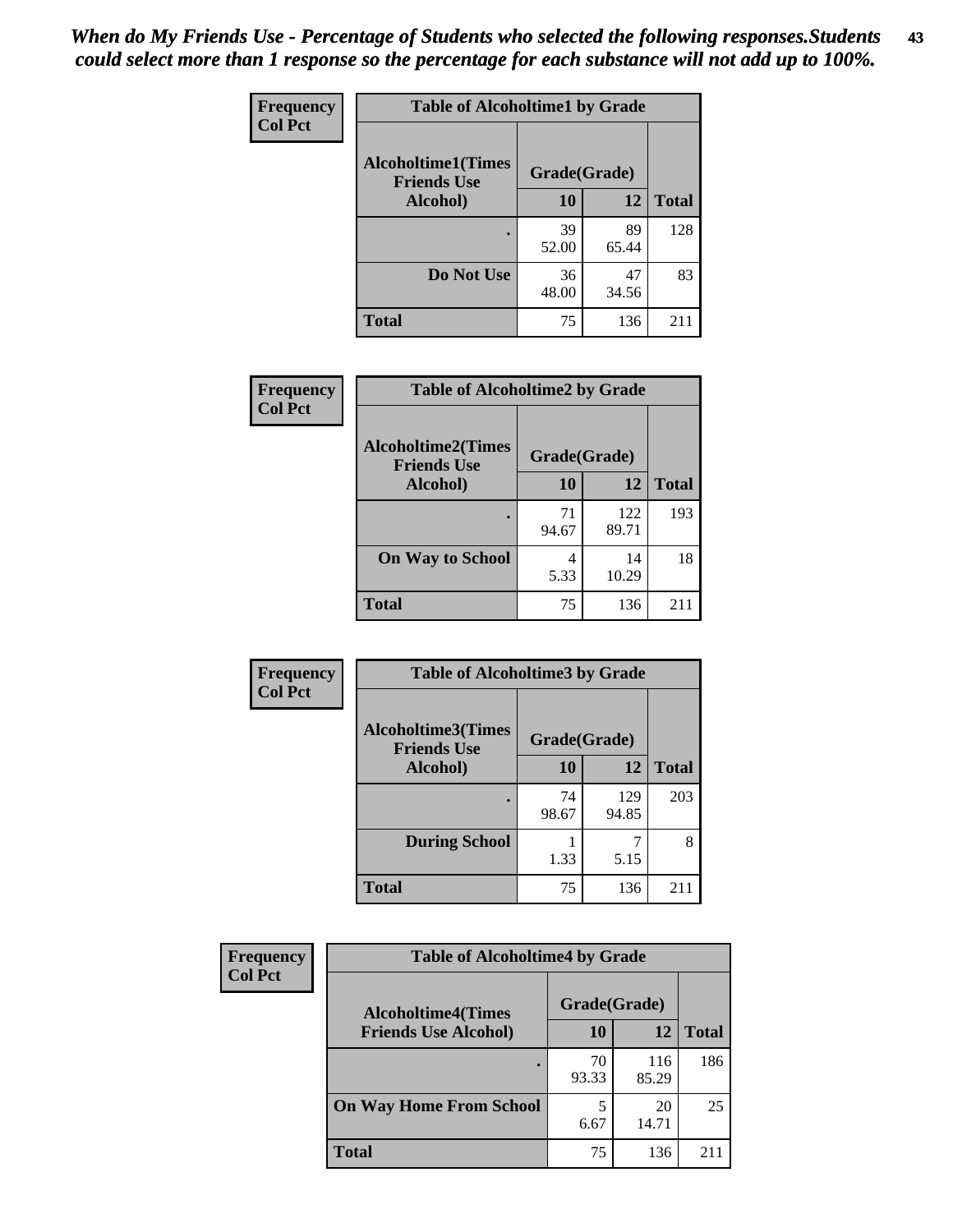*When do My Friends Use - Percentage of Students who selected the following responses.Students could select more than 1 response so the percentage for each substance will not add up to 100%.* **44**

| Frequency      | <b>Table of Alcoholtime5 by Grade</b>                           |             |             |              |
|----------------|-----------------------------------------------------------------|-------------|-------------|--------------|
| <b>Col Pct</b> | <b>Alcoholtime5(Times</b><br>Grade(Grade)<br><b>Friends Use</b> |             |             |              |
|                | Alcohol)                                                        | 10          | 12          | <b>Total</b> |
|                |                                                                 | 58<br>77.33 | 95<br>69.85 | 153          |
|                | <b>Weeknights</b>                                               | 17<br>22.67 | 41<br>30.15 | 58           |
|                | <b>Total</b>                                                    | 75          | 136         | 211          |

| <b>Frequency</b> | <b>Table of Alcoholtime6 by Grade</b>           |              |             |              |
|------------------|-------------------------------------------------|--------------|-------------|--------------|
| <b>Col Pct</b>   | <b>Alcoholtime6(Times</b><br><b>Friends Use</b> | Grade(Grade) |             |              |
|                  | Alcohol)                                        | 10           | 12          | <b>Total</b> |
|                  |                                                 | 39<br>52.00  | 53<br>38.97 | 92           |
|                  | Weekends                                        | 36<br>48.00  | 83<br>61.03 | 119          |
|                  | <b>Total</b>                                    | 75           | 136         | 211          |

| Frequency      | <b>Table of Tobaccotime1 by Grade</b>           |              |             |              |
|----------------|-------------------------------------------------|--------------|-------------|--------------|
| <b>Col Pct</b> | <b>Tobaccotime1(Times</b><br><b>Friends Use</b> | Grade(Grade) |             |              |
|                | <b>Tobacco</b> )                                | 10           | 12          | <b>Total</b> |
|                | ٠                                               | 24<br>32.00  | 48<br>35.29 | 72           |
|                | Do Not Use                                      | 51<br>68.00  | 88<br>64.71 | 139          |
|                | <b>Total</b>                                    | 75           | 136         | 211          |

| <b>Frequency</b> | <b>Table of Tobaccotime2 by Grade</b>           |              |              |              |
|------------------|-------------------------------------------------|--------------|--------------|--------------|
| <b>Col Pct</b>   | <b>Tobaccotime2(Times</b><br><b>Friends Use</b> | Grade(Grade) |              |              |
|                  | <b>Tobacco</b> )                                | 10           | 12           | <b>Total</b> |
|                  |                                                 | 70<br>93.33  | 116<br>85.29 | 186          |
|                  | <b>On Way to School</b>                         | 5<br>6.67    | 20<br>14.71  | 25           |
|                  | <b>Total</b>                                    | 75           | 136          | 211          |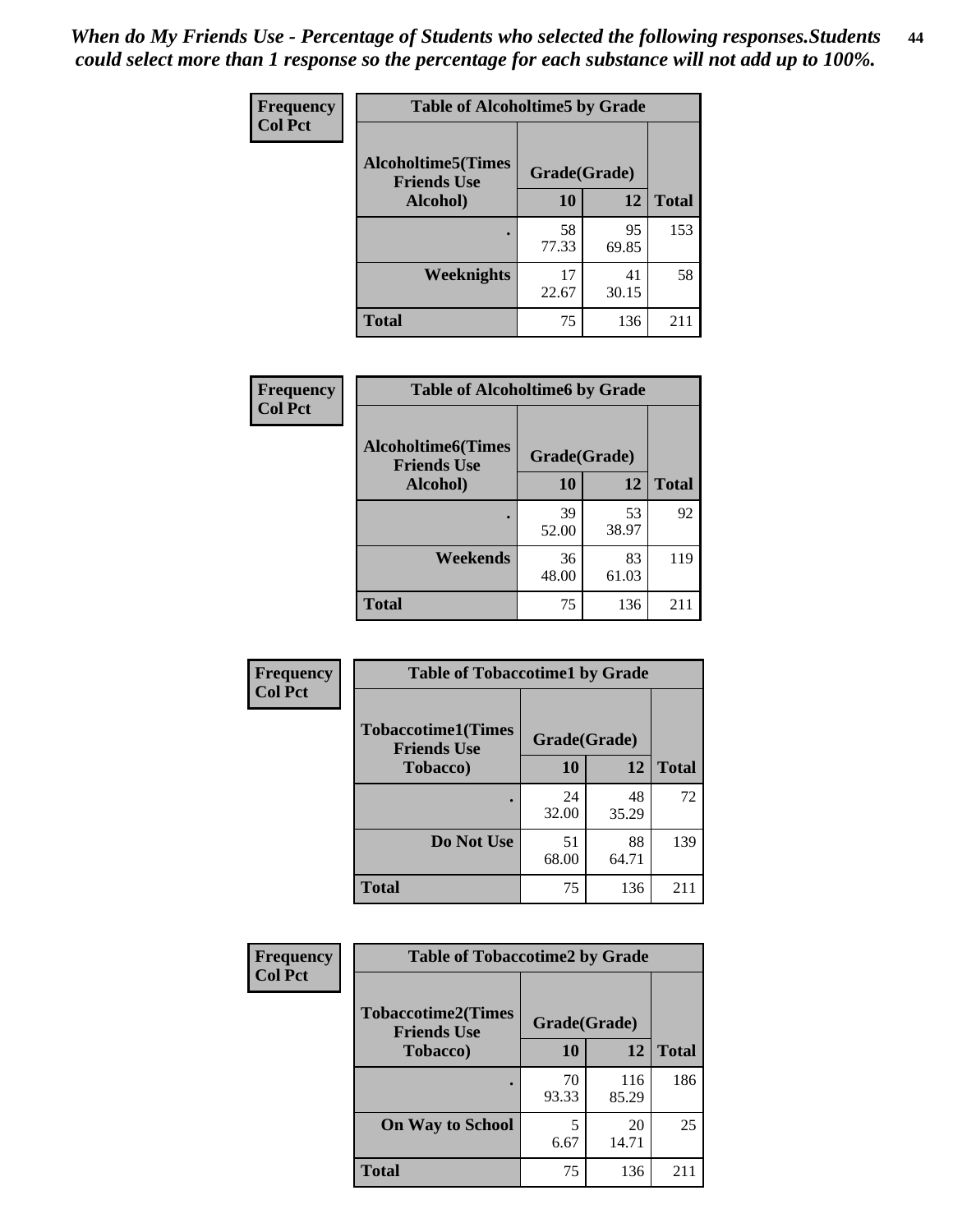*When do My Friends Use - Percentage of Students who selected the following responses.Students could select more than 1 response so the percentage for each substance will not add up to 100%.* **45**

| <b>Frequency</b> | <b>Table of Tobaccotime3 by Grade</b>           |             |              |              |
|------------------|-------------------------------------------------|-------------|--------------|--------------|
| <b>Col Pct</b>   | <b>Tobaccotime3(Times</b><br><b>Friends Use</b> |             | Grade(Grade) |              |
|                  | <b>Tobacco</b> )                                | 10          | 12           | <b>Total</b> |
|                  |                                                 | 73<br>97.33 | 128<br>94.12 | 201          |
|                  | <b>During School</b>                            | 2.67        | 8<br>5.88    | 10           |
|                  | <b>Total</b>                                    | 75          | 136          | 211          |

| <b>Frequency</b><br><b>Col Pct</b> | <b>Table of Tobaccotime4 by Grade</b> |              |              |              |
|------------------------------------|---------------------------------------|--------------|--------------|--------------|
|                                    | <b>Tobaccotime4(Times</b>             | Grade(Grade) |              |              |
|                                    | <b>Friends Use Tobacco)</b>           | 10           | 12           | <b>Total</b> |
|                                    |                                       | 70<br>93.33  | 116<br>85.29 | 186          |
|                                    | <b>On Way Home From School</b>        | 5<br>6.67    | 20<br>14.71  | 25           |
|                                    | <b>Total</b>                          | 75           | 136          | 2.11         |

| Frequency      | <b>Table of Tobaccotime5 by Grade</b>           |              |              |              |
|----------------|-------------------------------------------------|--------------|--------------|--------------|
| <b>Col Pct</b> | <b>Tobaccotime5(Times</b><br><b>Friends Use</b> | Grade(Grade) |              |              |
|                | Tobacco)                                        | 10           | 12           | <b>Total</b> |
|                |                                                 | 61<br>81.33  | 101<br>74.26 | 162          |
|                | Weeknights                                      | 14<br>18.67  | 35<br>25.74  | 49           |
|                | <b>Total</b>                                    | 75           | 136          | 211          |

| Frequency      | <b>Table of Tobaccotime6 by Grade</b>           |              |             |              |
|----------------|-------------------------------------------------|--------------|-------------|--------------|
| <b>Col Pct</b> | <b>Tobaccotime6(Times</b><br><b>Friends Use</b> | Grade(Grade) |             |              |
|                | <b>Tobacco</b> )                                | <b>10</b>    | 12          | <b>Total</b> |
|                | ٠                                               | 54<br>72.00  | 94<br>69.12 | 148          |
|                | Weekends                                        | 21<br>28.00  | 42<br>30.88 | 63           |
|                | <b>Total</b>                                    | 75           | 136         | 211          |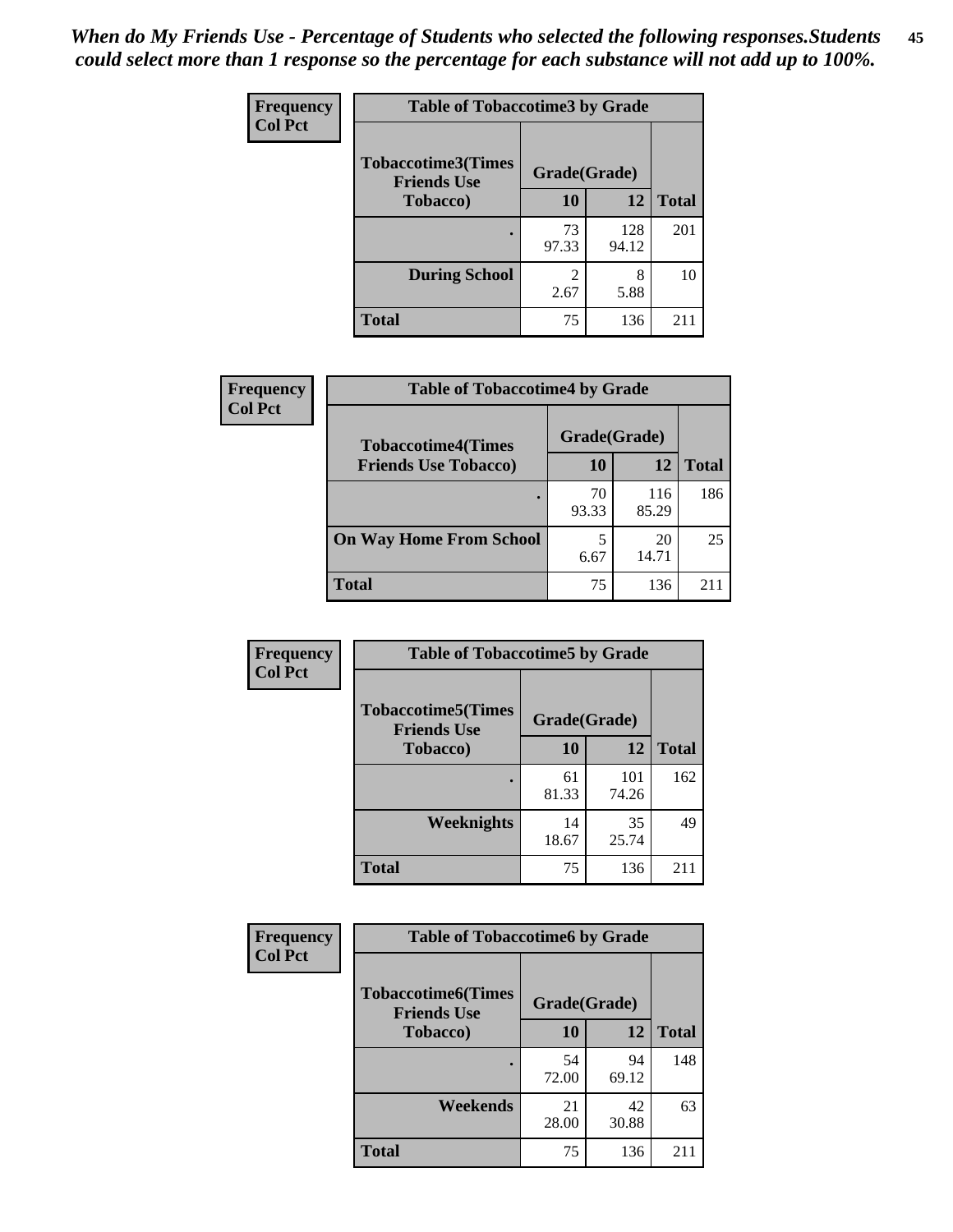| Frequency      | <b>Table of Marijuanatime1 by Grade</b>           |              |             |              |
|----------------|---------------------------------------------------|--------------|-------------|--------------|
| <b>Col Pct</b> | <b>Marijuanatime1(Times</b><br><b>Friends Use</b> | Grade(Grade) |             |              |
|                | Marijuana)                                        | 10           | 12          | <b>Total</b> |
|                |                                                   | 39<br>52.00  | 77<br>56.62 | 116          |
|                | Do Not Use                                        | 36<br>48.00  | 59<br>43.38 | 95           |
|                | <b>Total</b>                                      | 75           | 136         | 211          |

| Frequency      | <b>Table of Marijuanatime2 by Grade</b>           |              |              |              |
|----------------|---------------------------------------------------|--------------|--------------|--------------|
| <b>Col Pct</b> | <b>Marijuanatime2(Times</b><br><b>Friends Use</b> | Grade(Grade) |              |              |
|                | Marijuana)                                        | 10           | 12           | <b>Total</b> |
|                |                                                   | 65<br>86.67  | 108<br>79.41 | 173          |
|                | <b>On Way to School</b>                           | 10<br>13.33  | 28<br>20.59  | 38           |
|                | <b>Total</b>                                      | 75           | 136          | 211          |

| Frequency      | <b>Table of Marijuanatime3 by Grade</b>    |              |              |              |
|----------------|--------------------------------------------|--------------|--------------|--------------|
| <b>Col Pct</b> | Marijuanatime3(Times<br><b>Friends Use</b> | Grade(Grade) |              |              |
|                | Marijuana)                                 | 10           | 12           | <b>Total</b> |
|                |                                            | 70<br>93.33  | 123<br>90.44 | 193          |
|                | <b>During School</b>                       | 5<br>6.67    | 13<br>9.56   | 18           |
|                | <b>Total</b>                               | 75           | 136          | 211          |

| <b>Frequency</b> | <b>Table of Marijuanatime4 by Grade</b> |              |              |              |
|------------------|-----------------------------------------|--------------|--------------|--------------|
| <b>Col Pct</b>   | <b>Marijuanatime4</b> (Times            | Grade(Grade) |              |              |
|                  | <b>Friends Use Marijuana</b> )          | 10           | 12           | <b>Total</b> |
|                  |                                         | 63<br>84.00  | 101<br>74.26 | 164          |
|                  | <b>On Way Home From School</b>          | 12<br>16.00  | 35<br>25.74  | 47           |
|                  | <b>Total</b>                            | 75           | 136          | 211          |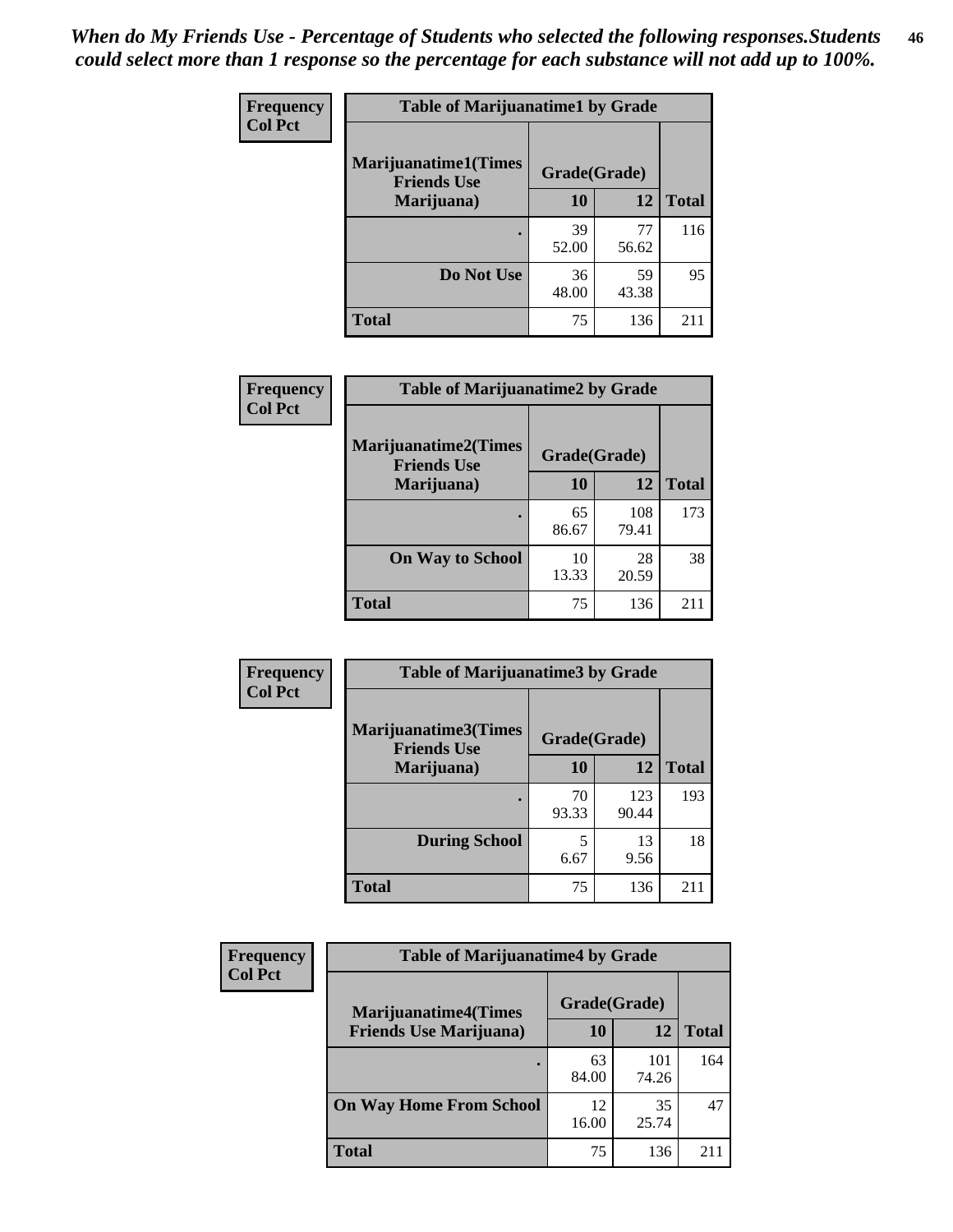| <b>Frequency</b><br><b>Col Pct</b> | <b>Table of Marijuanatime5 by Grade</b>            |              |             |              |
|------------------------------------|----------------------------------------------------|--------------|-------------|--------------|
|                                    | <b>Marijuanatime5</b> (Times<br><b>Friends Use</b> | Grade(Grade) |             |              |
|                                    | Marijuana)                                         | 10           | 12          | <b>Total</b> |
|                                    |                                                    | 56<br>74.67  | 89<br>65.44 | 145          |
|                                    | Weeknights                                         | 19<br>25.33  | 47<br>34.56 | 66           |
|                                    | <b>Total</b>                                       | 75           | 136         | 211          |

| <b>Frequency</b> | <b>Table of Marijuanatime6 by Grade</b>    |              |             |              |
|------------------|--------------------------------------------|--------------|-------------|--------------|
| <b>Col Pct</b>   | Marijuanatime6(Times<br><b>Friends Use</b> | Grade(Grade) |             |              |
|                  | Marijuana)                                 | 10           | 12          | <b>Total</b> |
|                  | $\bullet$                                  | 40<br>53.33  | 67<br>49.26 | 107          |
|                  | Weekends                                   | 35<br>46.67  | 69<br>50.74 | 104          |
|                  | <b>Total</b>                               | 75           | 136         | 211          |

| <b>Frequency</b> | <b>Table of Otherdrugtime1 by Grade</b>                  |              |              |              |
|------------------|----------------------------------------------------------|--------------|--------------|--------------|
| <b>Col Pct</b>   | <b>Otherdrugtime1</b> (Times<br><b>Friends Use Other</b> | Grade(Grade) |              |              |
|                  | <b>Illegal Drugs</b> )                                   | 10           | 12           | <b>Total</b> |
|                  |                                                          | 13<br>17.33  | 25<br>18.38  | 38           |
|                  | Do Not Use                                               | 62<br>82.67  | 111<br>81.62 | 173          |
|                  | <b>Total</b>                                             | 75           | 136          | 211          |

| <b>Frequency</b> | <b>Table of Otherdrugtime2 by Grade</b>                 |              |              |              |
|------------------|---------------------------------------------------------|--------------|--------------|--------------|
| <b>Col Pct</b>   | <b>Otherdrugtime2(Times</b><br><b>Friends Use Other</b> | Grade(Grade) |              |              |
|                  | <b>Illegal Drugs</b> )                                  | 10           | 12           | <b>Total</b> |
|                  |                                                         | 70<br>93.33  | 130<br>95.59 | 200          |
|                  | <b>On Way to School</b>                                 | 5<br>6.67    | 6<br>4.41    | 11           |
|                  | Total                                                   | 75           | 136          | 211          |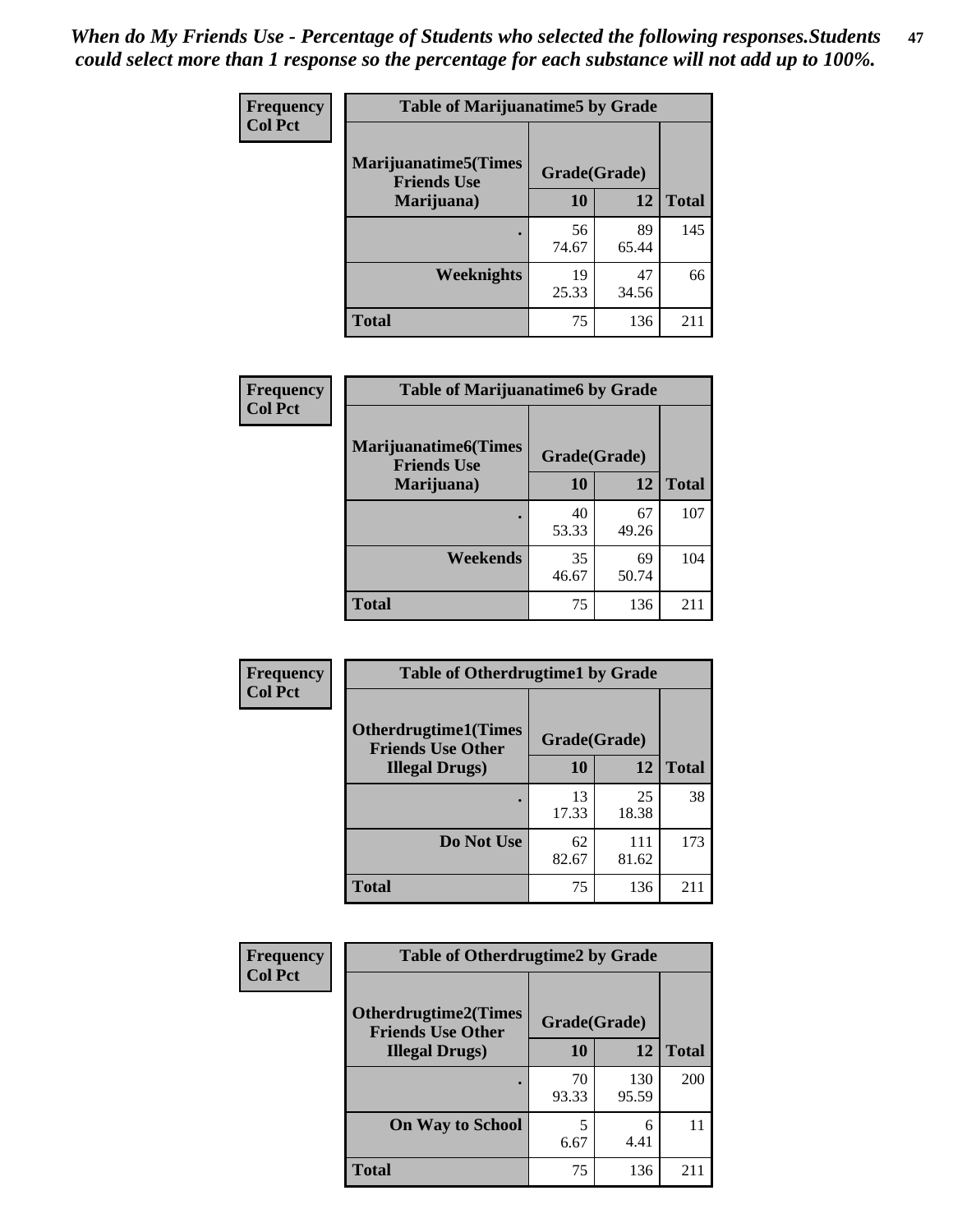| <b>Frequency</b> | <b>Table of Otherdrugtime3 by Grade</b>          |              |              |              |
|------------------|--------------------------------------------------|--------------|--------------|--------------|
| <b>Col Pct</b>   | Otherdrugtime3(Times<br><b>Friends Use Other</b> | Grade(Grade) |              |              |
|                  | <b>Illegal Drugs</b> )                           | 10           | 12           | <b>Total</b> |
|                  |                                                  | 72<br>96.00  | 132<br>97.06 | 204          |
|                  | <b>During School</b>                             | 3<br>4.00    | 4<br>2.94    |              |
|                  | Total                                            | 75           | 136          | 21!          |

| Frequency      | <b>Table of Otherdrugtime4 by Grade</b>                         |              |              |              |
|----------------|-----------------------------------------------------------------|--------------|--------------|--------------|
| <b>Col Pct</b> | <b>Otherdrugtime4(Times</b><br><b>Friends Use Other Illegal</b> | Grade(Grade) |              |              |
|                | Drugs)                                                          | 10           | 12           | <b>Total</b> |
|                | $\bullet$                                                       | 71<br>94.67  | 128<br>94.12 | 199          |
|                | <b>On Way Home From School</b>                                  | 4<br>5.33    | 8<br>5.88    | 12           |
|                | <b>Total</b>                                                    | 75           | 136          | 211          |

| <b>Frequency</b> | <b>Table of Otherdrugtime5 by Grade</b>                  |              |              |              |
|------------------|----------------------------------------------------------|--------------|--------------|--------------|
| <b>Col Pct</b>   | <b>Otherdrugtime5</b> (Times<br><b>Friends Use Other</b> | Grade(Grade) |              |              |
|                  | <b>Illegal Drugs</b> )                                   | 10           | 12           | <b>Total</b> |
|                  |                                                          | 69<br>92.00  | 124<br>91.18 | 193          |
|                  | Weeknights                                               | 6<br>8.00    | 12<br>8.82   | 18           |
|                  | <b>Total</b>                                             | 75           | 136          | $21^{\circ}$ |

| Frequency      | <b>Table of Otherdrugtime6 by Grade</b>                 |              |              |              |
|----------------|---------------------------------------------------------|--------------|--------------|--------------|
| <b>Col Pct</b> | <b>Otherdrugtime6(Times</b><br><b>Friends Use Other</b> | Grade(Grade) |              |              |
|                | <b>Illegal Drugs</b> )                                  | 10           | 12           | <b>Total</b> |
|                |                                                         | 64<br>85.33  | 113<br>83.09 | 177          |
|                | Weekends                                                | 11<br>14.67  | 23<br>16.91  | 34           |
|                | Total                                                   | 75           | 136          | 211          |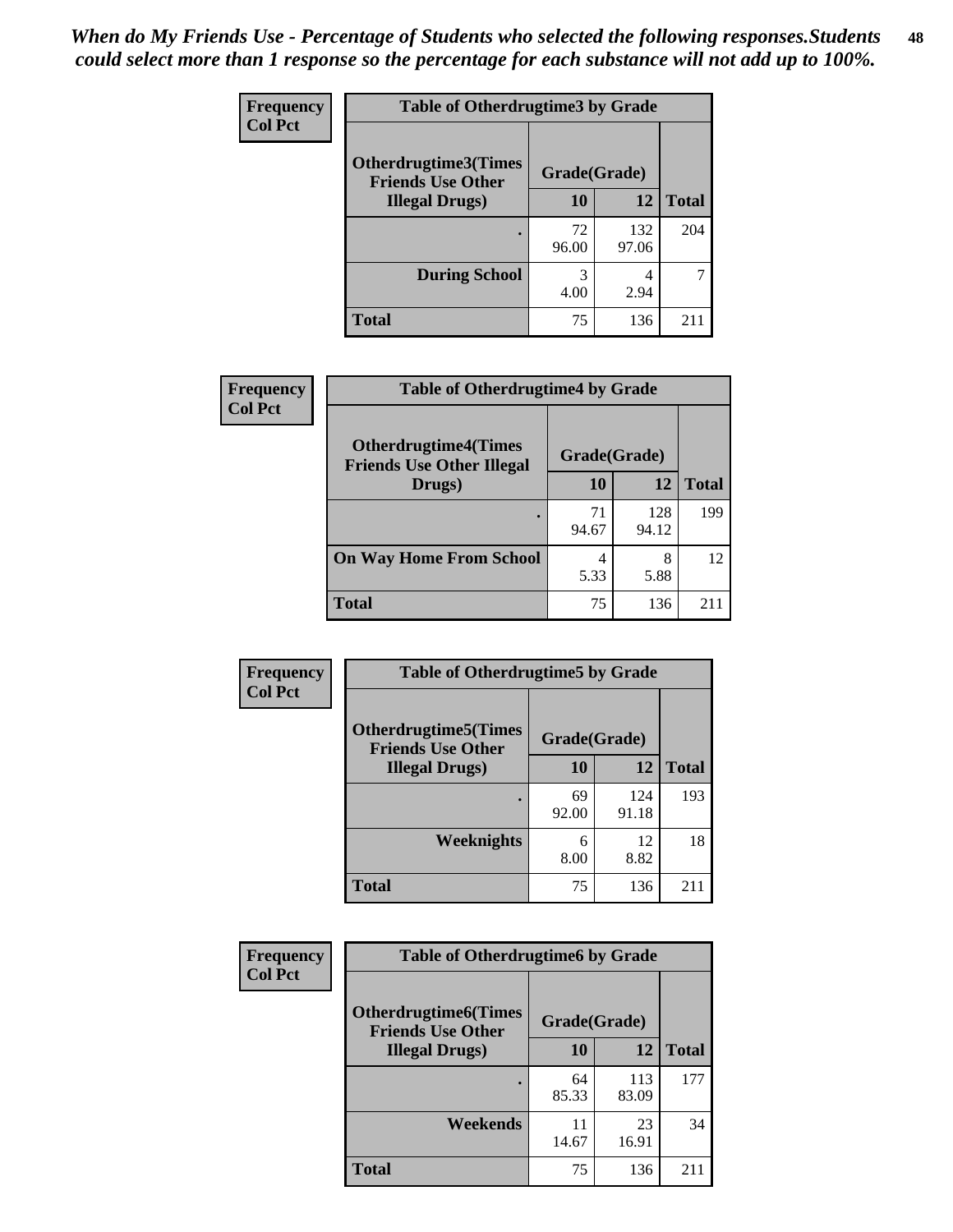| Frequency<br><b>Col Pct</b> | <b>Table of Educationalcohol by Grade</b>                                                                  |              |             |              |  |  |  |  |
|-----------------------------|------------------------------------------------------------------------------------------------------------|--------------|-------------|--------------|--|--|--|--|
|                             | Educationalcohol(I<br>have been taught<br>about alcohol,<br>tobacco,<br>and other drugs<br>within the last | Grade(Grade) |             |              |  |  |  |  |
|                             | year at school)                                                                                            | 10           | 12          | <b>Total</b> |  |  |  |  |
|                             | Yes                                                                                                        | 69<br>92.00  | 90<br>66.18 | 159          |  |  |  |  |
|                             | N <sub>0</sub>                                                                                             | 6<br>8.00    | 46<br>33.82 | 52           |  |  |  |  |
|                             | <b>Total</b>                                                                                               | 75           | 136         | 211          |  |  |  |  |

| Frequency      | <b>Table of Eversmoked by Grade</b> |              |              |              |  |  |  |
|----------------|-------------------------------------|--------------|--------------|--------------|--|--|--|
| <b>Col Pct</b> | Eversmoked(I<br>have smoked         | Grade(Grade) |              |              |  |  |  |
|                | a cigarette)                        | 10           | 12           | <b>Total</b> |  |  |  |
|                | Yes                                 | 23<br>30.67  | 36<br>26.47  | 59           |  |  |  |
|                | N <sub>0</sub>                      | 52<br>69.33  | 100<br>73.53 | 152          |  |  |  |
|                | <b>Total</b>                        | 75           | 136          | 211          |  |  |  |

| Frequency      | <b>Table of Drovedrinking by Grade</b>                                                                              |                    |              |              |  |  |  |  |
|----------------|---------------------------------------------------------------------------------------------------------------------|--------------------|--------------|--------------|--|--|--|--|
| <b>Col Pct</b> | Drovedrinking(In<br>the past 30 days I<br>have driven a car<br>or other vehicle<br>while I was<br>drinking alcohol) | Grade(Grade)<br>10 | 12           | <b>Total</b> |  |  |  |  |
|                | Yes                                                                                                                 | 3<br>4.00          | 5<br>3.68    | 8            |  |  |  |  |
|                | N <sub>0</sub>                                                                                                      | 72<br>96.00        | 131<br>96.32 | 203          |  |  |  |  |
|                | <b>Total</b>                                                                                                        | 75                 | 136          | 211          |  |  |  |  |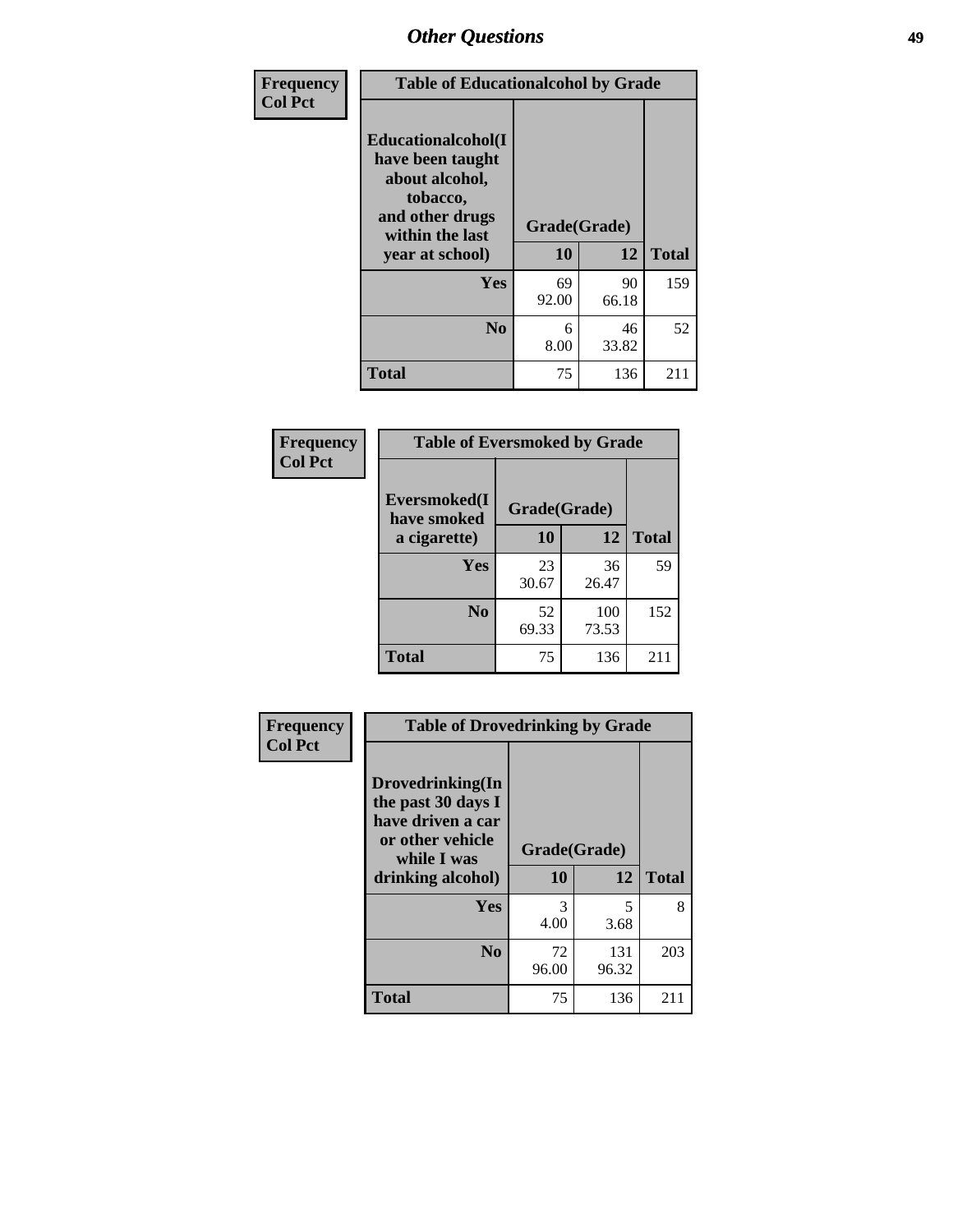| Frequency      | <b>Table of Rodedrinking by Grade</b>                                                                      |              |              |              |  |  |  |  |
|----------------|------------------------------------------------------------------------------------------------------------|--------------|--------------|--------------|--|--|--|--|
| <b>Col Pct</b> | Rodedrinking(In<br>the past 30 days<br>I have ridden in<br>a car with a<br>driver who had<br>been drinking | Grade(Grade) |              |              |  |  |  |  |
|                | alcohol)                                                                                                   | 10           | 12           | <b>Total</b> |  |  |  |  |
|                | <b>Yes</b>                                                                                                 | 9.33         | 24<br>17.65  | 31           |  |  |  |  |
|                | N <sub>0</sub>                                                                                             | 68<br>90.67  | 112<br>82.35 | 180          |  |  |  |  |
|                | <b>Total</b>                                                                                               | 75           | 136          | 211          |  |  |  |  |

#### **Frequency Col Pct**

| <b>Table of Drugsschool by Grade</b>                                                                                      |              |       |              |  |  |  |
|---------------------------------------------------------------------------------------------------------------------------|--------------|-------|--------------|--|--|--|
| <b>Drugsschool</b> (During<br>the past 12 months,<br>I have been offered,<br>sold,<br>or given illegal<br>drugs on school | Grade(Grade) |       |              |  |  |  |
|                                                                                                                           |              |       |              |  |  |  |
| property)                                                                                                                 | 10           | 12    | <b>Total</b> |  |  |  |
| Yes                                                                                                                       | 9            | 20    | 29           |  |  |  |
|                                                                                                                           | 12.00        | 14.71 |              |  |  |  |
| N <sub>0</sub>                                                                                                            | 66           | 116   | 182          |  |  |  |
|                                                                                                                           | 88.00        | 85.29 |              |  |  |  |

| Frequency      | <b>Table of Helpbullied by Grade</b>                                   |                      |             |              |  |  |  |  |
|----------------|------------------------------------------------------------------------|----------------------|-------------|--------------|--|--|--|--|
| <b>Col Pct</b> | $Helpb$ ullied $(I$<br>would help<br>someone who was<br>being bullied) | Grade(Grade)<br>10   | 12          | <b>Total</b> |  |  |  |  |
|                | <b>Strongly Agree</b>                                                  | 35                   | 66          | 101          |  |  |  |  |
|                |                                                                        | 46.67                | 48.53       |              |  |  |  |  |
|                | <b>Somewhat Agree</b>                                                  | 28<br>37.33          | 45<br>33.09 | 73           |  |  |  |  |
|                | <b>Somewhat Disagree</b>                                               | 3<br>4.00            | 13<br>9.56  | 16           |  |  |  |  |
|                | <b>Strongly Disagree</b>                                               | $\mathbf Q$<br>12.00 | 12<br>8.82  | 21           |  |  |  |  |
|                | <b>Total</b>                                                           | 75                   | 136         | 211          |  |  |  |  |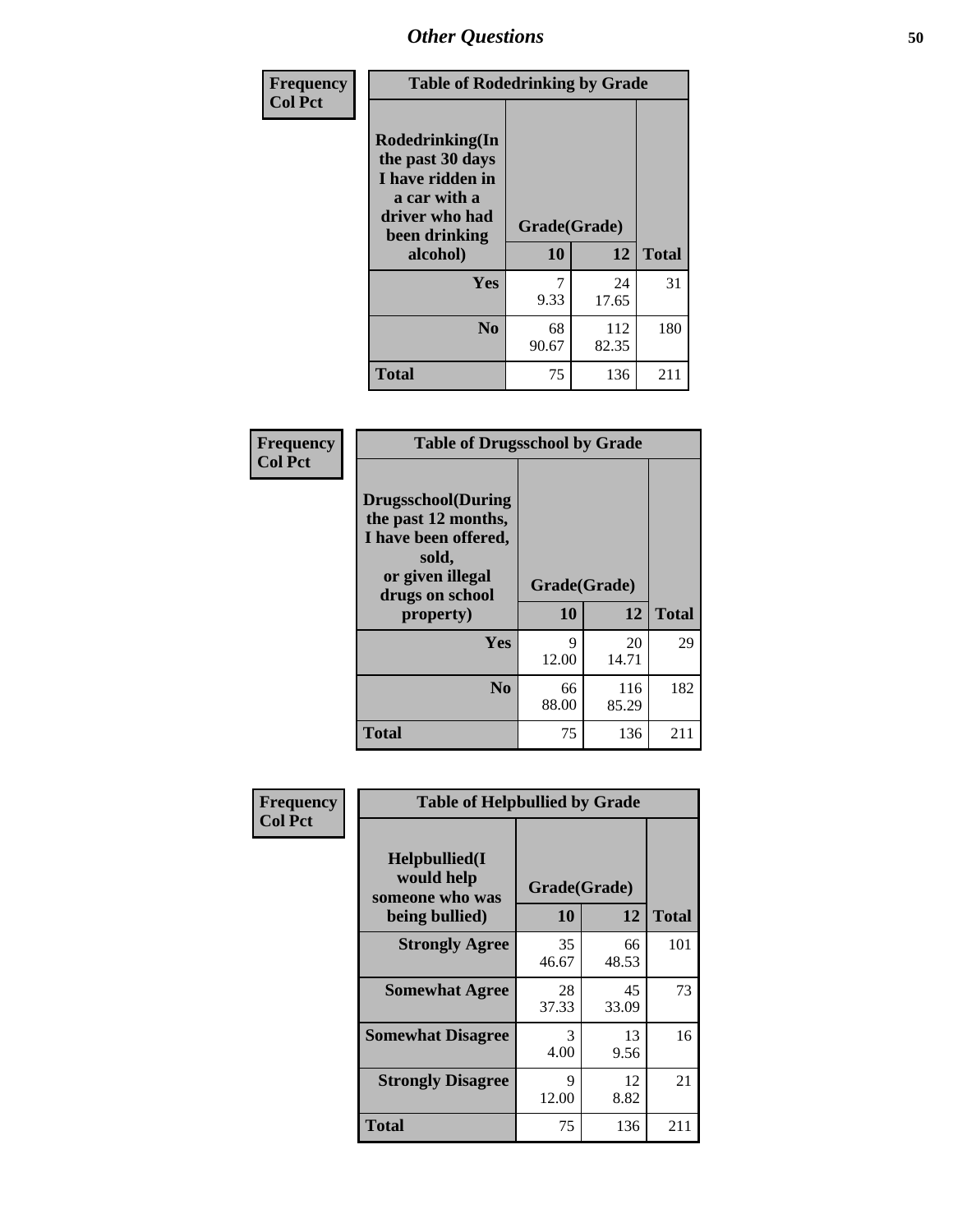| <b>Frequency</b> | <b>Table of Grade by Bingedrinking</b> |                                                                                                         |                     |                              |                          |                        |                        |                          |              |
|------------------|----------------------------------------|---------------------------------------------------------------------------------------------------------|---------------------|------------------------------|--------------------------|------------------------|------------------------|--------------------------|--------------|
| <b>Row Pct</b>   |                                        | Bingedrinking(I have drunk five or more<br>drinks of alcohol at one sitting during the<br>last 30 days) |                     |                              |                          |                        |                        |                          |              |
|                  | <b>Grade</b> (Grade) Days              | $\bf{0}$                                                                                                | $1$ or<br>2<br>days | 3 <sub>to</sub><br>5<br>days | <b>6 to</b><br>9<br>days | 10<br>to<br>19<br>days | 20<br>to<br>29<br>days | <b>All</b><br>30<br>days | <b>Total</b> |
|                  | 10                                     | 74<br>98.67                                                                                             | $\Omega$<br>0.00    | $\Omega$<br>0.00             | $\Omega$<br>0.00         | $\Omega$<br>0.00       | $\Omega$<br>0.00       | 1.33                     | 75           |
|                  | 12                                     | 119<br>87.50                                                                                            | 9<br>6.62           | $\overline{2}$<br>1.47       | 4<br>2.94                | 0.74                   | 0.74                   | $\Omega$<br>0.00         | 136          |
|                  | <b>Total</b>                           | 193                                                                                                     | 9                   | $\mathfrak{D}$               | $\overline{4}$           |                        |                        |                          | 211          |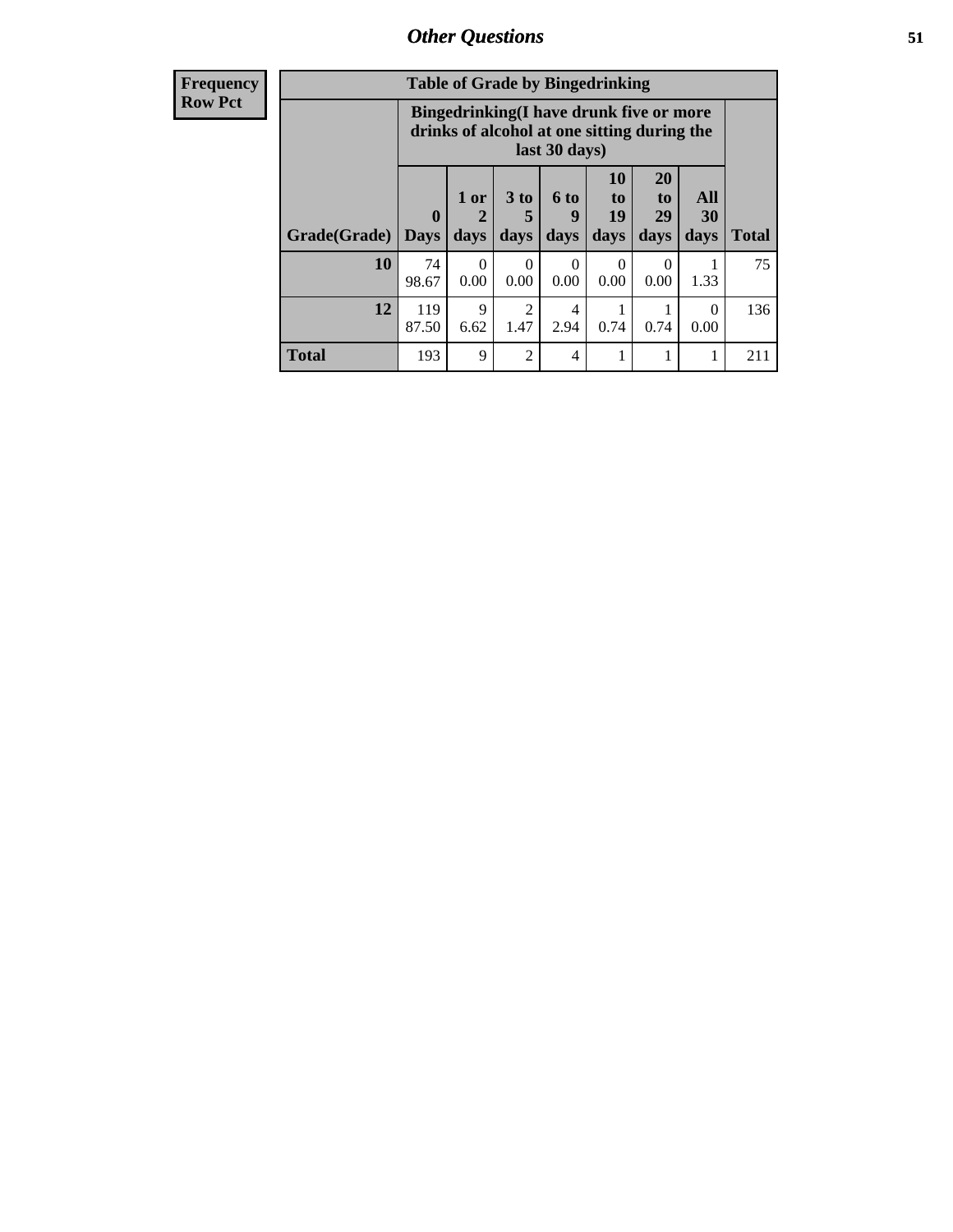## *Nutrition* **52**

| <b>Frequency</b><br>Row Pct |
|-----------------------------|
|                             |

| <b>Table of Grade by Dairy</b> |                                                                 |                   |                             |                                    |              |  |  |  |
|--------------------------------|-----------------------------------------------------------------|-------------------|-----------------------------|------------------------------------|--------------|--|--|--|
|                                | Dairy (I eat at least 3 servings of dairy<br>products each day) |                   |                             |                                    |              |  |  |  |
| Grade(Grade)                   | <b>Strongly</b><br>Agree                                        | Somewhat<br>Agree | <b>Somewhat</b><br>Disagree | <b>Strongly</b><br><b>Disagree</b> | <b>Total</b> |  |  |  |
| 10                             | 30<br>40.00                                                     | 29<br>38.67       | 11<br>14.67                 | 5<br>6.67                          | 75           |  |  |  |
| 12                             | 44<br>32.35                                                     | 43<br>31.62       | 29<br>21.32                 | 20<br>14.71                        | 136          |  |  |  |
| <b>Total</b>                   | 74                                                              | 72                | 40                          | 25                                 | 211          |  |  |  |

| <b>Frequency</b> |  |
|------------------|--|
| <b>Row Pct</b>   |  |

| <b>Table of Grade by Fruitveg</b> |                                                                          |                     |                             |                                    |              |  |  |  |
|-----------------------------------|--------------------------------------------------------------------------|---------------------|-----------------------------|------------------------------------|--------------|--|--|--|
|                                   | Fruitveg(I eat at least 5 servings of fruits<br>and vegetables each day) |                     |                             |                                    |              |  |  |  |
| Grade(Grade)                      | <b>Strongly</b><br>Agree                                                 | Somewhat  <br>Agree | <b>Somewhat</b><br>Disagree | <b>Strongly</b><br><b>Disagree</b> | <b>Total</b> |  |  |  |
| 10                                | 18<br>24.00                                                              | 32<br>42.67         | 11<br>14.67                 | 14<br>18.67                        | 75           |  |  |  |
| 12                                | 23<br>16.91                                                              | 45<br>33.09         | 44<br>32.35                 | 24<br>17.65                        | 136          |  |  |  |
| <b>Total</b>                      | 41                                                                       | 77                  | 55                          | 38                                 | 211          |  |  |  |

| <b>Frequency</b> | <b>Table of Grade by Cafeteriahealthy</b> |                                                                       |             |                                        |                                    |              |  |  |  |
|------------------|-------------------------------------------|-----------------------------------------------------------------------|-------------|----------------------------------------|------------------------------------|--------------|--|--|--|
| <b>Row Pct</b>   |                                           | Cafeteriahealthy (School meals in my<br>school cafeteria are healthy) |             |                                        |                                    |              |  |  |  |
|                  | Grade(Grade)                              | <b>Strongly</b><br>Agree                                              | Agree       | <b>Somewhat   Somewhat</b><br>Disagree | <b>Strongly</b><br><b>Disagree</b> | <b>Total</b> |  |  |  |
|                  | 10                                        | 10<br>13.33                                                           | 31<br>41.33 | 28<br>37.33                            | 6<br>8.00                          | 75           |  |  |  |
|                  | 12                                        | 20<br>14.71                                                           | 45<br>33.09 | 35<br>25.74                            | 36<br>26.47                        | 136          |  |  |  |
|                  | Total                                     | 30                                                                    | 76          | 63                                     | 42                                 | 211          |  |  |  |

| <b>Frequency</b> |
|------------------|
| <b>Row Pct</b>   |

| <b>Table of Grade by Cafeterianutrition</b>                                               |                          |                          |                             |                                    |              |  |  |
|-------------------------------------------------------------------------------------------|--------------------------|--------------------------|-----------------------------|------------------------------------|--------------|--|--|
| <b>Cafeterianutrition</b> (Facts about nutrition<br>are available in my school cafeteria) |                          |                          |                             |                                    |              |  |  |
| Grade(Grade)                                                                              | <b>Strongly</b><br>Agree | <b>Somewhat</b><br>Agree | <b>Somewhat</b><br>Disagree | <b>Strongly</b><br><b>Disagree</b> | <b>Total</b> |  |  |
| 10                                                                                        | 28<br>37.33              | 27<br>36.00              | 10<br>13.33                 | 10<br>13.33                        | 75           |  |  |
| 12                                                                                        | 32<br>23.53              | 46<br>33.82              | 31<br>22.79                 | 27<br>19.85                        | 136          |  |  |
| <b>Total</b>                                                                              | 60                       | 73                       | 41                          | 37                                 | 211          |  |  |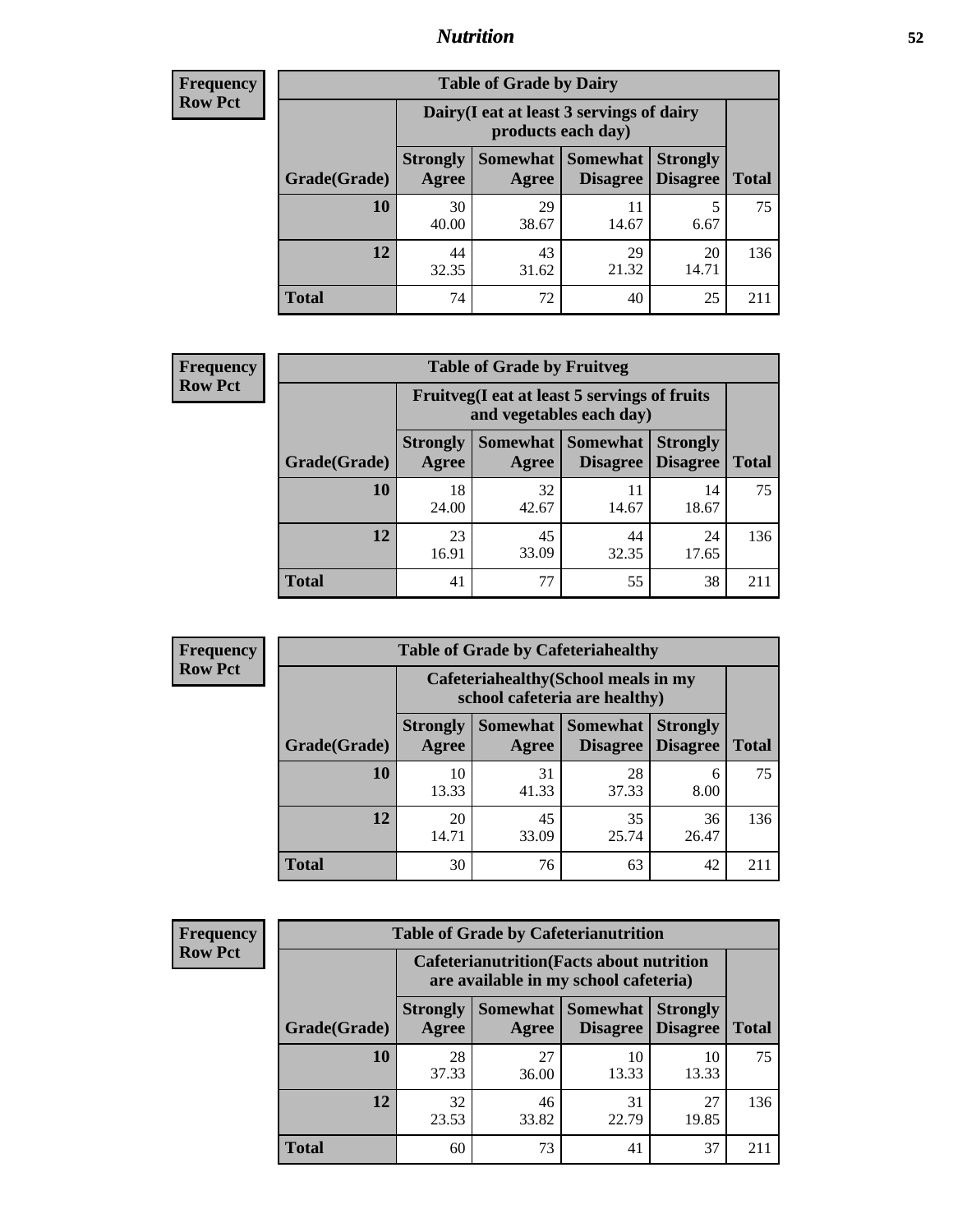## *Nutrition* **53**

| <b>Frequency</b> |
|------------------|
| <b>Row Pct</b>   |

| <b>Table of Grade by Schoollunch</b> |                                                                 |                     |                             |                                    |              |  |  |
|--------------------------------------|-----------------------------------------------------------------|---------------------|-----------------------------|------------------------------------|--------------|--|--|
|                                      | Schoollunch(I eat school lunch three or<br>more times per week) |                     |                             |                                    |              |  |  |
| Grade(Grade)                         | <b>Strongly</b><br>Agree                                        | Somewhat  <br>Agree | <b>Somewhat</b><br>Disagree | <b>Strongly</b><br><b>Disagree</b> | <b>Total</b> |  |  |
| 10                                   | 47<br>62.67                                                     | 15<br>20.00         | 5<br>6.67                   | 8<br>10.67                         | 75           |  |  |
| 12                                   | 68<br>50.00                                                     | 28<br>20.59         | 10<br>7.35                  | 30<br>22.06                        | 136          |  |  |
| <b>Total</b>                         | 115                                                             | 43                  | 15                          | 38                                 | 211          |  |  |

| <b>Frequency</b> |  |
|------------------|--|
| <b>Row Pct</b>   |  |

| <b>Table of Grade by Foodchoices</b> |                                                                            |             |                                      |                                    |              |  |  |
|--------------------------------------|----------------------------------------------------------------------------|-------------|--------------------------------------|------------------------------------|--------------|--|--|
|                                      | <b>Foodchoices</b> (I make healthy food choices in<br>my school cafeteria) |             |                                      |                                    |              |  |  |
| Grade(Grade)                         | <b>Strongly</b><br>Agree                                                   | Agree       | <b>Somewhat Somewhat</b><br>Disagree | <b>Strongly</b><br><b>Disagree</b> | <b>Total</b> |  |  |
| 10                                   | 24<br>32.00                                                                | 32<br>42.67 | 12<br>16.00                          | 9.33                               | 75           |  |  |
| 12                                   | 32<br>23.53                                                                | 51<br>37.50 | 30<br>22.06                          | 23<br>16.91                        | 136          |  |  |
| <b>Total</b>                         | 56                                                                         | 83          | 42                                   | 30                                 |              |  |  |

| Frequency      | <b>Table of Grade by Wholewheat</b> |                          |             |                                                                                                             |                                    |              |  |  |
|----------------|-------------------------------------|--------------------------|-------------|-------------------------------------------------------------------------------------------------------------|------------------------------------|--------------|--|--|
| <b>Row Pct</b> |                                     |                          |             | Wholewheat (There are whole wheat and<br>multigrain breads and cereals available in<br>my school cafeteria) |                                    |              |  |  |
|                | Grade(Grade)                        | <b>Strongly</b><br>Agree | Agree       | Somewhat   Somewhat  <br>Disagree                                                                           | <b>Strongly</b><br><b>Disagree</b> | <b>Total</b> |  |  |
|                | 10                                  | 26<br>34.67              | 29<br>38.67 | 14.67                                                                                                       | Q<br>12.00                         | 75           |  |  |
|                | 12                                  | 41<br>30.15              | 55<br>40.44 | 17<br>12.50                                                                                                 | 23<br>16.91                        | 136          |  |  |
|                | <b>Total</b>                        | 67                       | 84          | 28                                                                                                          | 32                                 | 211          |  |  |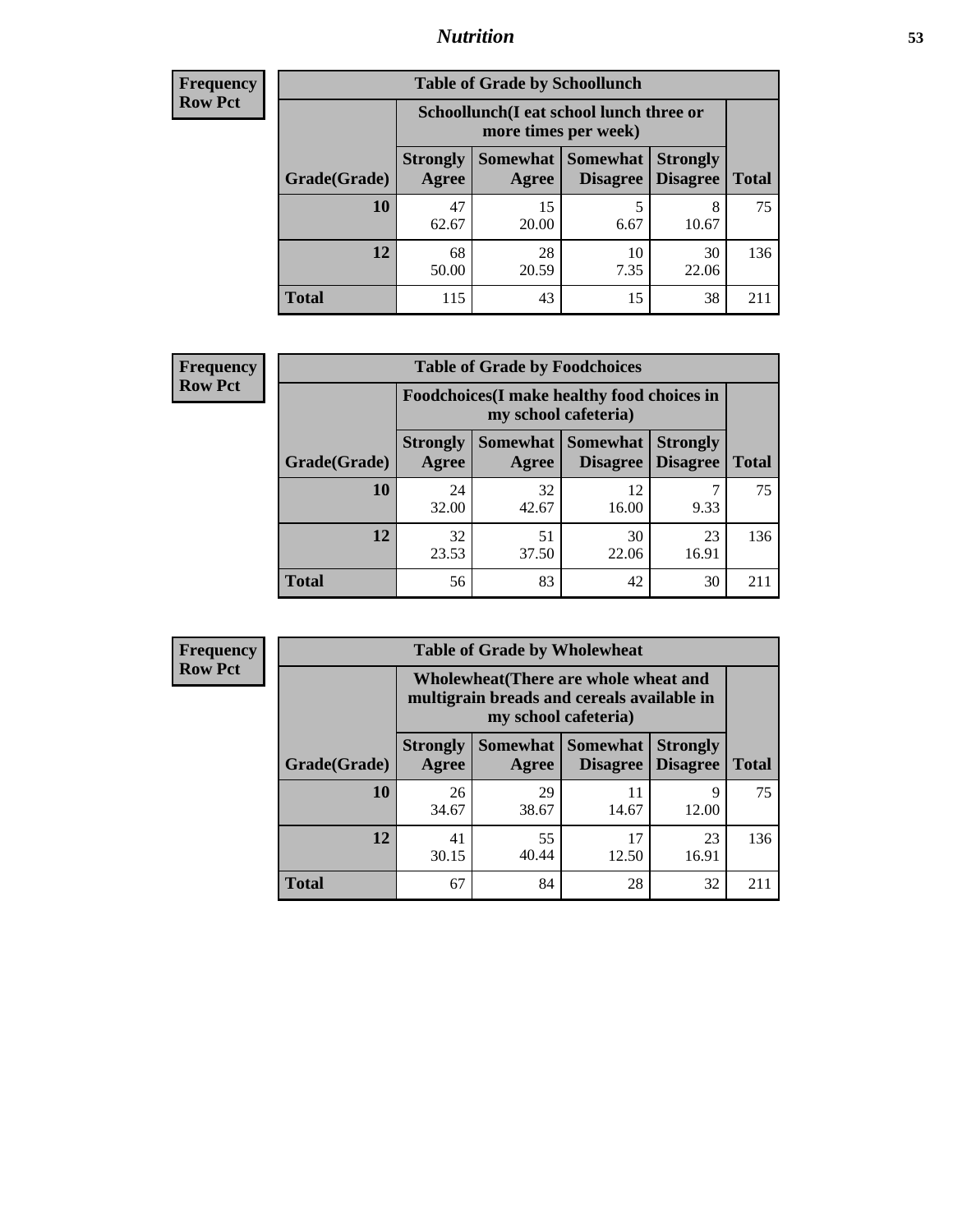## *Nutrition* **54**

**Frequency Row Pct**

| <b>Table of Grade by Healthyvending</b> |                                                                                                                                               |                     |                                    |                                    |              |  |  |
|-----------------------------------------|-----------------------------------------------------------------------------------------------------------------------------------------------|---------------------|------------------------------------|------------------------------------|--------------|--|--|
|                                         | Healthyvending (If only healthy snacks and<br>beverages were available in the vending<br>machines during the school day,<br>I would buy them) |                     |                                    |                                    |              |  |  |
| Grade(Grade)                            | <b>Strongly</b><br>Agree                                                                                                                      | Somewhat  <br>Agree | <b>Somewhat</b><br><b>Disagree</b> | <b>Strongly</b><br><b>Disagree</b> | <b>Total</b> |  |  |
| 10                                      | 28<br>37.33                                                                                                                                   | 24<br>32.00         | 13<br>17.33                        | 10<br>13.33                        | 75           |  |  |
| 12                                      | 51<br>37.50                                                                                                                                   | 41<br>30.15         | 18<br>13.24                        | 26<br>19.12                        | 136          |  |  |
| <b>Total</b>                            | 79                                                                                                                                            | 65                  | 31                                 | 36                                 | 211          |  |  |

**Frequency Row Pct**

| <b>Table of Grade by Schoolbreakfast</b> |                                                                                                                                        |             |                                        |                                    |              |  |  |
|------------------------------------------|----------------------------------------------------------------------------------------------------------------------------------------|-------------|----------------------------------------|------------------------------------|--------------|--|--|
|                                          | Schoolbreakfast(If breakfast were<br>available at school,<br>but outside the cafeteria,<br>I would eat breakfast at school more often) |             |                                        |                                    |              |  |  |
| Grade(Grade)                             | <b>Strongly</b><br>Agree                                                                                                               | Agree       | Somewhat   Somewhat<br><b>Disagree</b> | <b>Strongly</b><br><b>Disagree</b> | <b>Total</b> |  |  |
| 10                                       | 25<br>33.33                                                                                                                            | 25<br>33.33 | 11<br>14.67                            | 14<br>18.67                        | 75           |  |  |
| 12                                       | 62<br>45.59                                                                                                                            | 43<br>31.62 | 13<br>9.56                             | 18<br>13.24                        | 136          |  |  |
| <b>Total</b>                             | 87                                                                                                                                     | 68          | 24                                     | 32                                 | 211          |  |  |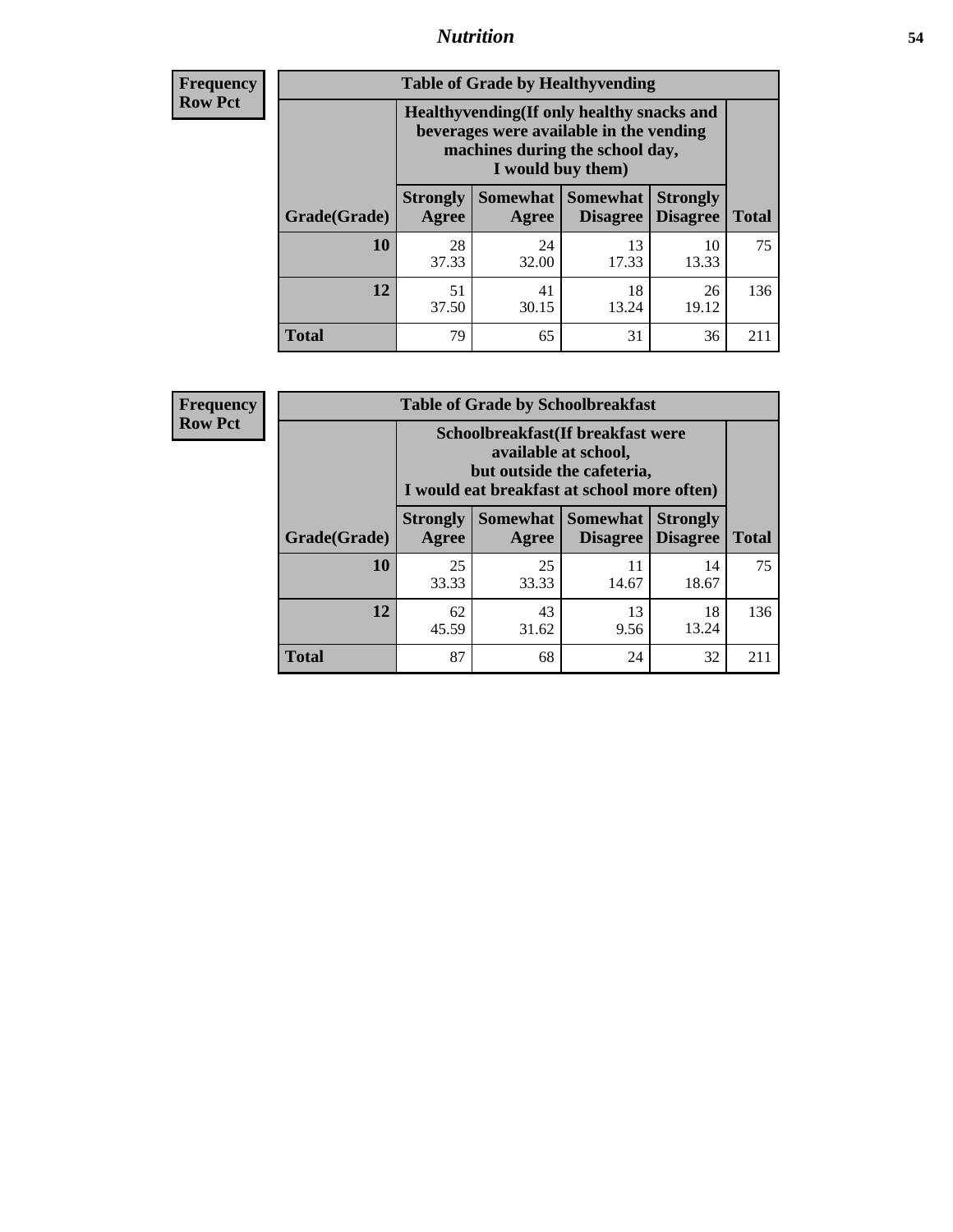| Frequency<br><b>Col Pct</b> | <b>Table of Educationaids by Grade</b>                                                                    |                    |              |     |  |  |
|-----------------------------|-----------------------------------------------------------------------------------------------------------|--------------------|--------------|-----|--|--|
|                             | <b>Educationaids</b> (I<br>have been<br>taught about<br><b>HIV/AIDS</b> at<br>school in the<br>past year) | Grade(Grade)<br>10 | <b>Total</b> |     |  |  |
|                             | Yes                                                                                                       | 70<br>93.33        | 86<br>63.24  | 156 |  |  |
|                             | N <sub>0</sub>                                                                                            | 5<br>6.67          | 50<br>36.76  | 55  |  |  |
|                             | <b>Total</b>                                                                                              | 75                 | 136          | 211 |  |  |

| Frequency      | <b>Table of Educationcharacter by Grade</b>                         |              |              |              |  |
|----------------|---------------------------------------------------------------------|--------------|--------------|--------------|--|
| <b>Col Pct</b> | <b>Educationcharacter(I)</b><br>have been taught<br>about character |              |              |              |  |
|                | education in the past                                               | Grade(Grade) |              |              |  |
|                | year at school)                                                     | 10           | 12           | <b>Total</b> |  |
|                | <b>Yes</b>                                                          | 64<br>85.33  | 105<br>77.21 | 169          |  |
|                | N <sub>0</sub>                                                      | 11<br>14.67  | 31<br>22.79  | 42           |  |
|                | <b>Total</b>                                                        | 75           | 136          | 211          |  |

| Frequency      | <b>Table of Gradcoach1 by Grade</b>              |              |             |              |  |  |
|----------------|--------------------------------------------------|--------------|-------------|--------------|--|--|
| <b>Col Pct</b> | Gradcoach1(I<br>know who my<br><b>Graduation</b> | Grade(Grade) |             |              |  |  |
|                | Coach is)                                        | 10           | 12          | <b>Total</b> |  |  |
|                | <b>Yes</b>                                       | 16<br>21.33  | 98<br>72.06 | 114          |  |  |
|                | N <sub>0</sub>                                   | 59<br>78.67  | 38<br>27.94 | 97           |  |  |
|                | <b>Total</b>                                     | 75           | 136         | 211          |  |  |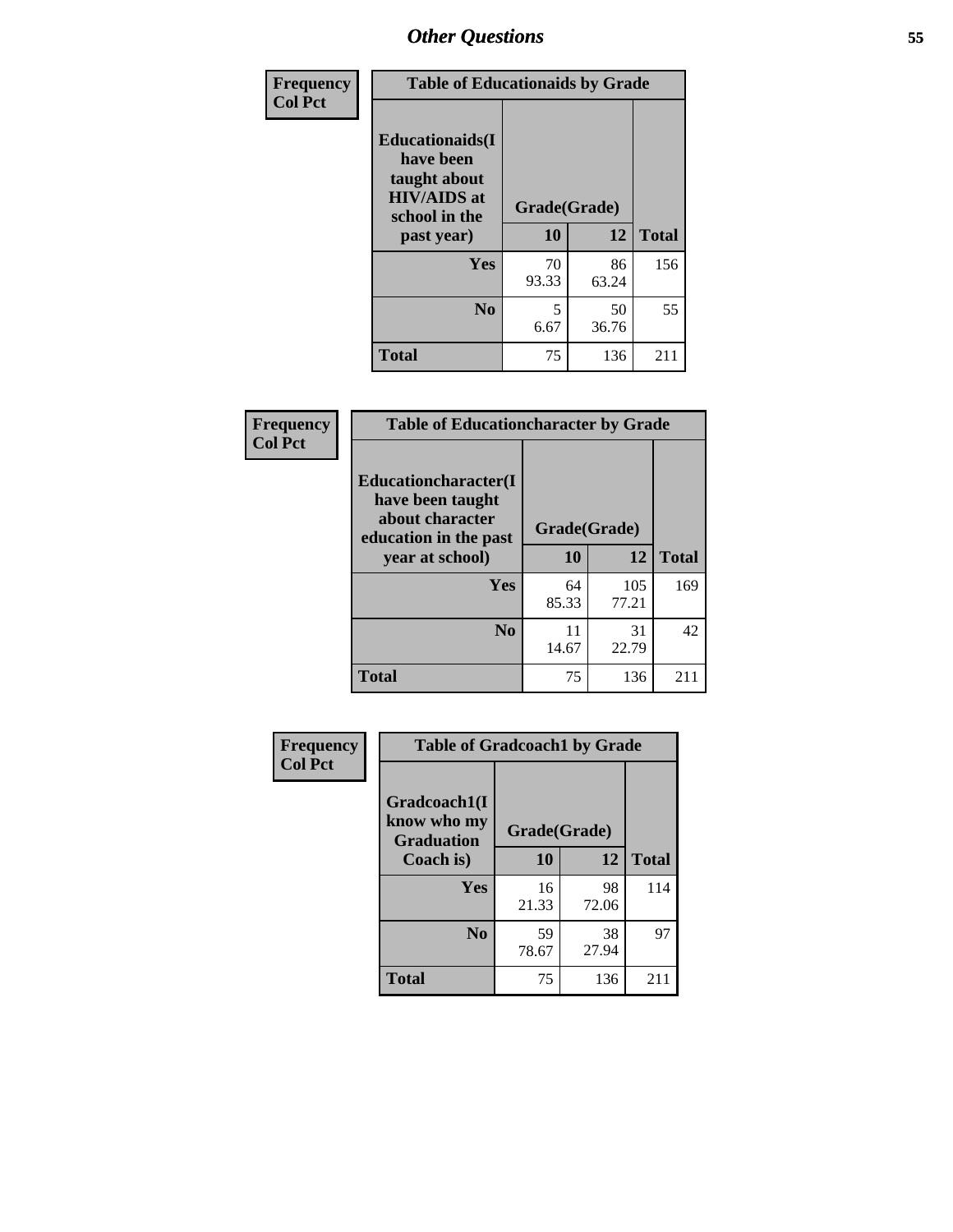| Frequency      | <b>Table of Gradcoach2 by Grade</b> |              |             |              |  |  |
|----------------|-------------------------------------|--------------|-------------|--------------|--|--|
| <b>Col Pct</b> |                                     |              |             |              |  |  |
|                | Gradcoach2(I<br>have                |              |             |              |  |  |
|                | contacted my<br><b>Graduation</b>   | Grade(Grade) |             |              |  |  |
|                | Coach)                              | 10           | 12          | <b>Total</b> |  |  |
|                | Yes                                 | 5<br>6.67    | 61<br>44.85 | 66           |  |  |
|                | N <sub>0</sub>                      | 70<br>93.33  | 75<br>55.15 | 145          |  |  |
|                | <b>Total</b>                        | 75           | 136         | 211          |  |  |

| Frequency<br><b>Col Pct</b> | <b>Table of Gradcoach3 by Grade</b>                                         |              |             |              |  |
|-----------------------------|-----------------------------------------------------------------------------|--------------|-------------|--------------|--|
|                             | Gradcoach3(I<br>have received<br>assistance<br>from my<br><b>Graduation</b> | Grade(Grade) |             |              |  |
|                             | Coach)                                                                      | 10           | 12          | <b>Total</b> |  |
|                             | <b>Yes</b>                                                                  | 7<br>9.33    | 51<br>37.50 | 58           |  |
|                             | N <sub>0</sub>                                                              | 24<br>32.00  | 32<br>23.53 | 56           |  |
|                             | Don't know                                                                  | 44<br>58.67  | 53<br>38.97 | 97           |  |
|                             | <b>Total</b>                                                                | 75           | 136         | 211          |  |

| Frequency<br><b>Col Pct</b> | <b>Table of Selfharm by Grade</b>                                                                                                                                                      |                    |              |              |
|-----------------------------|----------------------------------------------------------------------------------------------------------------------------------------------------------------------------------------|--------------------|--------------|--------------|
|                             | <b>Selfharm</b> (During<br>the past 12<br>months,<br>I harmed myself<br>on purpose<br><b>Suicideconsider</b><br>During the past<br>12 months,<br>I seriously<br>considered<br>suicide) | Grade(Grade)<br>10 | 12           | <b>Total</b> |
|                             | Yes                                                                                                                                                                                    | 3<br>4.00          | 6<br>4.41    | 9            |
|                             | N <sub>0</sub>                                                                                                                                                                         | 72<br>96.00        | 130<br>95.59 | 202          |
|                             | <b>Total</b>                                                                                                                                                                           | 75                 | 136          | 211          |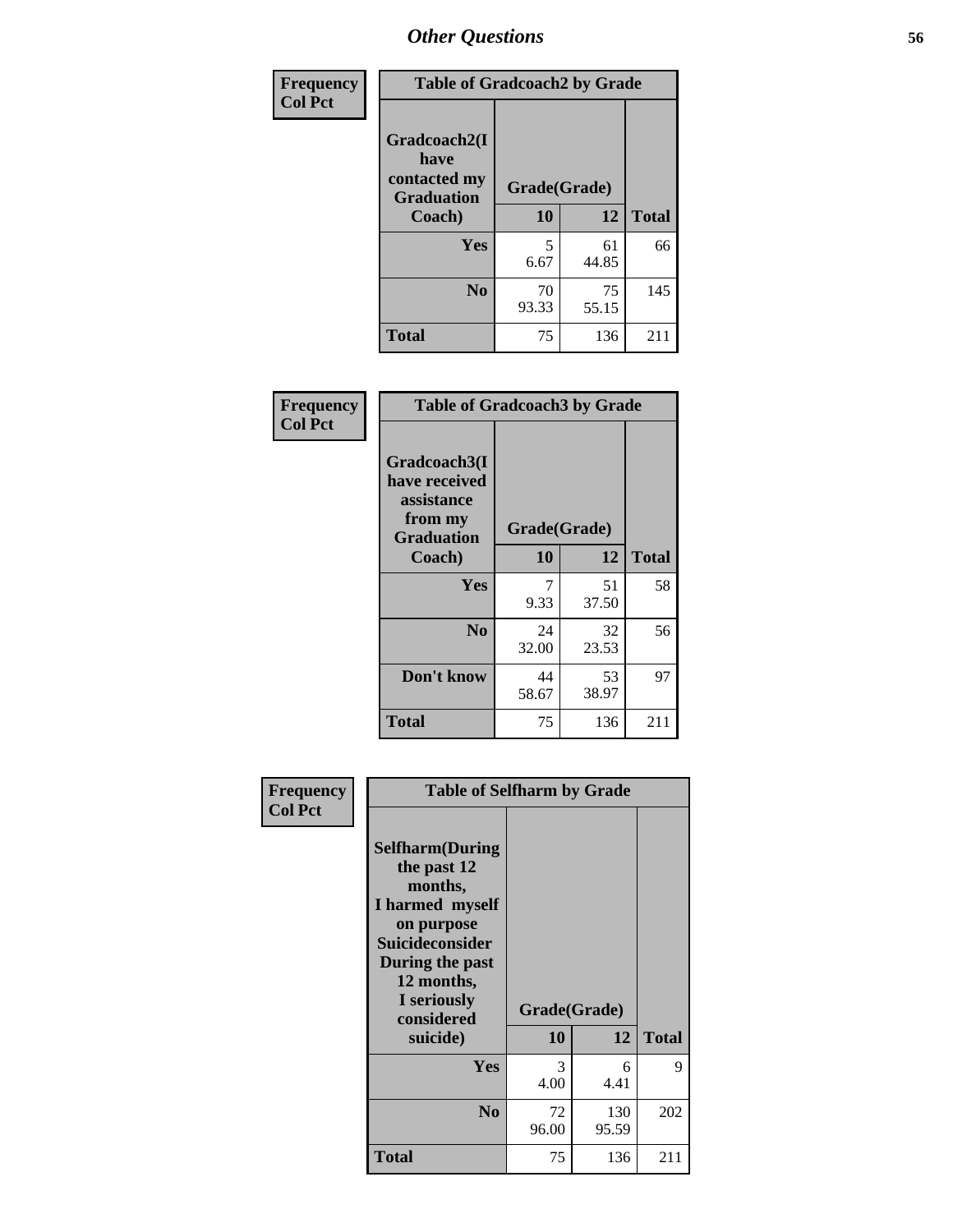| <b>Frequency</b> | <b>Table of Suicideconsider by Grade</b> |              |              |              |  |
|------------------|------------------------------------------|--------------|--------------|--------------|--|
| <b>Col Pct</b>   |                                          | Grade(Grade) |              |              |  |
|                  | Suicideconsider                          | <b>10</b>    | 12           | <b>Total</b> |  |
|                  | <b>Yes</b>                               | 5.33         | 10<br>7.35   | 14           |  |
|                  | N <sub>0</sub>                           | 71<br>94.67  | 126<br>92.65 | 197          |  |
|                  | <b>Total</b>                             | 75           | 136          | 211          |  |

| Frequency      | <b>Table of Suicideattempt by Grade</b>              |              |              |              |  |  |
|----------------|------------------------------------------------------|--------------|--------------|--------------|--|--|
| <b>Col Pct</b> | Suicideattempt(I<br>have attempted<br>suicide in the | Grade(Grade) |              |              |  |  |
|                | last year)                                           | 10           | 12           | <b>Total</b> |  |  |
|                | Yes                                                  | 4<br>5.33    | 2.94         | 8            |  |  |
|                | $\bf No$                                             | 71<br>94.67  | 132<br>97.06 | 203          |  |  |
|                | <b>Total</b>                                         | 75           | 136          | 211          |  |  |

| Frequency      | <b>Table of Instantmessaged by Grade</b>               |              |              |              |  |
|----------------|--------------------------------------------------------|--------------|--------------|--------------|--|
| <b>Col Pct</b> | Instantmessaged(I<br>have instant<br>messaged people I | Grade(Grade) |              |              |  |
|                | do not even know)                                      | 10           | 12           | <b>Total</b> |  |
|                | Yes                                                    | 19<br>25.33  | 27<br>19.85  | 46           |  |
|                | N <sub>0</sub>                                         | 56<br>74.67  | 109<br>80.15 | 165          |  |
|                | <b>Total</b>                                           | 75           | 136          | 211          |  |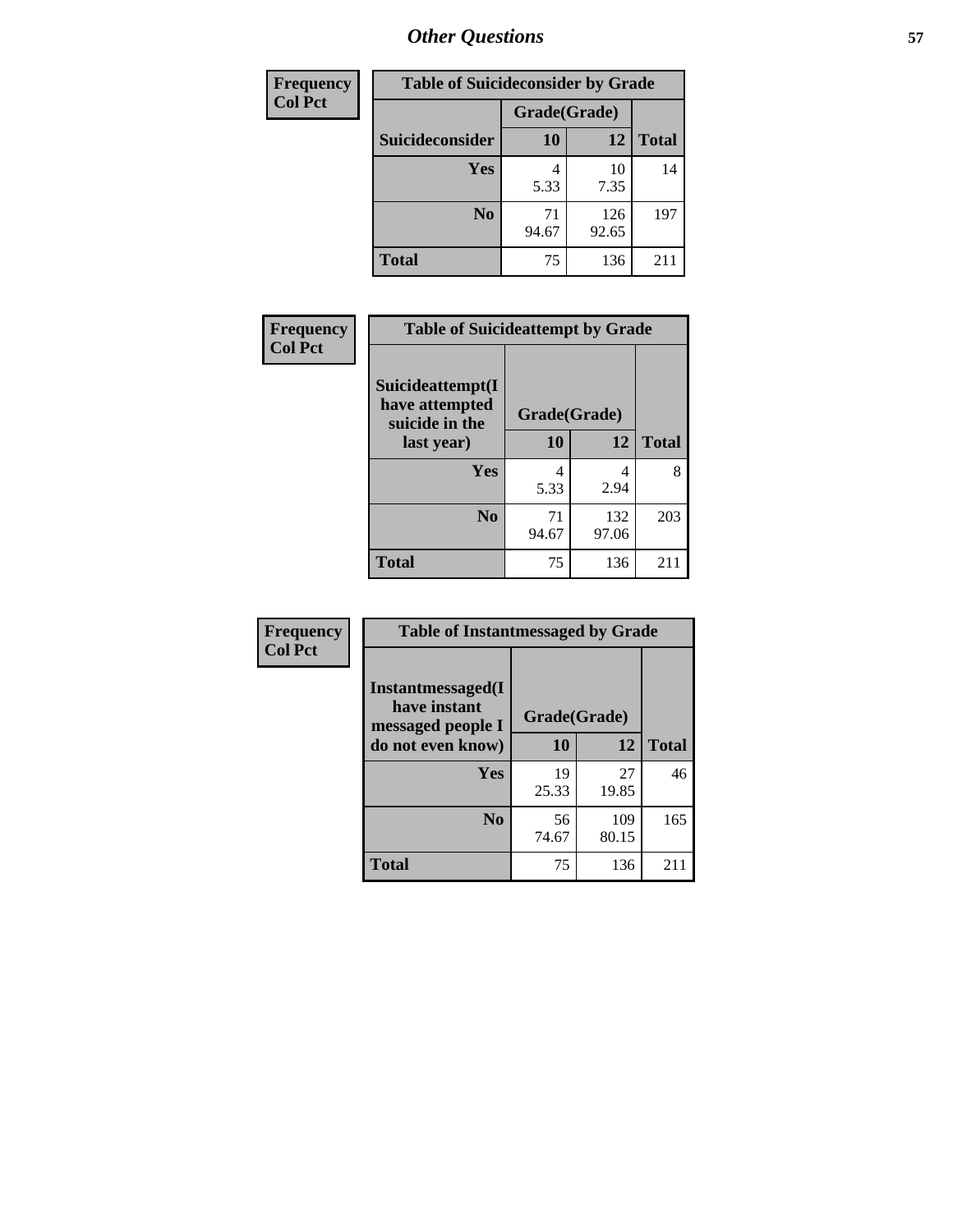| Frequency      | <b>Table of Getsalong by Grade</b>                          |                       |                        |              |  |  |
|----------------|-------------------------------------------------------------|-----------------------|------------------------|--------------|--|--|
| <b>Col Pct</b> | <b>Getsalong</b> (I get<br>along with other<br>students and | Grade(Grade)          |                        |              |  |  |
|                | adults)                                                     | 10                    | 12                     | <b>Total</b> |  |  |
|                | <b>Strongly Agree</b>                                       | 41<br>54.67           | 75<br>55.15            | 116          |  |  |
|                | <b>Somewhat Agree</b>                                       | 31<br>41.33           | 50<br>36.76            | 81           |  |  |
|                | <b>Somewhat Disagree</b>                                    | 1.33                  | 9<br>6.62              | 10           |  |  |
|                | <b>Strongly Disagree</b>                                    | $\mathcal{L}$<br>2.67 | $\mathfrak{D}$<br>1.47 | 4            |  |  |
|                | <b>Total</b>                                                | 75                    | 136                    | 211          |  |  |

| Frequency      | <b>Table of Safehome by Grade</b> |                    |              |              |  |  |  |
|----------------|-----------------------------------|--------------------|--------------|--------------|--|--|--|
| <b>Col Pct</b> | Safehome(I feel<br>safe at home)  | Grade(Grade)<br>10 | 12           | <b>Total</b> |  |  |  |
|                | <b>Strongly Agree</b>             | 59<br>78.67        | 101<br>74.26 | 160          |  |  |  |
|                | <b>Somewhat Agree</b>             | 11<br>14.67        | 27<br>19.85  | 38           |  |  |  |
|                | <b>Somewhat Disagree</b>          | 4<br>5.33          | 3<br>2.21    | 7            |  |  |  |
|                | <b>Strongly Disagree</b>          | 1.33               | 5<br>3.68    | 6            |  |  |  |
|                | <b>Total</b>                      | 75                 | 136          | 211          |  |  |  |

| Frequency      | <b>Table of Adulttalk by Grade</b>                                                                   |                    |              |              |  |
|----------------|------------------------------------------------------------------------------------------------------|--------------------|--------------|--------------|--|
| <b>Col Pct</b> | <b>Adulttalk</b> (I<br>know an<br>adult at<br>school that<br>I can talk<br>with if $I$<br>need help) | Grade(Grade)<br>10 | 12           | <b>Total</b> |  |
|                | <b>Yes</b>                                                                                           | 56<br>74.67        | 108<br>79.41 | 164          |  |
|                | N <sub>0</sub>                                                                                       | 19<br>25.33        | 28<br>20.59  | 47           |  |
|                | <b>Total</b>                                                                                         | 75                 | 136          | 211          |  |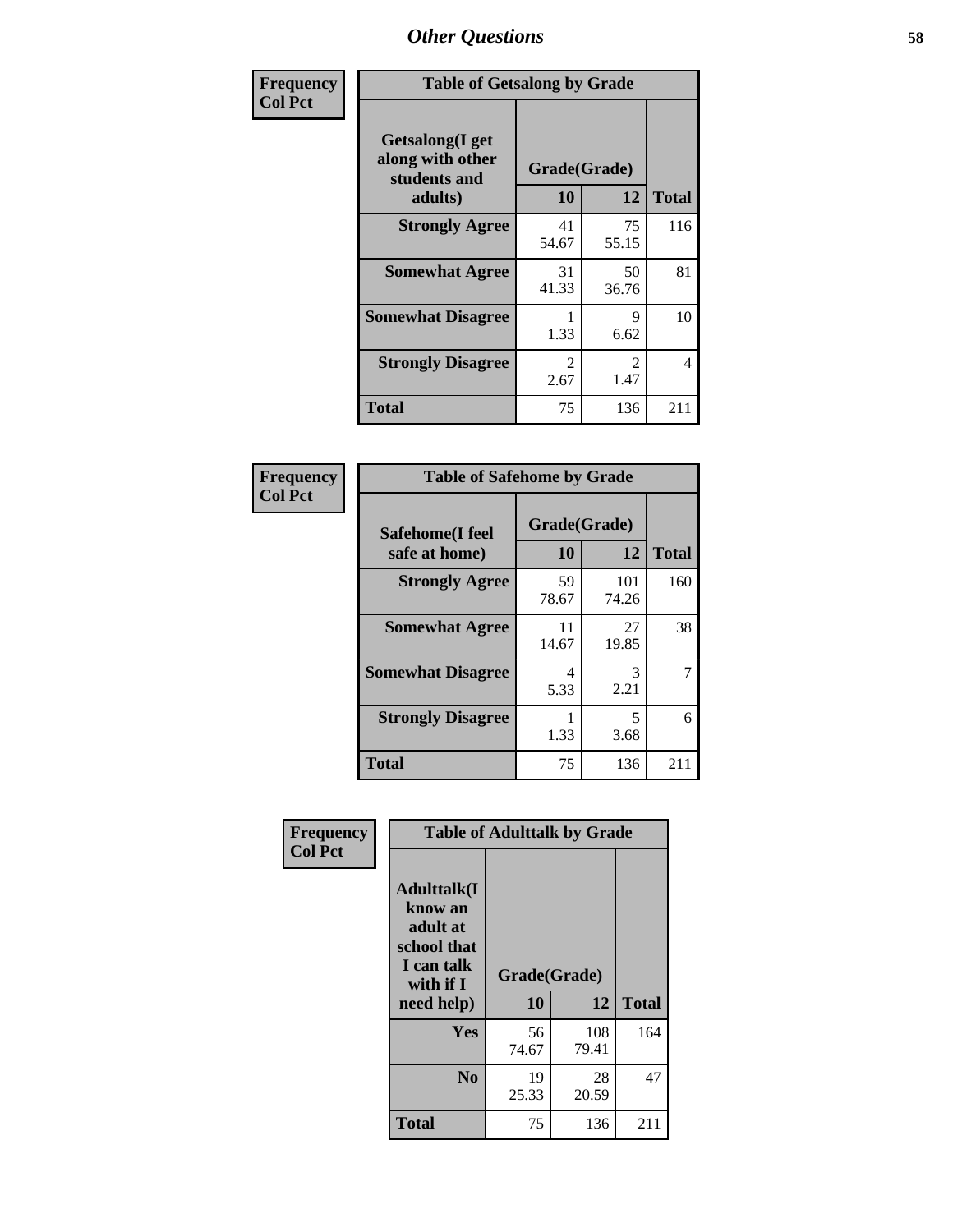**Frequency Row Pct**

| <b>Table of Grade by Tvtime</b> |             |                                                                                        |                     |                      |                                    |             |              |
|---------------------------------|-------------|----------------------------------------------------------------------------------------|---------------------|----------------------|------------------------------------|-------------|--------------|
|                                 |             | Tvtime(On an average school day,<br>how much unsupervised time do I spend watching TV) |                     |                      |                                    |             |              |
| Grade(Grade)   None             |             | Less that                                                                              | hour/day   hour/day | $2 - 3$<br>hours/day | $4 - 5$<br>  hours/day   hours/day | $6+$        | <b>Total</b> |
| 10                              | 10<br>13.33 | 11<br>14.67                                                                            | q<br>12.00          | 20<br>26.67          | 12<br>16.00                        | 13<br>17.33 | 75           |
| 12                              | 19<br>13.97 | 14<br>10.29                                                                            | 15<br>11.03         | 36<br>26.47          | 23<br>16.91                        | 29<br>21.32 | 136          |
| <b>Total</b>                    | 29          | 25                                                                                     | 24                  | 56                   | 35                                 | 42          | 211          |

**Frequency Row Pct**

| <b>Table of Grade by Computertime</b> |             |                                                                                                               |             |             |             |            |              |
|---------------------------------------|-------------|---------------------------------------------------------------------------------------------------------------|-------------|-------------|-------------|------------|--------------|
|                                       |             | Computertime (On an average school day,<br>how much unsupervised time do I spend on the computer)             |             |             |             |            |              |
| Grade(Grade)                          | None        | <b>Less that</b><br>$4 - 5$<br>$2 - 3$<br>$6+$<br>hour/day<br>hours/day<br>hour/day<br>hours/day<br>hours/day |             |             |             |            | <b>Total</b> |
| 10                                    | 14<br>18.67 | 16<br>21.33                                                                                                   | 14<br>18.67 | 18<br>24.00 | 9.33        | 6<br>8.00  | 75           |
| 12                                    | 30<br>22.06 | 32<br>23.53                                                                                                   | 18<br>13.24 | 29<br>21.32 | 14<br>10.29 | 13<br>9.56 | 136          |
| <b>Total</b>                          | 44          | 48                                                                                                            | 32          | 47          | 21          | 19         | 211          |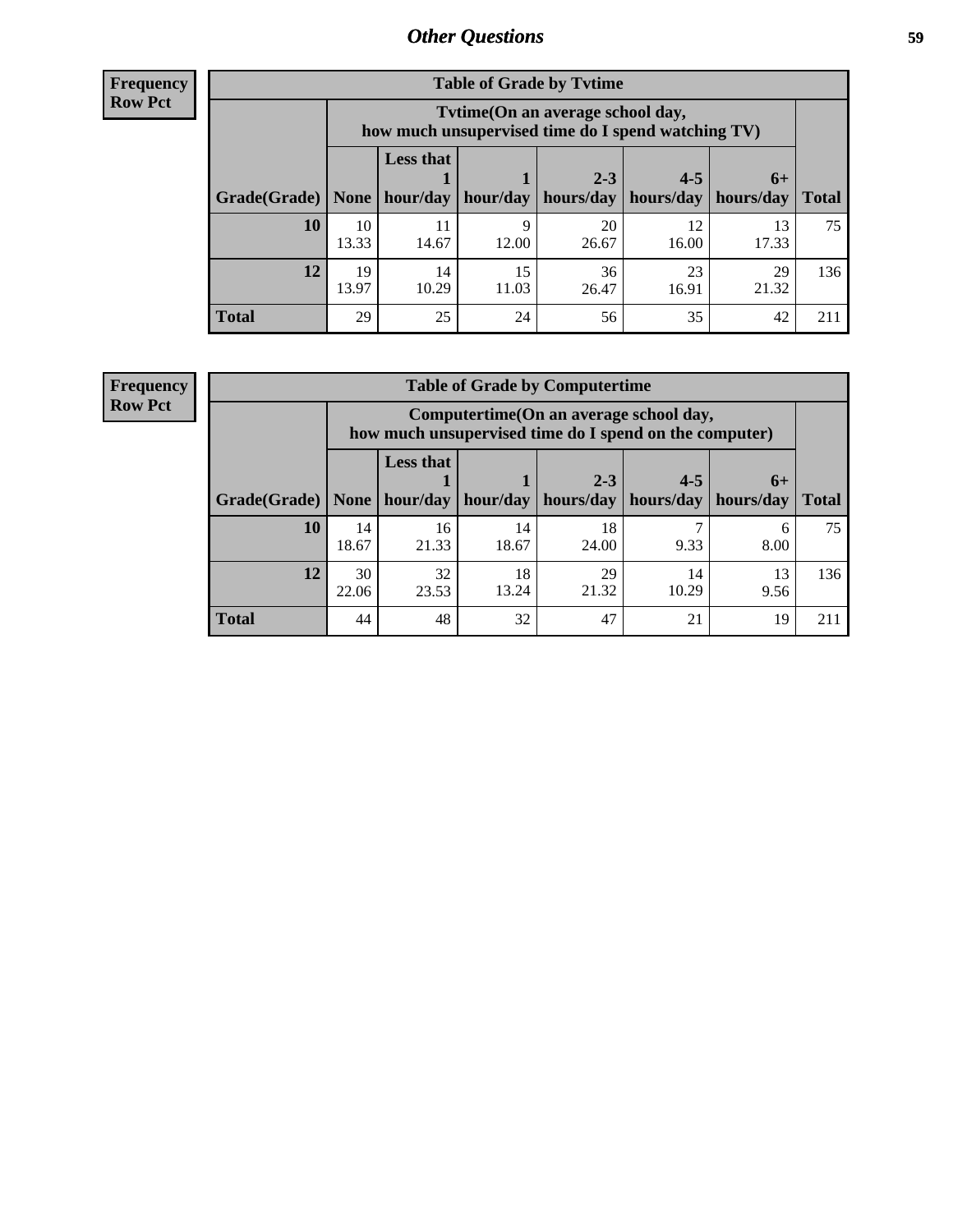### *Questions about Driving Laws* **60** *Driving Questions were asked only of high school students.*

| <b>Frequency</b> |
|------------------|
| <b>Row Pct</b>   |

| <b>Table of Grade by License1</b> |                                     |                                                                                                                                           |                |            |               |              |  |  |  |
|-----------------------------------|-------------------------------------|-------------------------------------------------------------------------------------------------------------------------------------------|----------------|------------|---------------|--------------|--|--|--|
|                                   |                                     | License1(During the first 6 months of driving<br>with a provisional license,<br>the only passengers who can ride with the<br>driver are:) |                |            |               |              |  |  |  |
| Grade(Grade)                      | <b>Parent or</b><br><b>Guardian</b> | <b>Family</b><br><b>Members</b>                                                                                                           | <b>Friends</b> | Anyone     | Don't<br>Know | <b>Total</b> |  |  |  |
| 10                                | 47<br>62.67                         | 6<br>8.00                                                                                                                                 | 4<br>5.33      | 9<br>12.00 | 9<br>12.00    | 75           |  |  |  |
| 12                                | 64<br>47.06                         | 41<br>30.15                                                                                                                               | 3<br>2.21      | 12<br>8.82 | 16<br>11.76   | 136          |  |  |  |
| <b>Total</b>                      | 111                                 | 47                                                                                                                                        | 7              | 21         | 25            |              |  |  |  |

| <b>Frequency</b> |              | <b>Table of Grade by License2</b> |                  |                  |                                                                                                          |                      |              |  |  |
|------------------|--------------|-----------------------------------|------------------|------------------|----------------------------------------------------------------------------------------------------------|----------------------|--------------|--|--|
| <b>Row Pct</b>   |              |                                   |                  |                  | License2(17 yr old drivers with a<br>provisional driver's license cannot<br>drive between the hours of:) |                      |              |  |  |
|                  | Grade(Grade) | <b>Midnight</b><br>to 6am         | 1am<br>to<br>5am | 1am<br>to<br>6am | N <sub>0</sub><br>curfew<br>for $17$<br>year<br>olds                                                     | Don't<br><b>Know</b> | <b>Total</b> |  |  |
|                  | 10           | 31<br>41.33                       | 5<br>6.67        | 8<br>10.67       | 9.33                                                                                                     | 24<br>32.00          | 75           |  |  |
|                  | 12           | 88<br>64.71                       | 14<br>10.29      | 12<br>8.82       | 4<br>2.94                                                                                                | 18<br>13.24          | 136          |  |  |
|                  | <b>Total</b> | 119                               | 19               | 20               | 11                                                                                                       | 42                   | 211          |  |  |

| <b>Frequency</b> | <b>Table of Grade by License3</b>                                                      |                      |             |             |            |             |               |              |
|------------------|----------------------------------------------------------------------------------------|----------------------|-------------|-------------|------------|-------------|---------------|--------------|
| <b>Row Pct</b>   | License3(For drivers under the age of 21,<br>what level of alcohol is considered DUI?) |                      |             |             |            |             |               |              |
|                  | Grade(Grade)                                                                           | Any<br><b>Amount</b> | 0.02        | 0.04        | 0.06       | 0.08        | Don't<br>know | <b>Total</b> |
|                  | 10                                                                                     | 6<br>8.00            | 12<br>16.00 | 8<br>10.67  | 8<br>10.67 | 10<br>13.33 | 31<br>41.33   | 75           |
|                  | 12                                                                                     | 26<br>19.12          | 28<br>20.59 | 20<br>14.71 | 11<br>8.09 | 18<br>13.24 | 33<br>24.26   | 136          |
|                  | Total                                                                                  | 32                   | 40          | 28          | 19         | 28          | 64            | 211          |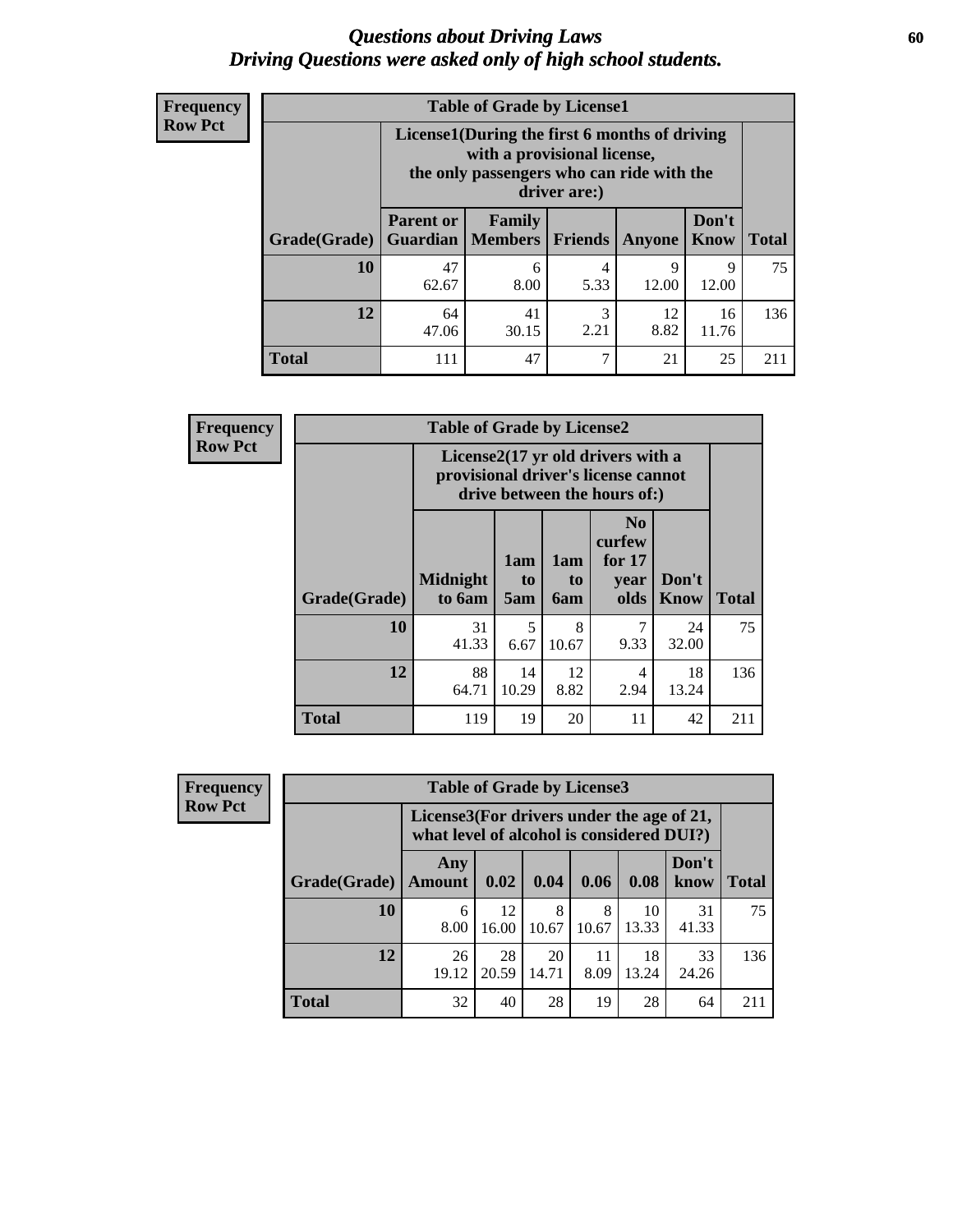### *Questions about Driving Laws* **61** *Driving Questions were asked only of high school students.*

**Frequency Row Pct**

| <b>Table of Grade by License4</b> |              |                                                                                                                                                                                                                                                                       |             |            |           |             |     |  |
|-----------------------------------|--------------|-----------------------------------------------------------------------------------------------------------------------------------------------------------------------------------------------------------------------------------------------------------------------|-------------|------------|-----------|-------------|-----|--|
|                                   |              | License4(A driver under 21 automatically<br>loses his/her license if caught exceeding the<br>posted speet limit by:)<br>Can't<br>lose<br><b>Depends</b><br>license<br>$25+$<br>$35+$<br>Don't<br>for<br>on<br><b>Total</b><br>mph<br>mph<br>speeding<br>know<br>judge |             |            |           |             |     |  |
| <b>Grade(Grade)</b>               | $15+$<br>mph |                                                                                                                                                                                                                                                                       |             |            |           |             |     |  |
| 10                                | 11<br>14.67  | 7<br>9.33                                                                                                                                                                                                                                                             | 10<br>13.33 | 9<br>12.00 | 4<br>5.33 | 34<br>45.33 | 75  |  |
| 12                                | 25<br>18.38  | 21<br>15.44                                                                                                                                                                                                                                                           | 21<br>15.44 | 9<br>6.62  | 8<br>5.88 | 52<br>38.24 | 136 |  |
| <b>Total</b>                      | 36           | 28                                                                                                                                                                                                                                                                    | 31          | 18         | 12        | 86          | 211 |  |

| Frequency      | <b>Table of Grade by License5</b> |                                                                                                                                                             |                |               |       |  |
|----------------|-----------------------------------|-------------------------------------------------------------------------------------------------------------------------------------------------------------|----------------|---------------|-------|--|
| <b>Row Pct</b> |                                   | License5(A)<br>Georgia teenager<br>with family<br>connections or a<br>good lawyer can<br>break a teen<br>driving law and<br>keep their driver's<br>license) |                |               |       |  |
|                | Grade(Grade)                      | Yes                                                                                                                                                         | N <sub>0</sub> | Don't<br>know | Total |  |
|                | 10                                | 11<br>14.67                                                                                                                                                 | 33<br>44.00    | 31<br>41.33   | 75    |  |
|                | 12                                | 9<br>6.62                                                                                                                                                   | 84<br>61.76    | 43<br>31.62   | 136   |  |
|                | <b>Total</b>                      | 20                                                                                                                                                          | 117            | 74            | 211   |  |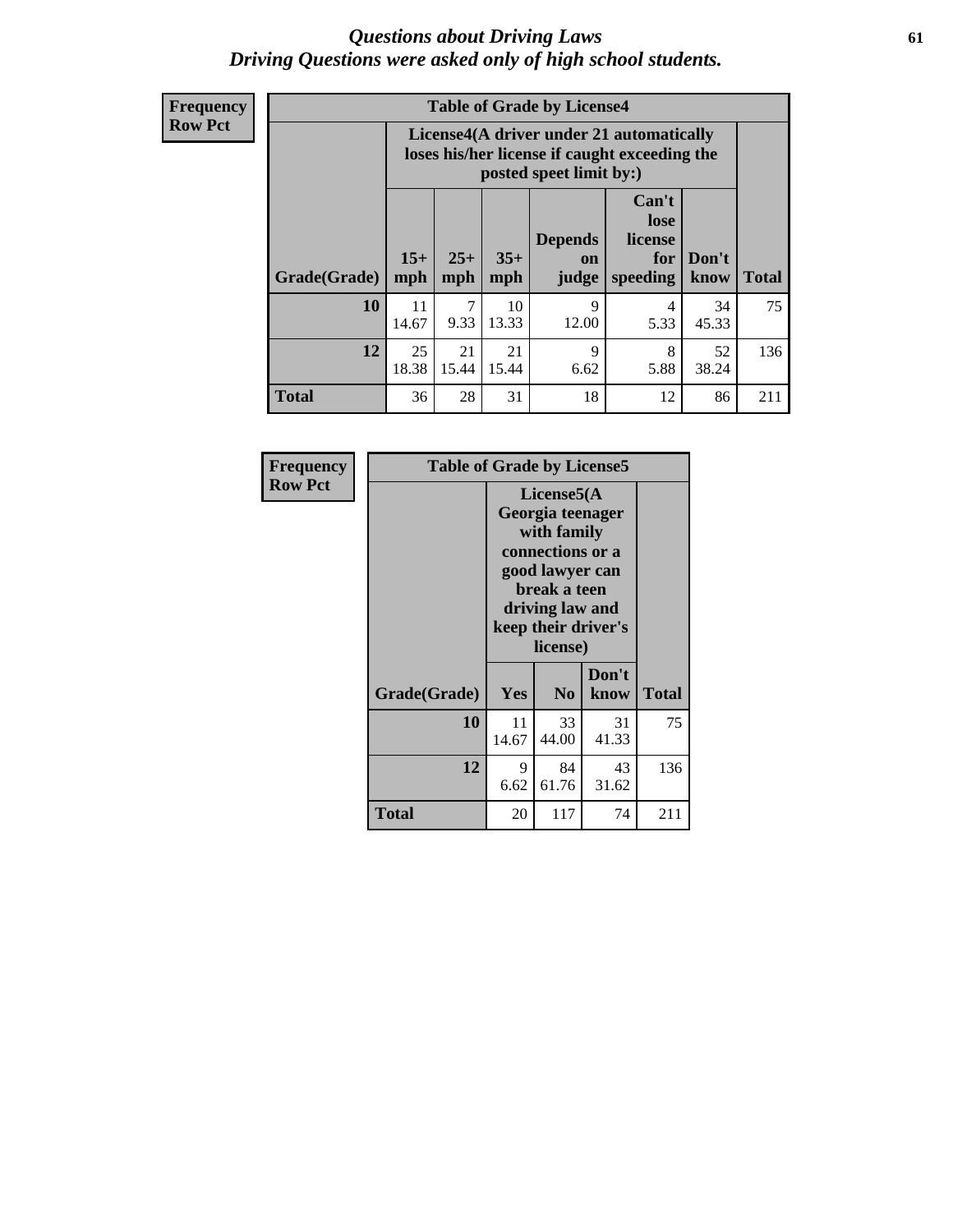### *Questions about Driving Laws* **62** *Driving Questions were asked only of high school students.*

| <b>Frequency</b> | <b>Table of Grade by License6</b> |             |                                                                                                                                                 |               |              |  |  |
|------------------|-----------------------------------|-------------|-------------------------------------------------------------------------------------------------------------------------------------------------|---------------|--------------|--|--|
| <b>Row Pct</b>   |                                   |             | License <sub>6</sub> (I know a<br>friend or<br>classmate that<br>broke a teen<br>driving law,<br>but was allowed to<br>keep his/her<br>license) |               |              |  |  |
|                  | Grade(Grade)                      | Yes         | N <sub>0</sub>                                                                                                                                  | Don't<br>know | <b>Total</b> |  |  |
|                  | 10                                | 9<br>12.00  | 34<br>45.33                                                                                                                                     | 32<br>42.67   | 75           |  |  |
|                  | 12                                | 28<br>20.59 | 67<br>49.26                                                                                                                                     | 41<br>30.15   | 136          |  |  |
|                  | <b>Total</b>                      | 37          | 101                                                                                                                                             | 73            | 211          |  |  |

| <b>Frequency</b> | <b>Table of Grade by License7</b> |                                                                             |                                   |                                                                                               |                        |              |  |  |  |
|------------------|-----------------------------------|-----------------------------------------------------------------------------|-----------------------------------|-----------------------------------------------------------------------------------------------|------------------------|--------------|--|--|--|
| <b>Row Pct</b>   |                                   |                                                                             |                                   | License7(A student under the age of 18 cam loser<br>his/her driving privileges if he or she:) |                        |              |  |  |  |
|                  | Grade(Grade)                      | <b>Have</b><br>more than<br>10<br>unexcused<br>absences<br>per school<br>yr | Drop out<br>without<br>graduating | Bring<br>alcohol/drugs/weapon<br>to school                                                    | All of<br>the<br>above | <b>Total</b> |  |  |  |
|                  | 10                                | 13<br>17.33                                                                 | 7<br>9.33                         | 6.67                                                                                          | 50<br>66.67            | 75           |  |  |  |
|                  | 12                                | 26<br>19.12                                                                 | 14<br>10.29                       | 14<br>10.29                                                                                   | 82<br>60.29            | 136          |  |  |  |
|                  | <b>Total</b>                      | 39                                                                          | 21                                | 19                                                                                            | 132                    | 211          |  |  |  |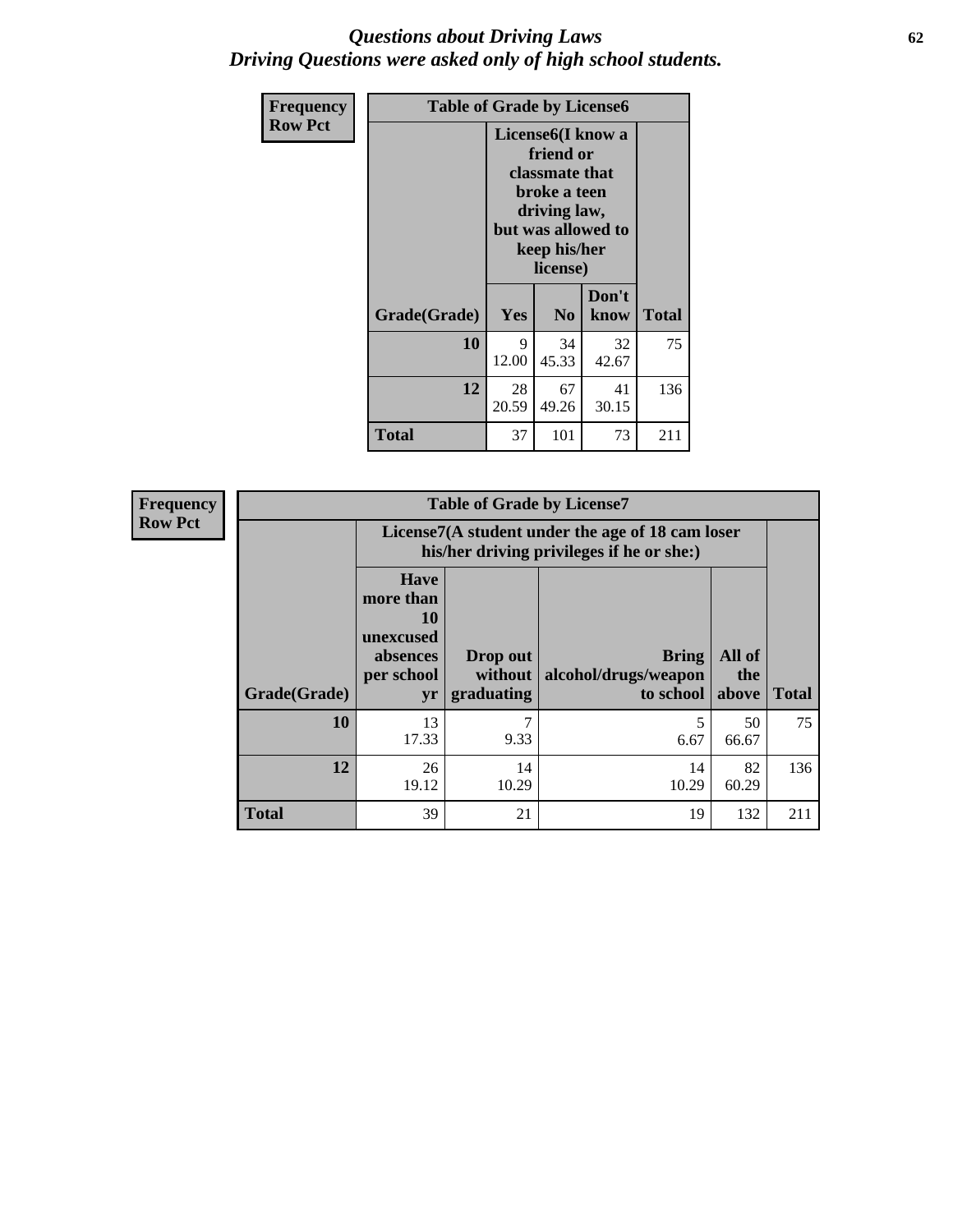# *Select Results by Gender* **63**

| Frequency      | <b>Table of SchoolClimate2 by Gender</b>          |                                 |             |              |  |  |
|----------------|---------------------------------------------------|---------------------------------|-------------|--------------|--|--|
| <b>Col Pct</b> | SchoolClimate2(I<br>feel successful at<br>school) | Gender(Gender)<br><b>Female</b> | <b>Male</b> | <b>Total</b> |  |  |
|                | <b>Strongly Agree</b>                             | 75<br>60.98                     | 41<br>46.59 | 116          |  |  |
|                | <b>Somewhat Agree</b>                             | 42<br>34.15                     | 39<br>44.32 | 81           |  |  |
|                | <b>Somewhat Disagree</b>                          | 6<br>4.88                       | 7.95        | 13           |  |  |
|                | <b>Strongly Disagree</b>                          | 0<br>0.00                       | 1.14        |              |  |  |
|                | <b>Total</b>                                      | 123                             | 88          | 211          |  |  |

| Frequency      | <b>Table of SchoolClimate6 by Gender</b>                 |                                 |             |              |  |  |  |
|----------------|----------------------------------------------------------|---------------------------------|-------------|--------------|--|--|--|
| <b>Col Pct</b> | <b>SchoolClimate6(Teachers</b><br>treat me with respect) | Gender(Gender)<br><b>Female</b> | <b>Male</b> | <b>Total</b> |  |  |  |
|                | <b>Strongly Agree</b>                                    | 49<br>39.84                     | 33<br>37.50 | 82           |  |  |  |
|                | <b>Somewhat Agree</b>                                    | 51<br>41.46                     | 36<br>40.91 | 87           |  |  |  |
|                | <b>Somewhat Disagree</b>                                 | 14<br>11.38                     | 14<br>15.91 | 28           |  |  |  |
|                | <b>Strongly Disagree</b>                                 | 9<br>7.32                       | 5<br>5.68   | 14           |  |  |  |
|                | <b>Total</b>                                             | 123                             | 88          | 211          |  |  |  |

| Frequency      | <b>Table of SchoolClimate8 by Gender</b>                                             |                                 |             |              |
|----------------|--------------------------------------------------------------------------------------|---------------------------------|-------------|--------------|
| <b>Col Pct</b> | <b>SchoolClimate8(Students</b><br>are frequently<br>recognized for good<br>behavior) | Gender(Gender)<br><b>Female</b> | <b>Male</b> | <b>Total</b> |
|                | <b>Strongly Agree</b>                                                                | 25<br>20.33                     | 17<br>19.32 | 42           |
|                | <b>Somewhat Agree</b>                                                                | 59<br>47.97                     | 43<br>48.86 | 102          |
|                | <b>Somewhat Disagree</b>                                                             | 30<br>24.39                     | 17<br>19.32 | 47           |
|                | <b>Strongly Disagree</b>                                                             | 9<br>7.32                       | 11<br>12.50 | 20           |
|                | Total                                                                                | 123                             | 88          | 211          |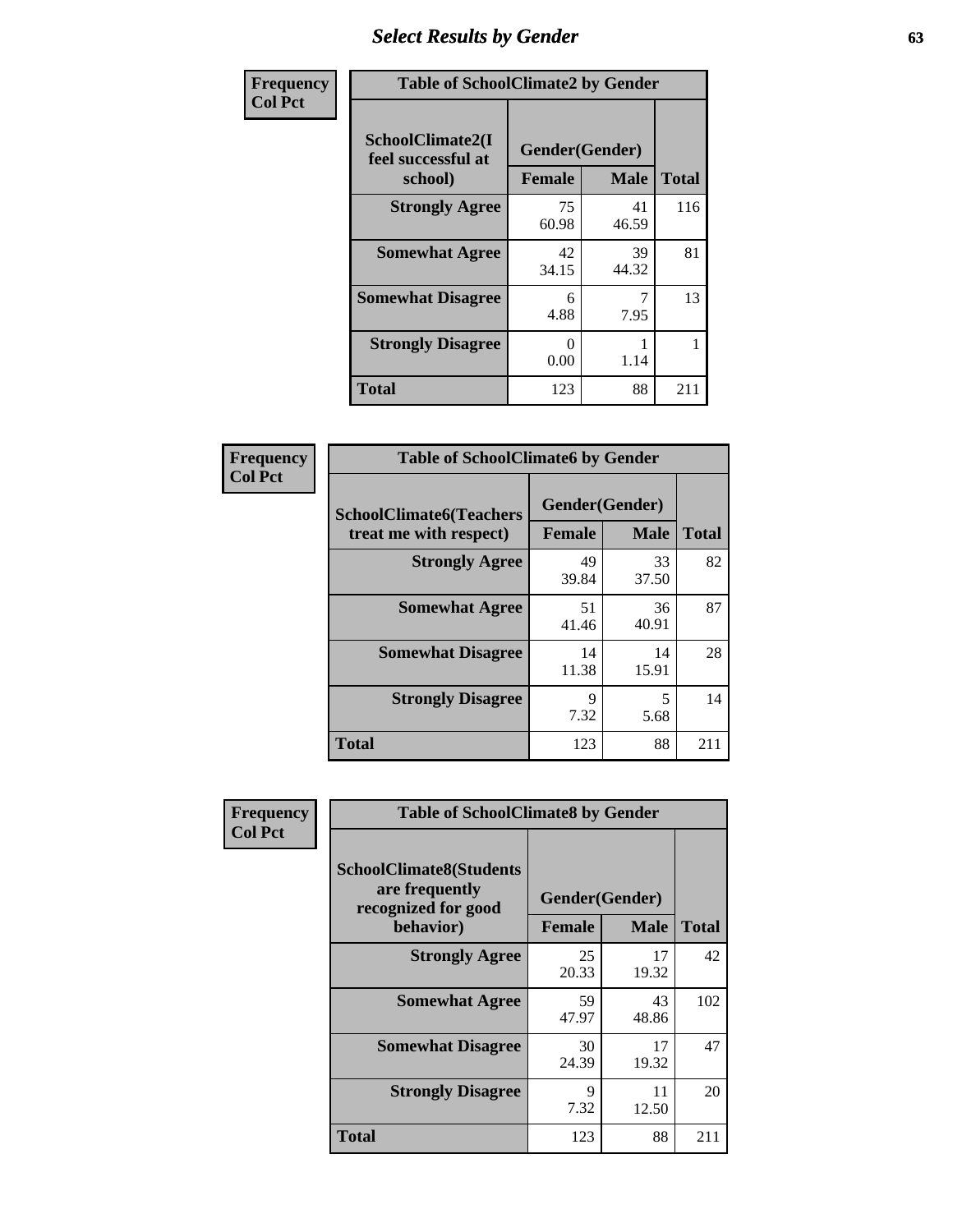# *Select Results by Gender* **64**

| Frequency      | <b>Table of Gender by Dropout</b> |                                                                        |                |              |  |
|----------------|-----------------------------------|------------------------------------------------------------------------|----------------|--------------|--|
| <b>Row Pct</b> |                                   | Dropout(I<br>have<br>thought<br>about<br>dropping<br>out of<br>school) |                |              |  |
|                | Gender(Gender)                    | Yes                                                                    | N <sub>0</sub> | <b>Total</b> |  |
|                | <b>Female</b>                     | 39<br>31.71                                                            | 84<br>68.29    | 123          |  |
|                | <b>Male</b>                       | 26<br>29.55                                                            | 62<br>70.45    | 88           |  |
|                | <b>Total</b>                      | 65                                                                     | 146            | 211          |  |

| <b>Frequency</b> | <b>Table of Gender by Dropoutreason</b> |                             |                                                                    |                          |                                |              |              |  |  |
|------------------|-----------------------------------------|-----------------------------|--------------------------------------------------------------------|--------------------------|--------------------------------|--------------|--------------|--|--|
| <b>Row Pct</b>   |                                         |                             | Dropoutreason(If I dropped out the<br>reason would most likely be) |                          |                                |              |              |  |  |
|                  | Gender(Gender)                          | Won't<br><b>Drop</b><br>out | <b>Bored</b>                                                       | Family<br><b>Reasons</b> | <b>Being</b><br><b>Bullied</b> | <b>Other</b> | <b>Total</b> |  |  |
|                  | <b>Female</b>                           | 74<br>60.16                 | 14<br>11.38                                                        | 13<br>10.57              | 0.81                           | 21<br>17.07  | 123          |  |  |
|                  | <b>Male</b>                             | 57<br>64.77                 | 12<br>13.64                                                        | 6<br>6.82                | 1.14                           | 12<br>13.64  | 88           |  |  |
|                  | <b>Total</b>                            | 131                         | 26                                                                 | 19                       | $\overline{c}$                 | 33           | 211          |  |  |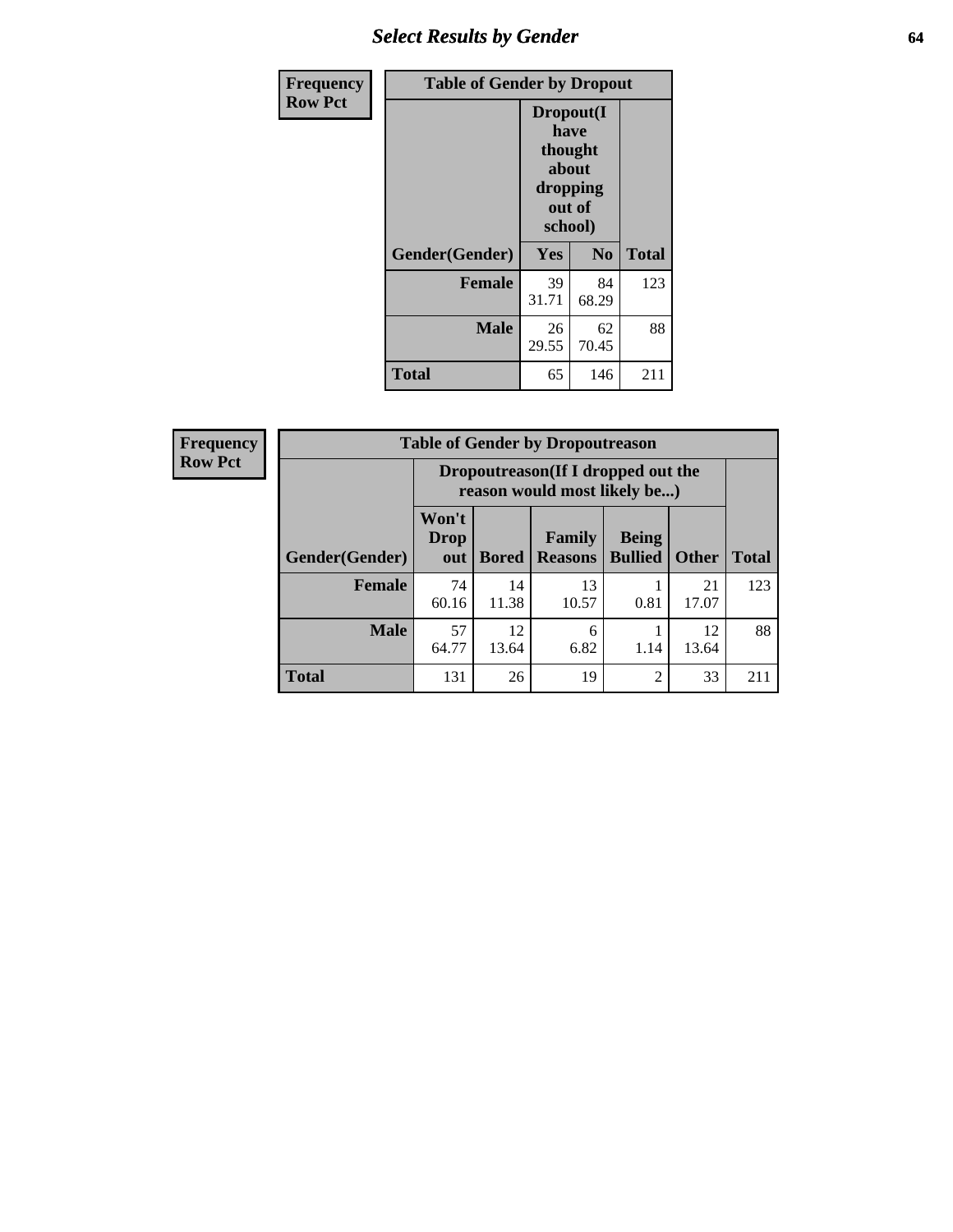*School Safety* **65**

| Frequency      | <b>Table of Gender by Bullied2</b> |                 |                |              |
|----------------|------------------------------------|-----------------|----------------|--------------|
| <b>Row Pct</b> |                                    | <b>Bullied2</b> |                |              |
|                | Gender(Gender)                     | Yes             | N <sub>0</sub> | <b>Total</b> |
|                | <b>Female</b>                      | 5<br>4.07       | 118<br>95.93   | 123          |
|                | <b>Male</b>                        | 6<br>6.82       | 82<br>93.18    | 88           |
|                | <b>Total</b>                       | 11              | 200            | 211          |

| Frequency      | <b>Table of Gender by Bulliedothers2</b> |                       |                |              |
|----------------|------------------------------------------|-----------------------|----------------|--------------|
| <b>Row Pct</b> |                                          | <b>Bulliedothers2</b> |                |              |
|                | Gender(Gender)                           | <b>Yes</b>            | N <sub>0</sub> | <b>Total</b> |
|                | <b>Female</b>                            | 5<br>4.07             | 118<br>95.93   | 123          |
|                | <b>Male</b>                              | 7.95                  | 81<br>92.05    | 88           |
|                | Total                                    | 12                    | 199            | 211          |

| Frequency      | <b>Table of Gender by Weaponschool2</b> |               |                |              |
|----------------|-----------------------------------------|---------------|----------------|--------------|
| <b>Row Pct</b> |                                         | Weaponschool2 |                |              |
|                | Gender(Gender)                          | Yes           | N <sub>0</sub> | <b>Total</b> |
|                | <b>Female</b>                           | 0.00          | 123<br>100.00  | 123          |
|                | <b>Male</b>                             | 2<br>2.27     | 86<br>97.73    | 88           |
|                | <b>Total</b>                            | 2             | 209            |              |

| Frequency      | <b>Table of Gender by Absentunsafe2</b> |               |                |              |
|----------------|-----------------------------------------|---------------|----------------|--------------|
| <b>Row Pct</b> |                                         | Absentunsafe2 |                |              |
|                | Gender(Gender)                          | Yes           | N <sub>0</sub> | <b>Total</b> |
|                | <b>Female</b>                           | 0.00          | 123<br>100.00  | 123          |
|                | <b>Male</b>                             | 3.41          | 85<br>96.59    | 88           |
|                | <b>Total</b>                            | 3             | 208            | 211          |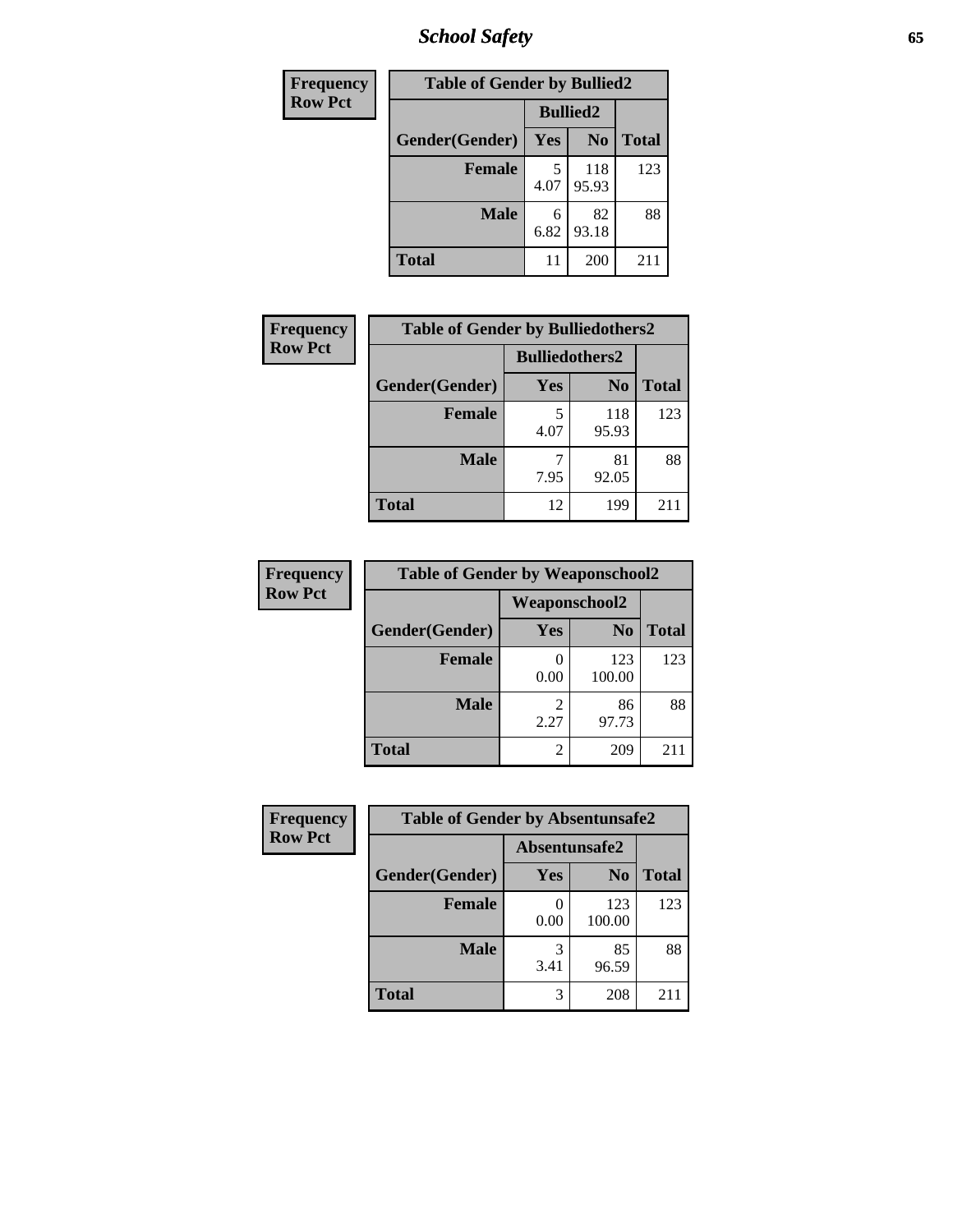*School Safety* **66**

| Frequency      | <b>Table of Gender by Gangself</b> |                                                                                                |                |              |
|----------------|------------------------------------|------------------------------------------------------------------------------------------------|----------------|--------------|
| <b>Row Pct</b> |                                    | Gangself(I<br>have<br>participated<br>in illegal gang<br>activities in<br>the past 30<br>days) |                |              |
|                | Gender(Gender)                     | Yes                                                                                            | N <sub>0</sub> | <b>Total</b> |
|                | <b>Female</b>                      | 0<br>0.00                                                                                      | 123<br>100.00  | 123          |
|                | <b>Male</b>                        | 8<br>9.09                                                                                      | 80<br>90.91    | 88           |
|                | <b>Total</b>                       | 8                                                                                              | 203            | 211          |

| Frequency      | <b>Table of Gender by Gangpeers</b> |                                                                                          |                                 |              |
|----------------|-------------------------------------|------------------------------------------------------------------------------------------|---------------------------------|--------------|
| <b>Row Pct</b> |                                     | have friends<br>participated<br>in illegal gang<br>activities in<br>the past 30<br>days) | <b>Gangpeers</b> (I<br>who have |              |
|                | Gender(Gender)                      | Yes                                                                                      | N <sub>0</sub>                  | <b>Total</b> |
|                | <b>Female</b>                       | 25<br>20.33                                                                              | 98<br>79.67                     | 123          |
|                | <b>Male</b>                         | 25<br>28.41                                                                              | 63<br>71.59                     | 88           |
|                | Total                               | 50                                                                                       | 161                             | 211          |

| Frequency<br><b>Table of Gender by Pickedon2</b> |                |             |                |              |
|--------------------------------------------------|----------------|-------------|----------------|--------------|
| <b>Row Pct</b>                                   |                | Pickedon2   |                |              |
|                                                  | Gender(Gender) | <b>Yes</b>  | N <sub>0</sub> | <b>Total</b> |
|                                                  | <b>Female</b>  | 14<br>11.38 | 109<br>88.62   | 123          |
|                                                  | <b>Male</b>    | 13<br>14.77 | 75<br>85.23    | 88           |
|                                                  | <b>Total</b>   | 27          | 184            | 211          |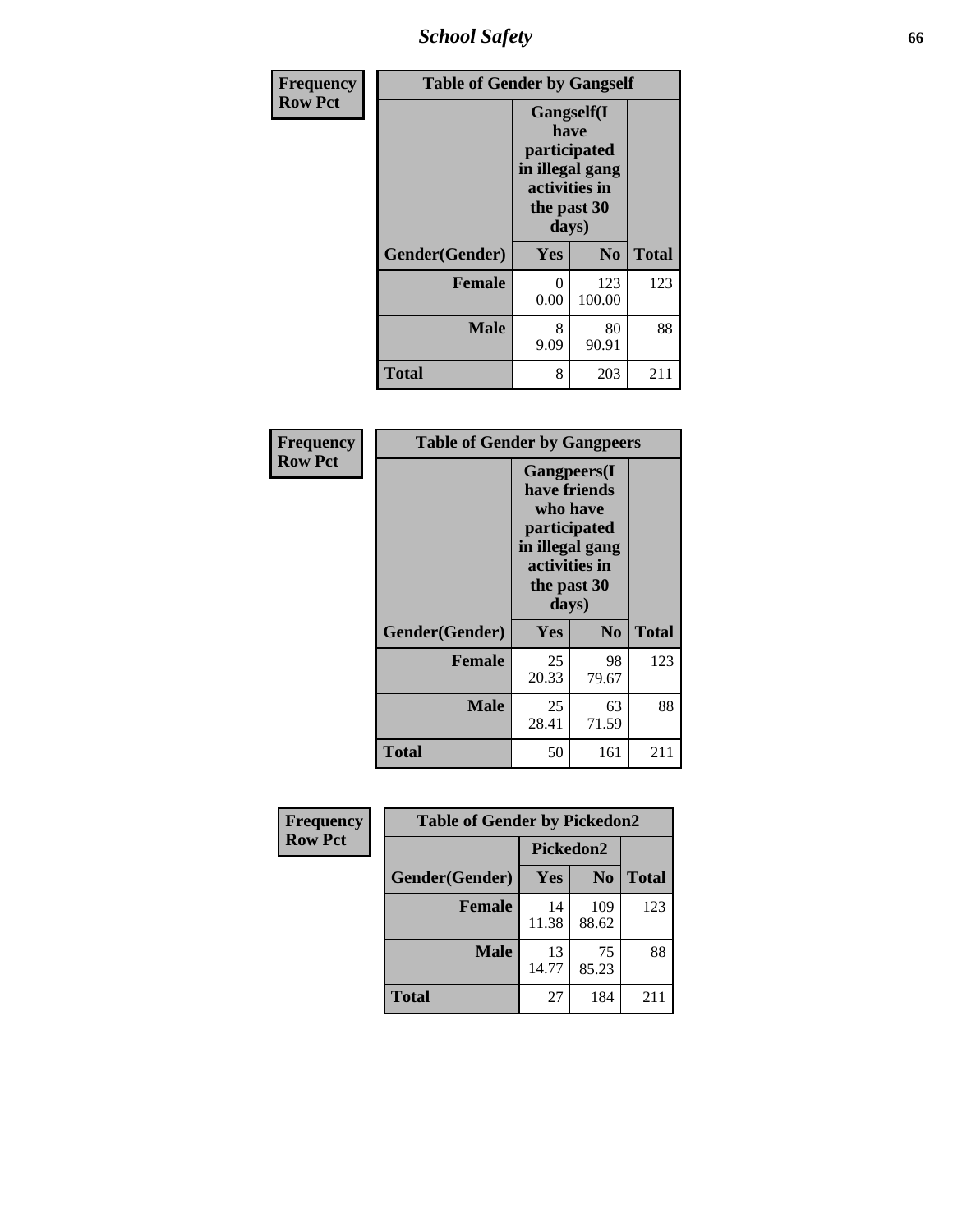*School Safety* **67**

| Frequency      | <b>Table of Gender by Safeschool2</b> |             |                |              |
|----------------|---------------------------------------|-------------|----------------|--------------|
| <b>Row Pct</b> |                                       | Safeschool2 |                |              |
|                | Gender(Gender)                        | <b>Yes</b>  | N <sub>0</sub> | <b>Total</b> |
|                | <b>Female</b>                         | 83<br>67.48 | 40<br>32.52    | 123          |
|                | <b>Male</b>                           | 63<br>71.59 | 25<br>28.41    | 88           |
|                | <b>Total</b>                          | 146         | 65             | 211          |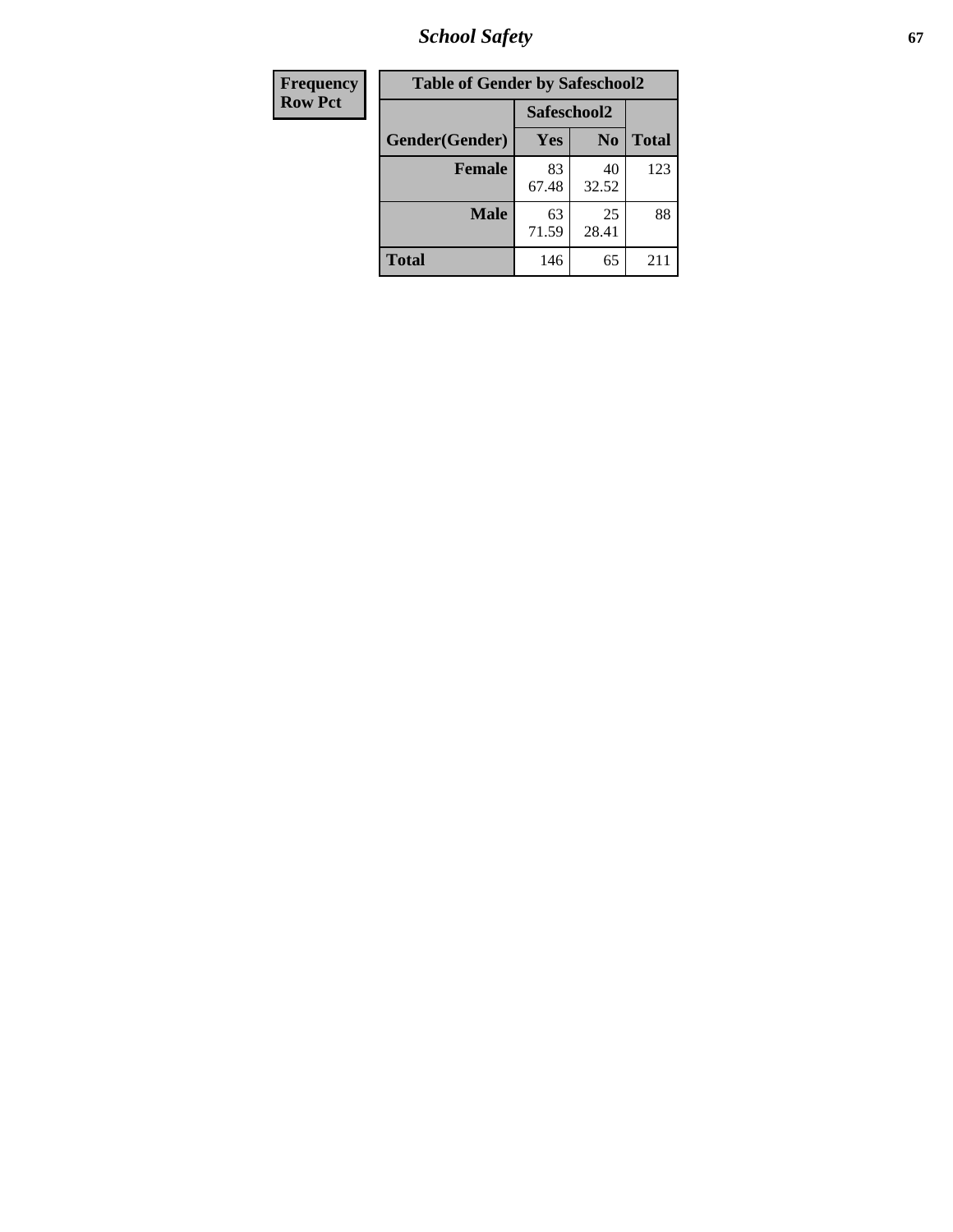# *Incidence of Drug Use* 68

| Frequency      | <b>Table of Gender by AlcoholAlt</b> |                                          |                |              |
|----------------|--------------------------------------|------------------------------------------|----------------|--------------|
| <b>Row Pct</b> |                                      | AlcoholAlt(Alcohol<br>use, past 30 days) |                |              |
|                | Gender(Gender)                       | Yes                                      | N <sub>0</sub> | <b>Total</b> |
|                | <b>Female</b>                        | 21<br>17.07                              | 102<br>82.93   | 123          |
|                | <b>Male</b>                          | 19<br>21.59                              | 69<br>78.41    | 88           |
|                | <b>Total</b>                         | 40                                       | 171            | 211          |

| <b>Frequency</b> | <b>Table of Gender by TobaccoAny</b> |                                          |                |              |
|------------------|--------------------------------------|------------------------------------------|----------------|--------------|
| <b>Row Pct</b>   |                                      | TobaccoAny(Tobacco<br>use, past 30 days) |                |              |
|                  | Gender(Gender)                       | Yes                                      | N <sub>0</sub> | <b>Total</b> |
|                  | <b>Female</b>                        | 12<br>9.76                               | 111<br>90.24   | 123          |
|                  | <b>Male</b>                          | q<br>10.23                               | 79<br>89.77    | 88           |
|                  | <b>Total</b>                         | 21                                       | 190            | 211          |

| <b>Frequency</b> |                | <b>Table of Gender by MarijuanaAlt</b> |                        |              |
|------------------|----------------|----------------------------------------|------------------------|--------------|
| <b>Row Pct</b>   |                | use, past 30 days)                     | MarijuanaAlt(Marijuana |              |
|                  | Gender(Gender) | <b>Yes</b>                             | N <sub>0</sub>         | <b>Total</b> |
|                  | <b>Female</b>  | 9<br>7.32                              | 114<br>92.68           | 123          |
|                  | <b>Male</b>    | 13<br>14.77                            | 75<br>85.23            | 88           |
|                  | <b>Total</b>   | 22                                     | 189                    | 211          |

| <b>Frequency</b> | <b>Table of Gender by OtherDrugAny</b> |                                                      |                |              |
|------------------|----------------------------------------|------------------------------------------------------|----------------|--------------|
| <b>Row Pct</b>   |                                        | <b>OtherDrugAny(Other</b><br>drug use, past 30 days) |                |              |
|                  | Gender(Gender)                         | <b>Yes</b>                                           | N <sub>0</sub> | <b>Total</b> |
|                  | <b>Female</b>                          | 2.44                                                 | 120<br>97.56   | 123          |
|                  | <b>Male</b>                            | 2.27                                                 | 86<br>97.73    | 88           |
|                  | <b>Total</b>                           | 5                                                    | 206            | 211          |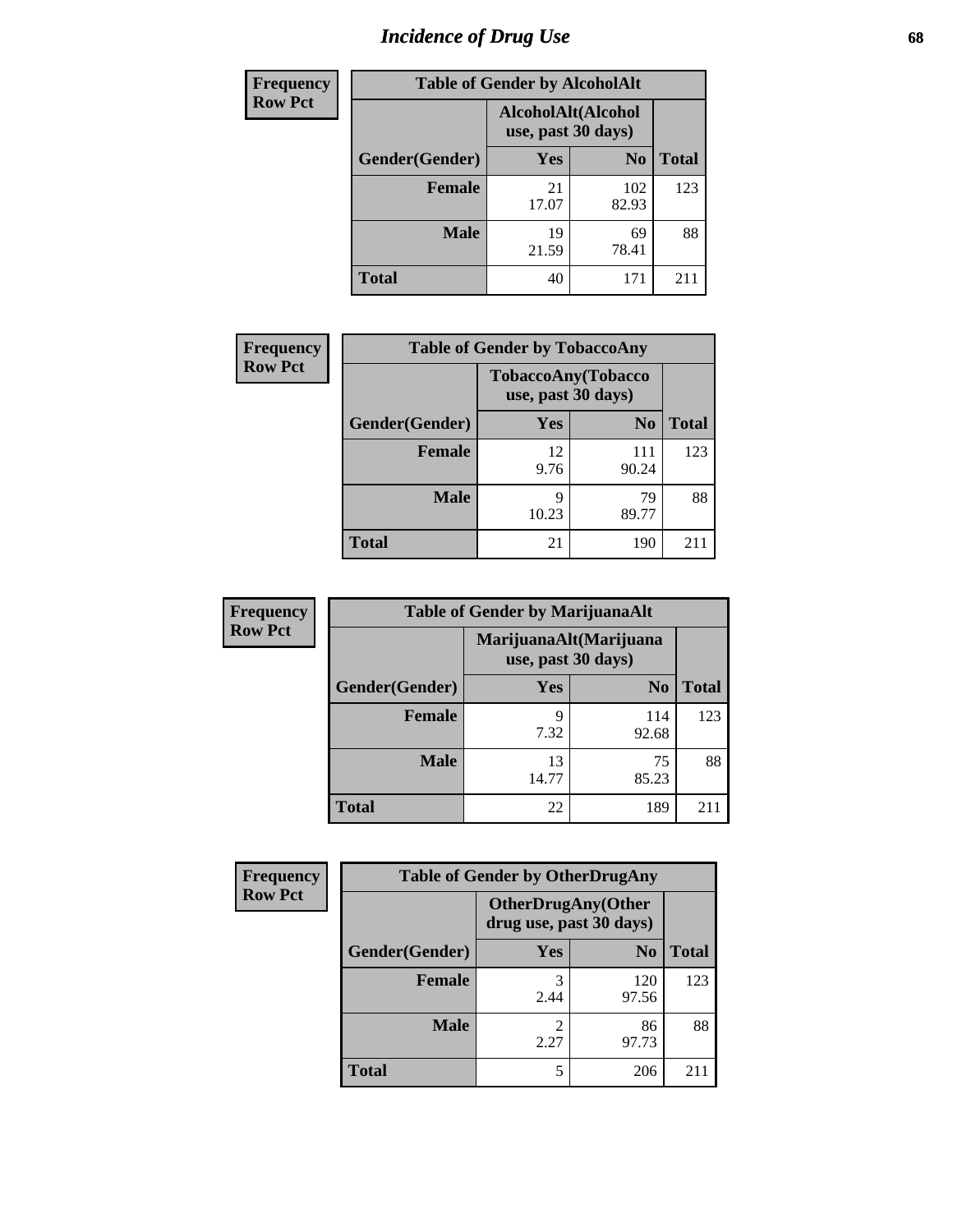## *Average Age at Onset of Use* **69** *Results for "Average Age at Onset of Use" questions exclude students who said they did not use that substance*

#### **Gender=Female**

| <b>Variable</b>                 | <b>Label</b>                                                       | <b>Mean</b> |
|---------------------------------|--------------------------------------------------------------------|-------------|
| Alcoholinit2                    | I started using alcohol when I was                                 | 14.98       |
| Cigarettesinit2                 | I started smoking tobacco when I was                               | 15.13       |
| Smokelessinit2                  | I started chewing tobacco when I was                               |             |
| Marijuanainit2                  | I started using marijuana when I was                               | 15.05       |
| Cocaineinit2                    | I started using cocaine when I was                                 |             |
| Inhalantsinit2                  | I started using inhalants when I was                               | 8.00        |
| Steroidsinit2                   | I started using steroids when I was                                |             |
| Ecstasyinit2                    | I started using ecstasy when I was                                 |             |
| Methinit2                       | I started using methamphetamines when I was                        |             |
| Hallucinogensinit2              | I started using hallucinogens when I was                           |             |
| Prescription in it <sub>2</sub> | I started using prescription drugs not prescribed to me when I was | 12.20       |

#### **Gender=Male**

| <b>Variable</b>                 | Label                                                              | <b>Mean</b> |
|---------------------------------|--------------------------------------------------------------------|-------------|
| Alcoholinit2                    | I started using alcohol when I was                                 | 14.60       |
| Cigarettesinit2                 | I started smoking tobacco when I was                               | 14.15       |
| Smokelessinit2                  | I started chewing tobacco when I was                               | 13.20       |
| Marijuanainit2                  | I started using marijuana when I was                               | 14.08       |
| Cocaineinit2                    | I started using cocaine when I was                                 |             |
| Inhalantsinit2                  | I started using inhalants when I was                               |             |
| Steroidsinit2                   | I started using steroids when I was                                |             |
| Ecstasyinit2                    | I started using ecstasy when I was                                 | 14.50       |
| Methinit2                       | I started using methamphetamines when I was                        |             |
| Hallucinogensinit2              | I started using hallucinogens when I was                           |             |
| Prescription in it <sub>2</sub> | I started using prescription drugs not prescribed to me when I was |             |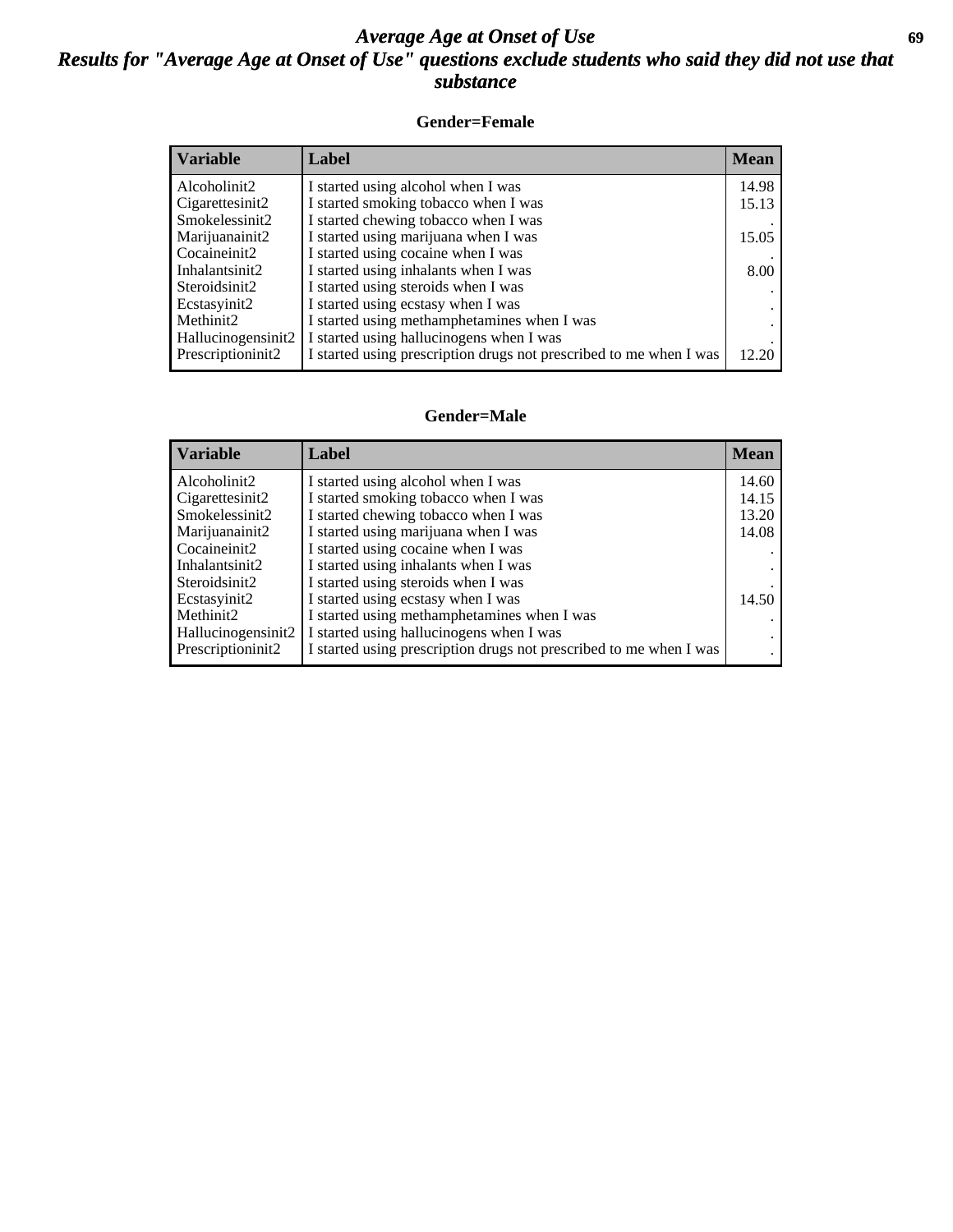# *I Think These Drugs are Harmful* **70**

| <b>Frequency</b> | <b>Table of Gender by Alcoholharmdich</b> |                              |                   |              |
|------------------|-------------------------------------------|------------------------------|-------------------|--------------|
| <b>Row Pct</b>   |                                           | think alcohol is<br>harmful) | Alcoholharmdich(I |              |
|                  | <b>Gender</b> (Gender)                    | <b>Yes</b>                   | N <sub>0</sub>    | <b>Total</b> |
|                  | <b>Female</b>                             | 103<br>83.74                 | 20<br>16.26       | 123          |
|                  | <b>Male</b>                               | 70<br>79.55                  | 18<br>20.45       | 88           |
|                  | <b>Total</b>                              | 173                          | 38                | 211          |

| Frequency      | <b>Table of Gender by Tobaccoharmdich</b> |                              |                   |              |
|----------------|-------------------------------------------|------------------------------|-------------------|--------------|
| <b>Row Pct</b> |                                           | think tobacco is<br>harmful) | Tobaccoharmdich(I |              |
|                | Gender(Gender)                            | Yes                          | N <sub>0</sub>    | <b>Total</b> |
|                | <b>Female</b>                             | 113<br>91.87                 | 10<br>8.13        | 123          |
|                | <b>Male</b>                               | 78<br>88.64                  | 10<br>11.36       | 88           |
|                | <b>Total</b>                              | 191                          | 20                | 211          |

| Frequency      | <b>Table of Gender by Marijuanaharmdich</b> |                                |                     |              |
|----------------|---------------------------------------------|--------------------------------|---------------------|--------------|
| <b>Row Pct</b> |                                             | think marijuana is<br>harmful) | Marijuanaharmdich(I |              |
|                | Gender(Gender)                              | <b>Yes</b>                     | N <sub>0</sub>      | <b>Total</b> |
|                | <b>Female</b>                               | 95<br>77.24                    | 28<br>22.76         | 123          |
|                | <b>Male</b>                                 | 61<br>69.32                    | 27<br>30.68         | 88           |
|                | <b>Total</b>                                | 156                            | 55                  | 211          |

| Frequency      | <b>Table of Gender by Otherdrugharmdich</b> |                                                          |                |              |
|----------------|---------------------------------------------|----------------------------------------------------------|----------------|--------------|
| <b>Row Pct</b> |                                             | Otherdrugharmdich(I<br>think other drugs are<br>harmful) |                |              |
|                | Gender(Gender)                              | <b>Yes</b>                                               | N <sub>0</sub> | <b>Total</b> |
|                | <b>Female</b>                               | 114<br>92.68                                             | 9<br>7.32      | 123          |
|                | <b>Male</b>                                 | 77<br>87.50                                              | 11<br>12.50    | 88           |
|                | <b>Total</b>                                | 191                                                      | 20             | 211          |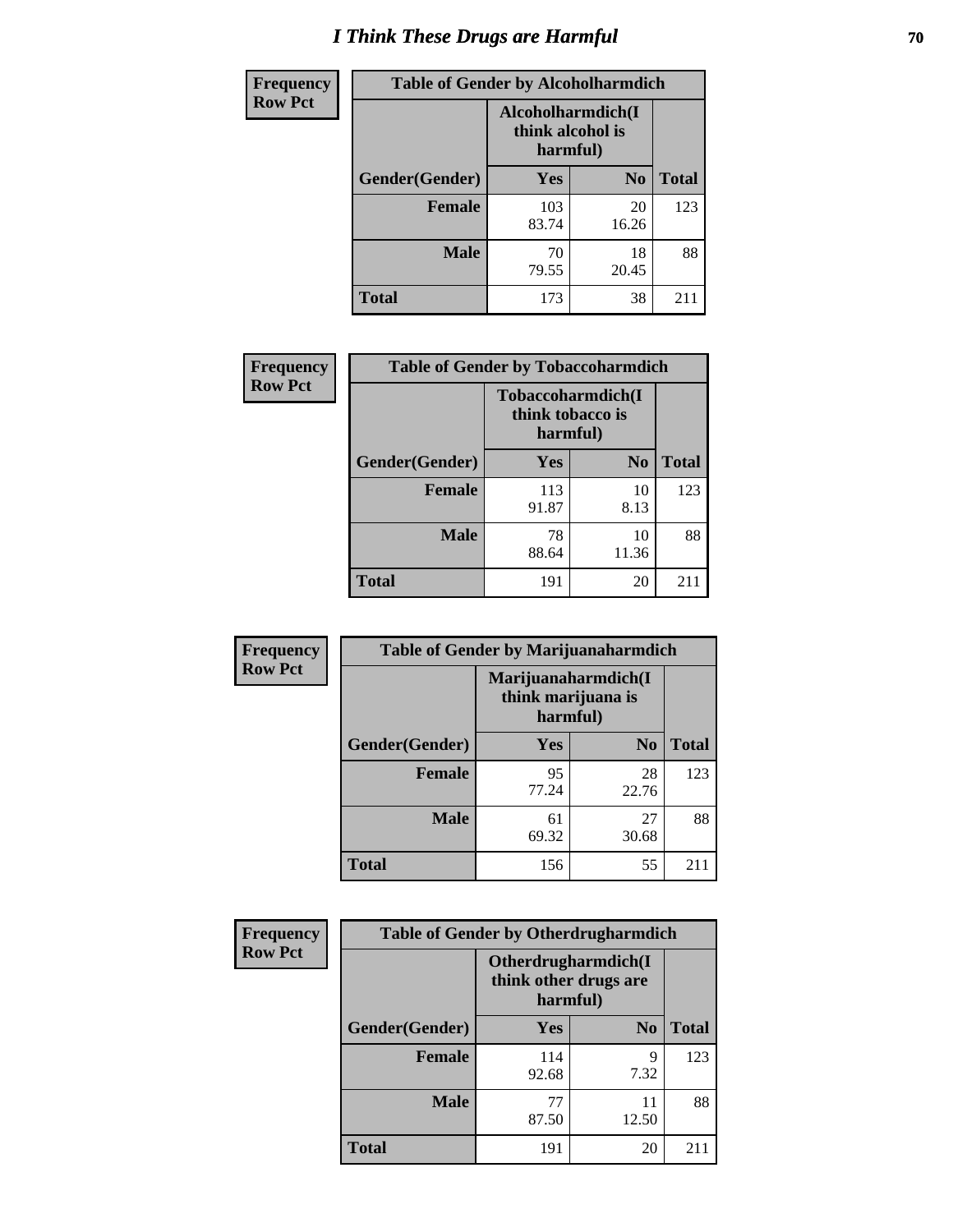| <b>Frequency</b> | <b>Table of Gender by Alcohollocation1</b>                    |             |             |              |
|------------------|---------------------------------------------------------------|-------------|-------------|--------------|
| <b>Row Pct</b>   | <b>Alcohollocation1(Places</b><br><b>Friends Use Alcohol)</b> |             |             |              |
|                  | Gender(Gender)                                                |             | Do Not Use  | <b>Total</b> |
|                  | <b>Female</b>                                                 | 80<br>65.04 | 43<br>34.96 | 123          |
|                  | <b>Male</b>                                                   | 47<br>53.41 | 41<br>46.59 | 88           |
|                  | <b>Total</b>                                                  | 127         | 84          | 211          |

| <b>Frequency</b> | <b>Table of Gender by Alcohollocation2</b> |                                                               |             |              |
|------------------|--------------------------------------------|---------------------------------------------------------------|-------------|--------------|
| <b>Row Pct</b>   |                                            | <b>Alcohollocation2(Places</b><br><b>Friends Use Alcohol)</b> |             |              |
|                  | Gender(Gender)                             |                                                               | Home        | <b>Total</b> |
|                  | <b>Female</b>                              | 65<br>52.85                                                   | 58<br>47.15 | 123          |
|                  | <b>Male</b>                                | 57<br>64.77                                                   | 31<br>35.23 | 88           |
|                  | <b>Total</b>                               | 122                                                           | 89          | 211          |

| Frequency      | <b>Table of Gender by Alcohollocation3</b> |                                                               |               |              |
|----------------|--------------------------------------------|---------------------------------------------------------------|---------------|--------------|
| <b>Row Pct</b> |                                            | <b>Alcohollocation3(Places</b><br><b>Friends Use Alcohol)</b> |               |              |
|                | Gender(Gender)                             |                                                               | <b>School</b> | <b>Total</b> |
|                | <b>Female</b>                              | 118<br>95.93                                                  | 5<br>4.07     | 123          |
|                | <b>Male</b>                                | 83<br>94.32                                                   | 5.68          | 88           |
|                | <b>Total</b>                               | 201                                                           | 10            | 211          |

| Frequency      |                | <b>Table of Gender by Alcohollocation4</b>                    |             |              |
|----------------|----------------|---------------------------------------------------------------|-------------|--------------|
| <b>Row Pct</b> |                | <b>Alcohollocation4(Places</b><br><b>Friends Use Alcohol)</b> |             |              |
|                | Gender(Gender) |                                                               | Car         | <b>Total</b> |
|                | <b>Female</b>  | 99<br>80.49                                                   | 24<br>19.51 | 123          |
|                | <b>Male</b>    | 71<br>80.68                                                   | 17<br>19.32 | 88           |
|                | <b>Total</b>   | 170                                                           | 41          | 211          |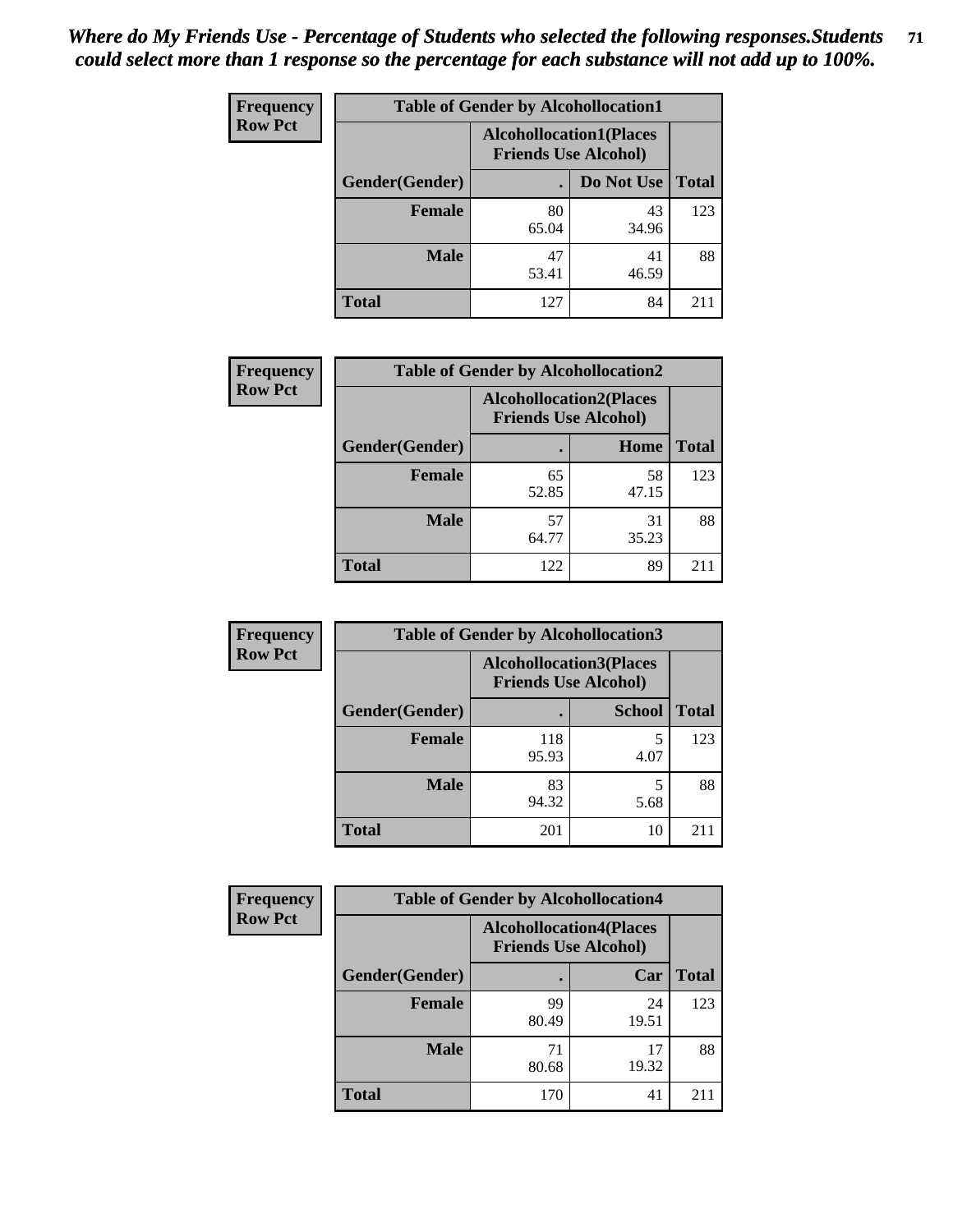| <b>Frequency</b> | <b>Table of Gender by Alcohollocation5</b>                    |             |                          |              |
|------------------|---------------------------------------------------------------|-------------|--------------------------|--------------|
| <b>Row Pct</b>   | <b>Alcohollocation5(Places</b><br><b>Friends Use Alcohol)</b> |             |                          |              |
|                  | Gender(Gender)                                                | $\bullet$   | <b>Friend's</b><br>House | <b>Total</b> |
|                  | <b>Female</b>                                                 | 72<br>58.54 | 51<br>41.46              | 123          |
|                  | <b>Male</b>                                                   | 60<br>68.18 | 28<br>31.82              | 88           |
|                  | <b>Total</b>                                                  | 132         | 79                       | 211          |

| Frequency      | <b>Table of Gender by Alcohollocation6</b> |                                                               |              |              |
|----------------|--------------------------------------------|---------------------------------------------------------------|--------------|--------------|
| <b>Row Pct</b> |                                            | <b>Alcohollocation6(Places</b><br><b>Friends Use Alcohol)</b> |              |              |
|                | <b>Gender</b> (Gender)                     |                                                               | <b>Other</b> | <b>Total</b> |
|                | Female                                     | 85<br>69.11                                                   | 38<br>30.89  | 123          |
|                | <b>Male</b>                                | 66<br>75.00                                                   | 22<br>25.00  | 88           |
|                | <b>Total</b>                               | 151                                                           | 60           | 211          |

| Frequency      | <b>Table of Gender by Tobaccolocation1</b> |                                                               |             |              |  |
|----------------|--------------------------------------------|---------------------------------------------------------------|-------------|--------------|--|
| <b>Row Pct</b> |                                            | <b>Tobaccolocation1(Places</b><br><b>Friends Use Tobacco)</b> |             |              |  |
|                | Gender(Gender)                             |                                                               | Do Not Use  | <b>Total</b> |  |
|                | Female                                     | 42<br>34.15                                                   | 81<br>65.85 | 123          |  |
|                | <b>Male</b>                                | 31<br>35.23                                                   | 57<br>64.77 | 88           |  |
|                | <b>Total</b>                               | 73                                                            | 138         | 211          |  |

| <b>Frequency</b> | <b>Table of Gender by Tobaccolocation2</b> |                                                               |             |              |  |
|------------------|--------------------------------------------|---------------------------------------------------------------|-------------|--------------|--|
| <b>Row Pct</b>   |                                            | <b>Tobaccolocation2(Places</b><br><b>Friends Use Tobacco)</b> |             |              |  |
|                  | Gender(Gender)                             |                                                               | Home        | <b>Total</b> |  |
|                  | Female                                     | 94<br>76.42                                                   | 29<br>23.58 | 123          |  |
|                  | <b>Male</b>                                | 67<br>76.14                                                   | 21<br>23.86 | 88           |  |
|                  | <b>Total</b>                               | 161                                                           | 50          | 211          |  |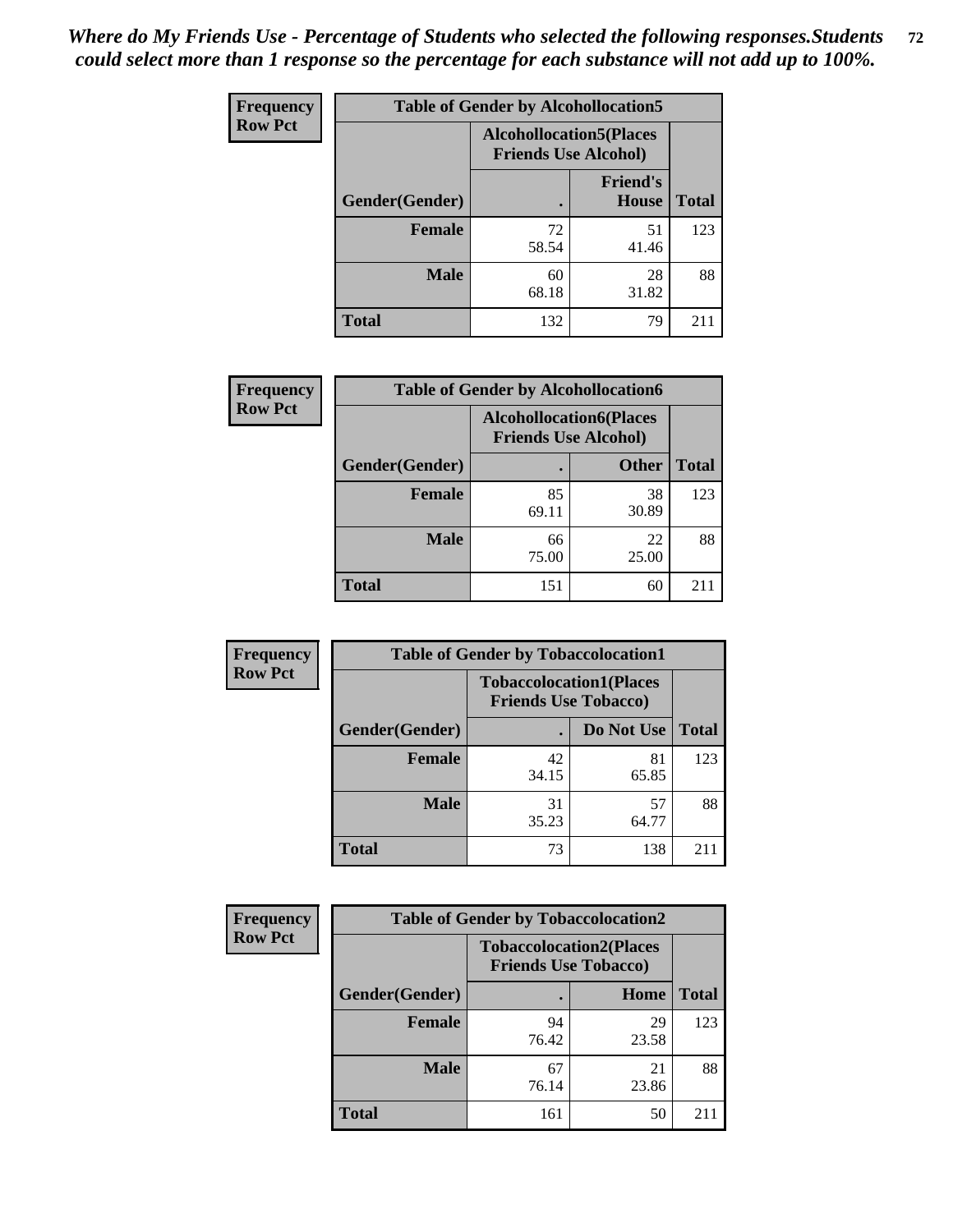| <b>Frequency</b> | <b>Table of Gender by Tobaccolocation3</b> |                             |                                |              |  |
|------------------|--------------------------------------------|-----------------------------|--------------------------------|--------------|--|
| <b>Row Pct</b>   |                                            | <b>Friends Use Tobacco)</b> | <b>Tobaccolocation3(Places</b> |              |  |
|                  | Gender(Gender)                             |                             | <b>School</b>                  | <b>Total</b> |  |
|                  | <b>Female</b>                              | 120<br>97.56                | 2.44                           | 123          |  |
|                  | <b>Male</b>                                | 80<br>90.91                 | 8<br>9.09                      | 88           |  |
|                  | <b>Total</b>                               | 200                         | 11                             | 211          |  |

| <b>Frequency</b> | <b>Table of Gender by Tobaccolocation4</b> |                                                               |             |              |
|------------------|--------------------------------------------|---------------------------------------------------------------|-------------|--------------|
| <b>Row Pct</b>   |                                            | <b>Tobaccolocation4(Places</b><br><b>Friends Use Tobacco)</b> |             |              |
|                  | Gender(Gender)                             |                                                               | Car         | <b>Total</b> |
|                  | <b>Female</b>                              | 103<br>83.74                                                  | 20<br>16.26 | 123          |
|                  | <b>Male</b>                                | 69<br>78.41                                                   | 19<br>21.59 | 88           |
|                  | <b>Total</b>                               | 172                                                           | 39          | $21^{\circ}$ |

| <b>Frequency</b> | <b>Table of Gender by Tobaccolocation5</b> |                                                               |                          |              |
|------------------|--------------------------------------------|---------------------------------------------------------------|--------------------------|--------------|
| <b>Row Pct</b>   |                                            | <b>Tobaccolocation5(Places</b><br><b>Friends Use Tobacco)</b> |                          |              |
|                  | Gender(Gender)                             |                                                               | <b>Friend's</b><br>House | <b>Total</b> |
|                  | <b>Female</b>                              | 98<br>79.67                                                   | 25<br>20.33              | 123          |
|                  | <b>Male</b>                                | 71<br>80.68                                                   | 17<br>19.32              | 88           |
|                  | <b>Total</b>                               | 169                                                           | 42                       | 211          |

| Frequency      | <b>Table of Gender by Tobaccolocation6</b> |                                                               |              |              |
|----------------|--------------------------------------------|---------------------------------------------------------------|--------------|--------------|
| <b>Row Pct</b> |                                            | <b>Tobaccolocation6(Places</b><br><b>Friends Use Tobacco)</b> |              |              |
|                | Gender(Gender)                             |                                                               | <b>Other</b> | <b>Total</b> |
|                | Female                                     | 98<br>79.67                                                   | 25<br>20.33  | 123          |
|                | <b>Male</b>                                | 73<br>82.95                                                   | 15<br>17.05  | 88           |
|                | <b>Total</b>                               | 171                                                           | 40           | 211          |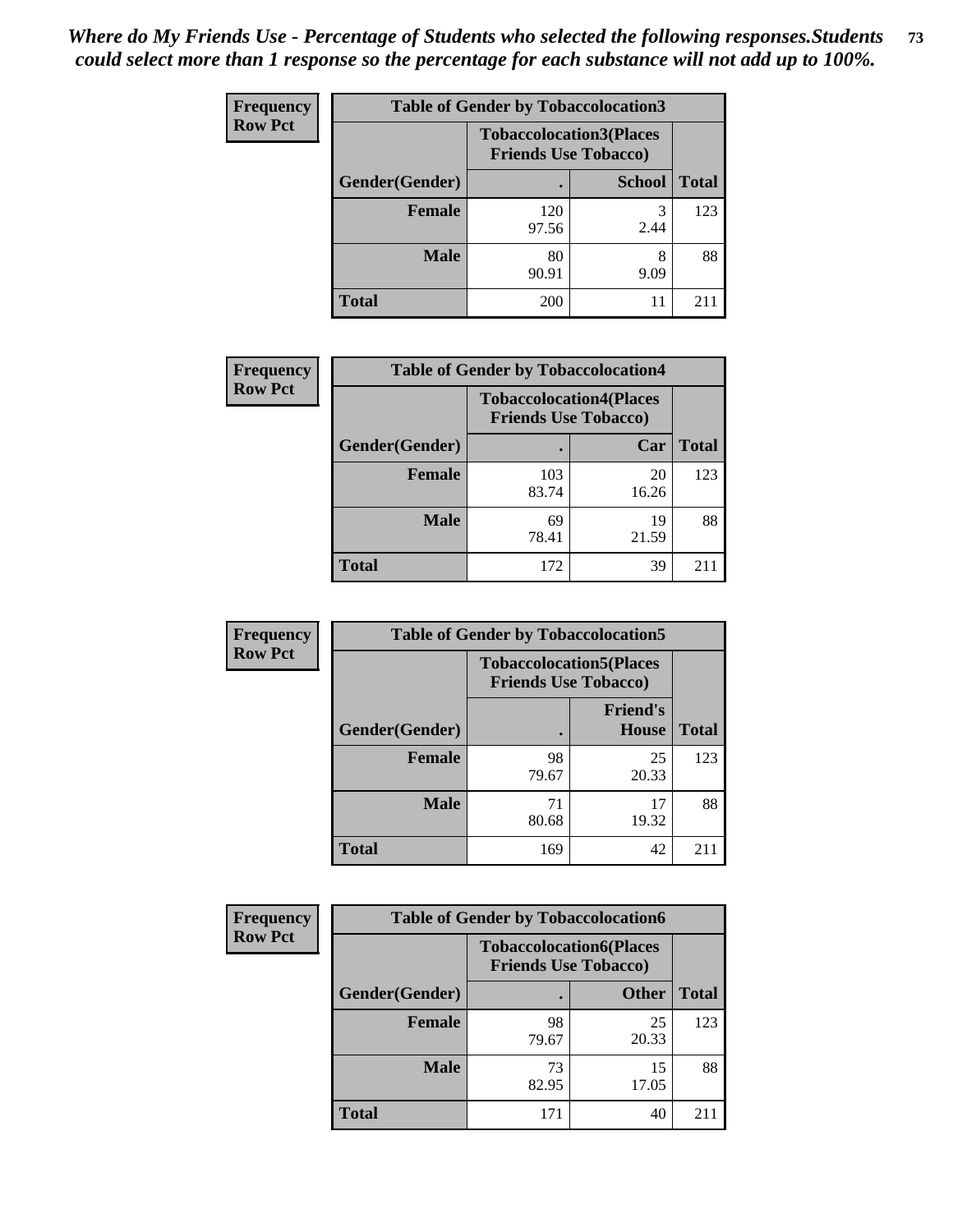| <b>Frequency</b> | <b>Table of Gender by Marijuanalocation1</b> |                                                                    |             |              |  |
|------------------|----------------------------------------------|--------------------------------------------------------------------|-------------|--------------|--|
| <b>Row Pct</b>   |                                              | <b>Marijuanalocation1(Places</b><br><b>Friends Use Marijuana</b> ) |             |              |  |
|                  | Gender(Gender)                               |                                                                    | Do Not Use  | <b>Total</b> |  |
|                  | <b>Female</b>                                | 69<br>56.10                                                        | 54<br>43.90 | 123          |  |
|                  | <b>Male</b>                                  | 48<br>54.55                                                        | 40<br>45.45 | 88           |  |
|                  | <b>Total</b>                                 | 117                                                                | 94          | 211          |  |

| <b>Frequency</b> | <b>Table of Gender by Marijuanalocation2</b> |                                                                    |             |              |  |
|------------------|----------------------------------------------|--------------------------------------------------------------------|-------------|--------------|--|
| <b>Row Pct</b>   |                                              | <b>Marijuanalocation2(Places</b><br><b>Friends Use Marijuana</b> ) |             |              |  |
|                  | Gender(Gender)                               |                                                                    | Home        | <b>Total</b> |  |
|                  | <b>Female</b>                                | 74<br>60.16                                                        | 49<br>39.84 | 123          |  |
|                  | <b>Male</b>                                  | 57<br>64.77                                                        | 31<br>35.23 | 88           |  |
|                  | <b>Total</b>                                 | 131                                                                | 80          | 2.11         |  |

| Frequency      | <b>Table of Gender by Marijuanalocation3</b> |              |                                                                    |              |
|----------------|----------------------------------------------|--------------|--------------------------------------------------------------------|--------------|
| <b>Row Pct</b> |                                              |              | <b>Marijuanalocation3(Places</b><br><b>Friends Use Marijuana</b> ) |              |
|                | Gender(Gender)                               |              | <b>School</b>                                                      | <b>Total</b> |
|                | Female                                       | 113<br>91.87 | 10<br>8.13                                                         | 123          |
|                | <b>Male</b>                                  | 78<br>88.64  | 10<br>11.36                                                        | 88           |
|                | <b>Total</b>                                 | 191          | 20                                                                 | 211          |

| <b>Frequency</b> | <b>Table of Gender by Marijuanalocation4</b> |                                |                                  |              |  |
|------------------|----------------------------------------------|--------------------------------|----------------------------------|--------------|--|
| <b>Row Pct</b>   |                                              | <b>Friends Use Marijuana</b> ) | <b>Marijuanalocation4(Places</b> |              |  |
|                  | Gender(Gender)                               |                                | Car                              | <b>Total</b> |  |
|                  | <b>Female</b>                                | 88<br>71.54                    | 35<br>28.46                      | 123          |  |
|                  | <b>Male</b>                                  | 66<br>75.00                    | 22<br>25.00                      | 88           |  |
|                  | <b>Total</b>                                 | 154                            | 57                               | $21^{\circ}$ |  |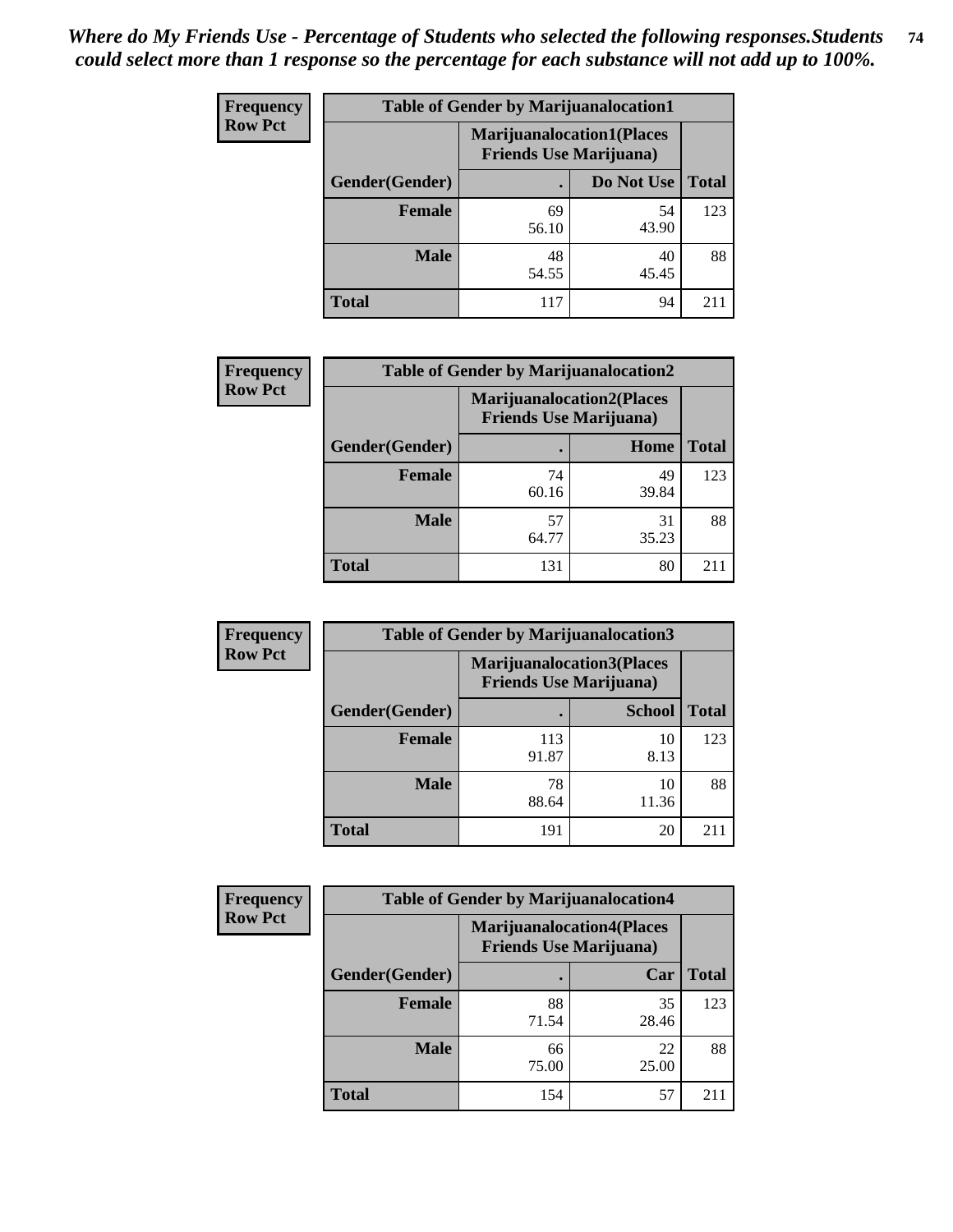| Frequency      | <b>Table of Gender by Marijuanalocation5</b> |                                                                    |                          |              |
|----------------|----------------------------------------------|--------------------------------------------------------------------|--------------------------|--------------|
| <b>Row Pct</b> |                                              | <b>Marijuanalocation5(Places</b><br><b>Friends Use Marijuana</b> ) |                          |              |
|                | Gender(Gender)                               |                                                                    | <b>Friend's</b><br>House | <b>Total</b> |
|                | <b>Female</b>                                | 74<br>60.16                                                        | 49<br>39.84              | 123          |
|                | <b>Male</b>                                  | 56<br>63.64                                                        | 32<br>36.36              | 88           |
|                | <b>Total</b>                                 | 130                                                                | 81                       | 211          |

| <b>Frequency</b> | <b>Table of Gender by Marijuanalocation6</b> |                                                                    |              |              |  |
|------------------|----------------------------------------------|--------------------------------------------------------------------|--------------|--------------|--|
| <b>Row Pct</b>   |                                              | <b>Marijuanalocation6(Places</b><br><b>Friends Use Marijuana</b> ) |              |              |  |
|                  | Gender(Gender)                               |                                                                    | <b>Other</b> | <b>Total</b> |  |
|                  | <b>Female</b>                                | 86<br>69.92                                                        | 37<br>30.08  | 123          |  |
|                  | <b>Male</b>                                  | 64<br>72.73                                                        | 24<br>27.27  | 88           |  |
|                  | <b>Total</b>                                 | 150                                                                | 61           | 2.11         |  |

| Frequency      | <b>Table of Gender by Otherdruglocation1</b> |             |                                                                      |              |
|----------------|----------------------------------------------|-------------|----------------------------------------------------------------------|--------------|
| <b>Row Pct</b> |                                              | Drugs)      | <b>Otherdruglocation1(Places</b><br><b>Friends Use Other Illegal</b> |              |
|                | Gender(Gender)                               |             | Do Not Use                                                           | <b>Total</b> |
|                | <b>Female</b>                                | 24<br>19.51 | 99<br>80.49                                                          | 123          |
|                | <b>Male</b>                                  | 14<br>15.91 | 74<br>84.09                                                          | 88           |
|                | <b>Total</b>                                 | 38          | 173                                                                  | 211          |

| Frequency      | <b>Table of Gender by Otherdruglocation2</b> |                                                                                |             |              |
|----------------|----------------------------------------------|--------------------------------------------------------------------------------|-------------|--------------|
| <b>Row Pct</b> |                                              | <b>Otherdruglocation2(Places</b><br><b>Friends Use Other Illegal</b><br>Drugs) |             |              |
|                | Gender(Gender)                               |                                                                                | Home        | <b>Total</b> |
|                | Female                                       | 105<br>85.37                                                                   | 18<br>14.63 | 123          |
|                | <b>Male</b>                                  | 79<br>89.77                                                                    | 9<br>10.23  | 88           |
|                | <b>Total</b>                                 | 184                                                                            | 27          | 211          |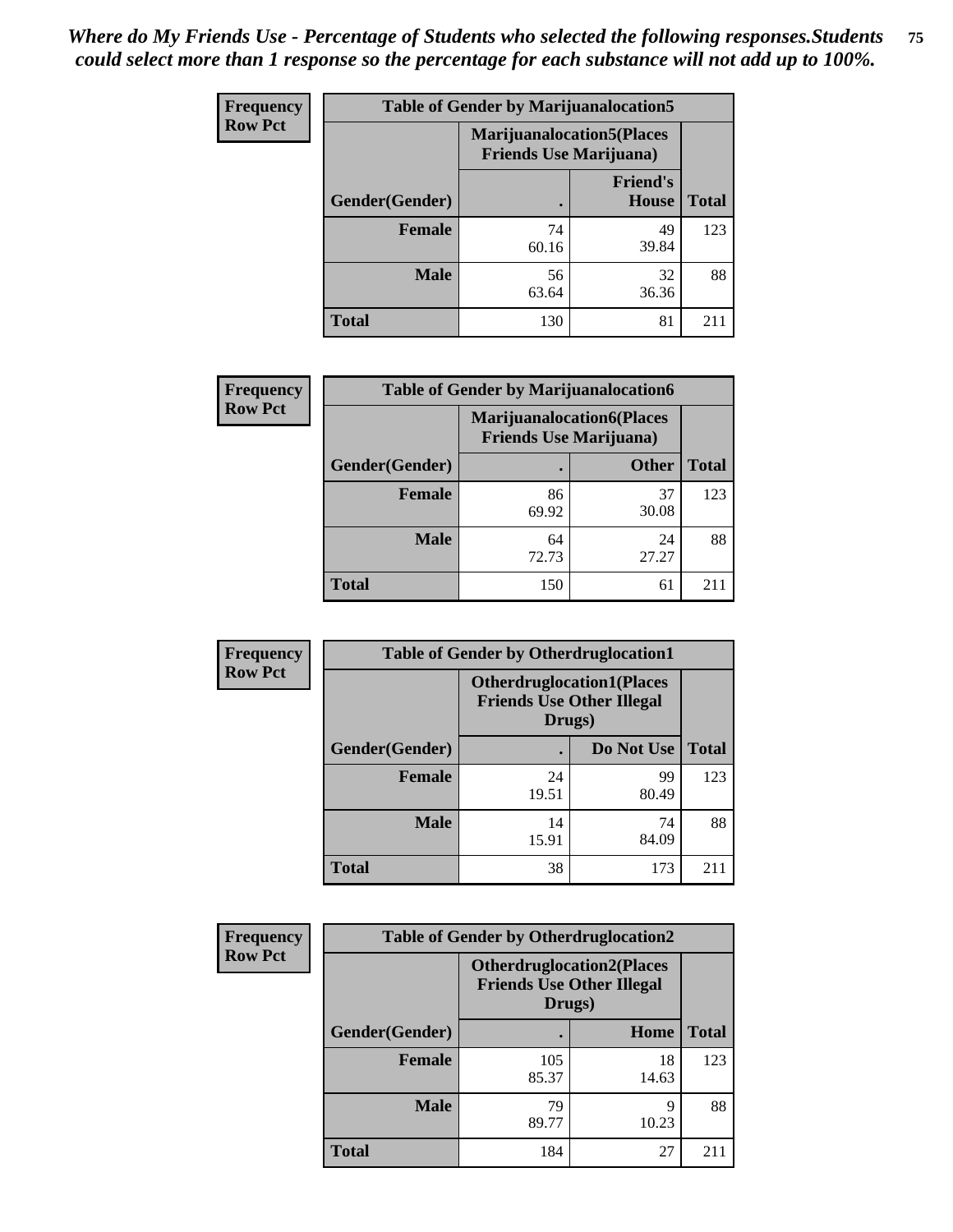| <b>Frequency</b> | <b>Table of Gender by Otherdruglocation3</b> |                                                                                |               |              |
|------------------|----------------------------------------------|--------------------------------------------------------------------------------|---------------|--------------|
| <b>Row Pct</b>   |                                              | <b>Otherdruglocation3(Places</b><br><b>Friends Use Other Illegal</b><br>Drugs) |               |              |
|                  | Gender(Gender)                               |                                                                                | <b>School</b> | <b>Total</b> |
|                  | <b>Female</b>                                | 120<br>97.56                                                                   | 3<br>2.44     | 123          |
|                  | <b>Male</b>                                  | 82<br>93.18                                                                    | 6<br>6.82     | 88           |
|                  | <b>Total</b>                                 | 202                                                                            | Q             | 211          |

| Frequency      | <b>Table of Gender by Otherdruglocation4</b> |                                            |                                  |              |  |
|----------------|----------------------------------------------|--------------------------------------------|----------------------------------|--------------|--|
| <b>Row Pct</b> |                                              | <b>Friends Use Other Illegal</b><br>Drugs) | <b>Otherdruglocation4(Places</b> |              |  |
|                | Gender(Gender)                               |                                            | Car                              | <b>Total</b> |  |
|                | Female                                       | 111<br>90.24                               | 12<br>9.76                       | 123          |  |
|                | <b>Male</b>                                  | 81<br>92.05                                | 7.95                             | 88           |  |
|                | <b>Total</b>                                 | 192                                        | 19                               | 211          |  |

| Frequency      | <b>Table of Gender by Otherdruglocation5</b> |                                            |                                  |              |
|----------------|----------------------------------------------|--------------------------------------------|----------------------------------|--------------|
| <b>Row Pct</b> |                                              | <b>Friends Use Other Illegal</b><br>Drugs) | <b>Otherdruglocation5(Places</b> |              |
|                | Gender(Gender)                               |                                            | <b>Friend's</b><br><b>House</b>  | <b>Total</b> |
|                | <b>Female</b>                                | 108<br>87.80                               | 15<br>12.20                      | 123          |
|                | <b>Male</b>                                  | 80<br>90.91                                | 8<br>9.09                        | 88           |
|                | <b>Total</b>                                 | 188                                        | 23                               | 211          |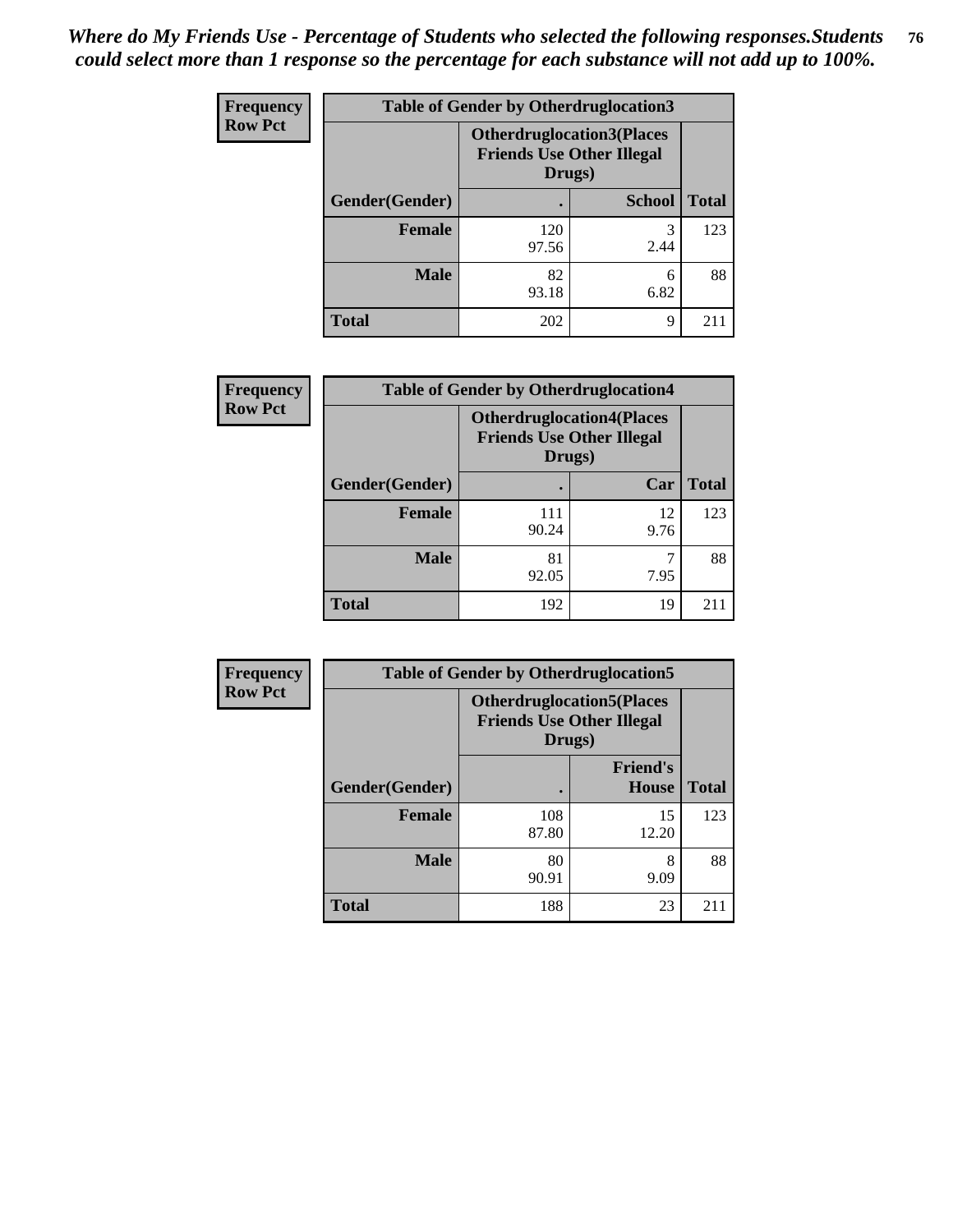| <b>Frequency</b> | <b>Table of Gender by Otherdruglocation6</b> |                                                                                |              |              |
|------------------|----------------------------------------------|--------------------------------------------------------------------------------|--------------|--------------|
| <b>Row Pct</b>   |                                              | <b>Otherdruglocation6(Places</b><br><b>Friends Use Other Illegal</b><br>Drugs) |              |              |
|                  | Gender(Gender)                               |                                                                                | <b>Other</b> | <b>Total</b> |
|                  | <b>Female</b>                                | 108<br>87.80                                                                   | 15<br>12.20  | 123          |
|                  | <b>Male</b>                                  | 79<br>89.77                                                                    | q<br>10.23   | 88           |
|                  | <b>Total</b>                                 | 187                                                                            | 24           | 211          |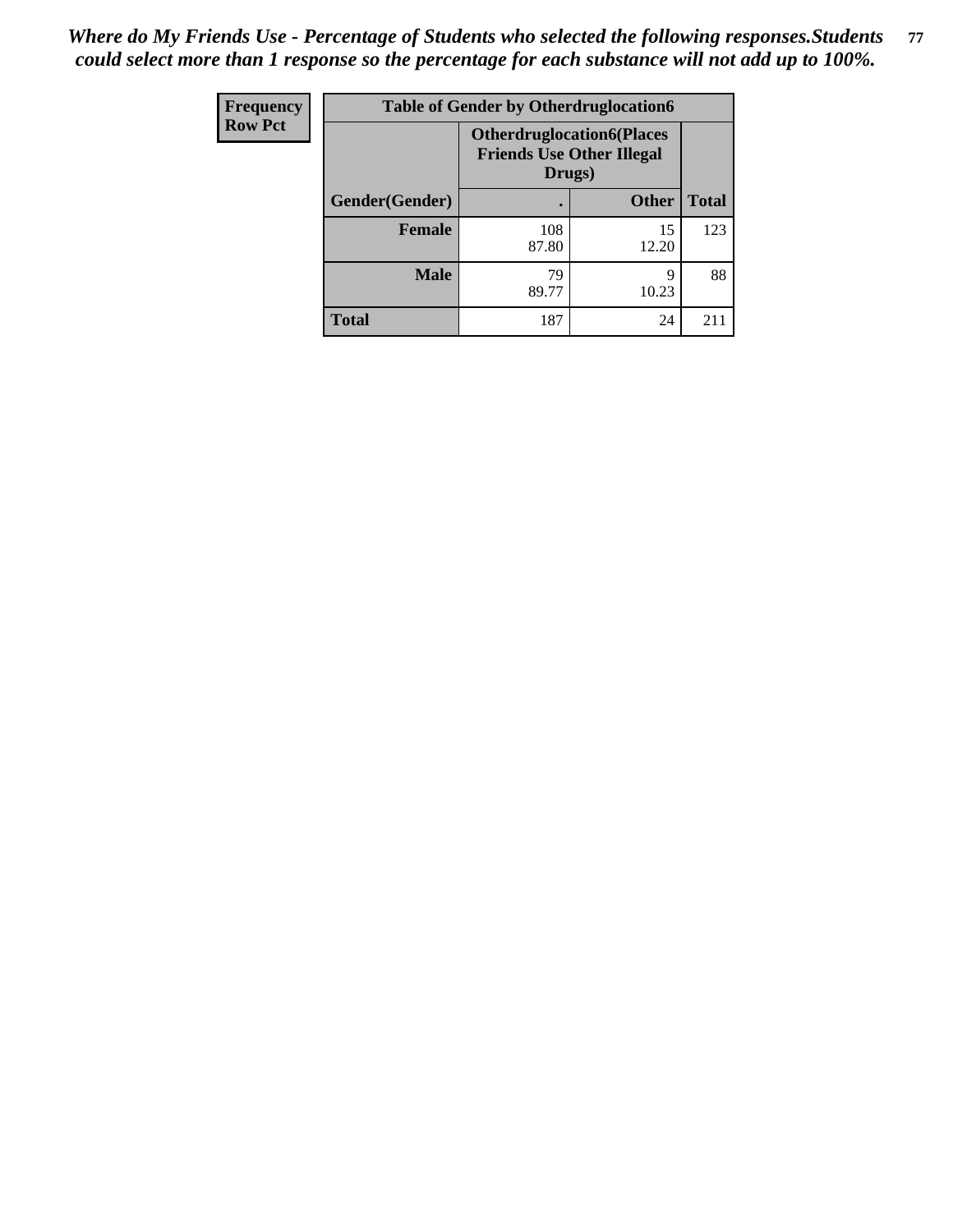| <b>Frequency</b> | <b>Table of Gender by Alcoholtime1</b> |                                                          |                      |              |
|------------------|----------------------------------------|----------------------------------------------------------|----------------------|--------------|
| <b>Row Pct</b>   |                                        | <b>Alcoholtime1(Times</b><br><b>Friends Use Alcohol)</b> |                      |              |
|                  | Gender(Gender)                         |                                                          | Do Not<br><b>Use</b> | <b>Total</b> |
|                  | <b>Female</b>                          | 80<br>65.04                                              | 43<br>34.96          | 123          |
|                  | <b>Male</b>                            | 48<br>54.55                                              | 40<br>45.45          | 88           |
|                  | <b>Total</b>                           | 128                                                      | 83                   | 211          |

| <b>Frequency</b> | <b>Table of Gender by Alcoholtime2</b> |                                                          |                            |              |
|------------------|----------------------------------------|----------------------------------------------------------|----------------------------|--------------|
| <b>Row Pct</b>   |                                        | <b>Alcoholtime2(Times</b><br><b>Friends Use Alcohol)</b> |                            |              |
|                  | Gender(Gender)                         |                                                          | <b>On Way</b><br>to School | <b>Total</b> |
|                  | Female                                 | 114<br>92.68                                             | 9<br>7.32                  | 123          |
|                  | <b>Male</b>                            | 79<br>89.77                                              | 9<br>10.23                 | 88           |
|                  | <b>Total</b>                           | 193                                                      | 18                         | 211          |

| Frequency      | <b>Table of Gender by Alcoholtime3</b> |                                                          |                                |              |
|----------------|----------------------------------------|----------------------------------------------------------|--------------------------------|--------------|
| <b>Row Pct</b> |                                        | <b>Alcoholtime3(Times</b><br><b>Friends Use Alcohol)</b> |                                |              |
|                | Gender(Gender)                         |                                                          | <b>During</b><br><b>School</b> | <b>Total</b> |
|                | <b>Female</b>                          | 120<br>97.56                                             | 3<br>2.44                      | 123          |
|                | <b>Male</b>                            | 83<br>94.32                                              | 5<br>5.68                      | 88           |
|                | <b>Total</b>                           | 203                                                      | 8                              | 211          |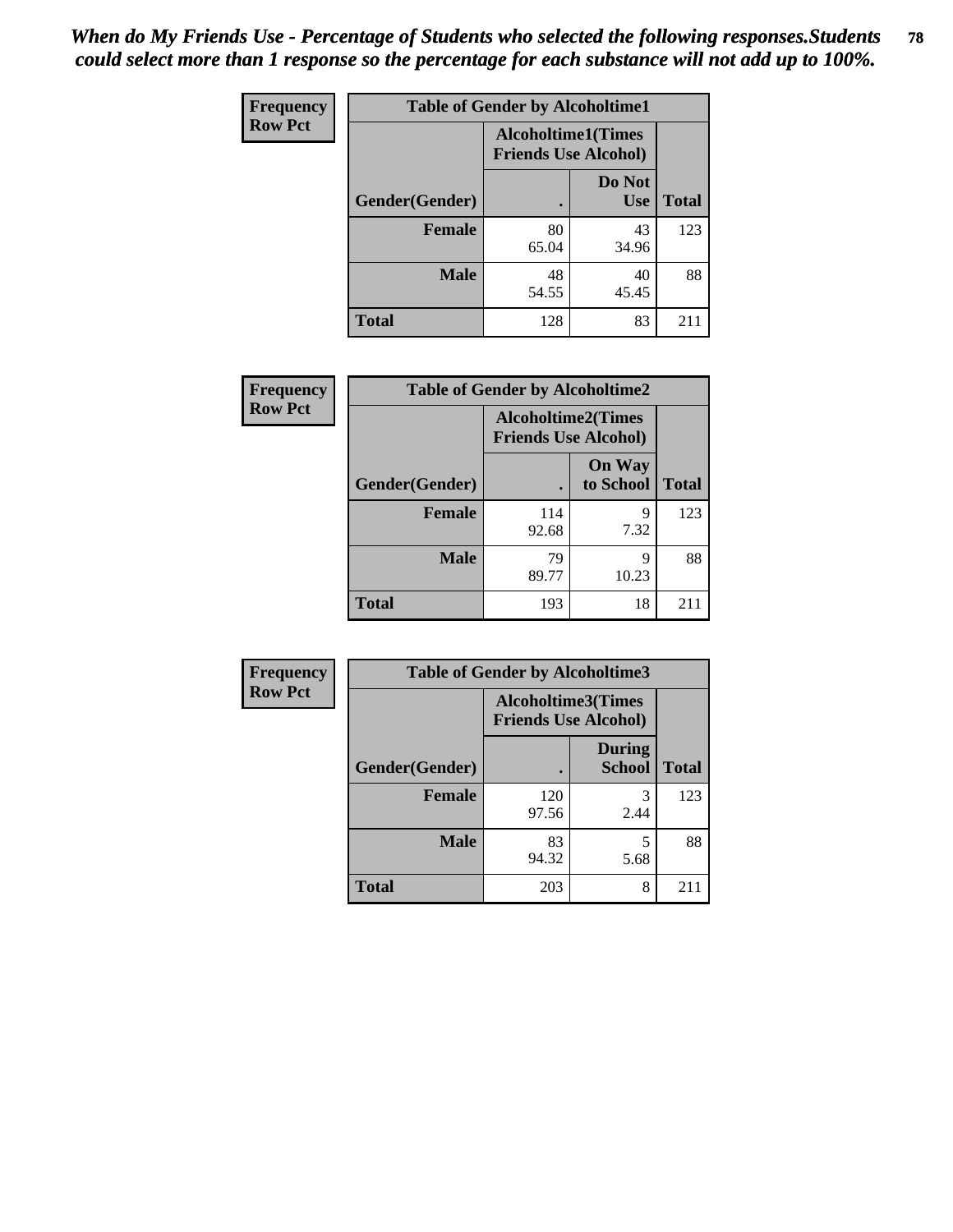*When do My Friends Use - Percentage of Students who selected the following responses.Students could select more than 1 response so the percentage for each substance will not add up to 100%.* **79**

| <b>Frequency</b> | <b>Table of Gender by Alcoholtime4</b> |                                                          |                                                |              |
|------------------|----------------------------------------|----------------------------------------------------------|------------------------------------------------|--------------|
| <b>Row Pct</b>   |                                        | <b>Alcoholtime4(Times</b><br><b>Friends Use Alcohol)</b> |                                                |              |
|                  | Gender(Gender)                         |                                                          | <b>On Way</b><br>Home<br><b>From</b><br>School | <b>Total</b> |
|                  | <b>Female</b>                          | 111<br>90.24                                             | 12<br>9.76                                     | 123          |
|                  | <b>Male</b>                            | 75<br>85.23                                              | 13<br>14.77                                    | 88           |
|                  | <b>Total</b>                           | 186                                                      | 25                                             | 211          |

| <b>Frequency</b> | <b>Table of Gender by Alcoholtime5</b> |                                                           |             |              |
|------------------|----------------------------------------|-----------------------------------------------------------|-------------|--------------|
| <b>Row Pct</b>   |                                        | <b>Alcoholtime5</b> (Times<br><b>Friends Use Alcohol)</b> |             |              |
|                  | Gender(Gender)                         |                                                           | Weeknights  | <b>Total</b> |
|                  | <b>Female</b>                          | 89<br>72.36                                               | 34<br>27.64 | 123          |
|                  | <b>Male</b>                            | 64<br>72.73                                               | 24<br>27.27 | 88           |
|                  | <b>Total</b>                           | 153                                                       | 58          | 211          |

| <b>Frequency</b> | <b>Table of Gender by Alcoholtime6</b> |             |                                                           |              |
|------------------|----------------------------------------|-------------|-----------------------------------------------------------|--------------|
| <b>Row Pct</b>   |                                        |             | <b>Alcoholtime6</b> (Times<br><b>Friends Use Alcohol)</b> |              |
|                  | Gender(Gender)                         |             | <b>Weekends</b>                                           | <b>Total</b> |
|                  | <b>Female</b>                          | 49<br>39.84 | 74<br>60.16                                               | 123          |
|                  | <b>Male</b>                            | 43<br>48.86 | 45<br>51.14                                               | 88           |
|                  | Total                                  | 92          | 119                                                       | 211          |

| Frequency      | <b>Table of Gender by Tobaccotime1</b> |                                                          |                      |              |
|----------------|----------------------------------------|----------------------------------------------------------|----------------------|--------------|
| <b>Row Pct</b> |                                        | <b>Tobaccotime1(Times</b><br><b>Friends Use Tobacco)</b> |                      |              |
|                | Gender(Gender)                         |                                                          | Do Not<br><b>Use</b> | <b>Total</b> |
|                | <b>Female</b>                          | 39<br>31.71                                              | 84<br>68.29          | 123          |
|                | <b>Male</b>                            | 33<br>37.50                                              | 55<br>62.50          | 88           |
|                | <b>Total</b>                           | 72                                                       | 139                  | 211          |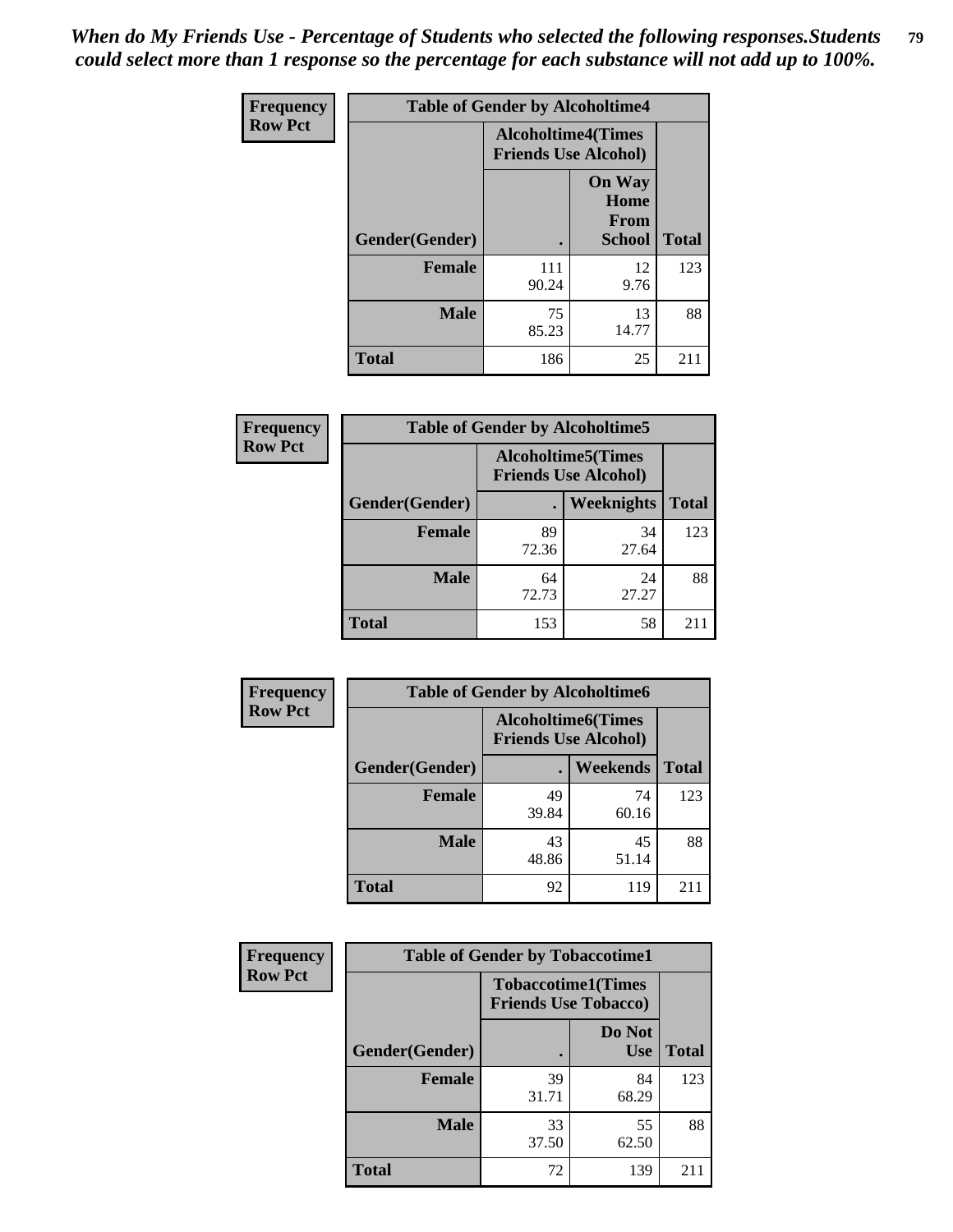| <b>Frequency</b> |                | <b>Table of Gender by Tobaccotime2</b>                   |                            |              |
|------------------|----------------|----------------------------------------------------------|----------------------------|--------------|
| <b>Row Pct</b>   |                | <b>Tobaccotime2(Times</b><br><b>Friends Use Tobacco)</b> |                            |              |
|                  | Gender(Gender) |                                                          | <b>On Way</b><br>to School | <b>Total</b> |
|                  | Female         | 111<br>90.24                                             | 12<br>9.76                 | 123          |
|                  | <b>Male</b>    | 75<br>85.23                                              | 13<br>14.77                | 88           |
|                  | <b>Total</b>   | 186                                                      | 25                         | 211          |

| <b>Frequency</b> | <b>Table of Gender by Tobaccotime3</b> |                                                          |                                |              |
|------------------|----------------------------------------|----------------------------------------------------------|--------------------------------|--------------|
| <b>Row Pct</b>   |                                        | <b>Tobaccotime3(Times</b><br><b>Friends Use Tobacco)</b> |                                |              |
|                  | Gender(Gender)                         |                                                          | <b>During</b><br><b>School</b> | <b>Total</b> |
|                  | Female                                 | 119<br>96.75                                             | 4<br>3.25                      | 123          |
|                  | <b>Male</b>                            | 82<br>93.18                                              | 6<br>6.82                      | 88           |
|                  | <b>Total</b>                           | 201                                                      | 10                             | 211          |

| <b>Frequency</b> | <b>Table of Gender by Tobaccotime4</b> |                                                          |                                                       |              |
|------------------|----------------------------------------|----------------------------------------------------------|-------------------------------------------------------|--------------|
| <b>Row Pct</b>   |                                        | <b>Tobaccotime4(Times</b><br><b>Friends Use Tobacco)</b> |                                                       |              |
|                  | Gender(Gender)                         |                                                          | <b>On Way</b><br>Home<br><b>From</b><br><b>School</b> | <b>Total</b> |
|                  | <b>Female</b>                          | 111<br>90.24                                             | 12<br>9.76                                            | 123          |
|                  | <b>Male</b>                            | 75<br>85.23                                              | 13<br>14.77                                           | 88           |
|                  | <b>Total</b>                           | 186                                                      | 25                                                    | 211          |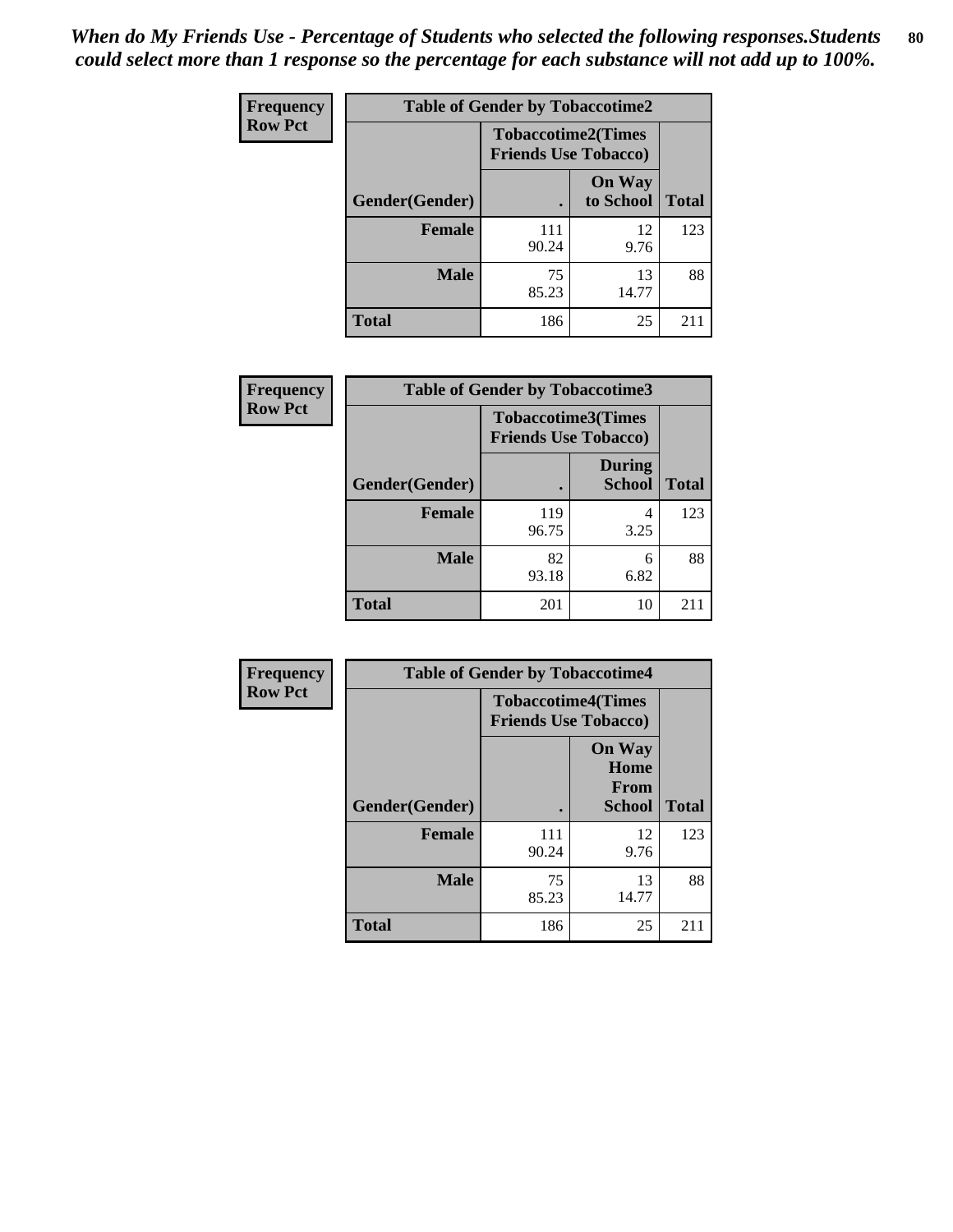| <b>Frequency</b> | <b>Table of Gender by Tobaccotime5</b> |                                                           |             |              |  |
|------------------|----------------------------------------|-----------------------------------------------------------|-------------|--------------|--|
| <b>Row Pct</b>   |                                        | <b>Tobaccotime5</b> (Times<br><b>Friends Use Tobacco)</b> |             |              |  |
|                  | Gender(Gender)                         |                                                           | Weeknights  | <b>Total</b> |  |
|                  | <b>Female</b>                          | 98<br>79.67                                               | 25<br>20.33 | 123          |  |
|                  | <b>Male</b>                            | 64<br>72.73                                               | 24<br>27.27 | 88           |  |
|                  | Total                                  | 162                                                       | 49          | 211          |  |

| <b>Frequency</b> | <b>Table of Gender by Tobaccotime6</b> |                                                          |                 |              |
|------------------|----------------------------------------|----------------------------------------------------------|-----------------|--------------|
| <b>Row Pct</b>   |                                        | <b>Tobaccotime6(Times</b><br><b>Friends Use Tobacco)</b> |                 |              |
|                  | Gender(Gender)                         |                                                          | <b>Weekends</b> | <b>Total</b> |
|                  | <b>Female</b>                          | 88<br>71.54                                              | 35<br>28.46     | 123          |
|                  | <b>Male</b>                            | 60<br>68.18                                              | 28<br>31.82     | 88           |
|                  | <b>Total</b>                           | 148                                                      | 63              | 211          |

| <b>Frequency</b> | <b>Table of Gender by Marijuanatime1</b> |                                                               |             |              |
|------------------|------------------------------------------|---------------------------------------------------------------|-------------|--------------|
| <b>Row Pct</b>   |                                          | <b>Marijuanatime1(Times</b><br><b>Friends Use Marijuana</b> ) |             |              |
|                  | <b>Gender</b> (Gender)                   |                                                               | Do Not Use  | <b>Total</b> |
|                  | Female                                   | 67<br>54.47                                                   | 56<br>45.53 | 123          |
|                  | <b>Male</b>                              | 49<br>55.68                                                   | 39<br>44.32 | 88           |
|                  | <b>Total</b>                             | 116                                                           | 95          | 211          |

| Frequency      | <b>Table of Gender by Marijuanatime2</b> |                                                        |                            |              |
|----------------|------------------------------------------|--------------------------------------------------------|----------------------------|--------------|
| <b>Row Pct</b> |                                          | Marijuanatime2(Times<br><b>Friends Use Marijuana</b> ) |                            |              |
|                | Gender(Gender)                           |                                                        | On Way to<br><b>School</b> | <b>Total</b> |
|                | <b>Female</b>                            | 100<br>81.30                                           | 23<br>18.70                | 123          |
|                | <b>Male</b>                              | 73<br>82.95                                            | 15<br>17.05                | 88           |
|                | <b>Total</b>                             | 173                                                    | 38                         | 211          |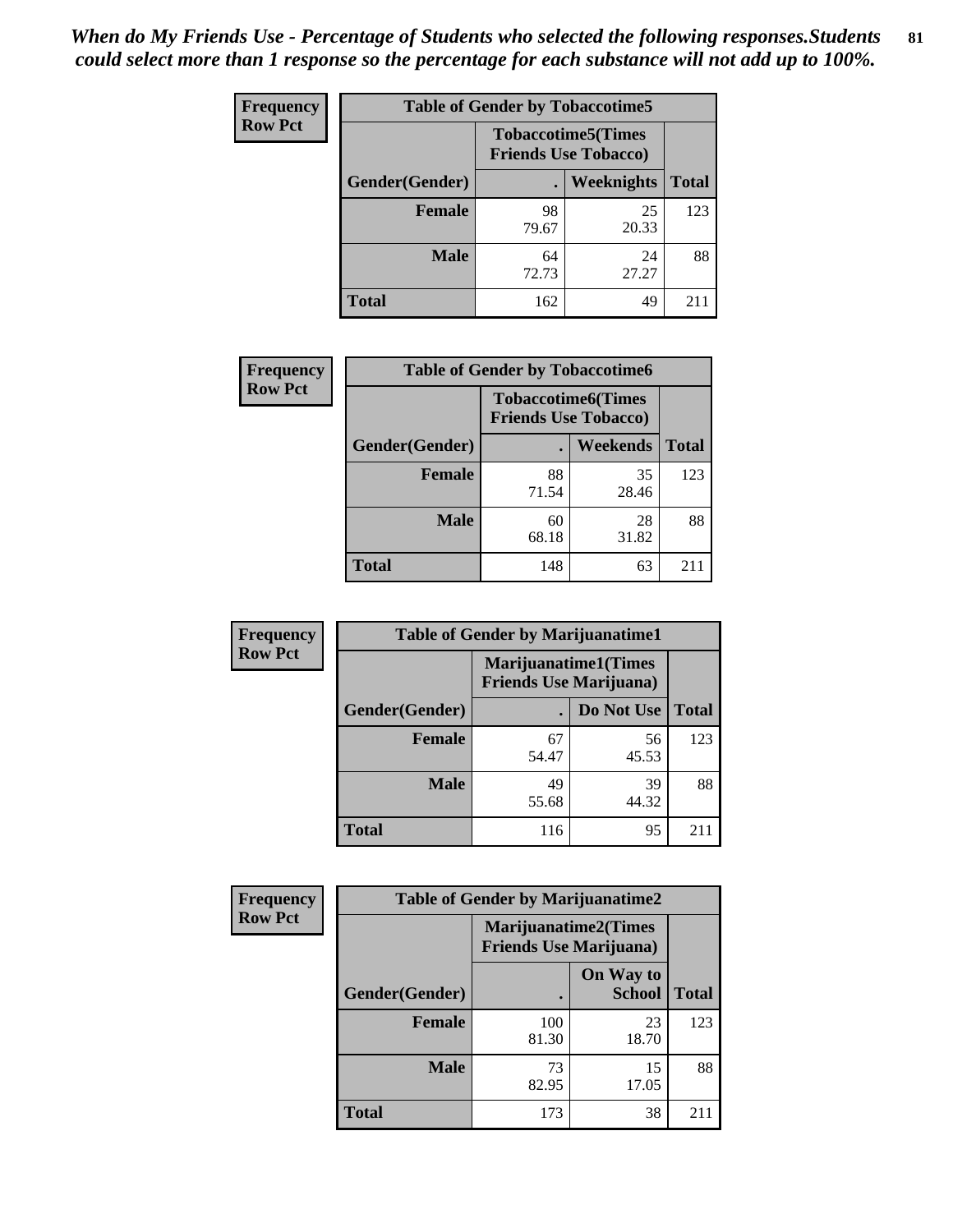*When do My Friends Use - Percentage of Students who selected the following responses.Students could select more than 1 response so the percentage for each substance will not add up to 100%.* **82**

| <b>Frequency</b> | Table of Gender by Marijuanatime3 |                                                        |                                |              |
|------------------|-----------------------------------|--------------------------------------------------------|--------------------------------|--------------|
| <b>Row Pct</b>   |                                   | Marijuanatime3(Times<br><b>Friends Use Marijuana</b> ) |                                |              |
|                  | Gender(Gender)                    |                                                        | <b>During</b><br><b>School</b> | <b>Total</b> |
|                  | <b>Female</b>                     | 112<br>91.06                                           | 11<br>8.94                     | 123          |
|                  | <b>Male</b>                       | 81<br>92.05                                            | 7.95                           | 88           |
|                  | <b>Total</b>                      | 193                                                    | 18                             | 211          |

| Frequency      | <b>Table of Gender by Marijuanatime4</b> |                                                                |                                                       |              |
|----------------|------------------------------------------|----------------------------------------------------------------|-------------------------------------------------------|--------------|
| <b>Row Pct</b> |                                          | <b>Marijuanatime4</b> (Times<br><b>Friends Use Marijuana</b> ) |                                                       |              |
|                | Gender(Gender)                           |                                                                | <b>On Way</b><br>Home<br><b>From</b><br><b>School</b> | <b>Total</b> |
|                | <b>Female</b>                            | 96<br>78.05                                                    | 27<br>21.95                                           | 123          |
|                | <b>Male</b>                              | 68<br>77.27                                                    | 20<br>22.73                                           | 88           |
|                | <b>Total</b>                             | 164                                                            | 47                                                    | 211          |

| Frequency      | <b>Table of Gender by Marijuanatime5</b> |             |                                                                |              |
|----------------|------------------------------------------|-------------|----------------------------------------------------------------|--------------|
| <b>Row Pct</b> |                                          |             | <b>Marijuanatime5</b> (Times<br><b>Friends Use Marijuana</b> ) |              |
|                | Gender(Gender)                           |             | Weeknights                                                     | <b>Total</b> |
|                | <b>Female</b>                            | 89<br>72.36 | 34<br>27.64                                                    | 123          |
|                | <b>Male</b>                              | 56<br>63.64 | 32<br>36.36                                                    | 88           |
|                | <b>Total</b>                             | 145         | 66                                                             | 211          |

| Frequency      | <b>Table of Gender by Marijuanatime6</b> |                                                               |                 |              |
|----------------|------------------------------------------|---------------------------------------------------------------|-----------------|--------------|
| <b>Row Pct</b> |                                          | <b>Marijuanatime6(Times</b><br><b>Friends Use Marijuana</b> ) |                 |              |
|                | Gender(Gender)                           |                                                               | <b>Weekends</b> | <b>Total</b> |
|                | <b>Female</b>                            | 61<br>49.59                                                   | 62<br>50.41     | 123          |
|                | <b>Male</b>                              | 46<br>52.27                                                   | 42<br>47.73     | 88           |
|                | <b>Total</b>                             | 107                                                           | 104             | 211          |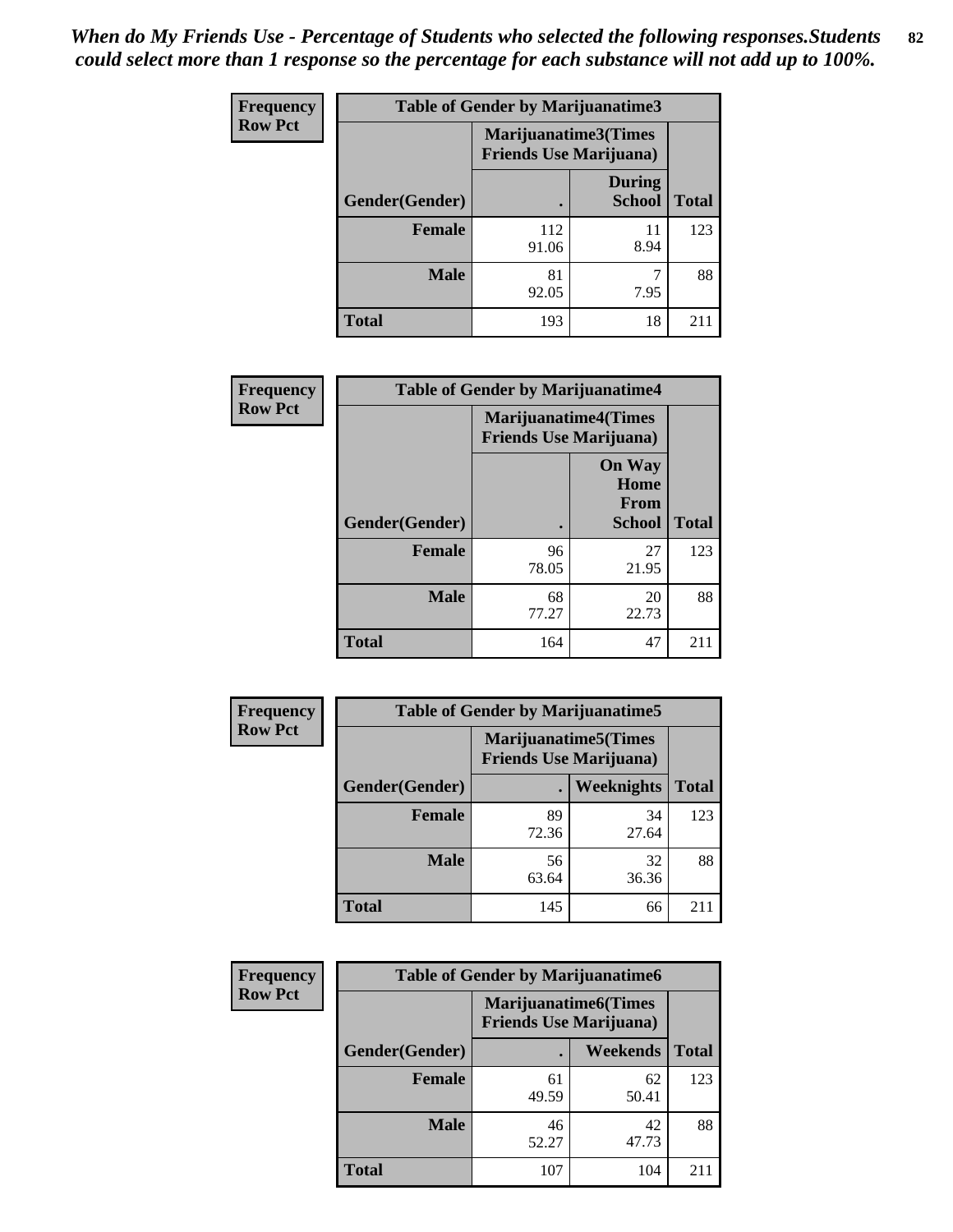*When do My Friends Use - Percentage of Students who selected the following responses.Students could select more than 1 response so the percentage for each substance will not add up to 100%.* **83**

| <b>Frequency</b> | <b>Table of Gender by Otherdrugtime1</b> |                                                                                    |              |              |
|------------------|------------------------------------------|------------------------------------------------------------------------------------|--------------|--------------|
| <b>Row Pct</b>   |                                          | <b>Otherdrugtime1</b> (Times<br><b>Friends Use Other</b><br><b>Illegal Drugs</b> ) |              |              |
|                  | Gender(Gender)                           |                                                                                    | Do Not Use   | <b>Total</b> |
|                  | <b>Female</b>                            | 22<br>17.89                                                                        | 101<br>82.11 | 123          |
|                  | <b>Male</b>                              | 16<br>18.18                                                                        | 72<br>81.82  | 88           |
|                  | <b>Total</b>                             | 38                                                                                 | 173          | 211          |

| Frequency      | <b>Table of Gender by Otherdrugtime2</b> |                                                    |                             |              |
|----------------|------------------------------------------|----------------------------------------------------|-----------------------------|--------------|
| <b>Row Pct</b> |                                          | <b>Friends Use Other</b><br><b>Illegal Drugs</b> ) | <b>Otherdrugtime2(Times</b> |              |
|                | Gender(Gender)                           |                                                    | On Way to<br><b>School</b>  | <b>Total</b> |
|                | <b>Female</b>                            | 119<br>96.75                                       | 4<br>3.25                   | 123          |
|                | <b>Male</b>                              | 81<br>92.05                                        | 7.95                        | 88           |
|                | <b>Total</b>                             | 200                                                | 11                          | 211          |

| Frequency      | <b>Table of Gender by Otherdrugtime3</b> |                                                                                  |                                |              |  |
|----------------|------------------------------------------|----------------------------------------------------------------------------------|--------------------------------|--------------|--|
| <b>Row Pct</b> |                                          | <b>Otherdrugtime3(Times</b><br><b>Friends Use Other</b><br><b>Illegal Drugs)</b> |                                |              |  |
|                | Gender(Gender)                           |                                                                                  | <b>During</b><br><b>School</b> | <b>Total</b> |  |
|                | <b>Female</b>                            | 121<br>98.37                                                                     | 2<br>1.63                      | 123          |  |
|                | <b>Male</b>                              | 83<br>94.32                                                                      | 5<br>5.68                      | 88           |  |
|                | <b>Total</b>                             | 204                                                                              | 7                              | 211          |  |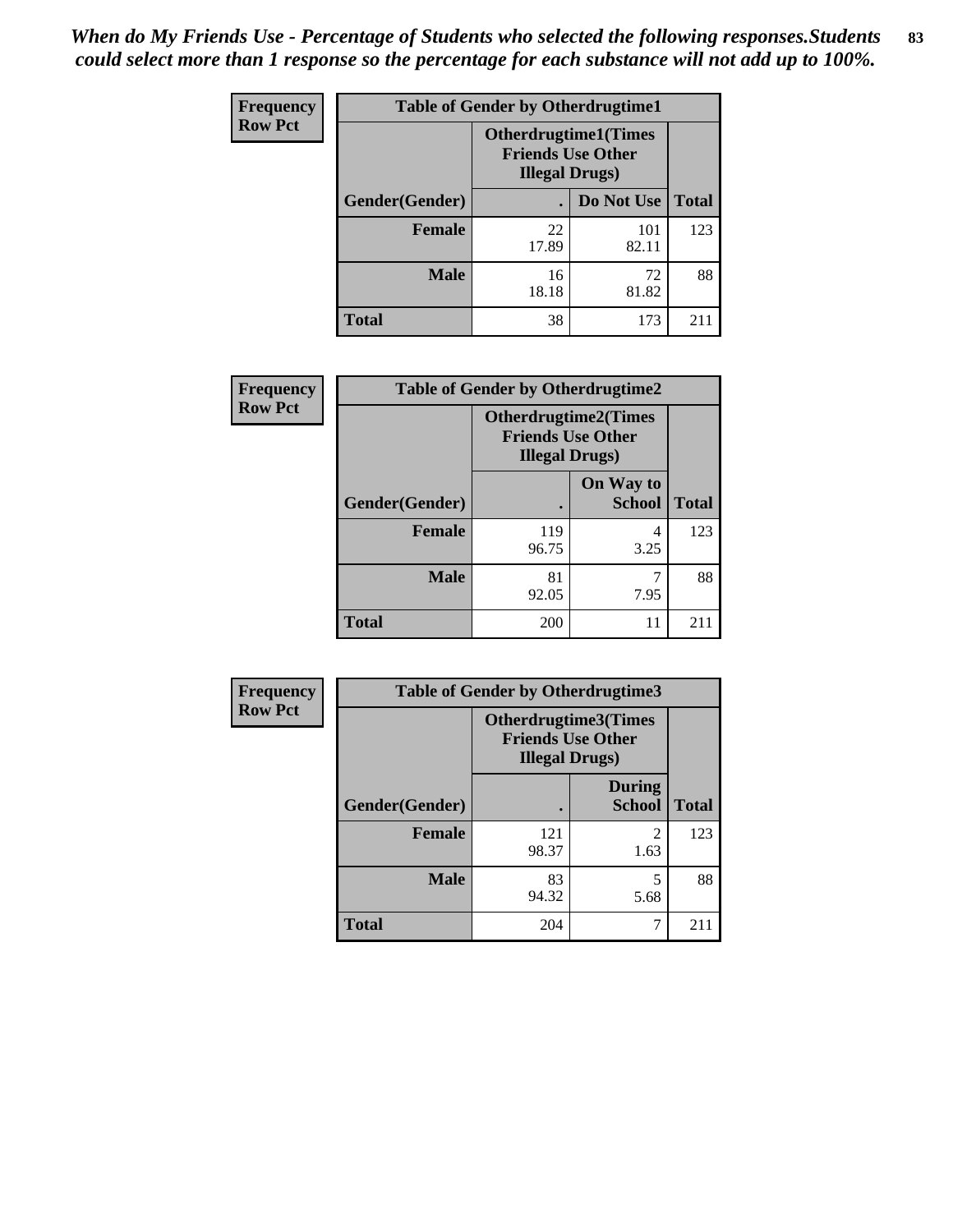*When do My Friends Use - Percentage of Students who selected the following responses.Students could select more than 1 response so the percentage for each substance will not add up to 100%.* **84**

| Frequency      | <b>Table of Gender by Otherdrugtime4</b> |                        |                                                         |              |
|----------------|------------------------------------------|------------------------|---------------------------------------------------------|--------------|
| <b>Row Pct</b> |                                          | <b>Illegal Drugs</b> ) | <b>Otherdrugtime4(Times</b><br><b>Friends Use Other</b> |              |
|                | Gender(Gender)                           |                        | <b>On Way</b><br>Home<br><b>From</b><br><b>School</b>   | <b>Total</b> |
|                | <b>Female</b>                            | 119<br>96.75           | 4<br>3.25                                               | 123          |
|                | <b>Male</b>                              | 80<br>90.91            | 8<br>9.09                                               | 88           |
|                | <b>Total</b>                             | 199                    | 12                                                      | 211          |

| Frequency      | <b>Table of Gender by Otherdrugtime5</b> |                                                                                    |            |              |  |
|----------------|------------------------------------------|------------------------------------------------------------------------------------|------------|--------------|--|
| <b>Row Pct</b> |                                          | <b>Otherdrugtime5</b> (Times<br><b>Friends Use Other</b><br><b>Illegal Drugs</b> ) |            |              |  |
|                | Gender(Gender)                           |                                                                                    | Weeknights | <b>Total</b> |  |
|                | <b>Female</b>                            | 112<br>91.06                                                                       | 11<br>8.94 | 123          |  |
|                | <b>Male</b>                              | 81<br>92.05                                                                        | 7.95       | 88           |  |
|                | <b>Total</b>                             | 193                                                                                | 18         | 211          |  |

| <b>Frequency</b> |                | <b>Table of Gender by Otherdrugtime6</b>                                          |             |              |  |  |
|------------------|----------------|-----------------------------------------------------------------------------------|-------------|--------------|--|--|
| <b>Row Pct</b>   |                | <b>Otherdrugtime6(Times</b><br><b>Friends Use Other</b><br><b>Illegal Drugs</b> ) |             |              |  |  |
|                  | Gender(Gender) |                                                                                   | Weekends    | <b>Total</b> |  |  |
|                  | <b>Female</b>  | 101<br>82.11                                                                      | 22<br>17.89 | 123          |  |  |
|                  | <b>Male</b>    | 76<br>86.36                                                                       | 12<br>13.64 | 88           |  |  |
|                  | <b>Total</b>   | 177                                                                               | 34          | 211          |  |  |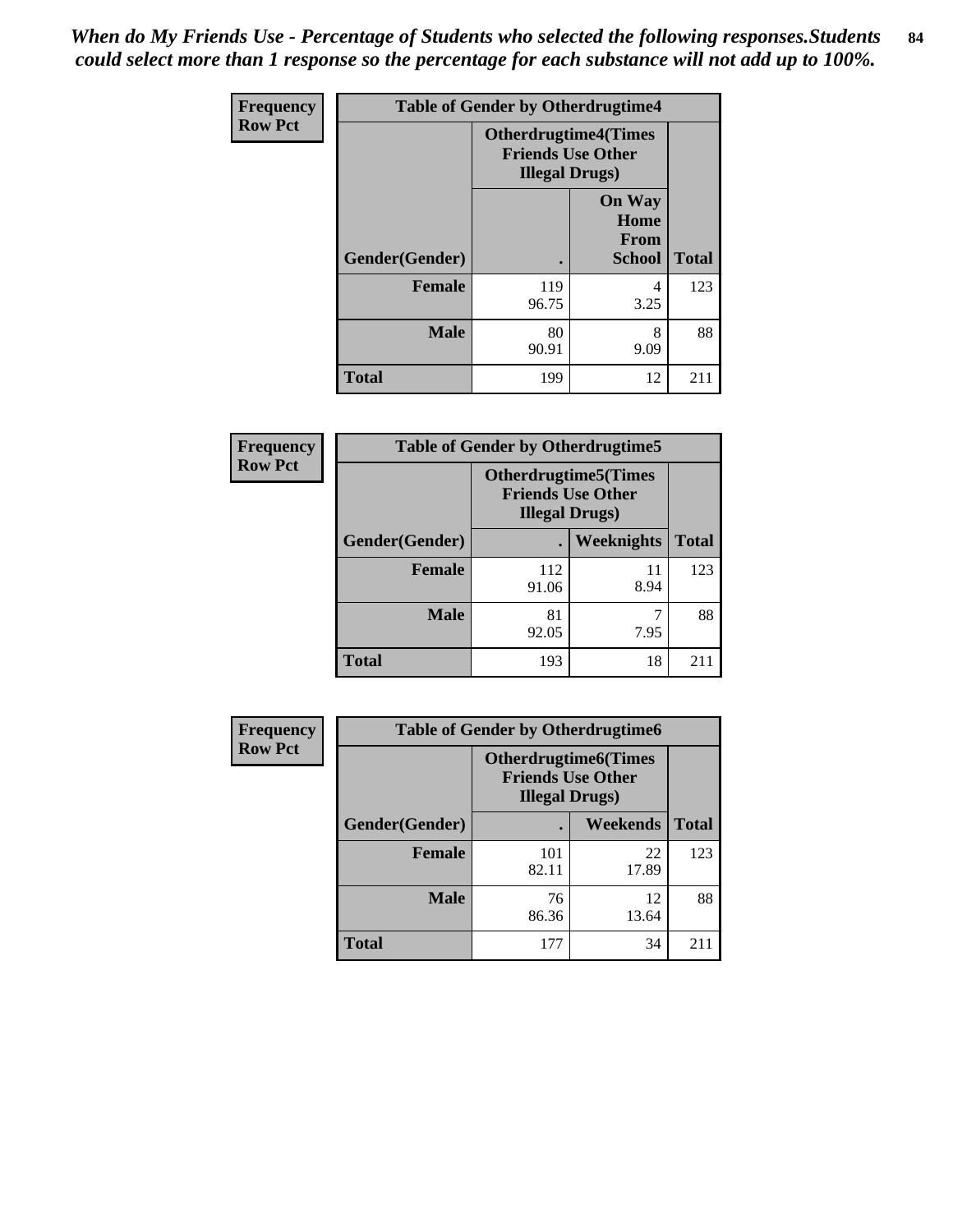# *Other Questions* **85**

| <b>Frequency</b> | <b>Table of Gender by Educationalcohol</b> |                                                                                                                                       |                |              |
|------------------|--------------------------------------------|---------------------------------------------------------------------------------------------------------------------------------------|----------------|--------------|
| <b>Row Pct</b>   |                                            | <b>Educationalcohol</b> (I<br>have been taught<br>about alcohol,<br>tobacco,<br>and other drugs<br>within the last year<br>at school) |                |              |
|                  | Gender(Gender)                             | <b>Yes</b>                                                                                                                            | N <sub>0</sub> | <b>Total</b> |
|                  | <b>Female</b>                              | 94<br>76.42                                                                                                                           | 29<br>23.58    | 123          |
|                  | <b>Male</b>                                | 65<br>73.86                                                                                                                           | 23<br>26.14    | 88           |
|                  | <b>Total</b>                               | 159                                                                                                                                   | 52             | 211          |

| Frequency      | <b>Table of Gender by Rodedrinking</b> |                                                                                                                     |              |              |  |
|----------------|----------------------------------------|---------------------------------------------------------------------------------------------------------------------|--------------|--------------|--|
| <b>Row Pct</b> |                                        | Rodedrinking(In<br>the past 30 days I<br>have ridden in a<br>car with a driver<br>who had been<br>drinking alcohol) |              |              |  |
|                | Gender(Gender)                         | Yes                                                                                                                 | $\bf N_0$    | <b>Total</b> |  |
|                | <b>Female</b>                          | 20<br>16.26                                                                                                         | 103<br>83.74 | 123          |  |
|                | <b>Male</b>                            | 11<br>12.50                                                                                                         | 77<br>87.50  | 88           |  |
|                | <b>Total</b>                           | 31                                                                                                                  | 180          | 211          |  |

| Frequency      |                | <b>Table of Gender by Drugsschool</b>                                                                                               |                |              |
|----------------|----------------|-------------------------------------------------------------------------------------------------------------------------------------|----------------|--------------|
| <b>Row Pct</b> |                | <b>Drugsschool</b> (During<br>the past 12 months,<br>I have been offered,<br>sold,<br>or given illegal drugs<br>on school property) |                |              |
|                | Gender(Gender) | <b>Yes</b>                                                                                                                          | N <sub>0</sub> | <b>Total</b> |
|                | <b>Female</b>  | 10<br>8.13                                                                                                                          | 113<br>91.87   | 123          |
|                | <b>Male</b>    | 19<br>21.59                                                                                                                         | 69<br>78.41    | 88           |
|                | <b>Total</b>   | 29                                                                                                                                  | 182            | 211          |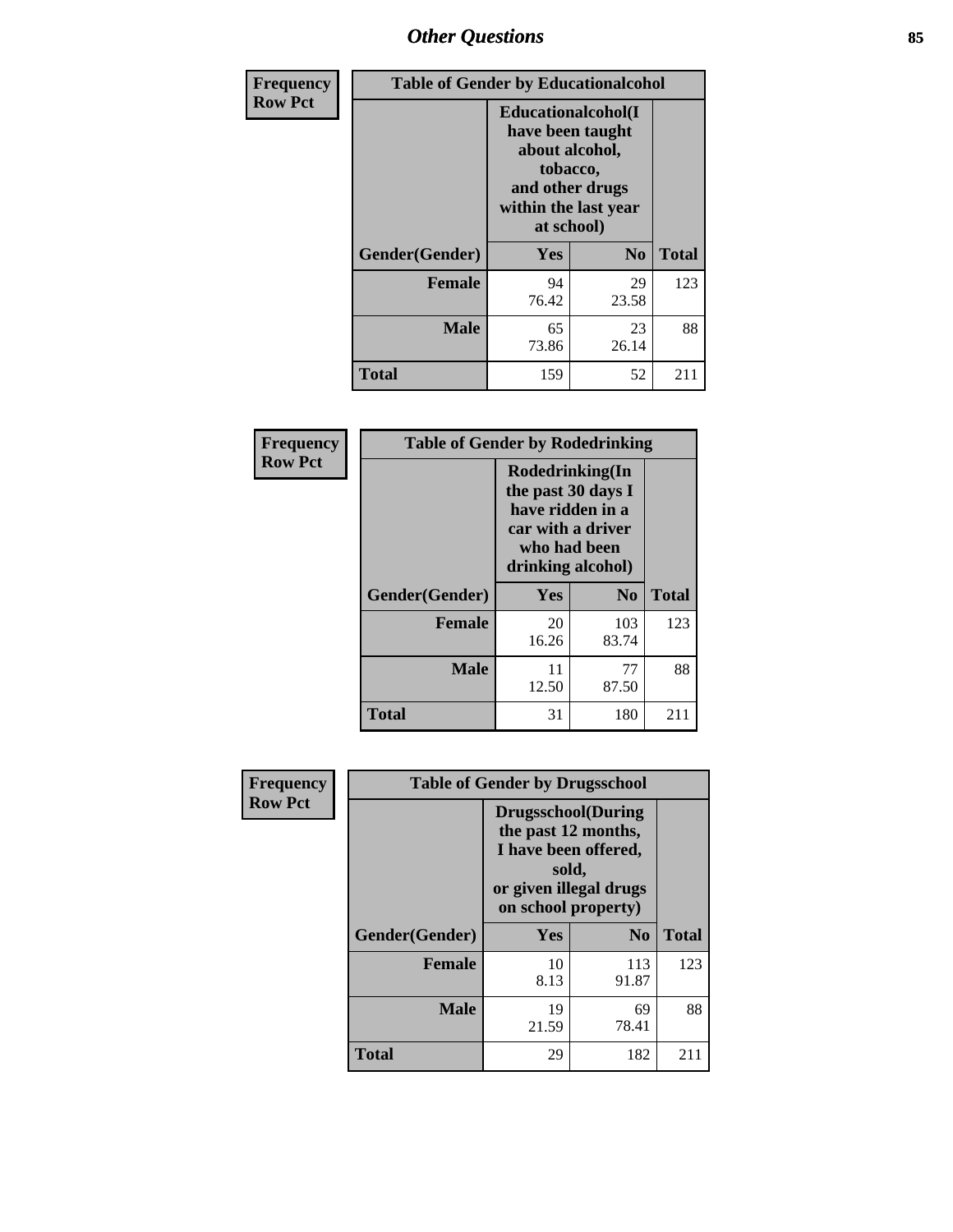# *Other Questions* **86**

**Frequency Row Pct**

| <b>Table of Gender by Bingedrinking</b> |                                                                                                         |              |                   |                        |                               |                        |                   |              |
|-----------------------------------------|---------------------------------------------------------------------------------------------------------|--------------|-------------------|------------------------|-------------------------------|------------------------|-------------------|--------------|
|                                         | Bingedrinking(I have drunk five or more<br>drinks of alcohol at one sitting during the<br>last 30 days) |              |                   |                        |                               |                        |                   |              |
| <b>Gender</b> (Gender)                  | $\bf{0}$<br><b>Davs</b>                                                                                 | 1 or<br>days | 3 to<br>5<br>days | 6 to<br>9<br>days      | <b>10</b><br>to<br>19<br>days | 20<br>to<br>29<br>days | All<br>30<br>days | <b>Total</b> |
| <b>Female</b>                           | 115<br>93.50                                                                                            | 3<br>2.44    | $\Omega$<br>0.00  | $\mathfrak{D}$<br>1.63 | 0.81                          | 0.81                   | 0.81              | 123          |
| <b>Male</b>                             | 78<br>88.64                                                                                             | 6<br>6.82    | 2<br>2.27         | $\mathfrak{D}$<br>2.27 | $\Omega$<br>0.00              | 0<br>0.00              | 0<br>0.00         | 88           |
| <b>Total</b>                            | 193                                                                                                     | 9            | $\mathfrak{D}$    | 4                      | 1                             |                        |                   | 211          |

| Frequency      | <b>Table of Gender by Educationaids</b> |                                                                                                 |             |              |
|----------------|-----------------------------------------|-------------------------------------------------------------------------------------------------|-------------|--------------|
| <b>Row Pct</b> |                                         | <b>Educationaids</b> (I<br>have been taught<br>about HIV/AIDS<br>at school in the<br>past year) |             |              |
|                | Gender(Gender)                          | Yes                                                                                             | $\bf N_0$   | <b>Total</b> |
|                | <b>Female</b>                           | 87<br>70.73                                                                                     | 36<br>29.27 | 123          |
|                | <b>Male</b>                             | 69<br>78.41                                                                                     | 19<br>21.59 | 88           |
|                | <b>Total</b>                            | 156                                                                                             | 55          | 211          |

| <b>Frequency</b> | <b>Table of Gender by Suicideconsider</b> |                        |                |       |
|------------------|-------------------------------------------|------------------------|----------------|-------|
| <b>Row Pct</b>   |                                           | <b>Suicideconsider</b> |                |       |
|                  | Gender(Gender)                            | Yes                    | N <sub>0</sub> | Total |
|                  | Female                                    | 5.69                   | 116<br>94.31   | 123   |
|                  | <b>Male</b>                               | 7.95                   | 81<br>92.05    | 88    |
|                  | <b>Total</b>                              | 14                     | 197            | 211   |